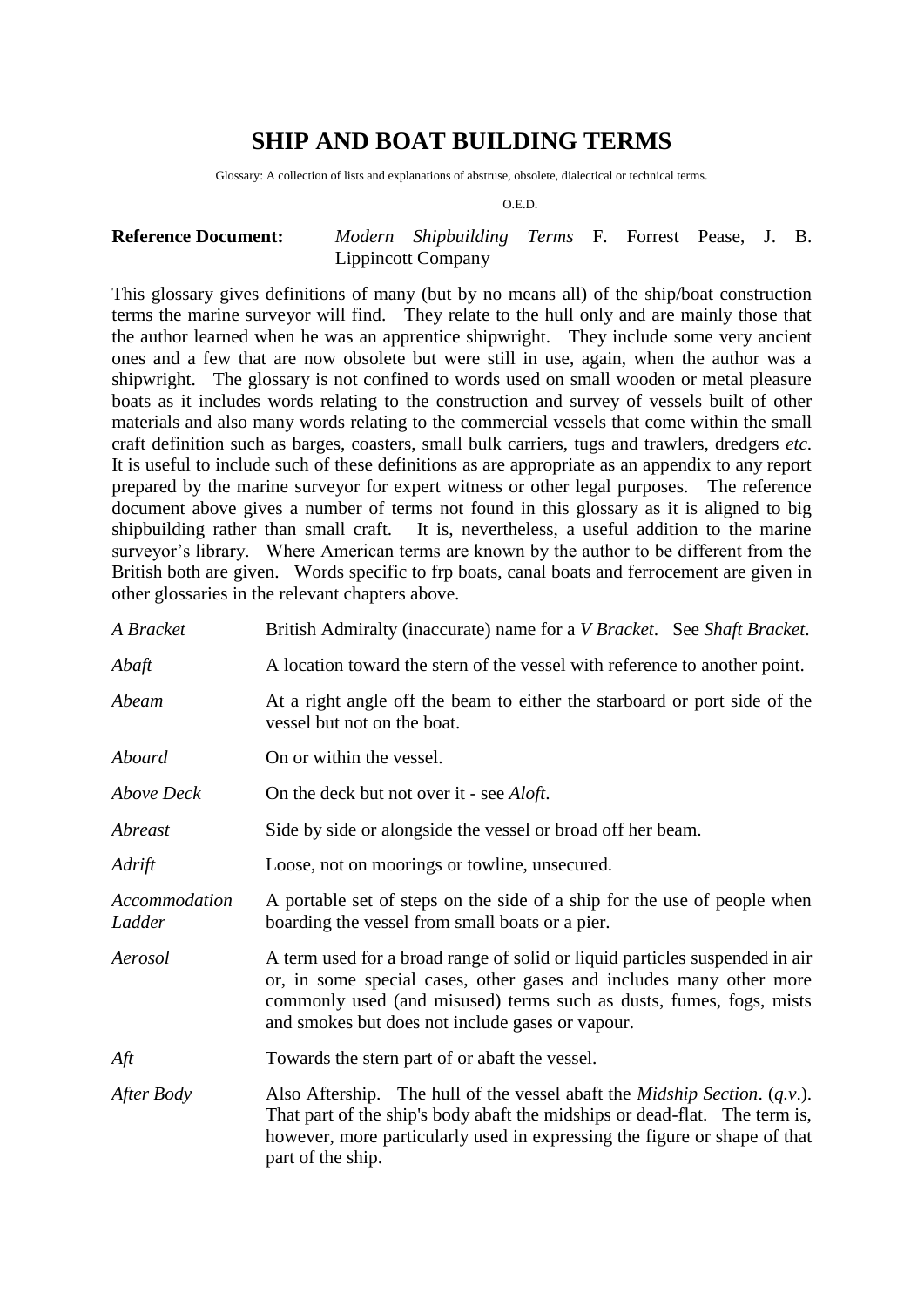| After Peak                    | The compartment in the narrow part of the vessel abaft the aftermost<br>transverse watertight bulkhead. Usually in the form of a tank used for<br>water ballast but which should not be used for drinking water.                                                                                                                                                    |
|-------------------------------|---------------------------------------------------------------------------------------------------------------------------------------------------------------------------------------------------------------------------------------------------------------------------------------------------------------------------------------------------------------------|
| After Peak<br><b>Bulkhead</b> | The first main transverse watertight bulkhead forward of the stern.                                                                                                                                                                                                                                                                                                 |
|                               | After Perpendicular The after side of the stern post or centreline of the rudder stock and<br>Station 0 on the <i>Lines Plan</i> $(q, v)$ where it is designated A.P.                                                                                                                                                                                               |
| Ahead                         | A term used to describe the sea area in front of the vessel.                                                                                                                                                                                                                                                                                                        |
| Air Draught                   | $(A_d)$ is measured from the water line to the highest point on the vessel<br>left above the waterline when all portable or moveable equipment is<br>dismounted or folded down flat.                                                                                                                                                                                |
| Air Gap                       | A small gap left at the top and bottom of otherwise close fitted lining or<br>ceiling to facilitate air circulation between the frame timbers and into the<br>bilge space of wooden boats. Sometimes called an Air Funnel.                                                                                                                                          |
| Aloft                         | Above the deck, up the mast(s) or in the rigging.                                                                                                                                                                                                                                                                                                                   |
| Amidships                     | In midships or in the middle of the ship, either with regard to her length<br>or breadth. Hence that timber or frame, which has the greatest breadth<br>and capacity in the ship is denominated the <i>Midship Bend</i> $(q.v.)$ .                                                                                                                                  |
| <b>Anchor Hold</b>            | The hold of an anchor upon the ground.                                                                                                                                                                                                                                                                                                                              |
| <b>Anchor Lining</b>          | The short pieces of plank fastened to the sides of the ship or to<br>stanchions under the fore channel to prevent the bill of the anchor from<br>tearing the ship's side when fishing or drawing up the anchor. It was<br>only used in the Royal Navy and many ships upon which it was fitted<br>have lately had it taken away. Also called a Bill Board $(q.v.)$ . |
| <b>Anchor Winch</b>           | The horizontal hand or power operated machine in the bow area used for<br>weighing anchor more correctly called a <i>Windlass</i> $(q.v.)$ .                                                                                                                                                                                                                        |
| Anticavitation<br>Plate       | A curved plate fitted over the propeller on many Dutch barges to prevent<br>the propeller drawing air down from the water surface.                                                                                                                                                                                                                                  |
| Anti-trip Chine               | A flared out after section of the side/bottom of a planing hull.<br>Its<br>purpose is to prevent the hard chine of the boat catching a wake or small<br>wave on a sharp turn.                                                                                                                                                                                       |
| Appendage                     | Any part of the vessel's structure attached to and extending beyond the<br>moulded surface or, in the case of a metal vessel, the exterior of the shell<br>plating.                                                                                                                                                                                                 |
| Apex Line                     | An American term for the lowest point in a cut rabbet where the inside<br>faces of the planking end.<br>In profile, it lies between the rabbit and<br>bearding line and is sometimes called the Middle Line.                                                                                                                                                        |
| Aperture                      | The opening in a cast stern frame between the propeller post and the<br>rudder post and the area within which the propeller turns.                                                                                                                                                                                                                                  |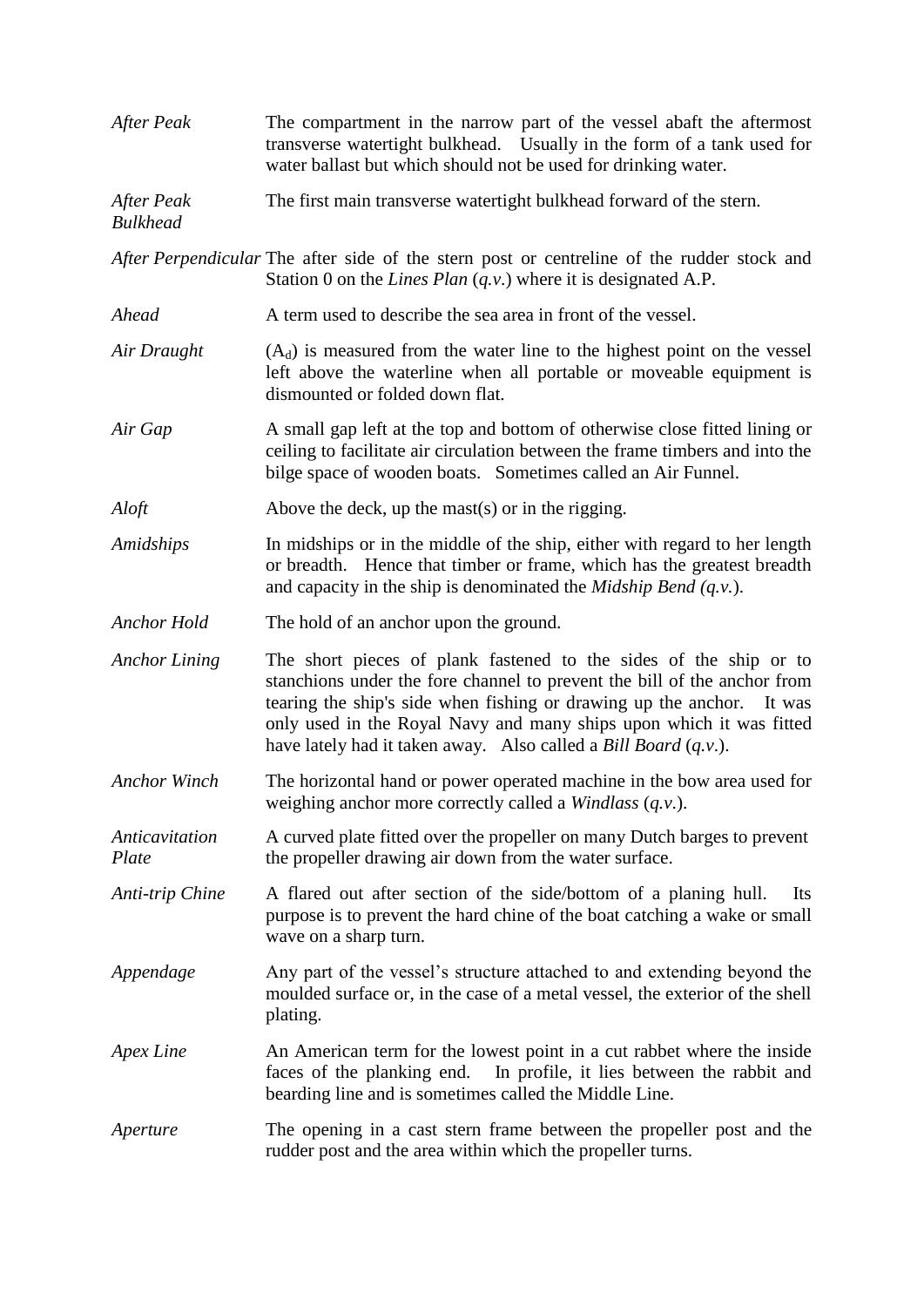| Apron                     | A primary main vertical structural timber fitted immediately behind the<br>stem, bolted to it and sitting on top of the forward deadwood.<br>The<br>apron is sometimes called the Stomach Piece. The plank forward ends<br>are hooded to it. A similar timber is fitted inside and bolted to the stern<br>post and is called the Inner Stern Post. The latter sits atop the after<br>deadwood and the plank after ends are hooded to it. |
|---------------------------|------------------------------------------------------------------------------------------------------------------------------------------------------------------------------------------------------------------------------------------------------------------------------------------------------------------------------------------------------------------------------------------------------------------------------------------|
| Apron Board               | An American name for the Covering Board $(q.v.)$ .                                                                                                                                                                                                                                                                                                                                                                                       |
| <b>Apostle Timber</b>     | See Knighthead.                                                                                                                                                                                                                                                                                                                                                                                                                          |
| Arch                      | The upper under inner side of a cast stern frame. See Aperture.                                                                                                                                                                                                                                                                                                                                                                          |
| Arch Board                | The curved top of a <i>Transom</i> $(q.v.)$ as it extends above the deck line or<br>Cutch Timber $(q.v.)$ .                                                                                                                                                                                                                                                                                                                              |
| Arch Knee                 | A knee sometimes fitted at the head of the stern post to support the <i>Horn</i><br>Timber $(q.v.)$ .                                                                                                                                                                                                                                                                                                                                    |
| Arris Cut                 | Also Syphering $(q, v)$ . This term is applied when the edges of planks<br>are cut to an under bevelling to fay one upon another usually found at the<br>Berthing $(q.v.)$ .                                                                                                                                                                                                                                                             |
| Ashcroft<br><b>Build</b>  | A method of diagonal double planking the skin of a vessel such that both<br>Palings and Wrappers rake in the same direction with the seams of the<br>palings at half the width of the wrapper boards. See Double Diagonal<br><i>Build.</i> Both wrappers and palings are of the same thickness                                                                                                                                           |
| <b>Aspect Ratio</b>       | The ratio between the chord of a foil and its breadth.                                                                                                                                                                                                                                                                                                                                                                                   |
| Astern                    | In the after end of a vessel or a location off the vessel and behind it.                                                                                                                                                                                                                                                                                                                                                                 |
| Athwartships              | Horizontally perpendicular to fore and aft <i>i.e.</i> square to the vessel's<br>centreline.                                                                                                                                                                                                                                                                                                                                             |
| <b>Backbone</b>           | The spine of the hull consisting of the keel, hog and keelson from which<br>the transverse timbers (frames) radiate.                                                                                                                                                                                                                                                                                                                     |
| <b>Back Rabbet</b>        | An American term for the surface of the apron or inner stern post to<br>which the skin plank ends fay. Usually, in the United Kingdom, called<br>See Figures 128, 129, 137 and 138.<br>the <i>Hood.</i> $(q.v.)$ .<br>Also the<br>innermost angle or rabbet line in which the garboard strake is set into the<br>keel or any rabbet cut to receive planking at any other than a right angle.                                             |
| <b>Back of Stern Post</b> | A separate piece of timber attached to the after side of large scantlinged<br>stern posts (rare).                                                                                                                                                                                                                                                                                                                                        |
| Badge                     | Decorative, highly painted, carved wooden pieces often fitted on either<br>bow, usually representing the burgee of the Owner's yacht club.                                                                                                                                                                                                                                                                                               |
| <b>Badger Board</b>       | An external non structural item fastened horizontally across the outside<br>of a Transom $(q, v)$ at the waterline level to prevent damage and wear to<br>the transom and after planking. Sometimes called a badger strake or<br>badger rail.                                                                                                                                                                                            |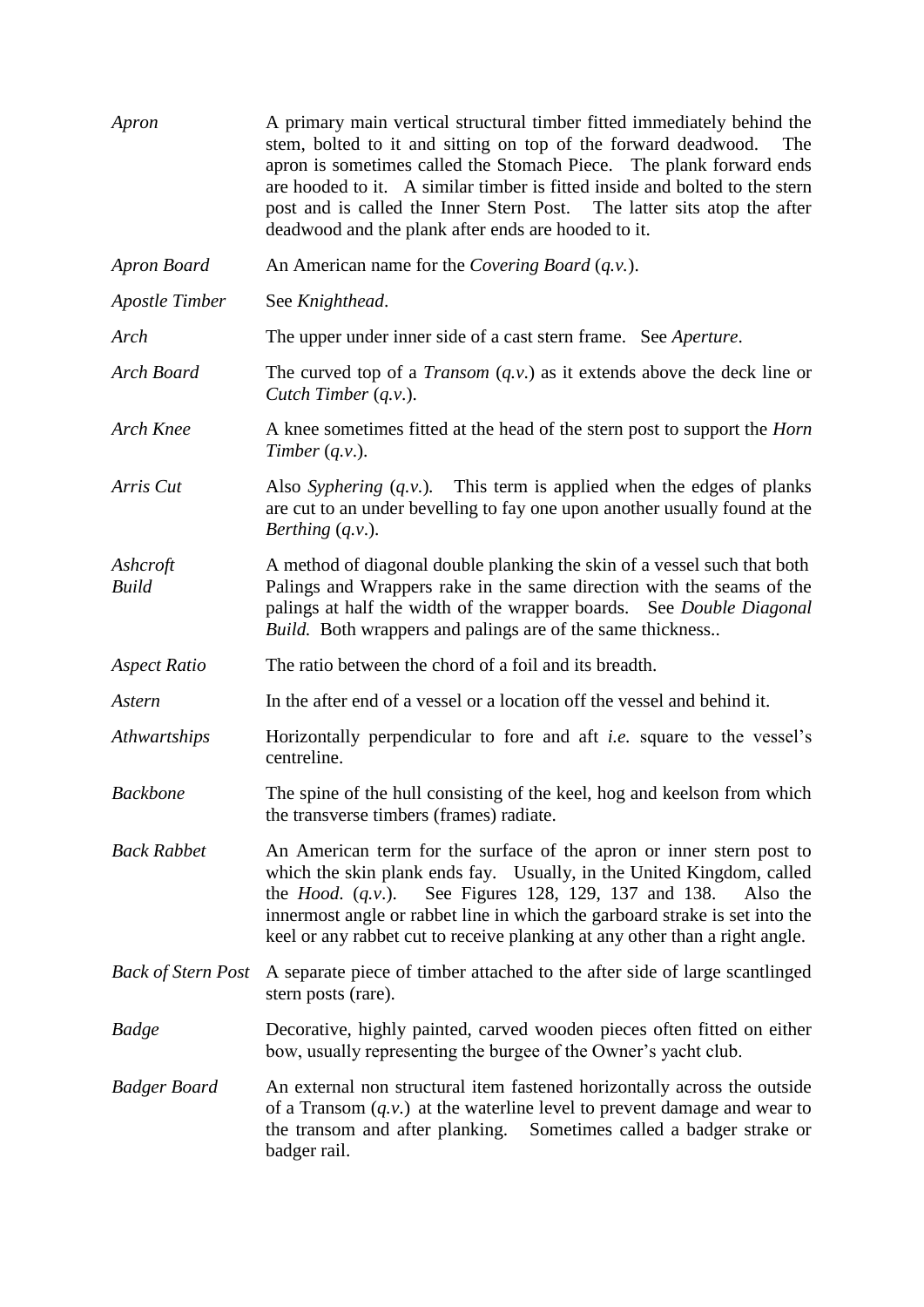- *Bailers* Openings in the bottom or transom of a boat to drain water when sailing.
- *Ballast* Heavy solid material fitted at the bottom of a boat which has the dual purpose of lowering her centre of gravity and increasing her metacentric height. It can be lead, iron, concrete, *etc*. depending on the space available and the amount needed and may be either a solid shaped casting or in the form of loose ballast pigs. It may be water in a double bottom or similar tank.
- *Ballast Keel* A piece of solid cast iron or lead shaped to fit and be bolted to the normal keel usually but not necessarily of a sailing vessel. See *Keel*.
- *Ballast Ratio* The ratio of the weight of the ballast to that of the hull (displacement). Often taken as a measure of the comparison of a boat's stiffness but should only be applied if two boats are of the same form. The ratio can be misleading.
- *Barcol Hardness* A measure of the resistance of material to indentation by a spring loaded indenter. The higher the number, the greater the resistance and the harder the material. Normally used on frp vessels to estimate the degree of cure of the resin. A similar test called the Shore Hardness test is used on rubber items.
- *Barge* Any non powered vessel solely used for the carriage or cargo. Also called a lighter. There are many types. Dutch and Belgian powered small river craft are also often called barges.
- *Bar Keel* See *Keel*.
- *Bar Stem* See *Stem*.
- *Bathing Platform* See Swim Platform.
- *Batten* A thin flexible length of timber. Also an American term for the interior longitudinal reinforcements in a boat hull such as the hog, chine bars, shelves and stringers. Also longitudinal timbers used to form the side and bottom seams of some hulls.
- *Batten Studs* The iron clips on the sides of a barge's hatch coamings which are fitted with wedged steel battens to secure the hatch tarpaulins or cloths.
- *Bay* The space between two adjacent transverse side frames or bulkheads.
- *Beach Garboard* A name given to an extra thick garboard wale when fitted to a vessel regularly hauled out on a beach.
- *Beakhead* A light structure in old wooden ships forward of the hull and under the bowsprit. Obsolete. Also a name for the *Fiddlehead* (*q.v*.) or *Billethead* (*q.v.*). The top platform of the beakhead in Classical Greek times was called the *Prow* (*q.v.*). Greek πρώϊα.

*Beam (Breadth) (1)* The maximum breadth of the vessel and has three main forms: -

i. *Beam or Breadth Overall* (B<sub>OA</sub>) is the widest point of the vessel's structure including all wales, chain plates, rubbing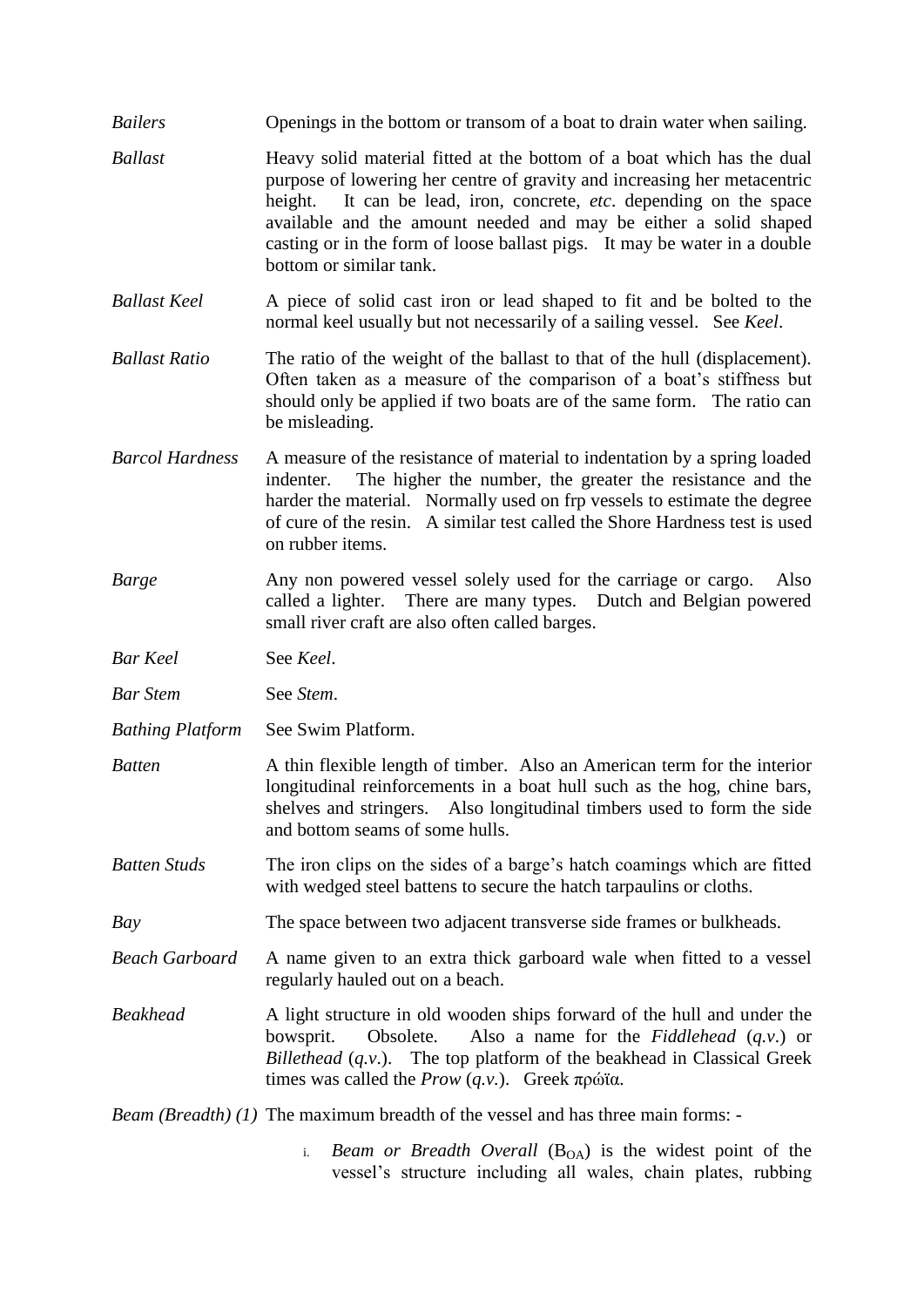strakes and similar items wherever it occurs on the hull above or below water.

- ii. *Beam or Breadth Moulded* (B<sub>M</sub>) on a wooden, frp or ferro cement vessel is the maximum beam (or breadth) of the exterior surface of the vessel excluding any wales, rubbing strakes, harpins or similar items. On a metal vessel the moulded beam (or breadth) is the maximum breadth to the exterior of the frames inside the side shell plating.
- iii. *Bottom Breadth* (B<sub>B</sub>) is measured on flat bottomed canal boats only and is measured across the bottom from the outside of the outer chine bar or angle or the wear strip as appropriate to the same point on the other side of the hull.

When not otherwise defined the beam is the breadth moulded  $(B_M)$  of a ship, measured amidships at the design waterline. According to the position where the beam or breadth is measured, it called: -

- i. *Beam or Breadth, Maximum Immersed* (B<sub>MI</sub>) which is the maximum beam of the underwater body. Also called the *Beam, Waterline.* (B<sub>WL</sub>)
- ii. *Beam or Breadth, Maximum Section*  $(B_X)$  which is the beam measured on the designed waterline at the maximum section area.
- iii. *Beam or Breadth, Midlength*  $(B_{ML})$  which is the beam at the midsection of the hull at the designed waterline.

Very often these measurements are identical.

For a hard chine hull the beam refers to the breadth of the planing bottom. See the sketch below. According to the position where it is measured, it is called: -

- i. *Beam or Breadth, Maximum over Chines* (B<sub>MC</sub>) which is the maximum breadth over the chines excluding any external lifting chines.
- ii. *Beam or Breadth, Mean over Chines* (B<sub>PM</sub>) which is the mean breadth over the chines and is defined as the ratio of the wetted planing bottom area  $(A_P)$  and the projected wetted chine length  $(L_{WPC})$ .
- iii.*Beam or Breadth, Transom Chine* (B<sub>PT</sub>) which is the breadth over the chines at the transom excluding any external lifting chines.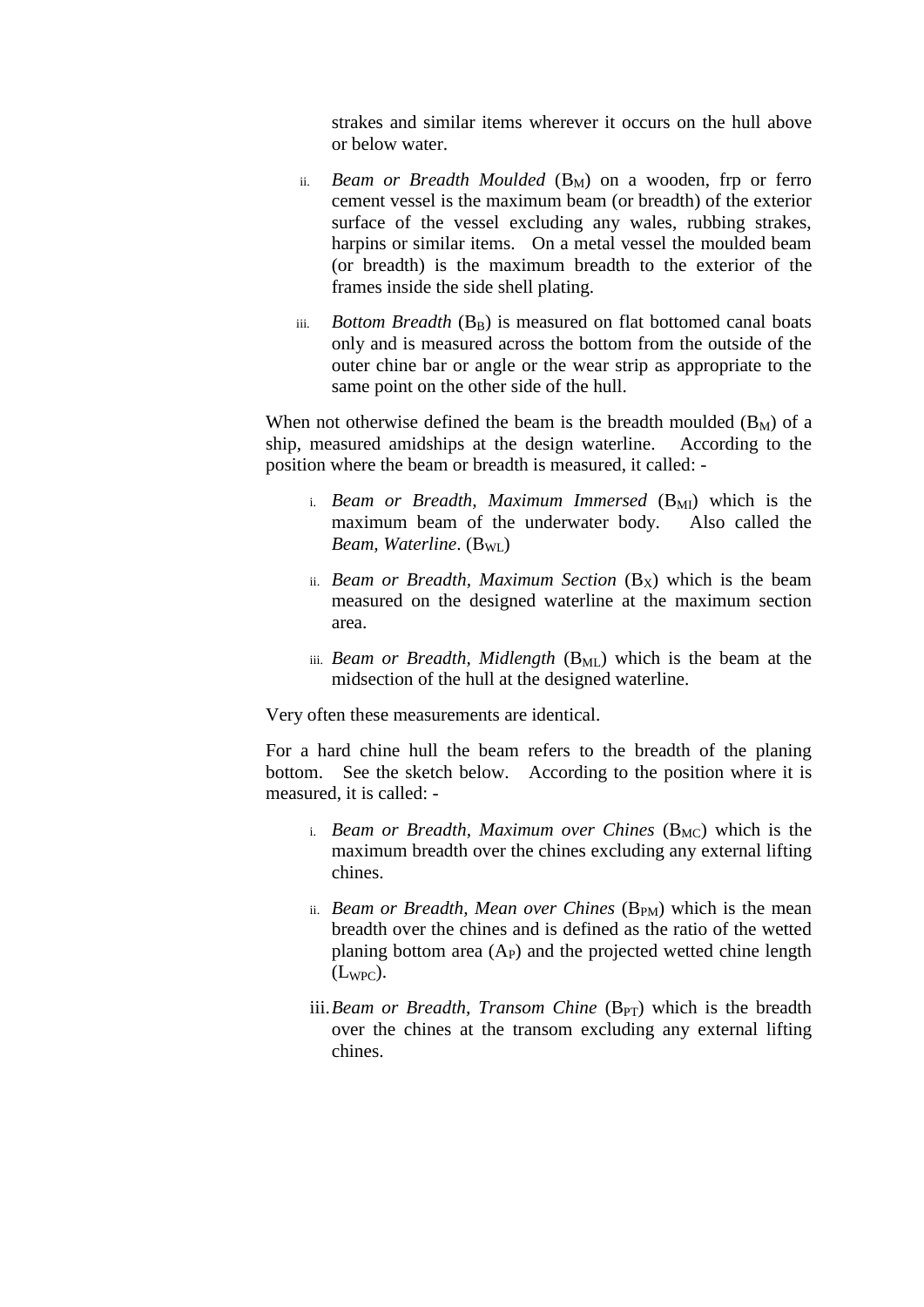

# **Definitions of a Planing Bottom**

| Bean(2)              | A primary supporting structural transverse member fitted to support a<br>deck and a load applied transversely to it and supported, in turn, in a<br>wooden vessel by a longitudinal member called the beam shelf and in a<br>metal vessel by brackets (called beam brackets or knees) attached to the<br>tops of the side shell frames.                                     |
|----------------------|-----------------------------------------------------------------------------------------------------------------------------------------------------------------------------------------------------------------------------------------------------------------------------------------------------------------------------------------------------------------------------|
|                      | Width generally. Usually the widest point on the hull but may be given<br>at any point in the hull.                                                                                                                                                                                                                                                                         |
| <b>Beam Bracket</b>  | A plate joining the beam to the side frames and, strictly only found on<br>metal boats. See Knees.                                                                                                                                                                                                                                                                          |
| <b>Beam Knees</b>    | See Knees.                                                                                                                                                                                                                                                                                                                                                                  |
| <b>Beam Mould</b>    | A pattern or template used for marking the shape or camber of deck<br>beams.                                                                                                                                                                                                                                                                                                |
| <b>Beam Shelf</b>    | The primary supporting longitudinal timber fitted to port and starboard<br>and running from inside the apron to the inside of the inner stern post or<br>Its foremost purpose is to support the outer<br>transom as appropriate.<br>ends of the deck beams. In America called the <i>Clamp.</i> $(q.v.)$ .<br>In<br>wooden barges it is called the <i>Inwale</i> $(q.v.)$ . |
| <b>Bearding</b>      | The reduction in the siding at the leading edge of the stem to make a<br>smoother <i>Cutwater</i> $(q.v.)$ .                                                                                                                                                                                                                                                                |
| <b>Bearding Line</b> | The line drawn through the points at which the inner surface of the<br>planking cuts the surface of the apron or the side face of the keel.                                                                                                                                                                                                                                 |
| <b>Bearers</b>       | Tiercery transverse supports under a cabin sole or flat deck inside the<br>hull.                                                                                                                                                                                                                                                                                            |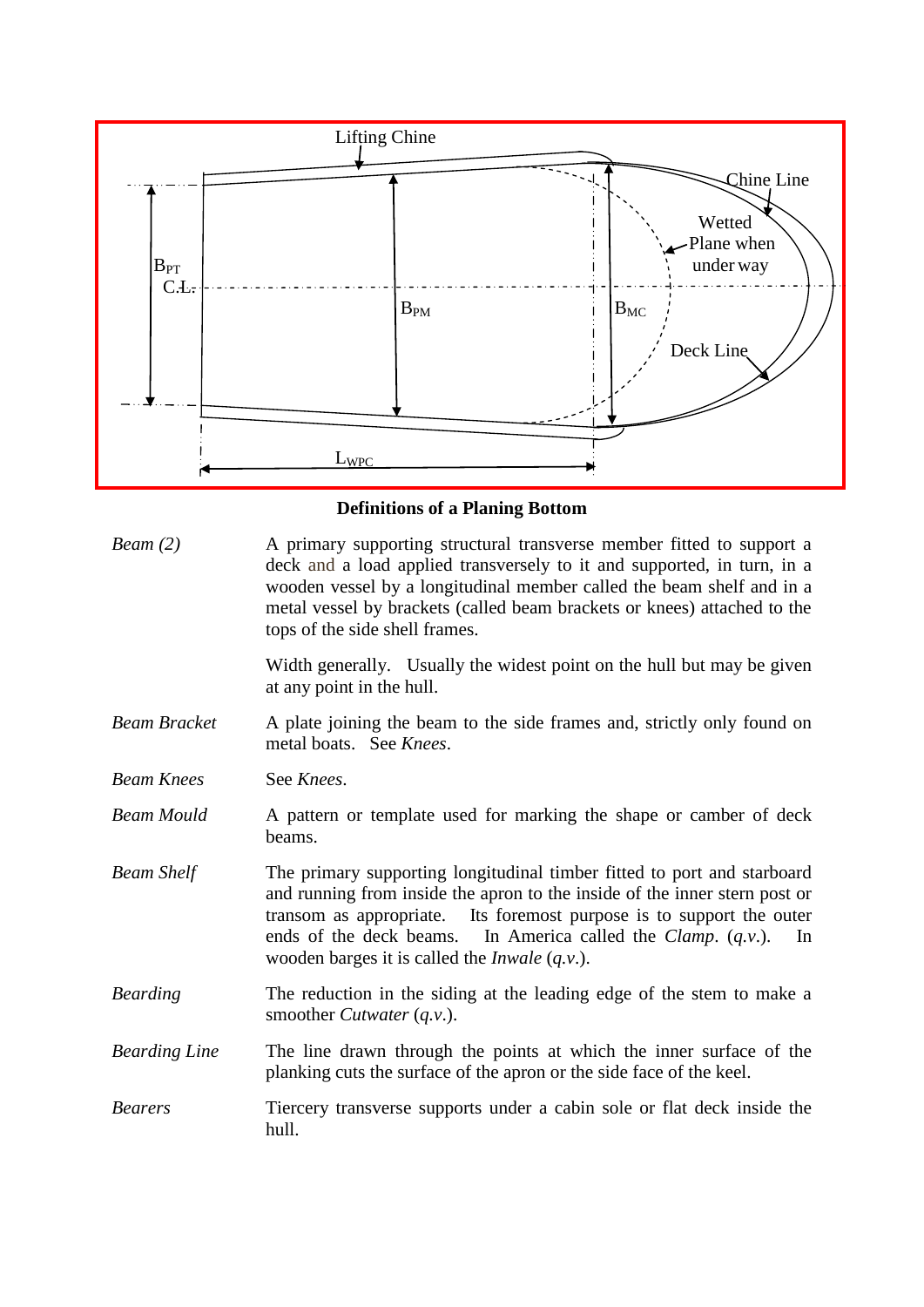| <b>Bedding</b><br>Compound | One of a number of commercially available materials such as white lead<br>(no longer legal) used to form a flexible but waterproof base in which to<br>set fittings or as a luting material in certain joints. See Luting. $(q, v)$ . |
|----------------------------|---------------------------------------------------------------------------------------------------------------------------------------------------------------------------------------------------------------------------------------|
| <b>Bed Logs</b>            | An American name for the structural members of the centreboard case<br>that run fore and aft and enclosing the centre board slot.                                                                                                     |
| <b>Belly of the Deck</b>   | See Camber.                                                                                                                                                                                                                           |
| <b>Below</b>               | Beneath the deck or inside the boat.                                                                                                                                                                                                  |
| <b>Belting</b>             | A heavy wooden <i>rubbing strake</i> $(q.v.)$ fitted to the outside of the sheer<br>strake of a metal vessel.                                                                                                                         |
| <b>Bending</b> (Steam)     | The process of forming curved wooden members by steaming or boiling<br>the wood in a specially built box and then bending it to shape over a<br>former.                                                                               |
| <b>Berthing</b>            | Light planking fastened to the outside of the timberheads to form a<br>Sometimes spelled birthing, In America called the Waist<br>bulwark.<br>Strakes.                                                                                |
| <b>Berthon Boat</b>        | A folding dinghy invented by the Rev. E. Berthon in 1851 with<br>longitudinal arcform frames running the full length of the boat and<br>covered in canvas. The whole thing to fold into a flat pack.                                  |
| <b>Bevel Board</b>         | Piece of timber on which were marked the bevels of a frame flange to<br>enable the anglesmith to fair the frame prior to erection.                                                                                                    |
| <b>Bible Block</b>         | A square of oblong piece of wood let into a piece of timber in place of a<br>rotted or damaged area. Also called a Graving Piece. See Dutchman.                                                                                       |
| Bilge(1)                   | The lowest outward corner of the vessel's midship section or the lowest<br>space within her at that point.                                                                                                                            |
|                            | The Lower Turn of Bilge is that point amidships where the flat of<br>the bottom first starts to turn upward to form the sweep of the<br>bilge.                                                                                        |
|                            | The Upper Turn of Bilge is that point amidships where the sides<br>ii.<br>of the vessel first start to turn inwards to form the sweep of the<br>bilge.                                                                                |
|                            | The sharper the turn of the bilge and the more acute the angle between<br>the side and the bottom the firmer or harder the bilge is said to be. A<br>bilge formed with an obtuse or shallow angle is said to be soft or slack.        |
| Bilge(2)                   | The interior of the hull below the cabin sole or orlop deck.                                                                                                                                                                          |
| <b>Bilge Bracket</b>       | In a metal vessel a bracket (sometimes flanged) connecting the heel of a<br>side shell frame to the outboard end of the associated floor plate.                                                                                       |
| <b>Bilge Boards</b>        | Another name for twin bilge keels or for twin <i>Dagger Boards</i> $(q.v.)$ set<br>into the vessel's bilges.                                                                                                                          |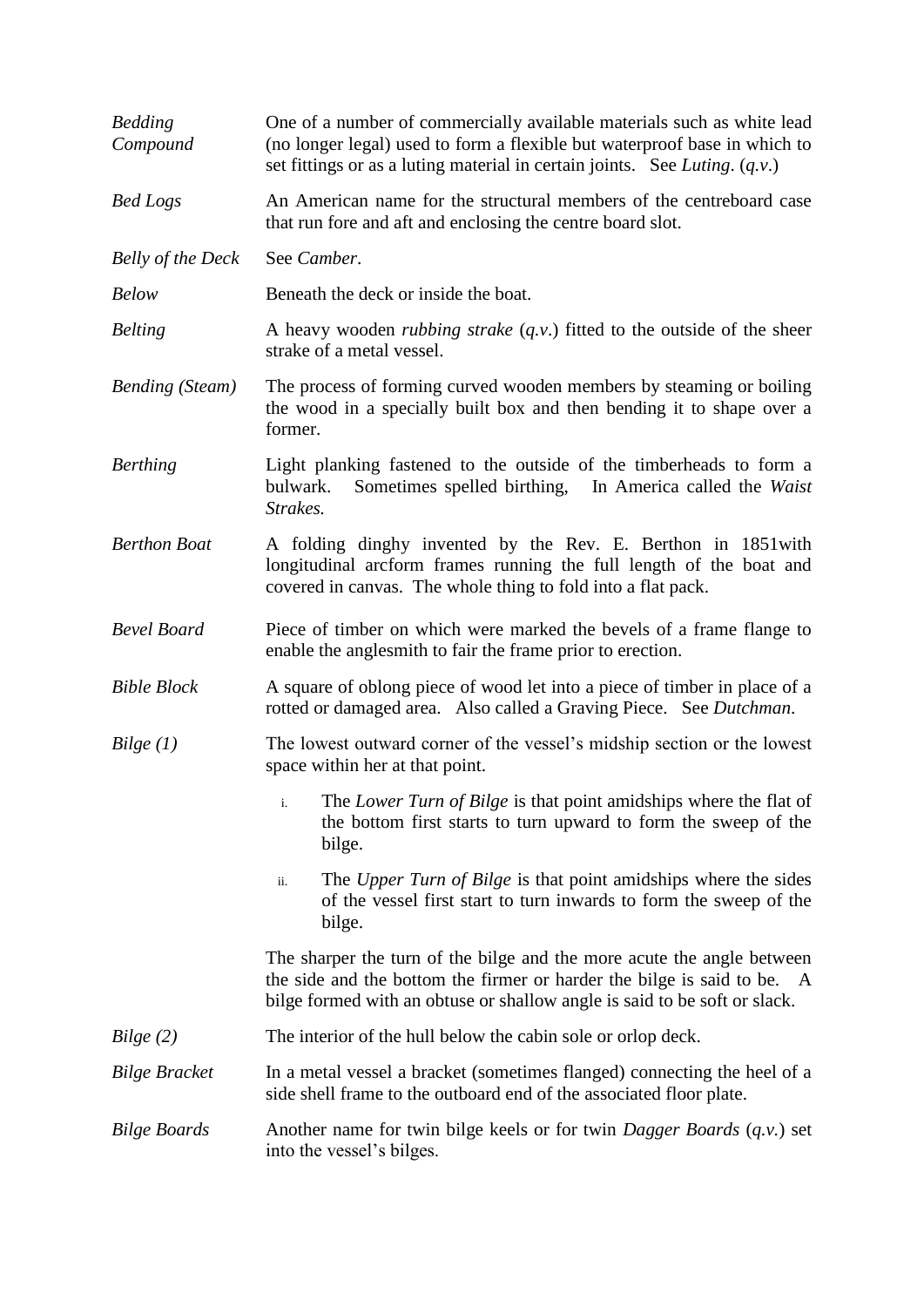- *Bilge Futtock* The frame futtock that covers the sweep of the bilge. See *Frame*.
- *Bilge Keels* Pieces of timber or bulb plates fitted normal to the vessel's skin or shell plating surface along the line of the bilge diagonal and designed to dampen out rolling motions. They are usually about one third of the vessel's length and sometimes called (anti) rolling chocks although, contrary to received opinion, they do NOT reduce the rolling. A number of frp built boats are designed with twin bilge keels instead of a deep central one and the keels are used to hold ballast. Such boats are generally slower than single keeled boats due to the extra wetted surface area and extra eddy making resistance.
- *Bilge Plank* An American term for the *Bilge Stringer* (*q.v*.) or *Bilge Wale* (*q.v*.).
- *Bilge Radius* The radius to which the bilge sweep is drawn and to which the supporting interior frames are curved.
- *Bilge Strake* The strake of plating at the turn of the bilge extending outward to the point where the ship's side rises vertically.
- *Bilge Stringer* See *Stringer*. In America called the bilge plank.
- *Bilge Sweep* The curvature of the bilge.
- *Bilge Wale* A thicker piece of skin planking laid along the line of the bilge and to which, usually, the bilge keels are secured.
- *Billboard* Extra timber (often English elm or oak) secured to the outside of the vessel's skin below the hawse pipes to take the wear of the anchor. Obsolete. See *Anchor Lining*.
- *Billethead* The American name for the forward extension of the stem head in place of a *Figurehead* (*q.v*.). See *Scroll Head*.
- *Bimini (Top)* A term applied to the extension aft of a wheelhouse top on motorboats. The true Bimini top is an open front canvas top for the cockpit of a boat usually supported by a metal frame and was invented in Warren, Rhode Island by Paul Johnson.
- *Binnacle* Formerly Bittacle. A wooden case, or chest, which contains the compass raising it to a convenient position and the lights to show them, by night. It is divided into three compartments with sliding shutters. Those at the side are fitted to hold a lamp which emits light through a pane of glass on each side on the compass in the centre compartment.
- *Binding Strakes* Sometimes called locking strakes, these are extra thick primary main structural deck planks checked into or across the beams to prevent the deck warping under transverse loads. Also the (obsolete) name given to extra thick planks in the skin and checked into or across the frames of wooden warships to prevent the skin warping when firing a broadside. In America the name is often applied to the *Landing Strake* (*q.v*.).
- *Biological Attack* This may take many forms but the most common are: -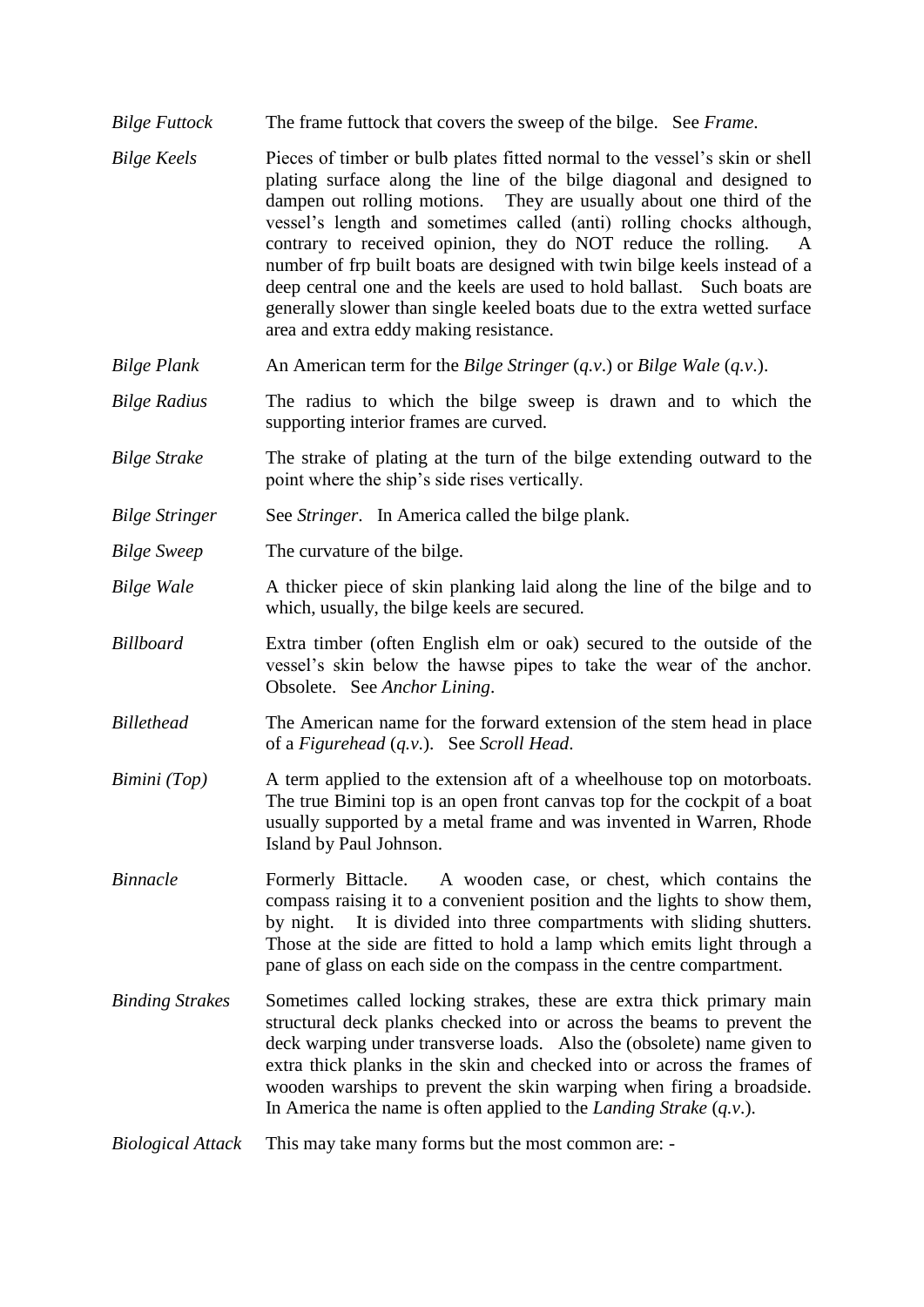|                        | Grass, weed and crustaceans attaching to the shell of a boat of any<br>$\mathbf{i}$ .<br>type.                                                                                                                                                                                                                                                           |
|------------------------|----------------------------------------------------------------------------------------------------------------------------------------------------------------------------------------------------------------------------------------------------------------------------------------------------------------------------------------------------------|
|                        | Barnacles are among the shellfish and crustacea which glue<br>ii.<br>themselves to a vessel's bottom. There are several species.<br>They<br>do not damage the hull but increase a vessel's skin friction<br>resistance remarkably.                                                                                                                       |
|                        | iii. In wooden boats attack by marine borers such as gribble or the<br>shipworm.                                                                                                                                                                                                                                                                         |
|                        | iv. In metal vessels microbiological attack by the iron bacterium<br>(gallionella ferruginea) or the sulphur reducing and oxidising<br>microbes ( <i>desulfotomaculum</i><br>spp, desulfurovibrio<br>and<br>spp<br><i>thiobacillus ferrooxidans</i> ). Also called <i>M.I.C.</i> $(q.v.)$                                                                |
| <b>Bitts</b>           | A pair of stout wooden or steel bollards in tandem fitted forward and aft.<br>Strong vertical timber or steel members fastened through the deck beams<br>and used for securing ropes or warps.<br>The tops of the fore bitts<br>supported the windlass and are called the bittheads and were often faced<br>or topped with copper or steel. See Bollard. |
| <b>Blackwall Caulk</b> | A scornful name for the (bad) practice of allowing a leaking boat to sit in<br>a soft mud berth so that the mud is forced into and clogs the seams and<br>so stops the leak.                                                                                                                                                                             |
| <b>Bloom</b>           | A swelling of the surface of a wrought iron plate due to internal<br>delamination.                                                                                                                                                                                                                                                                       |
| <b>Boat</b>            | A fairly indefinite term. A waterborne vehicle smaller than a ship. One<br>loose definition is that a ship may carry a boat but a boat cannot carry a<br>ship.                                                                                                                                                                                           |
| <b>Body Plan</b>       | A subsidiary drawing on the lines plan showing the curves of the<br>vessel's transverse cross-sections upon which the water lines or water<br>planes, bow and buttock lines and diagonal lines appear as straight lines.                                                                                                                                 |
| <b>Bollard</b>         | A single cast steel or large wooden post often waisted below the head<br>and securely fastened to the vessel's deck to act as a securing point for<br>Also a wooden or iron post on a pier or quay or<br>the mooring lines.<br>dockside for the same purpose.                                                                                            |
| <b>Bollard Timbers</b> | The aftermost of the forward primary main structural cant timbers and<br>which often form a boundary to the collision bulkhead. The top timber<br>of the unit extends upward each side through the covering board and on<br>past the top of the bulwark cap rail in way and is shaped and fitted with a<br>through bolt to form a mooring bollard.       |
| <b>Booby Hatch</b>     | See Hatch.                                                                                                                                                                                                                                                                                                                                               |
| <b>Boot Topping</b>    | The area of the vessel's sides between the load and light water lines.<br>Also called the wind and water strakes.<br>Sometimes a simple painted<br>stripe that indicates the waterline.                                                                                                                                                                  |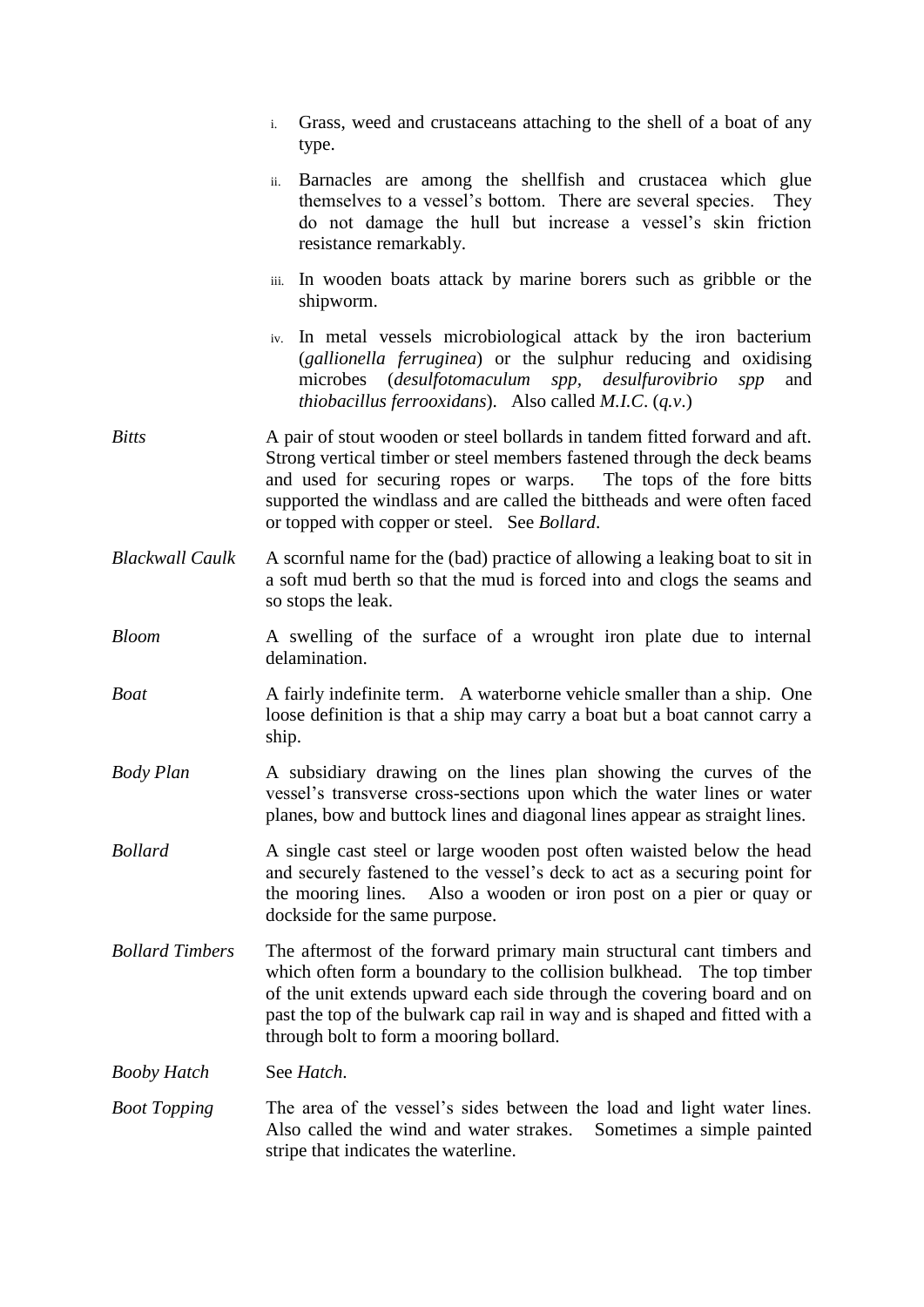| <b>Bottom</b>           | The area of the vessel's outer surface between the upper turn of bilge<br>port to the upper turn of bilge starboard.                                                                                                                                                                                                                                            |
|-------------------------|-----------------------------------------------------------------------------------------------------------------------------------------------------------------------------------------------------------------------------------------------------------------------------------------------------------------------------------------------------------------|
| <b>Bottom Boards</b>    | Portable gratings or loose boards forming the sole of a small dinghy or<br>lifeboat. Also called <i>Futlings</i> $(q.v.)$ .                                                                                                                                                                                                                                     |
| <b>Bottom Planking</b>  | Planking between the outer edge of the garboard strake and the inner<br>edge of the wrunghead wale or, these days, the inner edge of the bilge<br>wale. Sometimes called the sand strakes.                                                                                                                                                                      |
| <b>Bottom Shape</b>     | As it affects performance in a planing boat. The maximum speed is<br>achieved when the bottom of the boat that forms the planing surface is<br>flat. When the planing surface is a vee, the boat will have a softer ride<br>but a lower potential speed and will take longer to come up on to the<br>plane.                                                     |
| <b>Boundary Bar</b>     | An angle connecting the outer edge of a bulkhead to the inside of the<br>shell plating on a metal boat and defining the shape of the vessel at that<br>point.                                                                                                                                                                                                   |
| Bow(s)                  | The vessel's area and spaces forward of the point where the sides begin<br>to turn in toward the stem. The leading edge is sometimes, incorrectly,<br>called the $Prov(q.v.)$ by the press or yotties. Usually used in the plural.<br>The word come from the low German dialect <i>boog</i> meaning shoulders.                                                  |
| <b>Bow Lines</b>        | Lines showing the curvature and shape of a longitudinal section through<br>the fore end of a vessel parallel to the vessel's centreline. The lines are<br>called bow lines in the forward half of the vessel and continue to become<br><i>Buttock Lines</i> $(q.v.)$ in the after half.                                                                         |
| <b>Bow Platform</b>     | An extension of the upper or fo'c'sle deck at the stem head usually only<br>wide enough for one man to stand with the pulpit extended round it to<br>form a platform to enable a seaman to handle the head sails and/or the<br>anchor. May be moulded in on an frp vessel or a separate platform of<br>wood or steel in vessels constructed of other materials. |
| <b>Bow Thruster</b>     | An electrical motor driven propeller fitted in a transverse tunnel near the<br>bows.                                                                                                                                                                                                                                                                            |
| <b>Box Section Mast</b> | An American term for a hollow mast of round, square or rectangular<br>section built from long strips of wood.                                                                                                                                                                                                                                                   |
| <b>Box Template</b>     | See Template.                                                                                                                                                                                                                                                                                                                                                   |
| <b>Breadth</b>          | See <i>Beam</i> $(1)$ .                                                                                                                                                                                                                                                                                                                                         |
| <b>Breakwater</b>       | A low upstanding ledge or coaming on the deck forward or near the<br>cockpit intended to turn water overboard.                                                                                                                                                                                                                                                  |
| <i>Bream, to (Verb)</i> | To clear a ship's bottom of weeds, shells or other accumulated matter by                                                                                                                                                                                                                                                                                        |
| <b>Breast Hook</b>      | burning and scraping it.<br>In wooden vessels a strong tiercery piece of supporting structural<br>compass timber connecting the forward ends of the side stringers<br>together and faying onto the apron or, in metal vessels, a triangular plate                                                                                                               |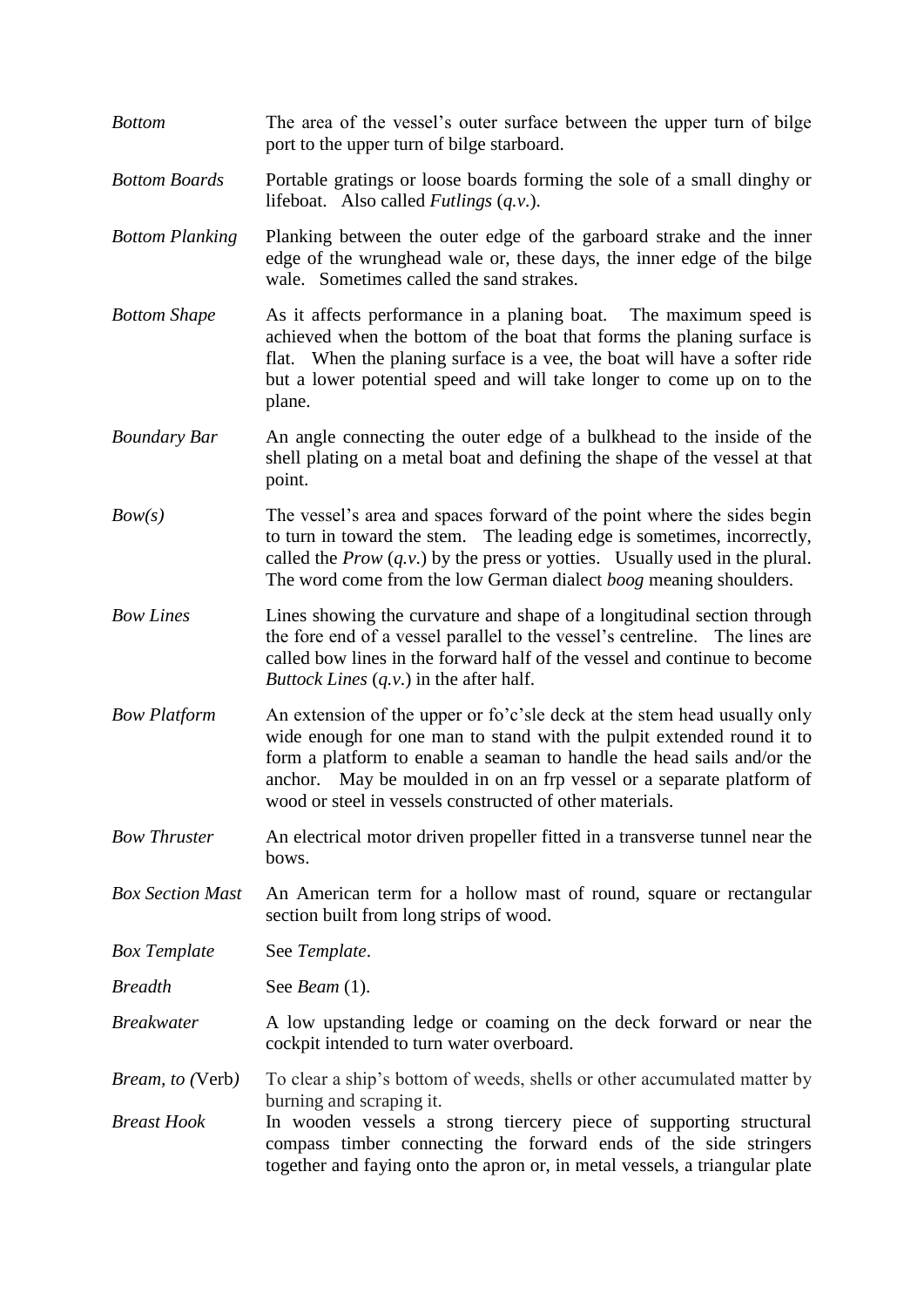bracket joining the port and starboard side structural members at the stem. Also called a fore hook. See *Crutch Hook*.

- *Breast Rail* The guard rail across the forward end of the poop deck or the after end of the fo'c'sle deck.
- *Breezeway* An American term for the *Side Deck*. See under *Deck*.
- *Bridge* The location from which a commercial vessel is steered and its speed controlled and also, more appropriately, called the Control Station.
- *Bridge Deck* The transverse partition between the cockpit and the cabin on a small yacht, the joining structure between the hulls of a catamaran or the superstructure deck on which the Bridge is situated.
- *Brightwork* Varnished woodwork and/or polished or painted metal, usually on deck.
- *Brow* A temporary wooden bridge from the ship's side to the dockside to allow personnel to board the vessel. Also called a *Passerelle*. See *Gangway*.
- *BSS* The Boat Safety Scheme: A scheme run by the Environment Agency and British Waterways designed to ensure that all boats comply with published minimum safety standards with which all boats must comply with if required by the relevant navigation authority *e.g.* British Waterways, The Avon Trust *etc*. The scheme requires boats to be inspected every four years. A boat cannot be granted a licence unless it has a Boat Safety Certificate (BSC) or, in the case of a new boat, has been certified as complying with the CE standards. Even if the latter she still has to have a Boat Safety Certificate.
- *Budget Plate* A stiffened flat plate fitted on the centreline under the after swim of a London River lighter or barge designed to help her directional stability when drifting.
- *Buffalo Rail* An American term. A short decorative bulwark on the fore deck of motor boats and extending from the stem each side. Also called a fashion piece in the U.K. and a monkey rail in America.
- *Built Chine* A chine stringer or log built of two pieces bolted together. See *Chine Stringer*.

*Built Frame* See *Frame*.

- *Bulb Keel* A fin keel with an extra torpedo or cylindrically shaped solid bulb on its lower edge acting as ballast.
- *Bulbous Bow* A bow fitted with a bulb at below the waterline and extending forward past the forward perpendicular forming a convex entry at the keel/stem junction (as opposed to a sharp vee) incorporated to reduce wave making resistance. When used in conjunction with a reverse curve at the chine, it usually makes sheet materials impractical requiring other planking methods in the forward section of the hull. When extended beyond the extreme forward end of the vessel it is usually called a ram bow.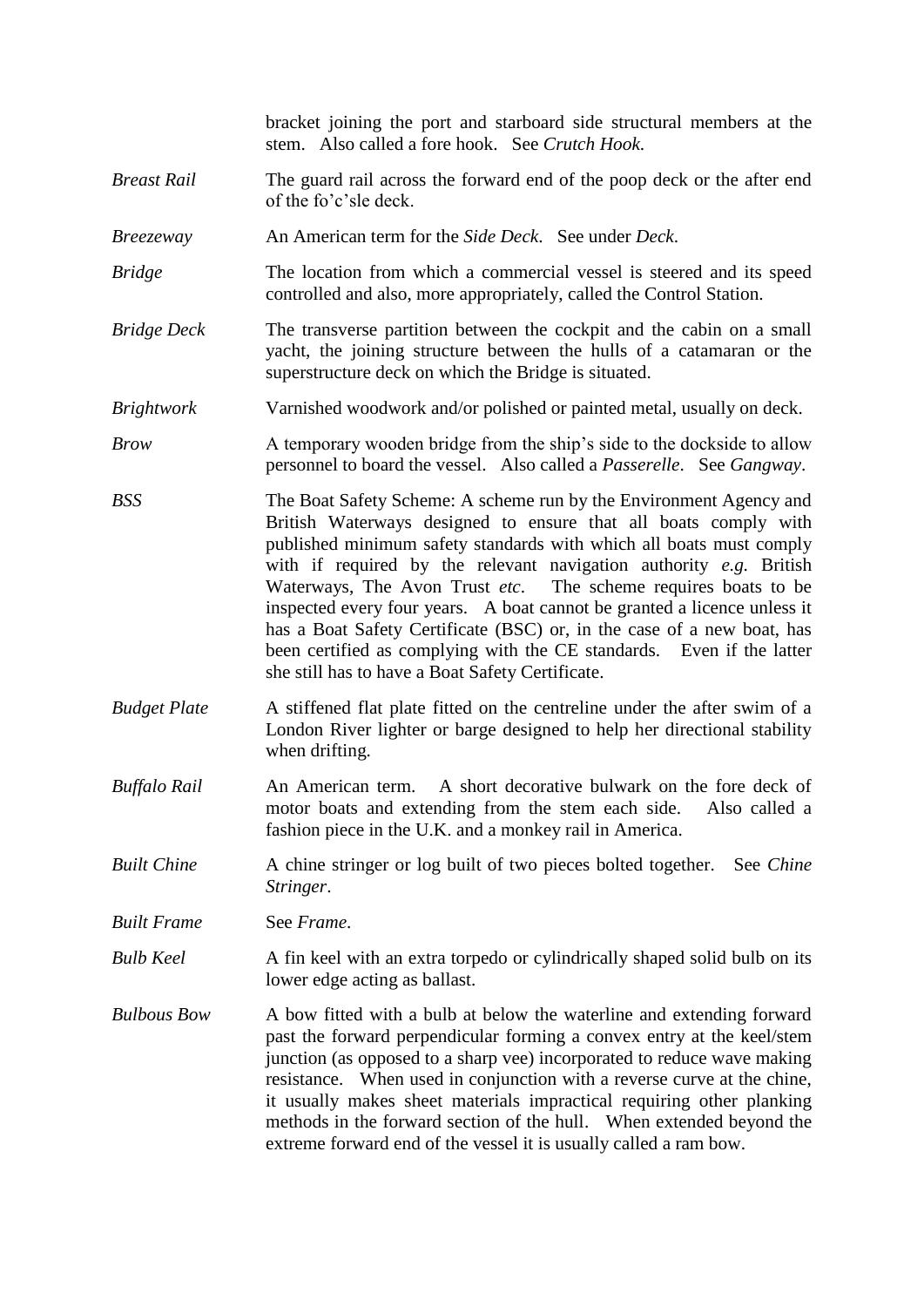- *Bulkhead* A secondary main structural item forming a transverse or longitudinal vertical flat surface which subdivides the vessel's interior into separate compartments. Transverse bulkheads are square to the vessel's centreline and are usually, but not necessarily, watertight. They sit atop the hog and are said to be of full height if they finish at the deckhead. Watertight bulkheads, which are required by law on some vessels, should, where necessary, be fitted with watertight doors. The foremost transverse bulkhead which forms the after end of the chain locker or fore peak should lie within 5% of the vessel's length from the after side of the stem and is called the collision bulkhead. Longitudinal bulkheads may be oiltight or watertight in some cases but are usually only light screens except in tankers. Bulkheads are usually stiffened by heavy timbers or angles. The vertical ones are called stiffeners and the horizontal ones sleepers. The foremost bulkhead is sometimes called the *Fore Peak Bulkhead* or the *Collision Bulkhead* and the aftermost one the *After Peak Bulkhead.*
- *Bulkhead Deck* The uppermost continuous deck to which the watertight transverse bulkheads and the vessel's shell are carried.
- *Bulkhead Structure* The transverse or longitudinal bulkhead plating together with the associated stiffeners, sleepers and girders.
- *Bulwark* A vertical protective structure at the upper edges of the vessel's side surrounding the exposed deck formed by an extension of the side planking or plating above the deck to form a rail.
- *Bulwark Stay* A vertical piece of metal inside a metal bulwark to stiffen the latter and which performs the same function as the timberhead in a wooden boat.
- *Bumpkin* A spar attached to the stern of a sailing yacht to take the sheet of an overhanging boom.
- *Bunk* A permanent built in sleeping berth as opposed to as hammock or pipe cot.
- *Burr* The American name for a Rove  $(q, v)$ .
- *Bustle* An underwater bilge in the after end of a racing sailing yacht's hull alleged to reduce wave making resistance.
- *Butt* A vertical joint in a strake of wood or shell plating.
- *Butt Block* A short, longitudinal piece of wood fitted between the timbers to back up the ends of a pair of abutting skin planks.
- *Butt Strap* An internal small piece of metal used to join two plates in a strake together so that the external surface remains flush and smooth.
- *Buttock* The convex curved area of a vessel under her stern below her load waterline which overhangs or lies abreast of the sternpost under the *Counter* (*q.v.*), the area of the hull where the parallel mid body curves into the run.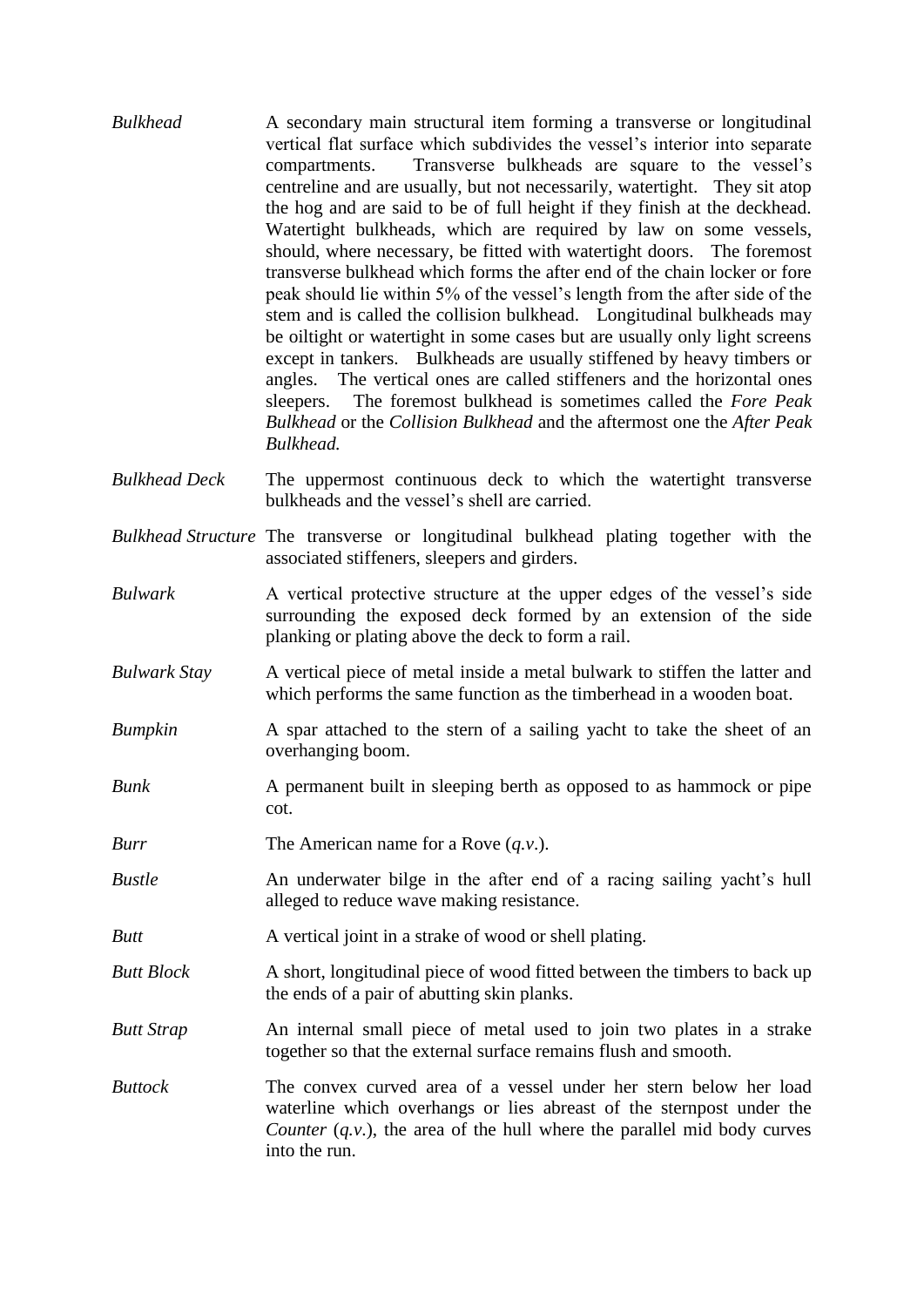| <b>Buttock Lines</b> | Used for developing and checking the fairness of the after end lines of a<br>boat. Used only for lofting the lines to full size. See Bow Lines.                                                                                                              |
|----------------------|--------------------------------------------------------------------------------------------------------------------------------------------------------------------------------------------------------------------------------------------------------------|
| Cabin                | A room or space within the vessel for human habitation, the below deck<br>living quarters for passengers or crew.                                                                                                                                            |
| Cabin Height         | The cabin height $(HC)$ is measured from the top of the cabin sole to the<br>underside of the deck supporting structure on the vessel's centreline.                                                                                                          |
| Cabin Sole           | The lower deck inside the accommodation cabin of a yacht covering the<br>bilge space. See Hull Liner.                                                                                                                                                        |
| Camber               | The transverse upward curve of the upper deck designed to enable the<br>vessel to shed water overside easily. Also (rarely) called the belly of the<br>deck. In America called the crown of the deck.                                                        |
| Canard               | An unballasted foil usually mounted ell forward in a racing boat's hull to<br>resist leeway. May be fixed or lifting and a boat may have more than<br>one.                                                                                                   |
| Canoe                | A primitive small boat familiar as the birch bark boats of the Red Indians<br>of America and the kayaks of the Eskimos both Inuit and Yupik.                                                                                                                 |
| <b>Cant Frames</b>   | Primary main structural timbers or frames at the forward and after ends<br>of the vessel laying normal to the skin planking or shell plating and not<br>square to her fore and aft centreline.                                                               |
| <b>Cant Timbers</b>  | The knightheads, hawse timbers and bollard timbers together with all<br>timbers forward of the square body are collectively known as cant<br>timbers. Similar (quarter cant) timbers are fitted aft.                                                         |
| <b>Canting Keel</b>  | A ballasted keel which can be mechanically canted to windward to<br>increase a boat's righting moment.                                                                                                                                                       |
| Capping              | The longitudinal piece of timber fitted over the heads of the frames or<br>timbers of a small boat to form the top of the bulwark.<br>Often,<br>incorrectly, called the gunwale. In America the name is also used for<br>the covering board. See Planksheer. |
| Cap Rail             | A shaped piece of timber or an (usually unequal) angle forming the top<br>of a metal bulwark. Sometimes called the main rail.                                                                                                                                |
| Capsize, to (Verb)   | To turn over. May be applied to a piece of timber being worked or a<br>vessel in a seaway.                                                                                                                                                                   |
| Capstan              | A vertical drum like rotating machine electrically or hand operated used<br>for winding in rope or the anchor cable.                                                                                                                                         |
| Carcase              | The (usually softwood) frame of a <i>Studwork</i> $(q.v.)$ deckhouse.                                                                                                                                                                                        |
| Careen, to (Verb)    | To lay a vessel ashore and heel her over by attaching tackles to her mast<br>heads to gain access to her bottom for cleaning or repairs.                                                                                                                     |
| Cargo Space(s)       | Sometimes (incorrectly) called the cargo area(s) or cargo length area(s).<br>That part of a ship that contains the cargo holds or, in a tanker, the                                                                                                          |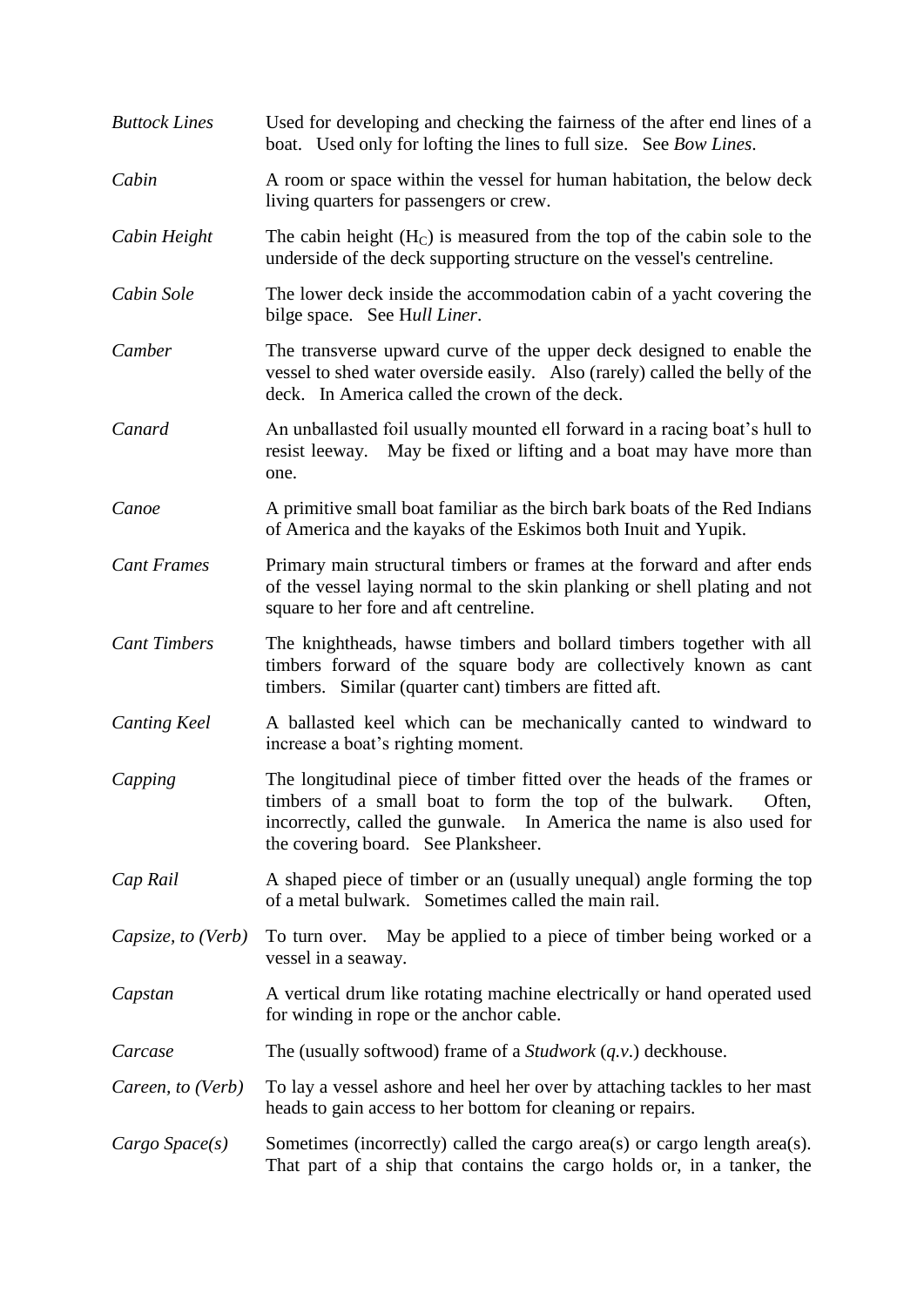cargo/slop tanks and adjacent spaces including the ballast tanks, fuel tanks, cofferdams and void spaces and also including the deck areas throughout the entire length and breadth of that part of the ship over the mentioned spaces.

- *Cargo Hold* A transverse or longitudinal boundary bulkhead separating the cargo *Bulkhead* hold(s). Usually watertight.
- *Carling (Carlin)* A primary supporting longitudinal member usually forming the part to which the hatch side or coachroof (accommodation trunk) under the deck supporting the inboard end of the side deck beams. See *Coaming*. Coamings are fitted and are attached to the inner end of the carling or half beams. In a metal vessel the name is also applied to the lower edge of a hatch coaming where it extends below the deck or to fore and aft flat plate supports between transverse deck beams and designed to prevent distortion of the plating. Also an old shipwright's name for timber over five inches square.
- *Carling Beams* Also Carlines. Short primary main structural transverse members fitted between the beam shelf and the carling to support the narrow decks alongside the coachroof (or accommodation trunk). They are sometimes called half beams or short beams.
- *Carvel Build* A method of planking or plating a vessel's hull such that the planks or plates lie edge to edge and do not overlap along the seams or butts fastened to the frames to form a smooth exterior, with a flexible caulking between the planks. See *French Carvel* and *Hemmed Carvel*. Usually both palings and wrappers are of the same thickness but, in some arrangements, the wrappers are twice the thickness of the palings.
- *Casing* A covering or bulkhead around or about any space and built for protection. See *Fiddley Casing*.
- *Cat* A collection of timber baulks temporarily held together with spikes and lashings to form a painting raft. Also a short name for a Catamaran (*q.v.*).
- *Catamaran* A twin-hulled boat, with hulls side by side.
- *Catbeam* The broadest beam in the ship generally made in two breadths, tabled and bolted together. The foreside is placed far enough forward to receive the heads of the stanchions of the beakhead bulkhead.
- *Cathead* A timber extending over the vessel's fo'c'sle side at an angle of about 45<sup>o</sup> and fitted with a set of sheaves in the outer or stock end and used to raise the anchor out of the water and secure it by means of the cat stopper. These items are usually only found on traditional sailing vessels and, in common practice, the projecting end of the beam was carved to resemble the face of a lion or cat. The name dates back to at least the  $17<sup>th</sup>$  Century.
- *Cathead Knee* A heavy piece of compass timber supporting the cathead and usually faired into the upper harpin or headrail.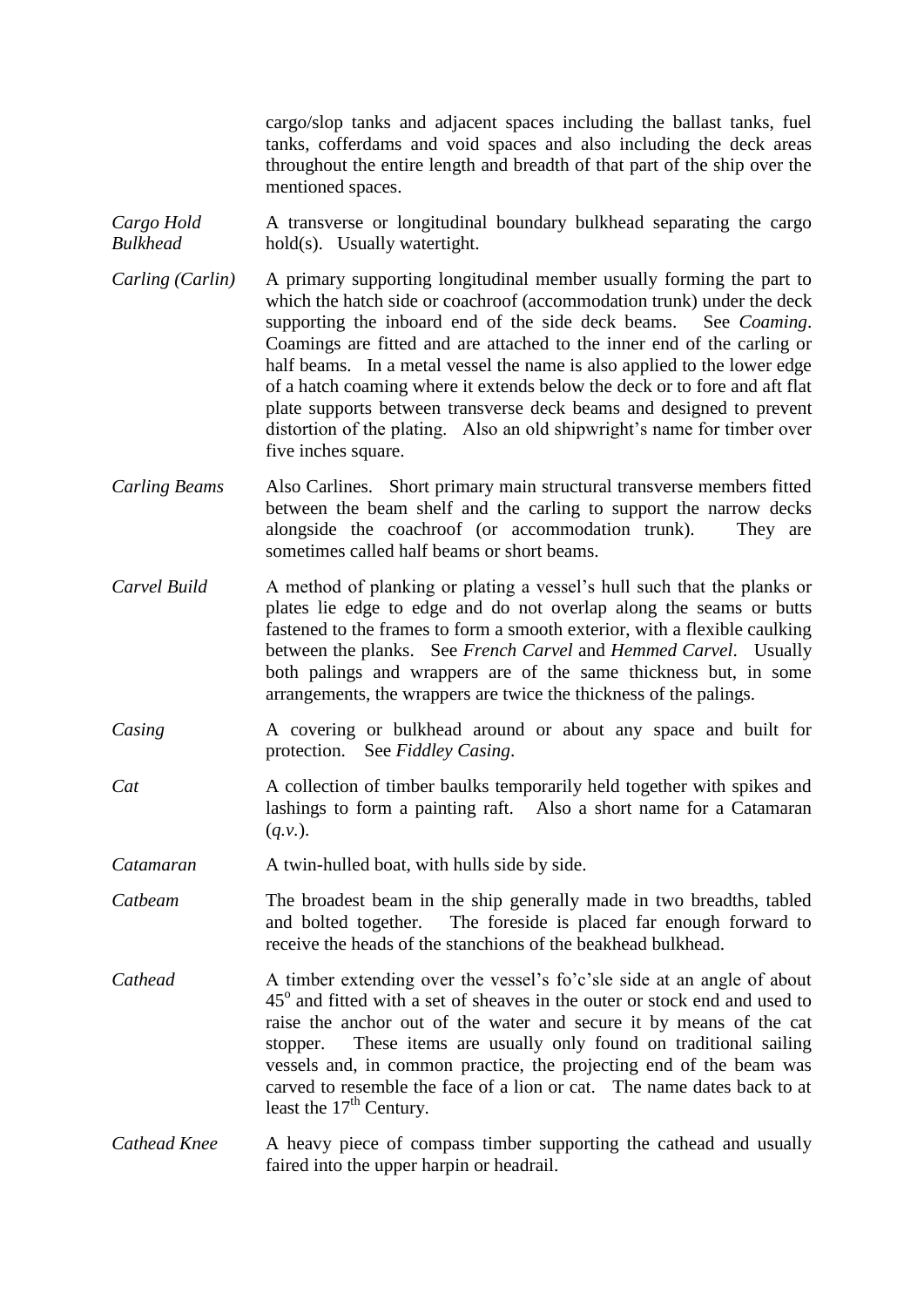*Cathedral Hull* A racing hull in the form of a triple V.



#### **A Cathedral Hull**

*Cat's Tail* The inner part of the cathead that fays down upon the *Catbeam* (*q.v.*) in large ships and under the forecastle beams of smaller ships.

- *Caulk, to (Verb)* To make watertight by driving or caulking (usually loose cotton fibres) into a seam, followed by a coarser fibre material such as oakum then stopping with pitch or putty.
- *Caulking (Calking)* Boat cotton, oakum or other fibres driven into planking seams to make them watertight.
- *Cavetta Stripe* A decorative stripe formed by cutting a shallow, narrow longitudinal hollow in the timber of the sheer strake or landing strake. Also called a cove line, cove stripe or cavetto. The plank into which it is carved is called the cavetta or cove strake.

*Cavitation Plate* A curved plate built out above the propeller on a Dutch barge to reduce the incidence of air drawing and cavitation.

- *Ceiling* Light wooden sheathing or inner skin planking fitted to various parts of the vessel such as the floors and the tank tops to form a working surface and to protect the vessel's structure and the cargo from damage and to prevent cargo falling into the bilge spaces under. Sometimes called footwaling (futlings) in barges. Similar work up the vessel's sides and bulkheads is called lining.
- *Ceiling* Chemical concentrations which are not to be exceeded during any given *Concentrations* work or even brief period. For a few chemicals such as styrene the ceiling may be exceeded up to a peak value but the duration of such excursions to these peak values are strictly limited and a person's daily exposure must still lie within the PEL range. See PEL.
- *CE Mark or Plate* All boats built after 16<sup>th</sup> June, 1998 must be certified by the builder as complying with the CE standards. Boats built to these standards do not require a Boat Safety Certificate for the first four years. The only new boats which need not be CE marked are those built on a d.i.y. basis but such boats, if used on the inland waterways, still require a Boat Safety Certificate (BSC) and may not be sold for five years from the date of completion without being bought up to CE standards.
- *Centre Board* A retractable board or plate hinged at the forward end in internal structure called the centre board box and lowered through a slot in the centreline of the hull by means of a wire attached to its free end to reduce the tendency of a sailing vessel to drift to leeward when sailing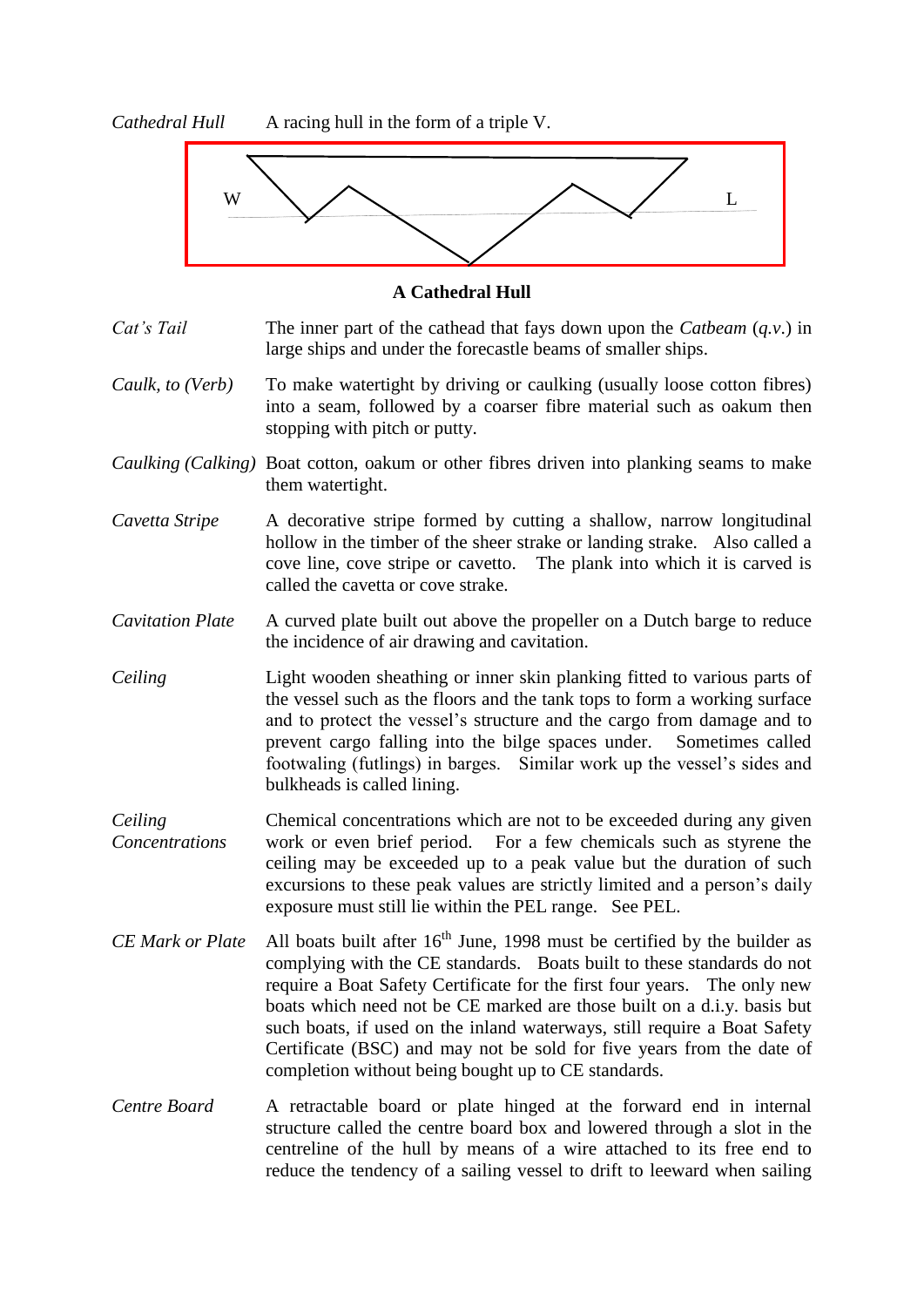|                                 | on the wind. A variant is the dagger board which performs the same<br>function but is simply pushed up and down by hand.                                                                                                                                                                                   |
|---------------------------------|------------------------------------------------------------------------------------------------------------------------------------------------------------------------------------------------------------------------------------------------------------------------------------------------------------|
| Centreboard Lift                | A line or cable for raising and lowering the centreboard.                                                                                                                                                                                                                                                  |
| Centreboard Pin                 | A bolt or rod that secures the centreboard to the centreboard trunk and<br>which allows the centreboard to pivot up and down.                                                                                                                                                                              |
| Centreboard Box                 | The casing in boat that houses the centreboard. Called the Centreboard<br>Trunk in America.                                                                                                                                                                                                                |
| Centre Girder                   | A primary structural vertical plate fitted on the centreline immediately<br>above the keel plate in a metal vessel. Also called a centreline keelson.                                                                                                                                                      |
| Chaffcutter                     | A barge's steering wheel of cast iron, which in appearance resembles the<br>style of cast iron wheels, used on agricultural implements which<br>included a chaffcutter - hence the name.                                                                                                                   |
| Chain Locker                    | A compartment forward in the vessel's bows dedicated to carry the<br>anchor chain or cable.                                                                                                                                                                                                                |
| Chain Wales                     | Heavy timbers fastened to the outside of the sheer strake to increase the<br>spread of the shroud anchorages. Usually called <i>Channels</i> $(q.v.)$ .                                                                                                                                                    |
| Chain Plate                     | A metal strap fastened through the sides of the hull, either from inside or<br>outside, with an eye at one end for the attachment of a deadeye or other<br>rigging. Sometimes called a shroud plate.                                                                                                       |
| Chainplate Cover                | A plate used to cap the area of the deck where the top of the chainplate<br>protrudes.                                                                                                                                                                                                                     |
| Chamfers                        | Carved decorative fluting on the deckhouse sides and bulwarks.                                                                                                                                                                                                                                             |
| <b>Channels</b>                 | A corruption of the name <i>Chain Wales</i> $(q.v.)$ and named after the mast<br>the particular set of attached shrouds it is supporting.                                                                                                                                                                  |
| Charlie Noble                   | A galley stove exhaust pipe.                                                                                                                                                                                                                                                                               |
| Chartroom                       | A space usually in a deck house dedicated the vessel's navigation.                                                                                                                                                                                                                                         |
| Chase                           | See Gerald. Also a score cut lengthwise for a tenon to be fixed in as the<br>Ledges may be <i>chased about</i> into the<br>tenon at the heels of pillars.<br>carlings or the carlings into the beams by cutting the score or chase large<br>enough at one end for it to sweep about into its place.        |
| Cheeks                          | Tiercery pieces of supporting timber usually fitted either side of the horn<br>timber or similar piece.                                                                                                                                                                                                    |
| Chesapeake Bay<br><b>Bottom</b> | A hull carvel planed up the sides but transversely planked across the<br>bottom on a longitudinal framing system and usually fastened by<br>galvanized cut nails. Rare now even in America.                                                                                                                |
| <i>Chestrees</i>                | Pieces of oak timber, fayed and bolted to the topsides, one on each side,<br>abaft the fore channels with a sheave fitted in the upper part for the<br>convenience of hauling home the main tack. Its true situation is half the<br>length of the main yard before the centre of the mainmast. (Obsolete). |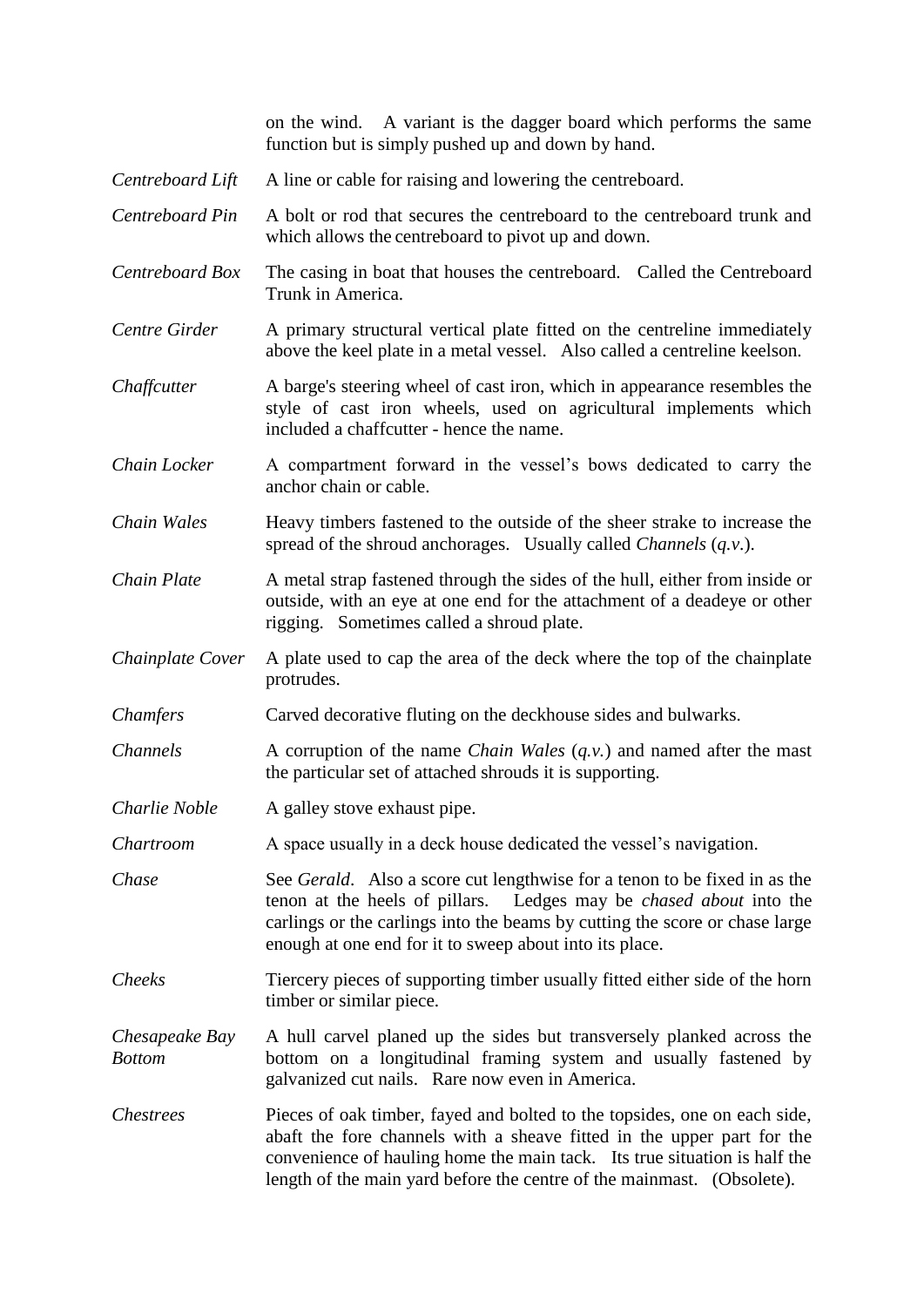*Chine Angle* This is the angle at the junction between the two parts of a section, on either side of a chine or the angle between the tangents to these two parts, measured in a transverse plane. Also another name for the *Chine Bar* (*q.v.*).

*Chine Bar* In a metal vessel a primary longitudinal structural member forming the joint between the side plating and the bottom plating on a vessel fitted with a hard chine midship section. Often, incorrectly and confusingly, called the chine angle.



#### **Definition of Chine Angle**

| Chine Batten           | An American term describing the primary structural timber forming the<br>outer edge of a built chine. In the U.K. it is called the outer chine log or<br>chine stringer.                                                                              |
|------------------------|-------------------------------------------------------------------------------------------------------------------------------------------------------------------------------------------------------------------------------------------------------|
| Chine Line             | This is the actual (in a hard chine), or imaginary (in a soft chine), locus<br>of the intersections of the two parts of the hull form at the chine. It<br>appears as curvilinear in the profile, body and the half breadths plans.<br>See Lines Plan. |
| Chine Log              | The primary main structural item forming the corner of a vessel with a<br>hard chine midship section. In a built chine the log is divided<br>longitudinally into an inner and an outer chine log.                                                     |
| Chine Stringer         | The name in the U.K. for the American term <i>Chine Batten</i> $(q, v)$ .                                                                                                                                                                             |
| Chinese<br>Galvanizing | A shipwright's name for cooling off red hot bolts or drifts in boiled<br>linseed oil and so forming an anti-rusting skin over the item's surface.<br>If tar is used instead of linseed oil, the process is called Swedish<br>galvanising.             |
| Chock                  | An American name for the fitting through which anchor or mooring lines<br>are led. Usually U shaped to reduce chafe. See Fairlead.                                                                                                                    |
| Cill                   | See Sill.                                                                                                                                                                                                                                             |
| <b>CIN</b>             | Craft identification Number.                                                                                                                                                                                                                          |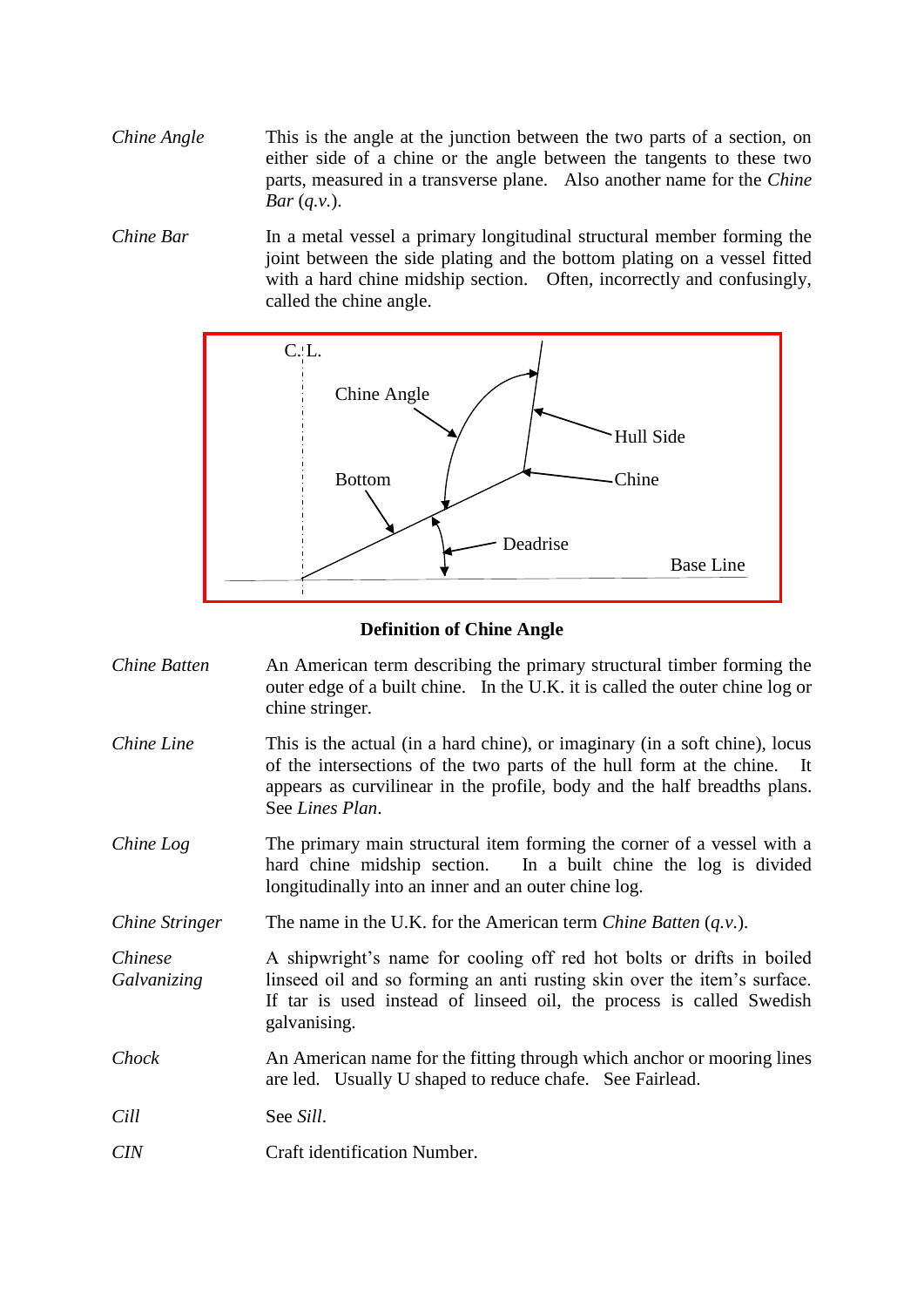| Clamp                            | A secondary supporting longitudinal timber fitted to port and starboard<br>just below the beam shelf and usually running between the forwardmost<br>and the aftermost bulkheads. It can be in one of two forms: -                               |
|----------------------------------|-------------------------------------------------------------------------------------------------------------------------------------------------------------------------------------------------------------------------------------------------|
|                                  | The frame clamp sitting just below the beam shelf and on the<br>$i$ .<br>inside of the frames.                                                                                                                                                  |
|                                  | The beam clamp sitting inside the beam shelf and below the<br>ii.<br>ends of the beams. The beam clamp is a secondary supporting<br>timber and when not fitted the frame clamp is called simply the<br>clamp.                                   |
|                                  | In America the name given to the beam shelf and stringers.                                                                                                                                                                                      |
| Claw (or Dog)                    | A cast iron hook for holding a barge's anchor chain temporarily while<br>adjusting the chain on the winch barrel.                                                                                                                               |
| Clench                           | The point at which the inner end of the anchor cable or chain is secured<br>to the hull.<br>The word comes from the Anglo Saxon verb beclencen<br>meaning to grip firmly.                                                                       |
| <b>Clench Fastening</b>          | Securing a boat nail by placing a rove or roove (washer or, in America,<br>burr) over the inboard end, cutting off the surplus end to the nail and<br>riveting it hard over. In America the process is called riveting.<br>See<br>Turned Nails. |
| Clinker Build<br>or Construction | Also called clencher or clench build. A method of planking or plating a<br>vessel's hull such that the planks or plates overlap or hem along the<br>seams. Also, in America, called <i>Lapstrake</i> .                                          |
| <b>Clipper Bow</b>               | A bow where the stem has a forward curve and forward sides are heavily<br>of flared. Also, incorrectly, called a schooner bow.                                                                                                                  |
| Coachroof                        | A light superstructure above the deck forming an extension of the deck<br>head height in the accommodation. In America it is called the trunk.                                                                                                  |
| Coak                             | A block or blocks of hardwood set into the faying surfaces of a scarph to<br>prevent it opening sideways.                                                                                                                                       |
| Coaming $(1)$                    | A secondary main vertical plate or wooden structure forming the<br>boundaries of the main hatch or cockpit and usually protruding above the<br>deck to prevent water from entering the hold or cockpit.                                         |
| Coaming $(2)$                    | The steel (or wood) left or fitted below the lower edge of a door sited on<br>the upper deck and designed to prevent sea water on deck from going<br>below.                                                                                     |
| <b>Coaming Angle</b>             | In a metal boat the angle that connects the outside of the coaming to the<br>inner edge of the side deck.                                                                                                                                       |
| Coaming Stay                     | A vertical piece of metal outside a metal coaming to stiffen the latter.                                                                                                                                                                        |
| Coaming Stiffener                | A horizontal angle along the outside of a metal coaming to stiffen the<br>Often designed to form a top for the coaming stays and fitted<br>latter.<br>with small lengths of angle bar to take the hatch wedges.                                 |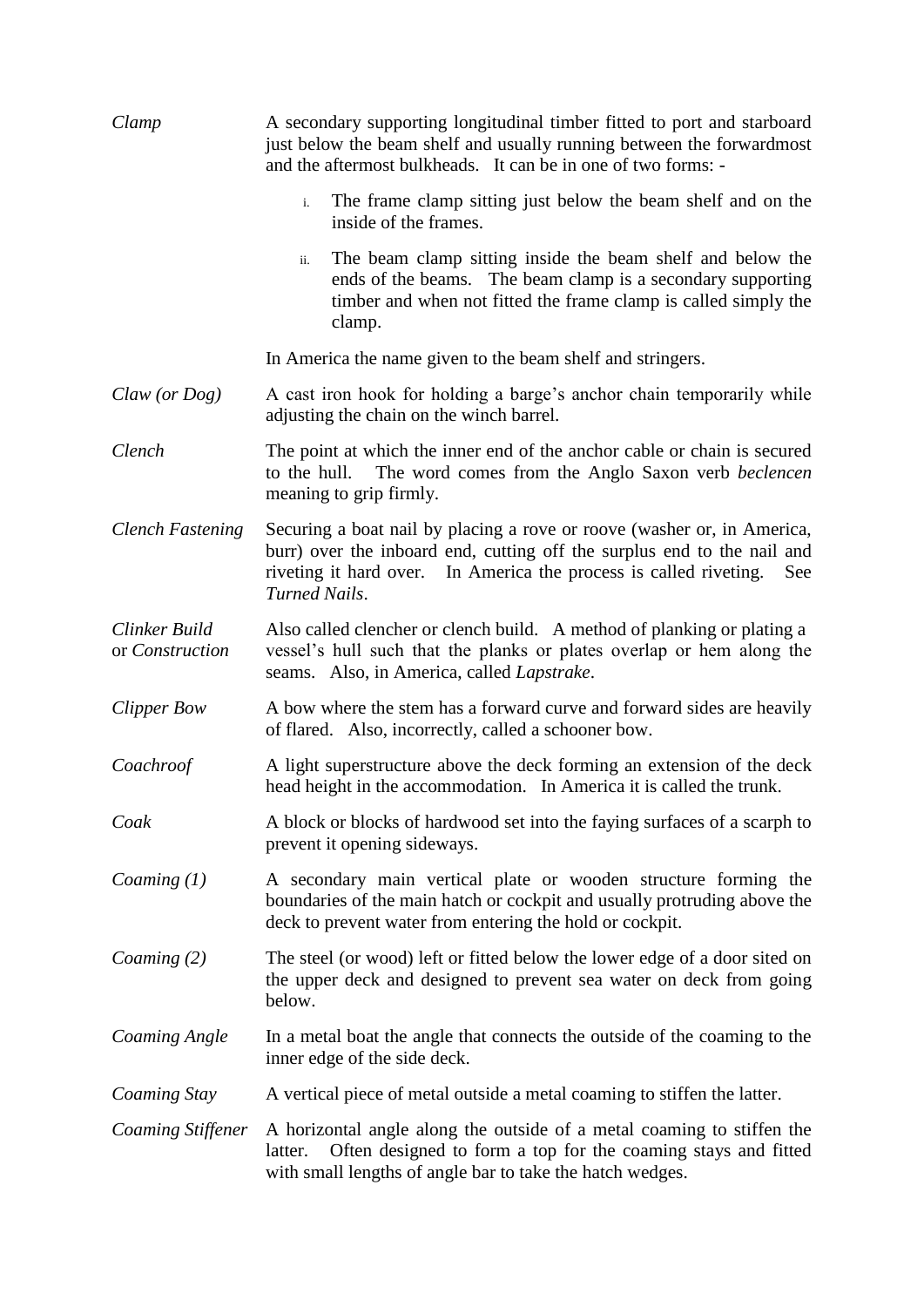- *Coat (Mast)* The American name for a protective piece, usually painted canvas sleeve, covering the mast wedges where the mast enters the deck to make the area watertight. In Britain called the mast boot.
- *Cockpit* A space let into the main deck used by the crew as a working space when handling the vessel usually under sail. The open inset area from where the vessel is steered. More commonly, in a boat, this refers to the outside working or seating area below the deck surface. Bowrider boats have a forward cockpit. While on centre console boats the inside area could be called a cockpit the term is more often used to define a more limited deck area from which the boat is handled.
- *Cofferdam* A *Void Space* (*q.v*.) between two bulkheads or decks designed as a safeguard against leakage (usually of oil) from one compartment into another.
- *Coffin Plate* The plate wrapped round and under the heel of the stern frame of a metal vessel and which forms the after end of the keel strake. Also called a Heel Plate.
- *Cold Bent* Frames or Timbers which are bent without steaming after shaping but before fitting them to the hull.
- *Cold Moulded* A method of boat construction using a male mould over which layers of thin wood and/or plywood a laid diagonally and then glued and stapled together. May be sheathed in epoxy or frp. Usually used for the construction of dinghies and light racing yachts.
- *Cold Short Iron* Wrought iron containing an excess of phosphorus over sulphur in its chemical make up. See *Hot Short Iron*.
- *Colin Archer Stern* A wide decked canoe shaped stern built above a sternpost which extends down to the keel and slopes well aft. Now somewhat rare.
- *Collar* A strong tiercery supporting piece of structural compass timber connecting the forward ends of the beam shelf together and faying onto the apron. It is usually somewhat thicker than the breast hooks and forms the uppermost of those items.
- *Collision Bulkhead* The foremost main transverse watertight bulkhead.
- *Companionway* A weathertight entrance leading from a vessel's decks to the spaces below. Also the stairs or ladder on a vessel usually leading down to the cabin.
- *Composite* A method of building a vessel built with iron or steel frames but *Construction* planking and decking her in wood.

*Confined Space* A space defined by one of the following characteristics: -

- i. A space with limited openings for entry and exit.
- ii. A space with unnatural or limited ventilation.
- iii. A space not designed for continuous worker occupancy.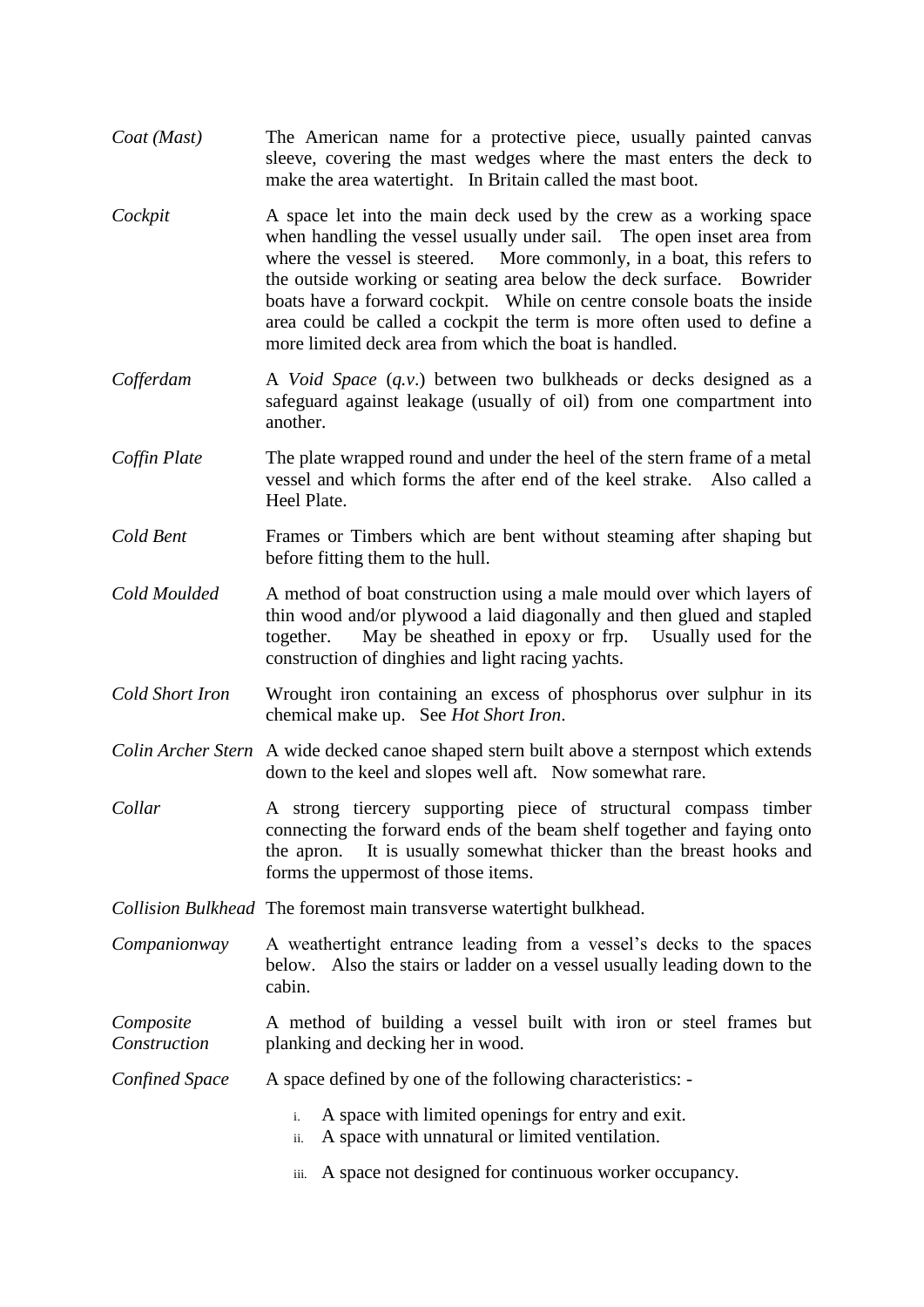*Connecting Angle* An angle bar without a specific location name which connects one piece of structure to another. *Console* An upright box structure in the bridge designed to carry the steering wheel, instruments and engine controls on a motor boat. Usually fitted to starboard in the wheelhouse. *Conversion* The art and science of lining and moulding timber or plank with the least possible waste. *Coppering* Sheathing the bottom of wooden boats with copper or Muntz metal plates laid over felt or waterproof paper and secured by clout nails. *Corner Sett* A short piece of timber fitted at the corners of deck houses forming the junction between the end and side *Margin Strakes* (*q.v*.) in a laid wooden deck. *Corrosion* Electro-chemical decay of a metal which may take many forms. See *Erosion* with which it must not be confused. *Cotchel* A London River bargeman's term for a part freight. *Counter* That portion of the hull at the stern of the boat, emerging from below the water and extending to the transom. Usually long in older designs and short in more recent vessels. Also called the after overhang. See *Stern*. *Counter Stern* A form of Stern ending in a Counter. See *Stern*. *Cove Line/Stripe* See *Caveta Stripe*. *Covering Board* The outer plank of the decking covering over the tops of the timbers. Usually somewhat wider than the ordinary deck planks and covering over the top of the side timbers. The timber heads protrude through the covering board. Also, in America, called the *Wash* or *Apron Board* or the *Plank Sheer* though that latter term strictly applies only to the outer upper corner of the covering board. Also, in America ,sometimes called the *Sheer* (*q.v*.), the *Margin Strake* (*q.v.*) or *Capping* (*q.v*.). *Crab Winch* A small hand powered winch used for raising leeboards, *etc*. *Crank* A sailing ship which either by its construction or by the stowage of its ballast or cargo, heels too far in the wind or one which through lack of ballast or cargo cannot carry sail without the danger of overturning is said to be crank. Ships built excessively deep in relation to their breadth were notoriously crank. Crank by the ground was a related phrase said of a ship whose floor was so narrow that she could not be put ashore to *Careen* (*q.v.*) or *Bream* (*q.v*.) without danger of overturning unless supported by legs. *Cratch* The board vertically mounted just abaft the fore deck on a narrowboat. The board is often secured at the top end by a plank that runs aft to the cabin roof. The cratch and plank act as the frames for a cratch cover and covers the forward well deck or cockpit and is usually fixed to the cratch upstand.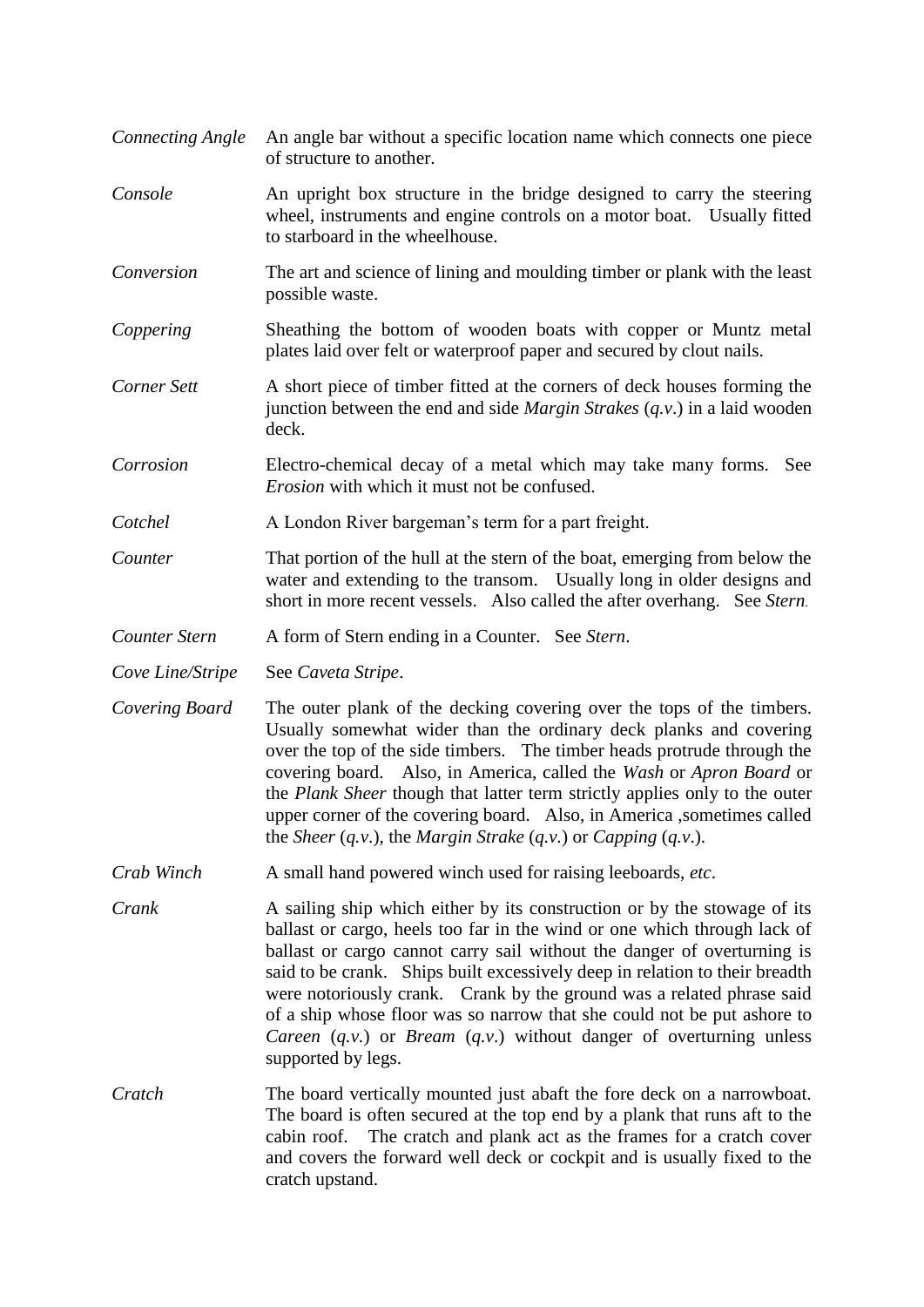| Croaky             | A shipwright's term applied to plank when it curves or compasses much<br>within a short length.                                                                                                                                                                                                                                                                                                                                                                                                                                                                                                                                       |
|--------------------|---------------------------------------------------------------------------------------------------------------------------------------------------------------------------------------------------------------------------------------------------------------------------------------------------------------------------------------------------------------------------------------------------------------------------------------------------------------------------------------------------------------------------------------------------------------------------------------------------------------------------------------|
| Crook              | A piece of timbers with a natural curve to its grain used to make such<br>items as Breasthooks $(q.v.)$ and the Gripe $(q.v.)$ .                                                                                                                                                                                                                                                                                                                                                                                                                                                                                                      |
| Crop               | The height of the centre of the transverse hatch end coamings above the<br>level of the top of the hatch side coaming. It forms a straight line<br>camber designed to drain water off the top of the hatch covers.                                                                                                                                                                                                                                                                                                                                                                                                                    |
| Cross Bored        | Bored with fastening holes on alternate edges of the planks to separate<br>them so as to avoid splitting the timbers or beams. A system usually<br>found on <i>Bilge Stringers</i> $(q.v.)$ .                                                                                                                                                                                                                                                                                                                                                                                                                                         |
| Cross Chocks       | See Flitch Timbers.                                                                                                                                                                                                                                                                                                                                                                                                                                                                                                                                                                                                                   |
| Cross Deck         | The deck area between cargo hatchways.                                                                                                                                                                                                                                                                                                                                                                                                                                                                                                                                                                                                |
| Cross Ties         | Transverse structures found in the larger oil tankers to support the<br>longitudinal bulkheads against hydrostatic and hydrodynamic loads.                                                                                                                                                                                                                                                                                                                                                                                                                                                                                            |
|                    | Crown of the Deck An American term for Camber. (q.v.).                                                                                                                                                                                                                                                                                                                                                                                                                                                                                                                                                                                |
|                    | <i>Crown of the Tank</i> A rare name for the flat deck that forms the top of the <i>Forepeak</i> $(q, v)$ .<br>Tank.                                                                                                                                                                                                                                                                                                                                                                                                                                                                                                                  |
| Crown Strake       | The central strake of plating on a metal deck.                                                                                                                                                                                                                                                                                                                                                                                                                                                                                                                                                                                        |
| Cruiser            | A boat normally of fibre reinforced plastic construction with an enclosed<br>cabin and steered by a wheel rather than a tiller.<br>A power boat with<br>certain minimum appurtenances for living afloat.<br>These are sleeping<br>accommodation, cooking facilities, a head, lounge space, fuel and water<br>tanks. The terms sedan, express and day are loose categories meant to<br>place emphasis on certain qualities of the boat. A sedan cruiser has<br>more glass and more lounging area, express cruiser is faster and a day<br>cruiser has minimal accommodations and usually only practical for<br>limited overnight stays. |
| Cruiser Stern      | A type of stern characterised by a curvilinear profile and plan and U<br>shaped sections and called so because of its common use on the cruisers<br>built for the Royal Navy. See Stern.                                                                                                                                                                                                                                                                                                                                                                                                                                              |
| <b>Crutch Hook</b> | In wooden vessels a tiercery piece of timber or, in metal vessels, a<br>triangular plate at the after end of the vessel performing the same<br>function as the breast hook at the forward end.                                                                                                                                                                                                                                                                                                                                                                                                                                        |
| Cuddy              | A small shelter cabin on a boat.                                                                                                                                                                                                                                                                                                                                                                                                                                                                                                                                                                                                      |
| Cumblading         | A decorative piece of timber fitted round the transom of a sailing barge<br>or other wooden boat and covering the after ends of the planking<br>stopping at the transom. Also called a Fashion Piece.<br>See Badger<br>Strake.                                                                                                                                                                                                                                                                                                                                                                                                        |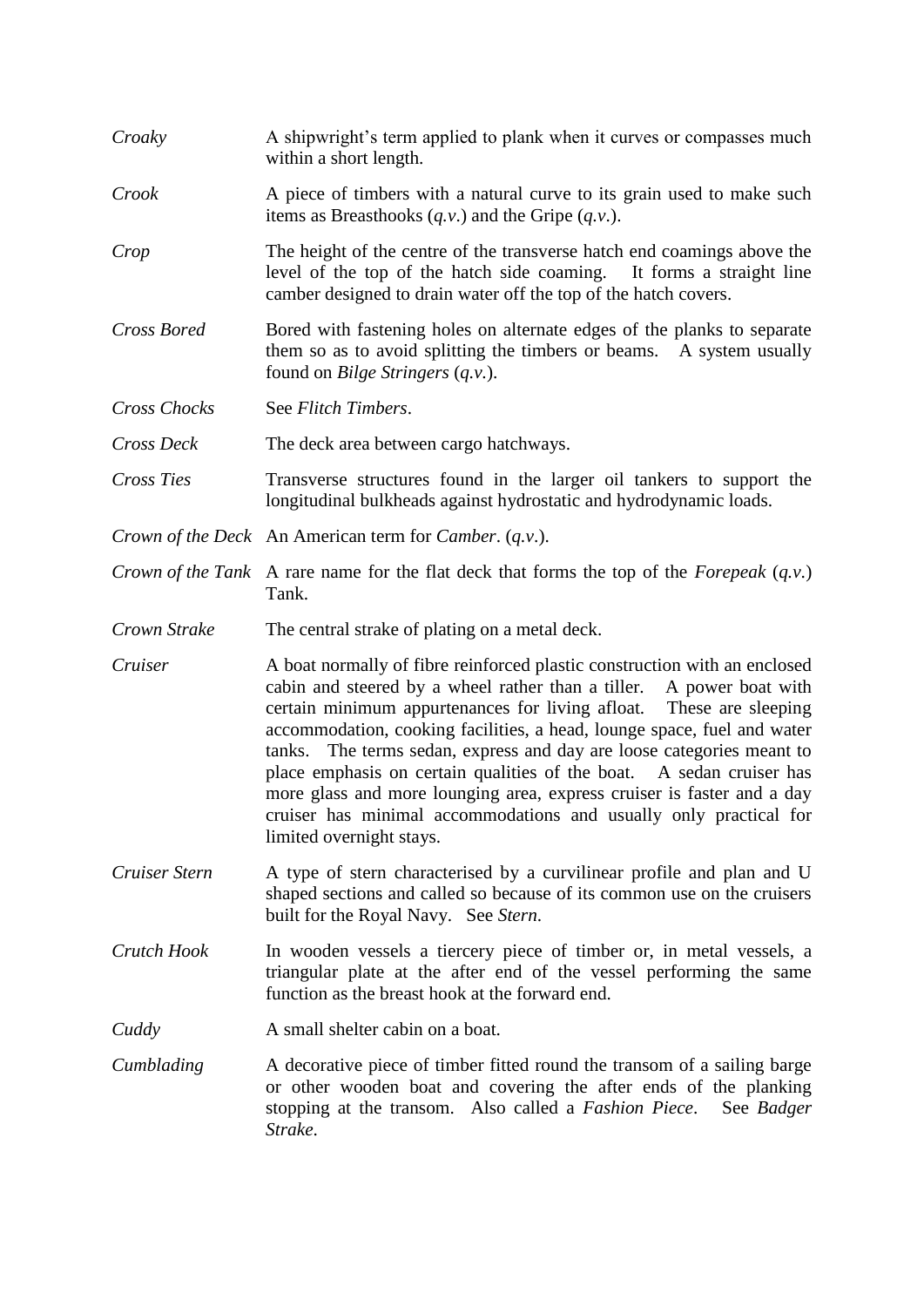- *Curtain Plate* A shallow piece of decorative plating fitted to the outer edge of superstructure decks to form an attachment for the ends of the deck beams.
- *Curve of Areas* A line drawn on the *Lines Plan* (*q.v.*) showing the underwater area at each cross-sectional station on the vessel.
- *Cutch Timber* A horizontal secondary main structural item joining together the after ends of the beam shelves and supporting the after end of the deck planking. The term is also applied to the transverse timber at deck level between the after ends of the covering boards.
- *Cut up* The amount measured at the *Fore Perpendicular* (*q.v.*) by which the forward end of the keel is raised above the *Underside of Keel Line* (*q.v*.).
- *Cutwater* The leading edge of the stem at the waterline. In a built stem it is often an additional secondary main piece of timber running from a hook in the stem proper to the underside of the Lacing Piece. See *Stem*. Often incorrectly called the *Prow* (*q.v.*). On narrowboats called the *Feather* (*q.v*.).
- *Dagger Board* A blade shaped board that is lifted out of a case when raised and dropped vertically through the hull to prevent leeway. May be completely removed for beaching or for sailing downwind. Usually only suitable for small boats. See *Centre Board.*
- *Datum Water Line* The water line or water plane at which the vessel is intended to float and is the basic water line used to design the vessel. In a cargo vessel also called the *Load Water Line* (LWL) and, in such vessels, it passes through the centre of the Plimpsoll Mark which marks the legal freeboard summer line. Sometimes called the *Designer's Water Line* and one of the five fundamental design lines of a vessel. Usually given the designation DWL. See *Lines Plan*.
- *Davit* Pronounced *dayvit*. A small curved crane or derrick on board projecting over the side or that can be swung out over the side of larger boats to lift small loads or fitted in pairs and used to raise or lower small boats and light items from deck to water level.
- *Deadlight* A hinged solid bronze or steel door fitted to the inside of a clamped over a side light or scuttle to enable the vessel to be blacked out or to protect her in heavy weather. Sometimes called dead covers. A seaman's term for a man's eyelids.
- *Deadrise* The angle the bottom amidships rises from the horizontal or the amount that the bottom rises from where it joins the keel to the chine or the lower turn of the bilge keel. Most properly applied to V bottom boats but also applied to round bottom vessels. Also called the *Rise of Floor*. (*q.v*.) See *Chine Angle*.
- *Deadweight* The sum total of the weight carried by the vessel, cargo, stores, water, fuel, crew, passengers etc and the difference between the displacement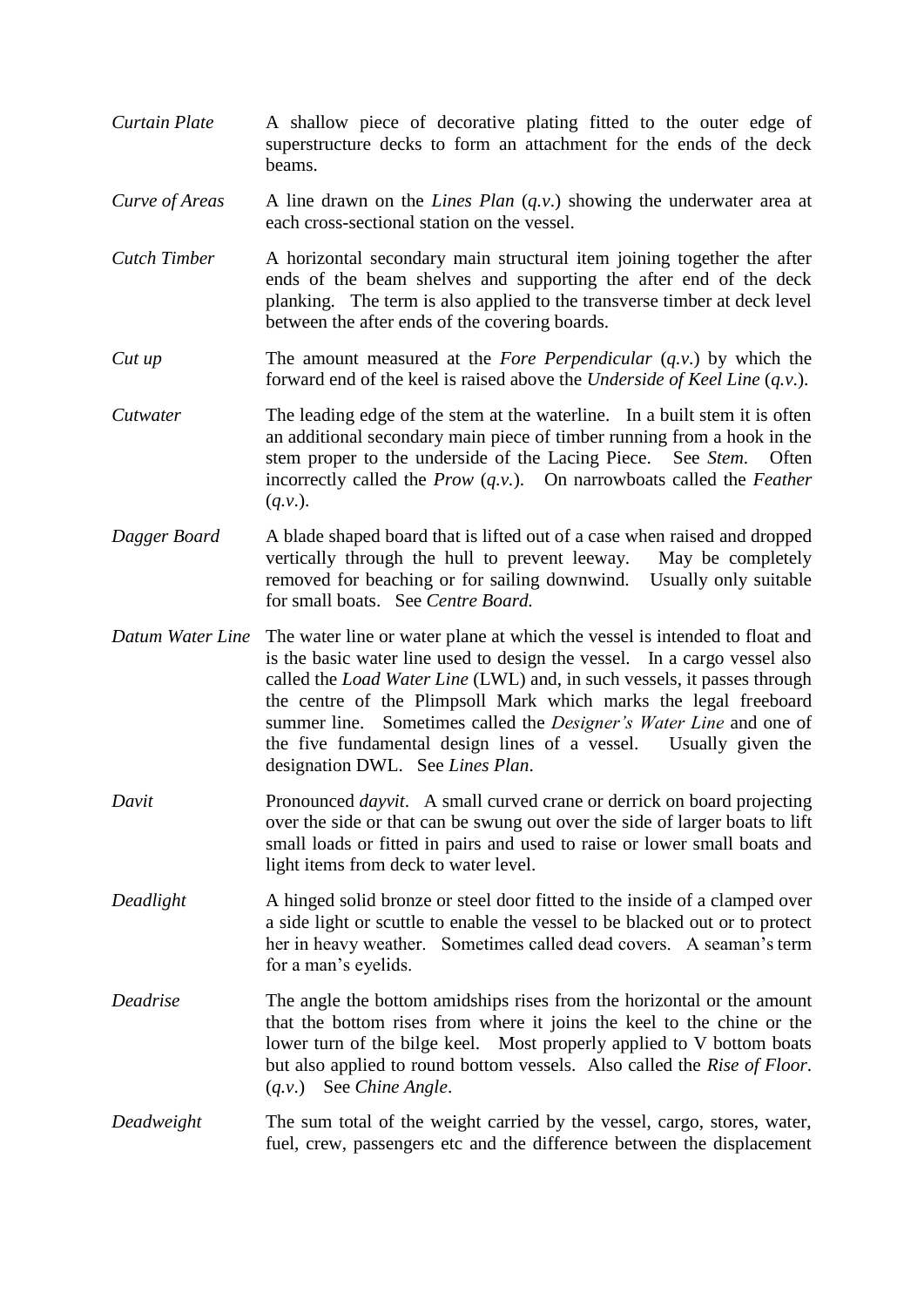weight and the vessel's actual weight of structure, rig and machinery. In some English dialects it is called the *Bearing* laid on the vessel

- *Deadwood* The tiercery structural member formed from a solid block or conglomeration of solid blocks of timber. The vertical structure built up from the keel to support the cant frames at the stern or stem. The longitudinal timbers of a vessel's structural backbone which lie entirely outside the keel, sternpost, and horn timber rabbet lines. The forward deadwood sits immediately behind the gripe and is bolted to the keel and the lower end of the stem. The apron sits on top of it and the hog butts up to it. The after deadwood sits on top of the keel immediately in front of the stern post both of which are bolted to it. The inner stern post sits on top of it and the hog butts up to it.
- *Dead Work* Skin planking from the first strake above the bilge wale up to and including the sheer wale.
- *Decay* The decomposition of the wood substance by fungi.
	- i. Advanced decay is the older stage in which the decomposition is easily recognised because the wood has become soft, spongy, stringy ring shaken, pitted or crumbly. Decided discolouration or bleaching of the rotten wood is often clearly apparent.
	- ii. Incipient decay is the early stage that has not proceeded far enough to soften or otherwise perceptibly impair the hardness of the wood. It is usually accompanied by slight discolouration or bleaching.
- *Deck* A horizontal working surface within the vessel and is designated by its function. There are a number of different definitions:
	- i. The *Main Deck* is a horizontal surface usually forming the upper enclosing part of the vessel's structure. It is sometimes called the upper deck.
	- ii. The *Freeboard Deck* is that to which the freeboard is measured and is defined by statute. In most vessels the freeboard deck and main deck are one and the same.
	- iii. The *Lower Deck* is lowest deck in a vessel with two decks and is sometimes, incorrectly, called the 'tween deck. Strictly, the cabin sole in a small yacht is the lower deck.
	- iv. The '*Tween Deck* is the space below the main deck in which cargo may be carried. This term is sometimes (incorrectly) applied to the lower deck itself.
	- v. The *Orlop Deck* is the lowest deck in a vessel with three or more decks.
	- vi. The *Upper Deck* is cambered from port to starboard but the lower deck(s) and orlop deck are usually flat. If small in area they are often simply called flats.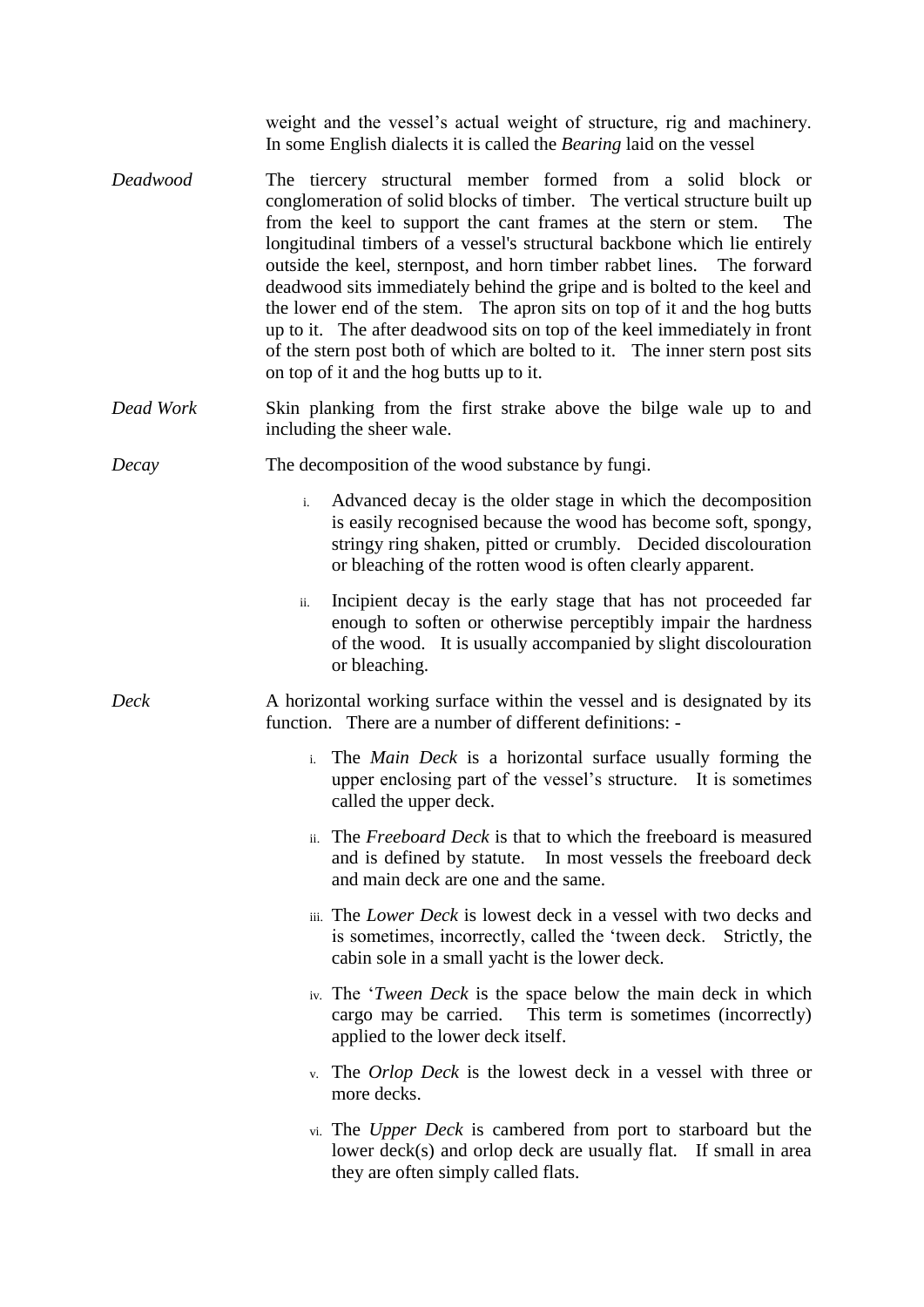- vii. The *Weather Deck* is the uppermost continuous deck exposed to the weather.
- viii.The *Side Deck* is the upper deck outboard of any structures such as a coachroof or doghouse and is often, in America, called the *Breezeway*.
- ix. The *Cross Deck* is the transverse deck between two hatchways.
- x. A *Bright Deck* is one laid with teak or alternate planks of cedar and mahogany, caulked and payed and planed smooth and coated with oil or varnish.
- *Deck at Side Line* (D@SL) A line drawn through the points where, in transverse section, the moulded surface of the deck contacts the moulded surface of the hull. In profile the line is co-incident with the sheer line. One of the five *Fundamental Lines* (*q.v*.) of a vessel's design. See *Lines Plan*.
- *Deck Beam* See *Beam* (2).
- *Deckhead* The underside of any deck or flat.
- *Deck House* A weathertight superstructure above the freeboard or weather deck not extending from side to side of the vessel.
- *Decking* The primary main structural planking forming the deck surface. It may be laid straight fore and aft and *Joggled* (*q.v.*) or *Sniped* (*q.v*.) to the *Covering Board* (*q.v*.) or sprung (swept) to the same curve as the covering boards and joggled to the king plank or laid herringbone fashion. When the main deck is constructed of metal, plywood or frp it is often fitted with a fairly thin decorative layer of deck planking similarly laid as a structural deck. Such a layer is called *Sheathin*g.
- *Deck Light* A fixed light set into the deck or cabin top to provide daylight below.
- *Deck Plate* A plate forming part of the structure of a metal vessel's deck or a small fitting set flush with the deck, forming the upper extremity of a piping system.
- *Deck Runner* A secondary supporting piece of longitudinal supporting angle fitted under the deck beams in the larger vessels and bracketed to the deck and beams in way. Often, in turn, supported by *Pillars* (*q.v*.).
- *Deck Saloon* A raised Coachroof (*q.v.*) with large windows enabling people inside to see out while remaining seated.
- *Deck Structure* The deck planking or plating together with the beams, stiffeners, girders, runners and supporting pillars.
- *Declivity* The angle of slope measured either in degrees or, more commonly, as so much drop per unit length of a slipway or marine railway. *Deep Frame* See Web Frame.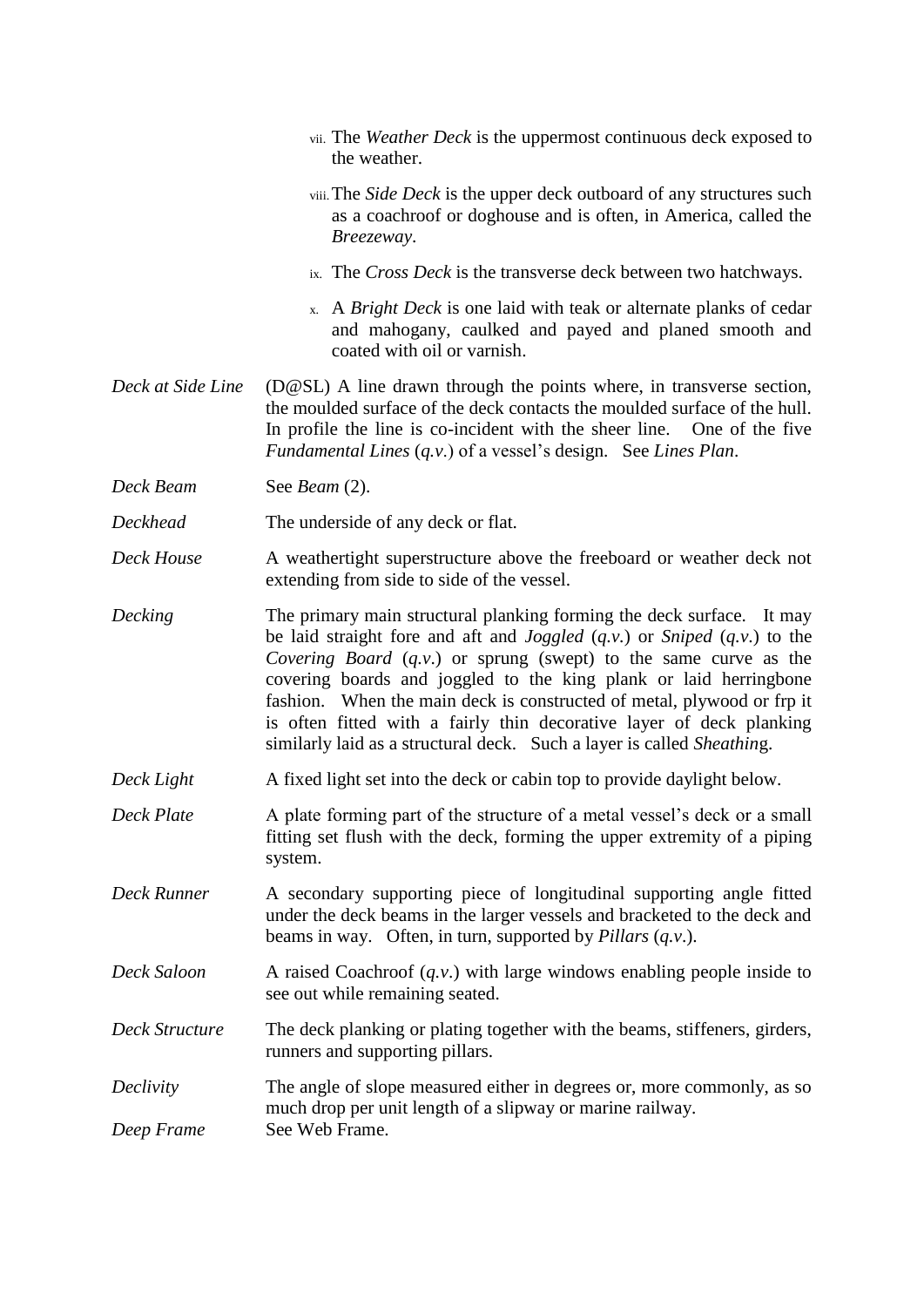- *Deep Tank* A tank extending from the vessel's bottom or inner bottom up to or higher than the lowest deck.
- *Deep Vee Hull* A hard chine power boat having a 15 degree or more angle deadrise at the transom.

*Depth* The vertical dimension of the vessel's hull at her mid length between perpendiculars. Two depths should be measured and recorded.

- i. The *Depth Moulded*  $(D_M)$  is the depth at side at mid perpendicular length from the top of the keel (or in a wooden vessel from the keel rabbet) to the underside of the deck plate (or, in a wooden vessel, to the top of the deck beam at side). to the underside of any canoe body or to the top of the keel.
- ii. The *Depth Extreme*  $(D_E)$  is the depth at side at mid perpendicular length from the underside of the keel to the top of the deck or the top of the sheer strake whichever is the greater.
- *Derrick* A boom attached by a gooseneck hinge to the heel of a mast or derrick post and rigged with guys, topping lift and runners to act as a crane for the lifting of cargo.
- *Derrick Post* A short mast often at the side of a vessel designed to carry a derrick. Also called a *Sampson Post*.
- *Designer's Water* See *Datum Water Line.*

*Line*

- *Diagonal Lines* Fairing lines showing as straight lines in the body plan and as curved lines on the sheer draught (or profile) and the half breadth plans, Sometimes called Ribband lines.
- *Diagonal Planking* Planking (usually of double thickness) laid at an angle to the fore and aft line of the keel. See also *Double Diagonal Build* and *Ashcroft Construction*.
- *Diagonal Plates* Narrow strips of plate run diagonally across the deck and attached to the beams when the deck is not fully plated but closed off with caulked wooden planking as in composite construction.
- *Diagonal Rider* Strengthening timbers laid diagonally inside the inner moulded surface *Timbers* of the *Cant Frame (q.v.)* running from under the *Shelf (q.v.)* one side across the keel to the underside of the *Shelf* on the opposite side. In America called Pointers.

*Dimensions* These are divided into the vessel's dimensions and those of her compartments or items of structure. See *Scantlings*.

- i. The *Principal Dimensions* comprise the *Length*, (*q.v*.), the *Beam* (1), (*q.v*.), the *Depth*, (*q.v*) and the *Draught*. (*q.v*.).
- ii. The *General Dimensions* comprise the overall dimensions of the various part, spaces or compartments within the vessel and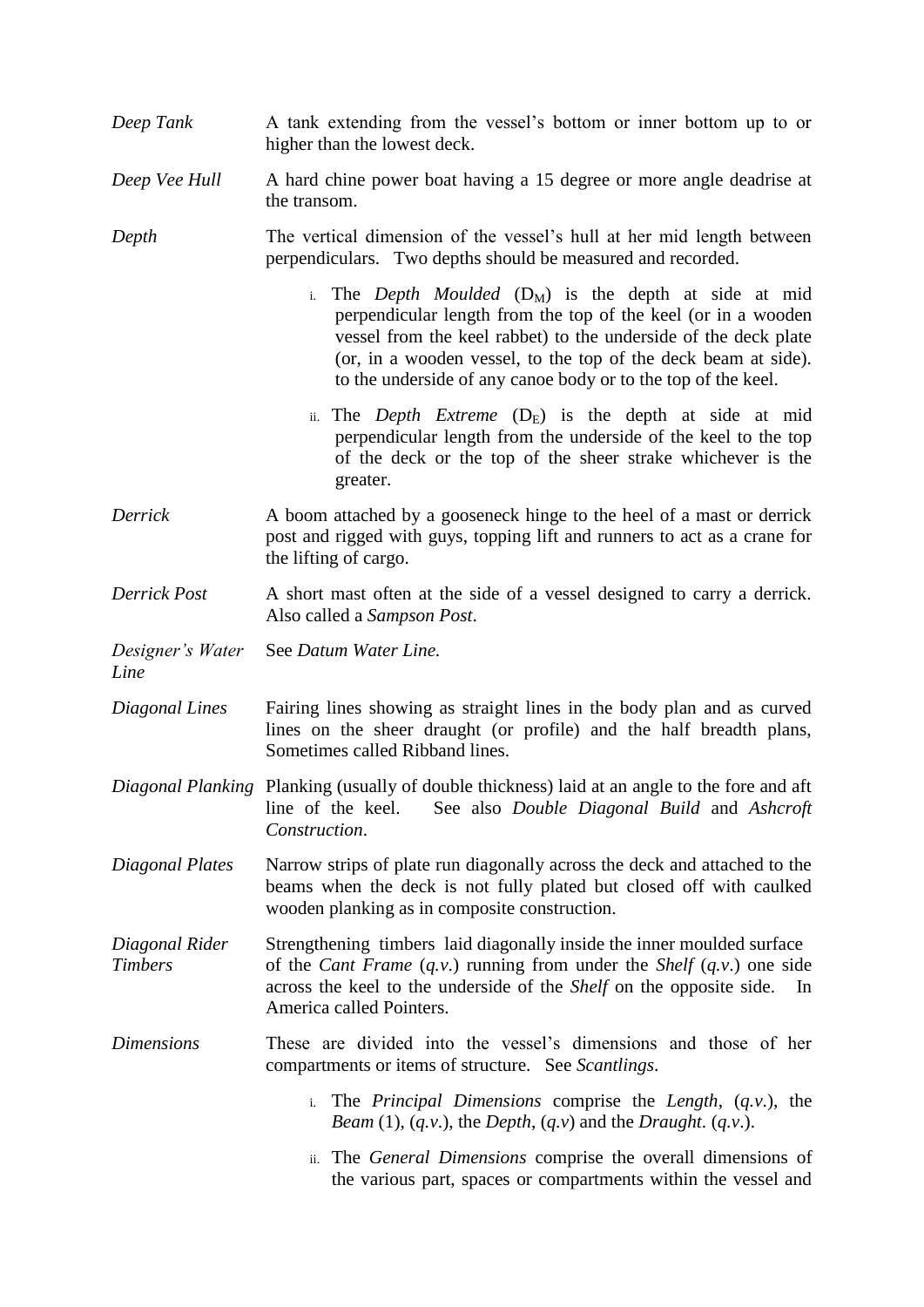those of the various items of her structure and may be classed as secondary, tertiary *etc*.

- *Diminishing Stuff* The lower side planking above the bilge wale and so called because the thickness of the planking diminished from that of the *Thick Stuff* (*q.v*.) below the bilge wale to that of the topside planking. (Obsolete).
- *Dinghy* A small open boat often used as a tender for a larger craft. Also a small sailing boat fitted with a Centreboard (*q.v*.) of about 14 to 16 feet in length. Small, fast runabouts are not dinghies..
- *Discharges* Any pipe leading overboard through the vessel's side for the conveyance of bilge or circulating water, drains *etc*. Also called overboard discharges. See *Skin Fittings*.
- *Displacement* The weight of water displaced by a floating vessel at rest in still water, thus, the measured mass (weight) of the vessel and everything in her. Not to be confused with measurement tonnages.
- *Displacement Hull* A type of hull supported by buoyancy alone displacing a weight of water equal to its own weight, that ploughs through the water and that will not exceed a fixed speed even when more power is added. See *Planing Hull* and *Hull Form*.

*Displacement* See *Section Lines*.

*Stations*

- *Dodger* A temporary canvas screen (sometimes with vinyl windows) fitted over a cockpit or similar to keep out the weather.
- *Dog (1)* A metal fitting used to secure watertight doors, hatch covers and scuttles. See *Claw*.
- *Dog (2)* An iron implement used by shipwrights having a fang at one or sometimes at each end to be driven into any piece for supporting it while hewing. Another sort has a fang in one end and an eye at the other in which a rope may be fastened and used to haul anything along.
- *Doghouse* A light structure above the deck and (usually) abaft the coachroof forming a shelter for the helmsman and navigator.
- *Dogleg* Instead of having a radius cambered deck, some of the cheaper modern vessels have a flat, horizontal central portion with the sides of the deck flat but angled down to the deck at side line. The resultant longitudinal creases (one each side) are called doglegs.
- *Dolly Winch* Small winch fitted over the anchor windlass used for handling a long, light line in warping.
- *Dorado Box* A box fitted to the heel of a deck mounted cowl ventilator designed to prevent water going below deck and named after the British yacht to which they were first fitted which was named after the dorado fish.. In America often called a dorade box.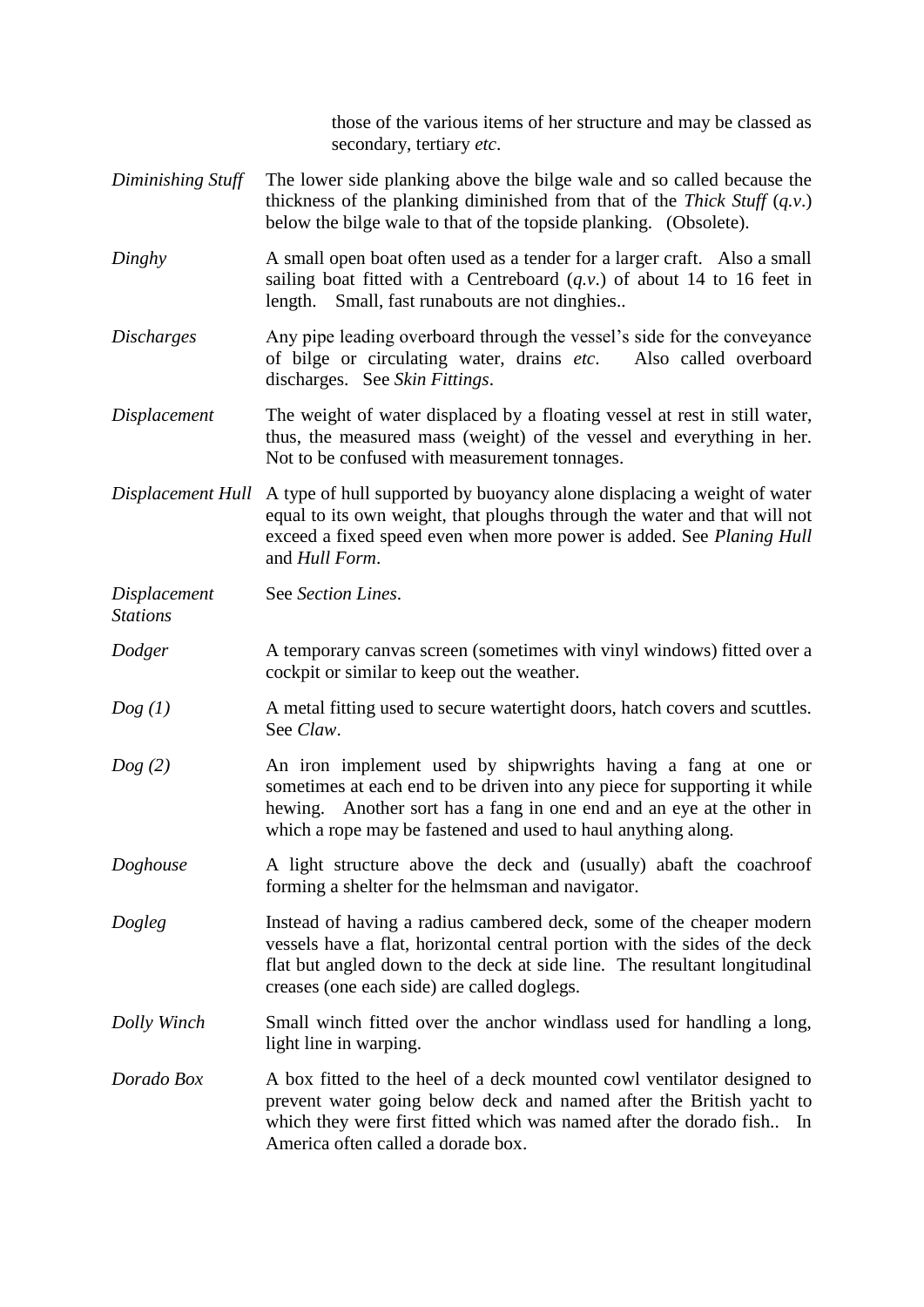- *Dory* The American traditional dory is a small, flat bottomed fishing boat with high flaring sides and considerable sheer. The term dory appears to have come from a Red Indian term for a dugout. Over the years the dory has evolved to encompass various types of boats, usually characterized by flat bottoms and flaring sides.
- *Double Bottom* A tank fitted in the bottom of the vessel between the collision bulkhead and the forward engine room bulkhead and used to carry ballast water or fuel oil. Also called the Inner Bottom. See *Tank Top*.
- *Double Bottom* The tank formed by the shell plating and tank top and comprising the *Structure* shell and inner bottom plating together with the floors, girders and other items below the tank top.

*Double Chine* Having two planking junctions or chines between the keel and the deck, giving the hull a more rounded look.

- *Double Diagonal* A method of planking a wooden boat with two skins each laid at 45<sup>°</sup> and *Build* in opposite directions to the keel line and is used when compound shapes are incorporated into the hull. Both skins are of equal thickness. It uses planks of solid wood laid over the hull in layers of opposite diagonals, fastened together with nails or glued with epoxy. The inner skin called *Palings* (*q.v*.) are laid with the top of the plank leading aft with the outer skin called *Wrapper Boards* (*q.v*.) laid with the top of the plank leading forward. A sheet of oiled calico is laid between the skins to maintain watertightness. See *Ashcroft Build*.
- *Doubling* The planking of a ships' bottoms twice. It is sometimes done to new ships when the original planking is thought to be too thin and, in repairs, it strengthens the ship without driving out the former fastenings.
- *Doubling Plate* A plate welded onto a vessel's shell, deck or bulkhead as a temporary repair.
- *Dousing Chock* Also spelt *Dowsing Chock*. A strong tiercery supporting piece of compass timber fayed across the apron and lapped in the knightheads or inside bulwark planking above the upper deck connecting the forward ends of the bulwark main handrail or capping together. Also called a Hawse Hook.
- *Dovetail Plates* Metal plates formed like a double dovetails and sometimes used to tie the heel of the sternpost and keel together.
- *Downflooding* Downflooding is the flooding of a vessel's hull or compartment resulting from water on deck. In transverse stability calculations, downflooding points are evaluated to meet regulatory criteria, typically presented in a downflooding angle curve or as downflooding heights.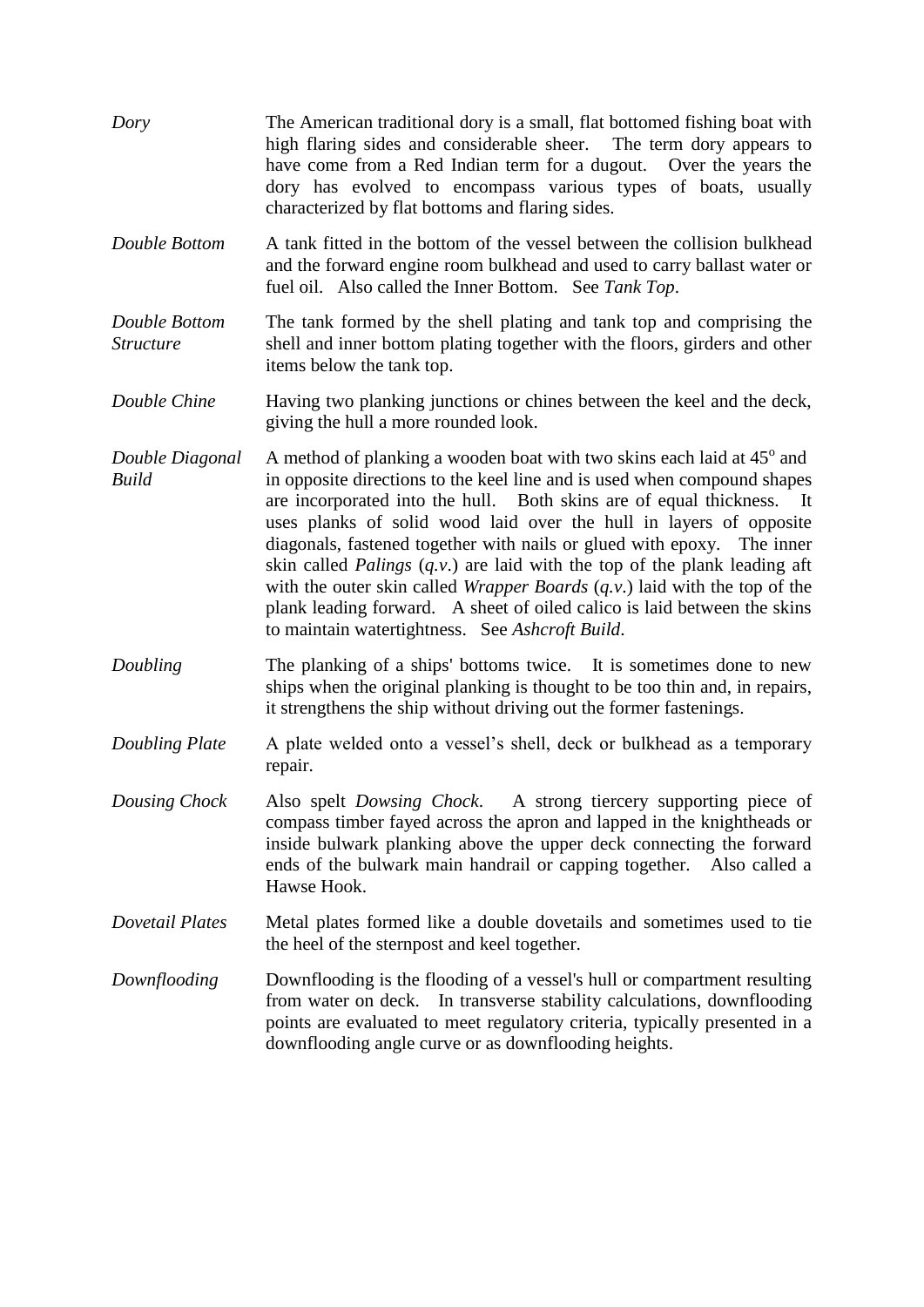### *i. Downflooding Angle*

The downflooding angle is the minimum angle (the lesser to port or to starboard) at which a downflood point meets the waterline for a given condition of load, displacement or draught. It is that angle of heel at which progressive down flooding of the vessel will occur due to the immersion of an opening.

## *ii. Downflooding Angle Curves*

The downflooding angle curve is a graph of downflooding angles against displacement. Multiple curves may be included for various angles of trim, for individual downflooding points or for required downflooding conditions. The curves are often found in stability books.

*iii. Downflooding Points*

Downflooding points, critical points or key points are used in stability evaluation to delineate *extrema* at which the vessel is considered foundered. Depending on the conditions being applied, the downflooding points can be required at any openings such as ventilation openings or exhaust casings, to the edge of coamings for watertight compartments such as the hold coamings, scuttles or emergency exits or to watertight fittings which may be opened at sea such as ports, deadlights and watertight doors.

### *iv. Downflooding Height*

The downflooding height is the height above baseline of the lowest downflooding point for a given condition of trim and heel and may, alternatively, be given as the height above the waterline to the downflooding point.

## *v. Downflooding Design Considerations*

For the safest operation of a vessel, it is ideal to have no downflooding points, though this is generally not practical apart from submarines. Where possible, downflooding points should be eliminated or minimized in size. Where downflooding points are unavoidable, they should be placed as far from the vessel's extremities as possible. Hatches should be on suitably sized coamings and ventilation or feed air openings should be as high as practical above the waterline. These steps all seek to increase the angle of trim/heel at which they would be immersed. Care should be taken to ensure that fixtures, such as watertight doors or manhole covers, are adequately tested for leaks, strength and that they have adequate structural support.

- *Drag* The downward slope of the keel from forward to aft. Also occasionally used to mean the resistance to a vessel's progress.
- *Draught* In America called the draft. The depth of the lowest part of the hull below the datum water line. The forward draught is where the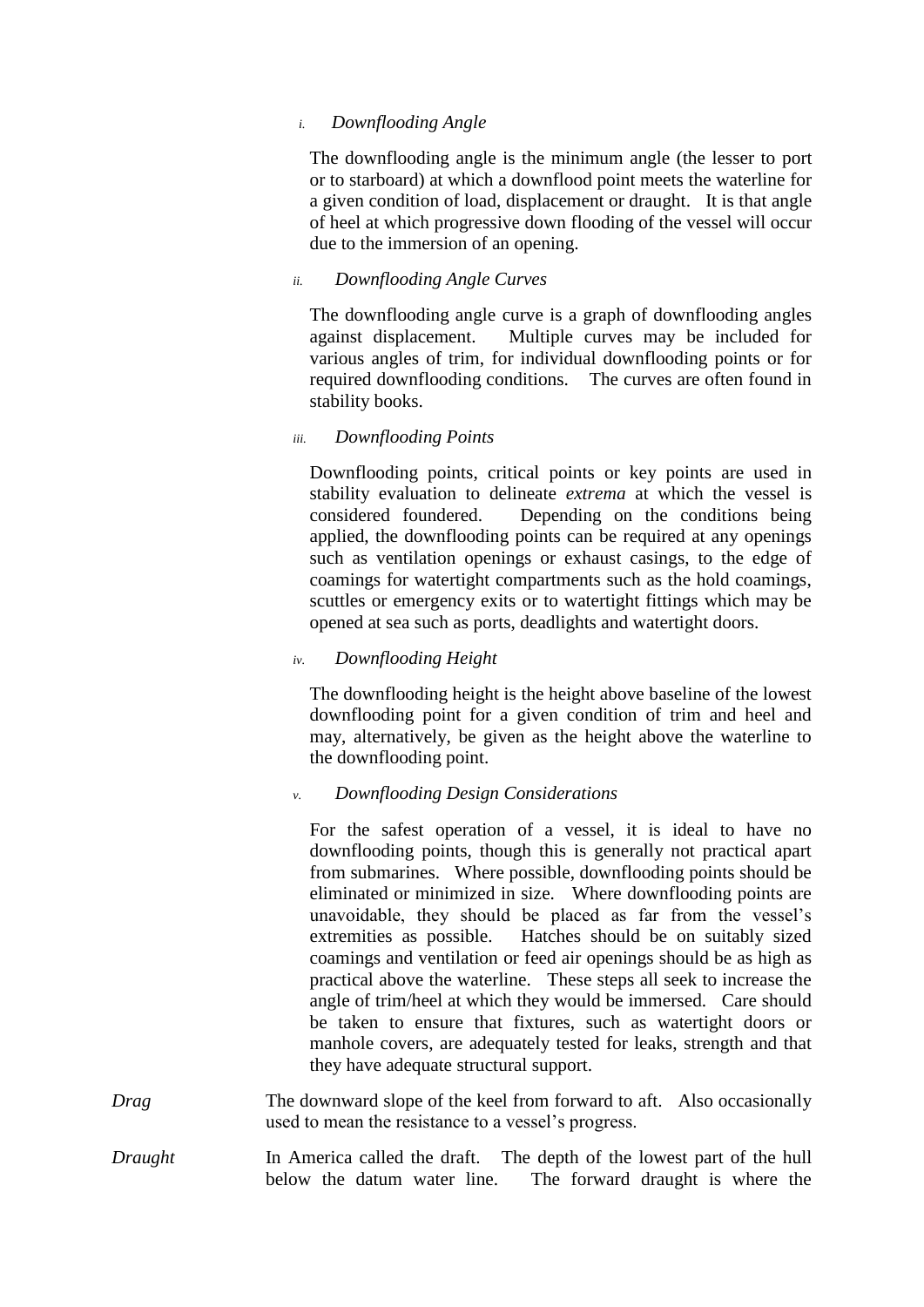underside of keel line crosses the forward perpendicular and the after draught where it crosses the after perpendicular. The mean draught is the average of these two. The mean moulded draught is the average of the two draughts measured as above but using the moulded base line or, in the case of a wooden boat, the rabbet line instead of the underside of keel line. Usually designated T from the German *Tiefgang*.

- *Drift (1)* Those parts where the sheer is raised according to the heights of the decks or gangways and where the rails are cut off and ended by scrolls. (Obsolete). Usually, these days, called the break of the fo'c'sle or poop as appropriate.
- *Drift* (2) The hole bored for the reception of a *Treenail* (q.v.) or a *Drift Bolt* (*a.v.*).
- *Drift Bolt* A long fastening driven (pin) or threaded (bolt) to receive end nuts and used for joining heavy timbers such as horn timbers and stern frames, also used to fasten and reinforce wooden panels on edge, such as rudders and centreboard trunks. The hole into which a drift pin or bolt or treenail is driven is called the drift.
- *Dry Rot* A fungal decay causing seasoned timber to become brittle and crumble to powder. Dry rot needs extended periods of moisture (fresh water), oxygen and dry rot spores to thrive.
- *Duct Keel* A keel structure built of plates in box form extending the length of the cargo spaces and used to house ballast and other pipe lines leading through the holds. Also called a pipe tunnel.
- *Dutch Keel* An extension or alteration to take the after end (heel) of the keel of a Dutch barge below the normal Underside of Keel (USK) line drawn along the bottom of the rest of the keel to enable a larger propeller to be fitted.
- *Dutchman* A wooden block or wedge used to fill the void in a badly made joint or a small diagonally shaped graving piece used to repair a small damage in the decking or planking. See *Bible Block*
- *Edging* The amount of wood required to be cut away from the edge of a board when fitting strakes. Also the act of trimming away such waste wood.
- *Edge Nailed* The method of fastening strip planks to each other.
- *Edge Set* Bending a plank or long piece of timber across its width by steaming or main force to obtain hang or sny.
- *Eight Square* A length of timber sawn or dubbed to an octagonal cross section is said to be eight square.
- *Ekeing (Eking)* A secondary supporting piece of structural timber extending the arms of the collar each side aft to the first bulkhead.
- *Electrolysis* An electro-chemical attack on ferrous metals in the presence of an electrolyte – usually sea water – requiring the active participation of an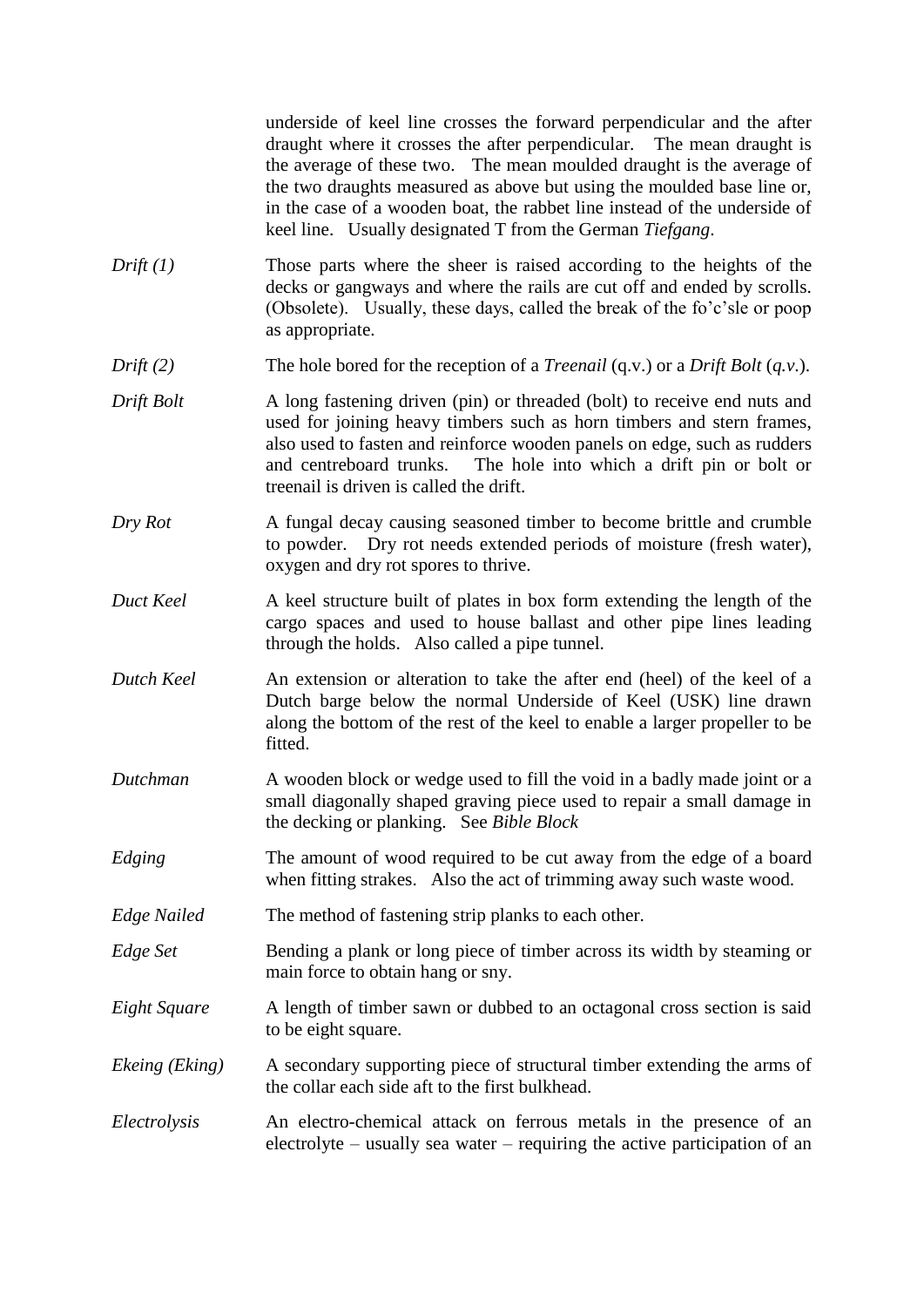externally applied electro motive force. Not to be confused with *Galvanism*. (*q.v*.) and it is not another name for pitting.

- *Elephant's Trunk* A short length of flexible hose attached to the transom scupper of a RIB and designed to free the deck of water.
- *Elliptical Stern* A form of stern which, in plan, has the shape of a half ellipse. Usually taken as a synonym for a *Counter Stern* (*q.v*.) although the two are different.
- *Enclosed Space* The superstructure with bulkheads forward and/or aft fitted with weathertight doors and closing appliances.

*Enclosed* A superstructure fitted with bulkheads forward and aft fitted with *Superstructure* weather tight doors and closing appliances.

*Engine Earthing* A common terminal point on the engine block to which the negative *Point* **battery** terminal, the negative bus bar and the bonding system are connected.

*Engine Casing* See *Fiddley Casing*.

- *Engine Girder* The secondary main structure fitted in the engine room to support and hold the main engine.
- *Engine Room* Also called the machinery or motor space or room. A space dedicated to the accommodation of the power and generator units.
- *Entrance* The length of the vessel's body under water lying forward of the forward end of the parallel mid body *i.e.* the distance from the *Fore Perpendicular* (*q.v*.) to the start of the *Parallel Mid Body* (*q.v.*).
- *Epoxy Resin* A resin that, though more expensive than polyester resin, is stronger, makes a very good glue and a good filler for small holes and cracks in an frp structure.
- *Equipment Numbe*r A number determined by the vessel's principal dimensions which the classification societies use to determine the number and sizes of anchors and cables for new vessels.
- *Erosion* Deterioration of a wood, metal or plastic surface by mechanical wear and tear. See *Corrosion* with which it must not be confused.
- *Escutcheon* The central compartment of a transom whose area is divided up by external timbers.
- *Escutcheon Plate* A wooden board attached to the transom sometimes in two pieces, into which the name and port of registry of the vessel is carved.
- *Even Keel* A ship is said to swim on an even keel when she draws the same quantity of water aft as forward.

*Expanded* Lightweight material used to provide buoyancy or insulation.

*Polystyrene*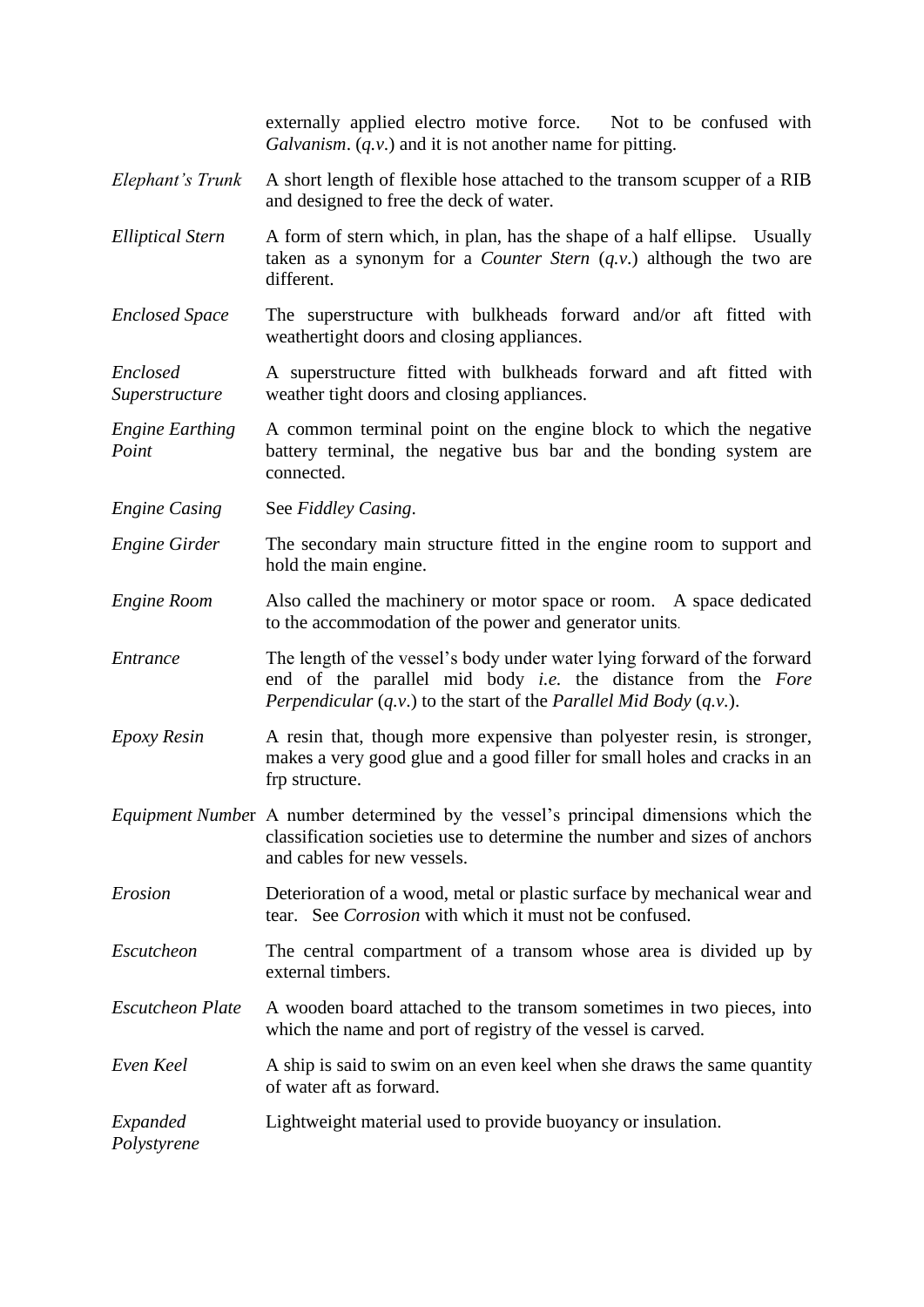| Eyes                      | Colloquially the hawse holes in the ship's bow plating are often called<br>her eyes. In the Mediterranean, many small boats have an eye painted<br>on each bow so that the boat can see where she is going. A very ancient<br>superstition.                                                                                                                                                                                                                                   |
|---------------------------|-------------------------------------------------------------------------------------------------------------------------------------------------------------------------------------------------------------------------------------------------------------------------------------------------------------------------------------------------------------------------------------------------------------------------------------------------------------------------------|
| Facing                    | Fitting a piece of timber onto another for strength or finishing purposes<br>or the piece of timber itself.                                                                                                                                                                                                                                                                                                                                                                   |
| Fair                      | A term used to denote the evenness or regularity of a curve or line.                                                                                                                                                                                                                                                                                                                                                                                                          |
| Fair, to (Verb)           | To smooth or fair up a vessel's lines plan to eliminate irregularities.                                                                                                                                                                                                                                                                                                                                                                                                       |
| Fairing $(1)$             | Additions to the structure covering a part of the vessel extending into the<br>water flow to reduce head resistance.                                                                                                                                                                                                                                                                                                                                                          |
| <i>Fairing</i> $(2)$      | The geometrical process during lofting of adjusting the lines full size so<br>that the moulded hull surface is fair with no dips or bumps in the<br>longitudinal and frame lines, first on the drawing board or computer and<br>then, full size, in the <i>Mould Loft</i> $(q.v.)$ . See <i>Scrive Board</i> . Also the<br>process of bevelling the stem, chines, longitudinals, keel and frames so<br>that the planking will have flat surfaces to which it can be fastened. |
| Fairlead                  | A cast metal deck fitting oval or U shaped or hole in a solid bulwark to<br>in order to change the direction of the lines or to give a fair run to a<br>mooring or running rigging line. May be of the open top or the Panama<br>They help reduce friction and abrasion saving the lines from<br>type.<br>excessive wear and tear.                                                                                                                                            |
| Fairmile<br><b>Bottom</b> | Method of planking on hard chine boats with carvel sides and a double<br>diagonally planked bottom. Only usually found on wartime M.T.B.s.                                                                                                                                                                                                                                                                                                                                    |
| <b>Fallout of Side</b>    | The angle of flare of the flat side plate amidships of a London River<br>lighter or barge.                                                                                                                                                                                                                                                                                                                                                                                    |
| <b>False Keel</b>         | A sacrificial length of timber, called a batten in America, piece of timber<br>fastened under the keel or a wooden boat to take the wear caused by the<br>vessel bottoming out or being hauled up a beach. Also called a Worm<br>Shoe $(q.v.)$ .                                                                                                                                                                                                                              |
| <b>False Post</b>         | A piece tabled on to the aft part of the heel of the main part of the stern<br>post. It is to assist the conversion and preserve the main post should the<br>ship tail aground.                                                                                                                                                                                                                                                                                               |
| Fantail                   | The American name for the after deck over the counter.                                                                                                                                                                                                                                                                                                                                                                                                                        |
| <b>Fashion Boards</b>     | Loose boards, which slide in grooves to close a companion, scuttle or<br>cabin entrance. Deep sea men call them Storm Boards.                                                                                                                                                                                                                                                                                                                                                 |
| <b>Fashion Pieces</b>     | Vertical pieces of framing timber attached to the stern post and wing<br>transom timbers to form the shape of the stern. See Covering Board,<br>Buffalo Rail, Monkey Rail and Cumblading.                                                                                                                                                                                                                                                                                     |
| <b>Fat Plank</b>          | A fisherman's term for a <i>Wale</i> $(q.v.)$ .                                                                                                                                                                                                                                                                                                                                                                                                                               |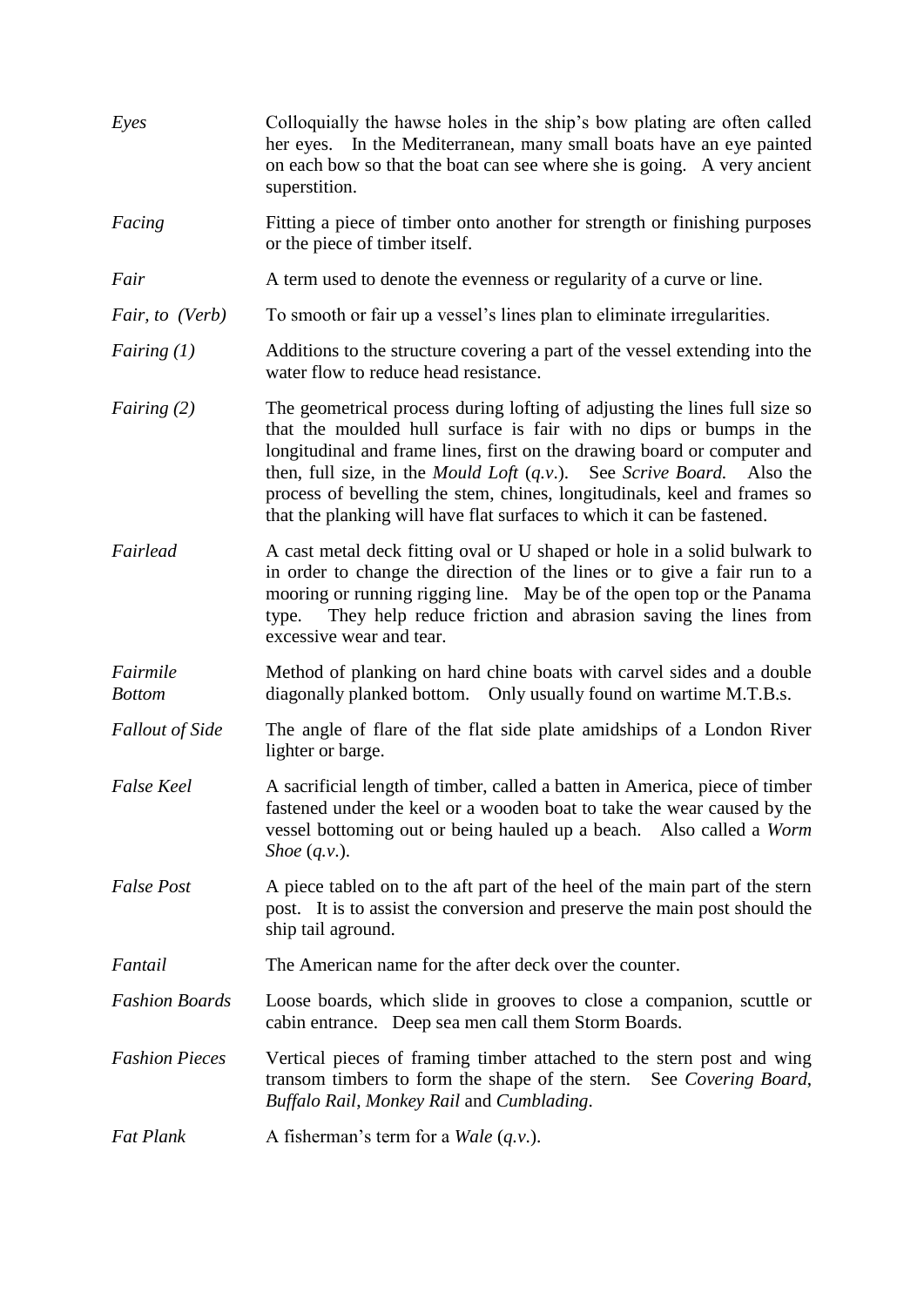| Fay to (Verb)         | Used to describe timbers or metal surfaces joining so closely together<br>that there shall be no perceptible space between them.<br>The actual<br>surface is called the Fay or the Faying Surface $(q, v)$ .                                                                                    |
|-----------------------|-------------------------------------------------------------------------------------------------------------------------------------------------------------------------------------------------------------------------------------------------------------------------------------------------|
| <b>Faying Surface</b> | The surfaces of structural items in contact with each other and joined or<br>about to be joined together. Also called the Fay.                                                                                                                                                                  |
| Feather               | The <i>Cutwater</i> $(q, v)$ or leading edge of a narrow boat's stem.                                                                                                                                                                                                                           |
| Fender                | A flexible barrier positioned between the side of the barge and the quay<br>or other vessel for use when going alongside. Often an old car tyre.                                                                                                                                                |
| Fibreglass            | See Glossary 6 - FRP Boat Building Terms above.                                                                                                                                                                                                                                                 |
| Fiddle                | A small, light wooden grid temporarily fitted over a table to prevent<br>items sliding about when the vessel is encountering rough weather.                                                                                                                                                     |
| Fiddlehead            | The forward extension of the steam head in place of a Figurehead $(q.v.)$<br>also called the <i>Beakhead</i> $(q.v.)$ or <i>Billethead</i> $(q.v.)$ .                                                                                                                                           |
| <b>Fiddley Casing</b> | The steel superstructure over a tug or coaster's engine room.                                                                                                                                                                                                                                   |
| Fife Rail             | A light structure round the masts consisting of stanchions surmounted by<br>a wooden capping into which belaying pins are fitted to take the running<br>rigging, Also called a Pin Rail.                                                                                                        |
| Figurehead            | A carved wooden human or mythological figure fitted at the head of the<br>stem.                                                                                                                                                                                                                 |
| Fillet                | A fillet is a cove shape made with putty on an inside corner and is made<br>with activated epoxy resin, thickened with various fillers, to a putty<br>The putty is globbed into place and smoothed with a<br>consistency.<br>rounded tool. Also a weld made between two plates at right angles. |
| <b>Filling Chocks</b> | Pieces of secondary supporting timber used to fill the spaces between<br>more important structural items.                                                                                                                                                                                       |
| Fin                   | A structure extending beyond the moulded surface of the hull in the form<br>of a wing. Usually found as a keel when it is called a fin keel.                                                                                                                                                    |
| Fin Keel              | A deep narrow keel found on most modern ocean racing yachts that<br>creates less drag than longer more conventional keels.                                                                                                                                                                      |
| <b>Fire Retardant</b> | Shipboard materials such as frp, fabrics, paddings and draperies which<br>have a considerably higher degree of flammability than non combustible<br>materials yet maintain a degree of fire resistance than that of non fire<br>retardant materials of similar construction.                    |
| <b>Fish Plates</b>    | Wood or metal plates used for securing together the ends of a<br>lengthening joint in any form of structural work.                                                                                                                                                                              |
| <b>Fixed Keel</b>     | Usually associated with a sailing boat, this is simply a non retractable<br>keel. A fixed keel trailerable boat requires a special trailer and special<br>launch facilities.                                                                                                                    |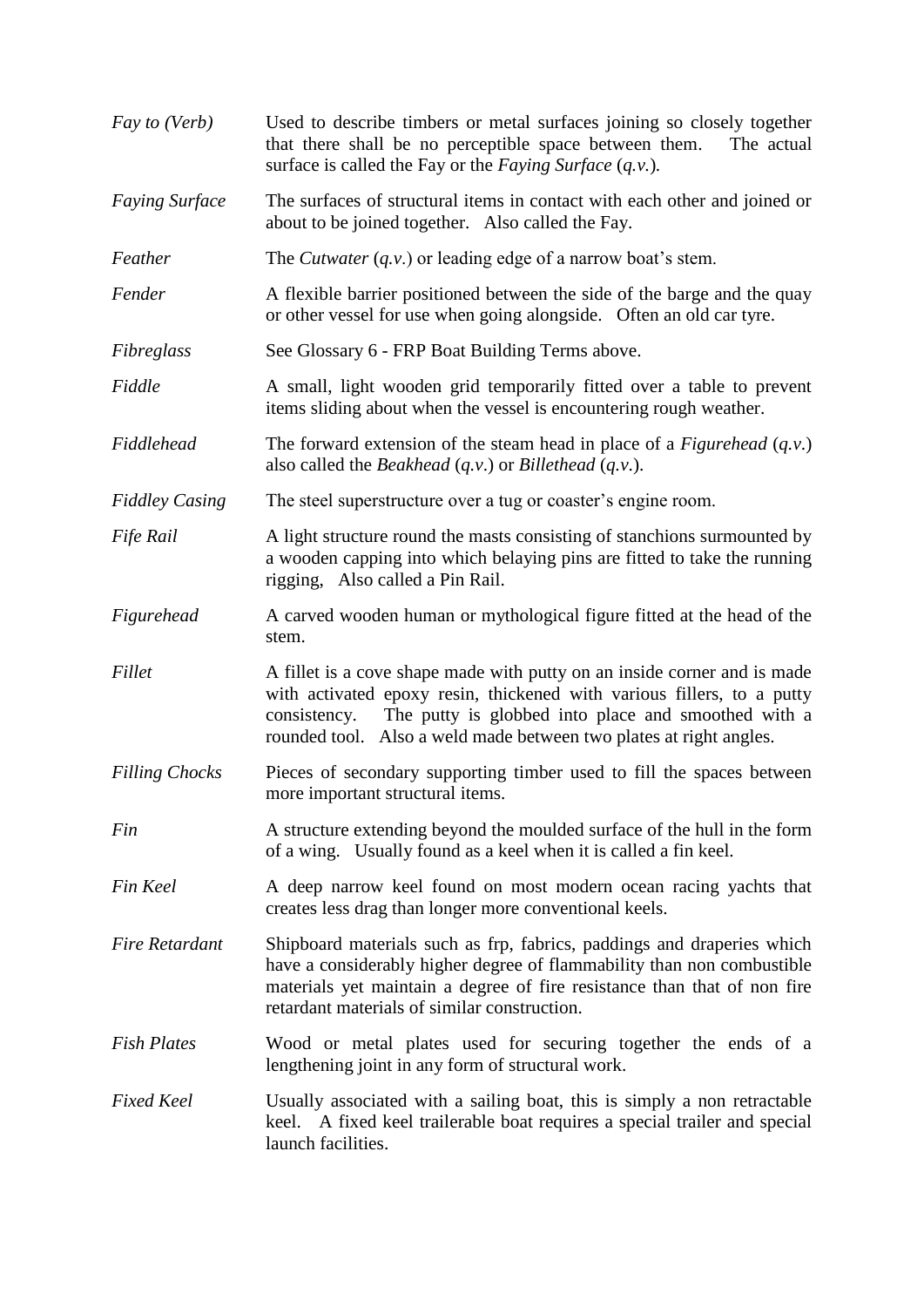- *Flam* The topsides of a vessel with convex U sections at the entrance are said to flam.
- *Flange Laid* An angle which is placed such that the flange fays to the associated plate is said to be flange laid. Commonly found in riveted vessels.
- *Flare* The topsides of a vessel with concave V sections at the entrance are said to flare and the amount of flare is the overhang of the deck over the vessel's topsides forward. The outward curve of a vessel's sides near the bow. Also a distress signal.
- *Flare Angle* The angle of slope of the forward sections measured from the horizontal water plane.
- *Flat* A secondary small area deck usually fitted to support local machinery items such as the steering gear. Also an inland waterways barge (archaic) or a raft of loose timbers roughly put together to enable work overside to take place.
- *Flat of Floor* The area of the bottom of a vessel from the side of the keel outward where there is no curvature to the bottom plating or planking. Its extent is usually drawn as a curved longitudinal line on the half breadth plan.
- *Fleming Gear* This invention was for a hand operated propelling gear for use in ship's lifeboats and was patented on the 23<sup>rd</sup> September, 1941 by Ivan Rupert Fleming and Frank Elder Fleming in Liverpool. It consisted of a series of oscillating levers connected to a common coupling bar which drove a longitudinal shaft through cranks thereon and thence to a propeller. Owing to the fact that ship's lifeboats are frequently stowed for considerable periods. it is important that the operating mechanisms should be reliable and simple and the type of gear has the advantage of reliability and simplicity although the gears between the propeller shaft and the transverse shaft and the reversing gear are exposed. A later form of the gear improved the arrangement so as to reduce the risk of corrosion. It is highly unlikely that the modern marine surveyor will come across this gear but he should know of it. Lifeboats so fitted were allowed to carry fewer oars but had to be fitted with extra buoyancy tanks to account for the weight of the gear. Probably obsolete.
- *Flitch Timber* A separate main structural transverse timber running across the top of the hog to strengthen the bottom of small boats or dinghies. Also called a cross chock.
- *Floodable Length* This is a subdivision requirements which specifies a number of compartments for which a ship must be able to sustain flooding and remain afloat. The requirements are subject to IMO, classification and flag state regulations. A factor of subdivision is calculated for the ship, describing the number of compartments which would be flooded. A floodable lengths curve is calculated, inclusive of allowable permeabilities, either in order to place subdivision bulkheads or verify their compliance.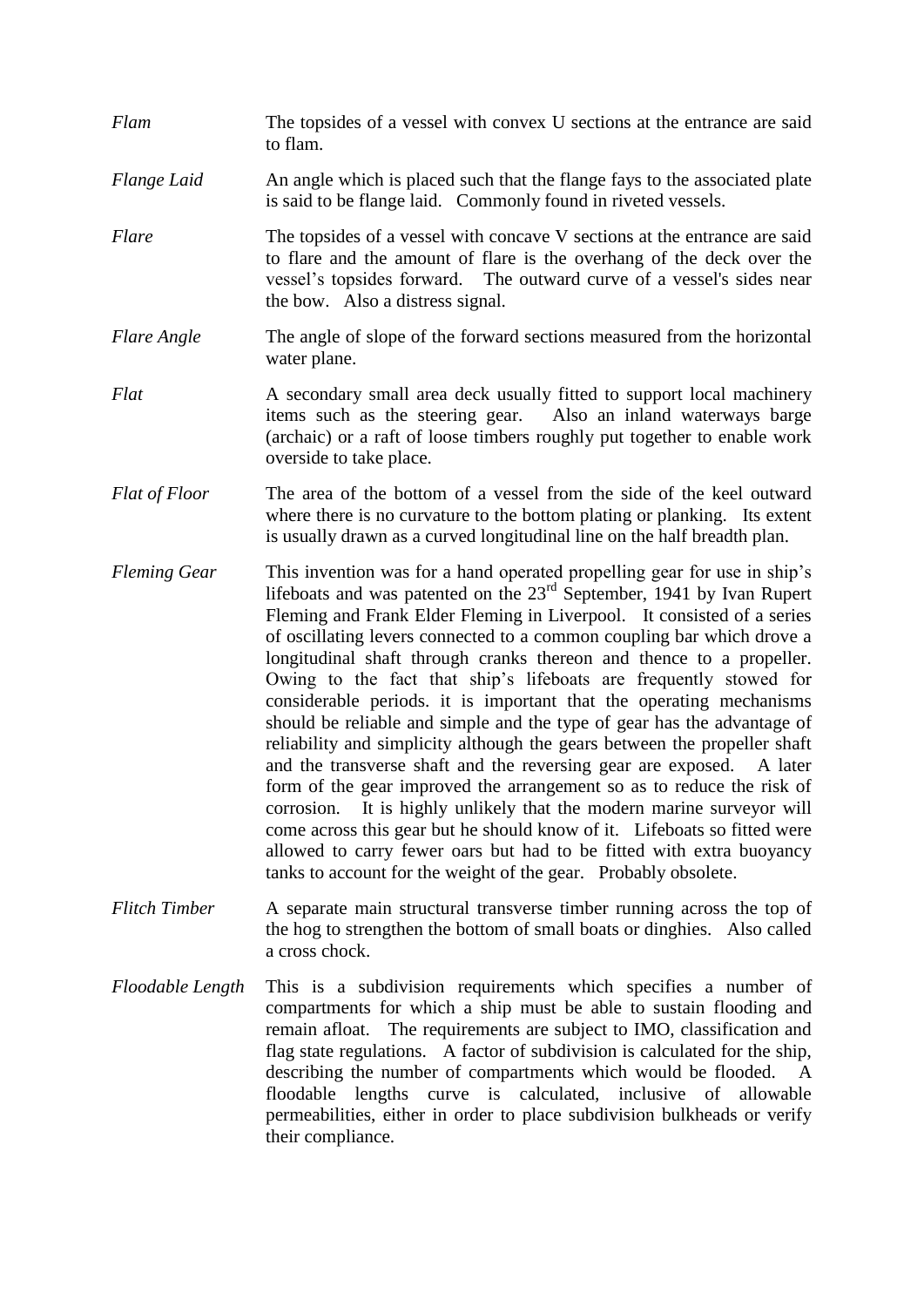- *Floodability* This is that characteristic of the construction of a ship that defines her ability to resist flooding. It is reduced by dividing the volume of the hull into watertight compartments by means of decks, transverse or longitudinal watertight bulkheads and the use of double bottoms. If a ship's hull is divided into watertight compartments, any flooding resulting from a breach of the hull can be contained within the compartments where the flooding occurs and as long as the flooding is localised, the ship may retain sufficient buoyancy to remain afloat. Floodability is usually described by the number of compartments that need to be open to the sea for the ship to lose sufficient buoyancy to cause her to sink. Most small craft have single compartment floodability which obviously means that, if that compartment is open to the sea and flooded, the vessel will inevitably sink. Ships with two or three compartment floodability will usually sink slowly by the head or the stern and will usually remain upright in the process of sinking. Vessels, such as narrowboats, which have single compartment floodability will usually sink rapidly – known as plunge sinking – and will often turn on their sides or capsize in the process.
- *Floor or Floor* In a metal vessel a primary supporting structural transverse item running *Timber* at each frame station from the side of the vertical keelson to the bilge where the heels of the side frames are attached to it. Floors may be of one of two forms:
	- i. *Solid* or *Plate Floors* cut out from a piece of plate and fitted with lightening holes.
	- ii. *Bracket Floors* which are constructed of channels and/or angles supported at each end by flanged plate brackets.

In a wooden vessel the floor timber is the lowest futtock in a built timber or frame that runs transversely across the top of the hog and joins the port and starboard frame bilge futtocks at the centreline.

- *Floor Angle* An ordinary angle connecting the floors in a metal vessel to the inside of the bottom plating.
- *Floor Boards* A house builder's term for the cabin sole or *Futlings* (*q.v*.). A term not used by marine people.
- *Floor Futtock* In a wooden boat the lowest of the futtocks from which a built frame is made running transversely across the top of the hog and through which the keel bolts are fitted. The outer ends are often of different lengths and are called the wrung heads or wring heads. See *Floor Timber*.
- *Fluke* The arm of an anchor ending in a flat, diamond shaped piece called the palm.
- *Flush Deck Ship* One that has no superstructure above the freeboard deck.
- *Flushing Board* A board inserted vertically in the cabin entrance under the sliding hatch.
- *Flying Bridge* A raised platform above the top of the normal wheelhouse that affords unobstructed vision for steering and navigation.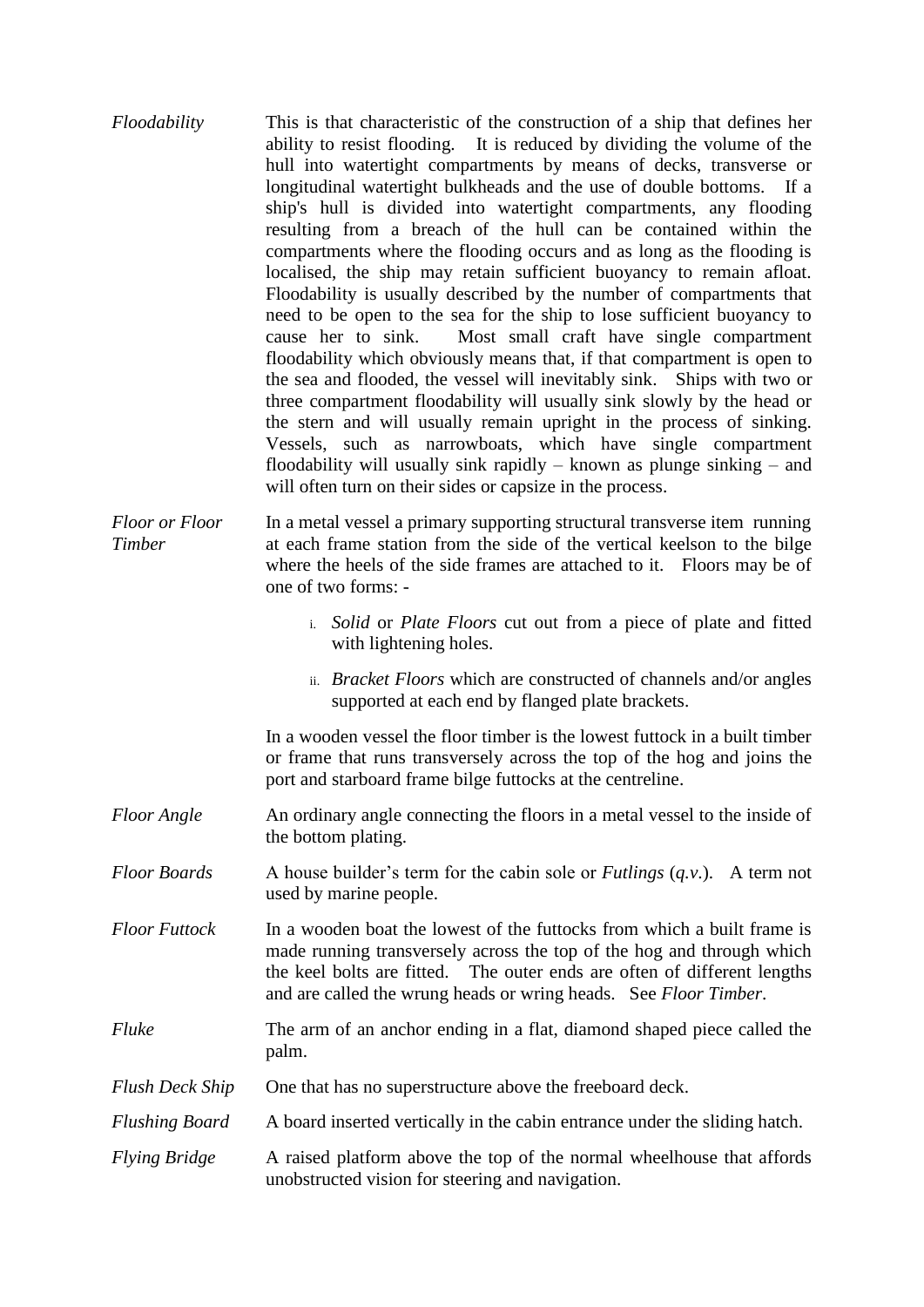| Foil                         | An underwater appendage such as a rudder or kee or a horizontal blade<br>designed to hydrodynamically lift a boat's hull out of the water.                                                                                                             |
|------------------------------|--------------------------------------------------------------------------------------------------------------------------------------------------------------------------------------------------------------------------------------------------------|
| Foot Boat                    | A barge's boat or dinghy.                                                                                                                                                                                                                              |
| <b>Foot Walings</b>          | <i>Ceiling</i> ( <i>q.v.</i> ) in wooden barges. Usually corrupted to <i>Futlings</i> .                                                                                                                                                                |
| Fore and Aft                 | Parallel to the centreline from the stem to the stern.                                                                                                                                                                                                 |
| Fore and Afters              | Removable wooden beams running along the centre of the hatch<br>openings beneath the hatch covers, which they support.                                                                                                                                 |
| Fore and Aft Line            | An imaginary line drawn through centre of boat from bow to stern or any<br>line parallel to it.                                                                                                                                                        |
| Fore Body                    | Also called the Foreship. The hull of the vessel forward of the Midship<br>Section. $(q.v.)$ .                                                                                                                                                         |
| Forecastle                   | Pronounced fo'c'sle. The enclosed superstructure (or forward most<br>space below deck where no superstructures are fitted) at the forward end<br>of the vessel and usually used for stores and the position of the chain<br>locker.                    |
| <b>Forecastle Deck</b>       | The first deck above the uppermost or main deck at the forward end of<br>the vessel and forming the top of the forecastle.                                                                                                                             |
| Forefoot<br><b>Fore Hook</b> | The area of the vessel near the heel of the stem, in way of the Gripe<br>$(q.v.)$ and the forward end of the keel.<br>A Breast Hook $(q.v.)$                                                                                                           |
| Fore Peak                    | The space forward of the collision bulkhead often formed as a ballast<br>tank in coasters and such like. Often used in small sailing yachts for<br>anchor or sail stowage. A, usually watertight, compartment in the bow<br>of a boat.                 |
|                              | Fore Perpendicular A vertical line at Station 10 on the Lines Plan $(q, v)$ either at the forward<br>edge of a vertical straight stem or through the line of the stem where it<br>crosses the load or design water line and is usually designated F.P. |
| <b>Fore Sheets</b>           | These are transverse seats forward of the foremost thwart just behind the<br>stem of a rowing boat or dinghy.                                                                                                                                          |
| Forward                      | Toward the bows of the boat.                                                                                                                                                                                                                           |
| Form Stability               | Stability arising from the shape of the hull rather than its internal weight<br>distribution.                                                                                                                                                          |
| <b>Foot Walings</b>          | See Futlings. Also called the Bottom Boards.                                                                                                                                                                                                           |
| Fox Wedges                   | Wedges fitted into saw kerfs in the end of a tenon or treenail and hidden<br>inside a blind mortise or drift so that when the joint is driven home they<br>expand the end of the tenon to prevent it being pulled apart.                               |
| <b>Frp</b>                   | Fibre reinforced (resin) plastic.<br>See Glossary 6 - FRP Boat Building<br>Terms above.                                                                                                                                                                |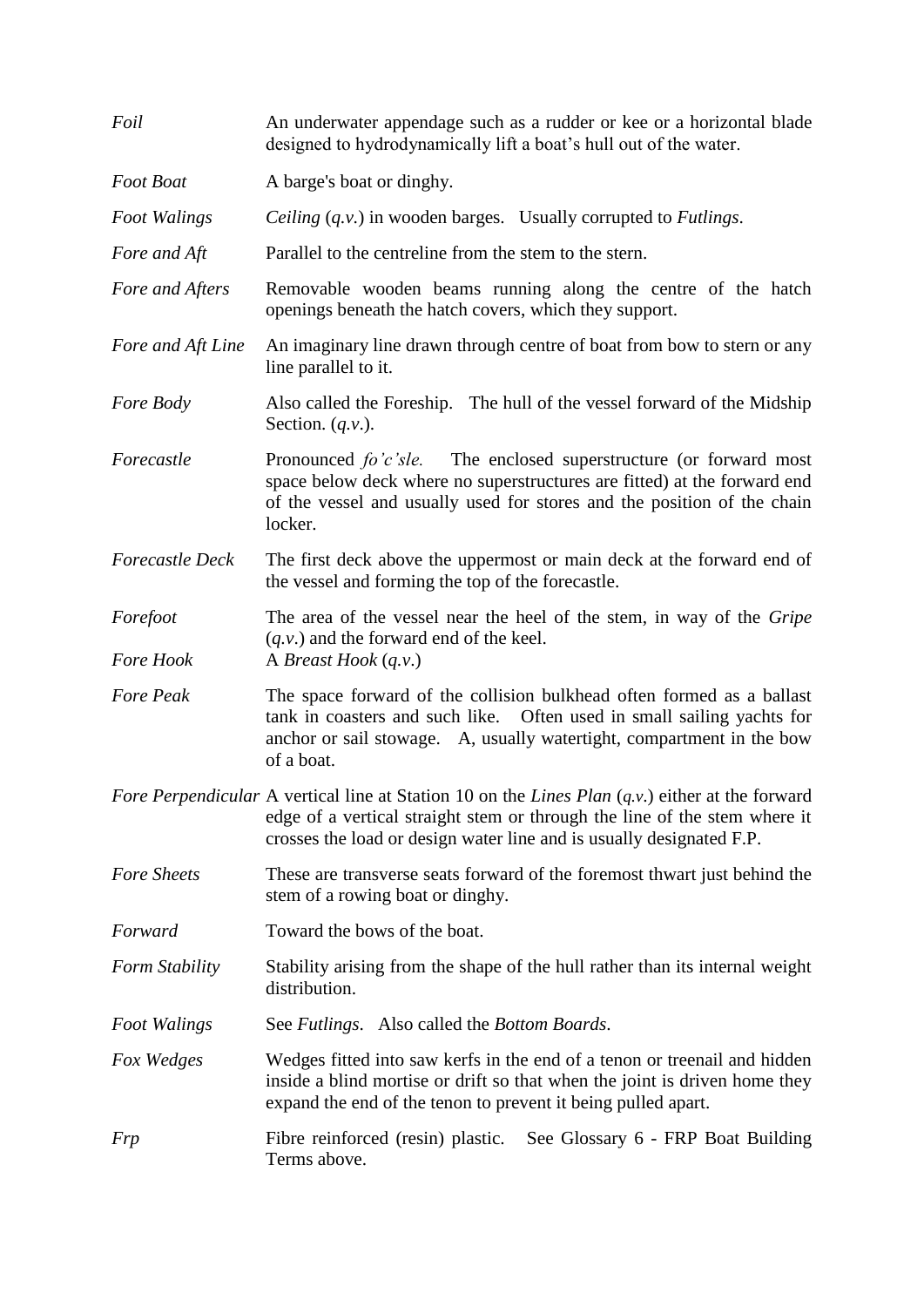| Frames                   | Frames are transversely laid primary supporting structural items<br>designed to support and stiffen the skin or shell. Often incorrectly<br>called ribs. On wooden vessels they are called timbers and usually are<br>found as one of three types: -                                                                                                                                                                                                                                           |
|--------------------------|------------------------------------------------------------------------------------------------------------------------------------------------------------------------------------------------------------------------------------------------------------------------------------------------------------------------------------------------------------------------------------------------------------------------------------------------------------------------------------------------|
|                          | <i>Grown Timbers</i> are hewn to shape out of solid wood and are<br>$i$ .<br>built from separate pieces called futtocks. They are commonly<br>found in fishing vessels.                                                                                                                                                                                                                                                                                                                        |
|                          | Sawn Timbers are sawn out of plain sawn wood and are usually<br>ii.<br>found in hard chine motor boats.                                                                                                                                                                                                                                                                                                                                                                                        |
|                          | <i>Steam Bent Timbers</i> are light scantlinged pieces running from<br>iii.<br>sheer to sheer in one piece and are bent to shape by steaming<br>them till they are flexible. They are commonly found in small<br>yachts and lifeboats.                                                                                                                                                                                                                                                         |
|                          | Steel frames are found in both metal and composite built boats and may<br>be of ordinary equal, unequal or unequal bulb section and may be laid<br>flange to the shell in composite and riveted vessels and toe welded or<br>inverted in all welded vessels. See also Cant Frames and Half Frames.                                                                                                                                                                                             |
| <b>Frame Spacing</b>     | The fore and aft distance $(fS)$ measured from station to station at the<br>midlength of the vessel at the square body frames. Frames, bulkheads<br>and similar items, where numbered, are counted merchant ship fashion<br>The distance between bulkhead stiffeners is called the<br>starting aft.<br>Stiffener Spacing (q.v.).                                                                                                                                                               |
| Freeboard                | The height of the main or upper deck above the water line at the mid<br>length of the vessel between perpendiculars. On passenger, commercial<br>cargo and coded vessels it is defined by International law.<br>It is<br>particularly relevant to the expected height of swell or waves and the<br>degree to which the boat might be expected to heel. Measured to the<br>lowest place of possible entry, perhaps to scuppers or to engine<br>compartment ventilation grilles if in hull sides |
| Freeboard Deck           | Normally the uppermost complete deck exposed to the weather and the<br>sea which has permanent means of closing all exposed openings.                                                                                                                                                                                                                                                                                                                                                          |
| <b>Freeing Port</b>      | A fairly large opening through a bulwark fitted with protection bars or,<br>alternatively, a self closing lid to allow sea water to run overboard. Also<br>called Wash Ports. Small semi circular holes in a bulwark at deck level<br>are correctly called <i>Scuppers</i> ( <i>q.v.</i> ).                                                                                                                                                                                                    |
| <b>French Carvel</b>     | See half set carvel                                                                                                                                                                                                                                                                                                                                                                                                                                                                            |
| <b>Friesland Bollard</b> | A rounded, inward sloping cast steel bollard with cast in through bolts<br>fitted to the bulwarks of barges built in Friesland.                                                                                                                                                                                                                                                                                                                                                                |
|                          | Fundamental Lines The five lines that define a vessel's shape. Her Profile and Rabbet Line,<br>Deck at Side Line, Datum (or Load) Water Line, Rising Line and<br>Midship Bend or Section $(q.v.)$ . See Lines Plan.                                                                                                                                                                                                                                                                            |
| Frenching                | Recaulking a leaking rivet. Also called <i>Nobbing</i> and <i>Peening</i> .                                                                                                                                                                                                                                                                                                                                                                                                                    |
| <b>Froude Number</b>     | A non dimensional measure of a vessel's speed given by: -                                                                                                                                                                                                                                                                                                                                                                                                                                      |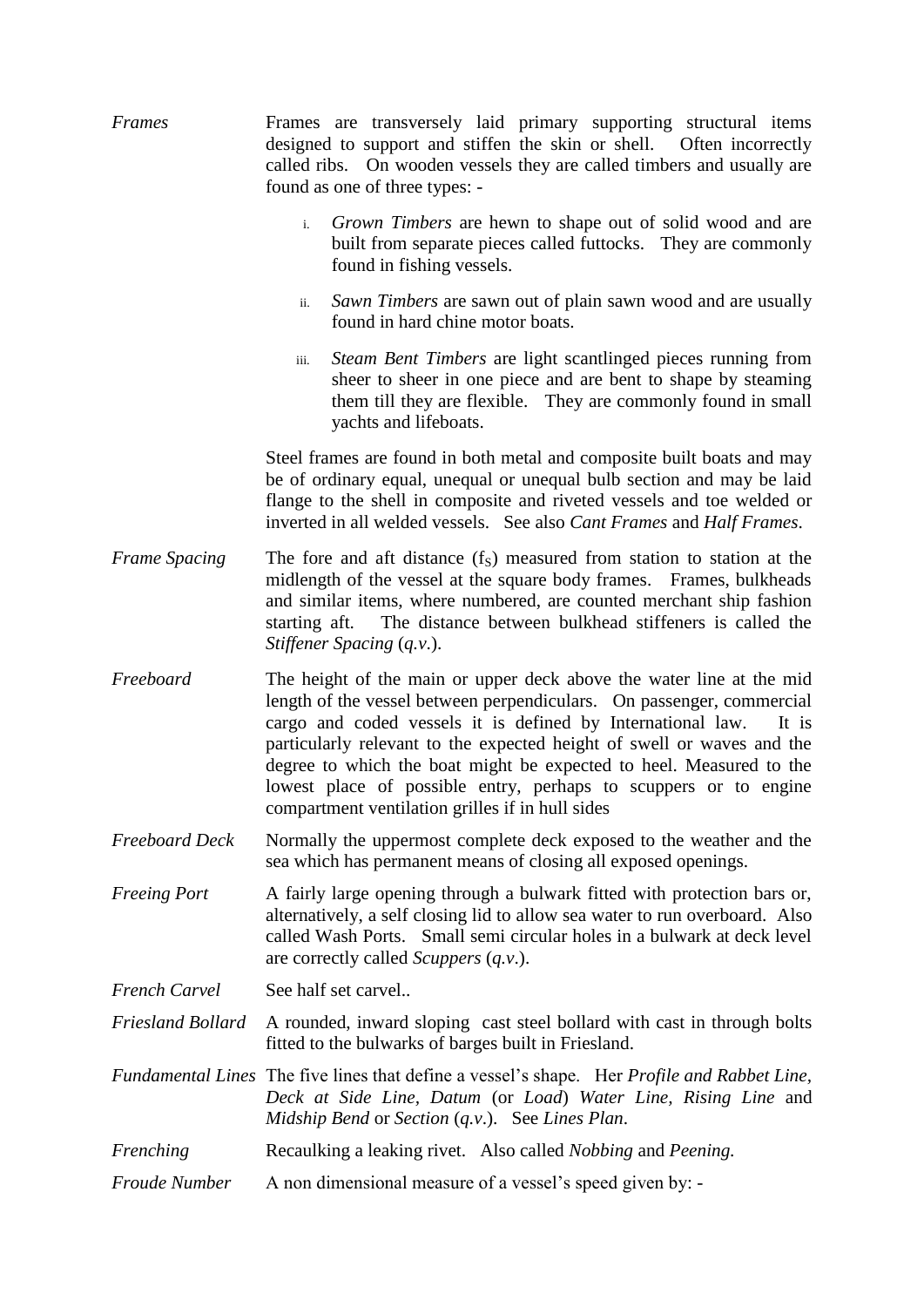| (Linear)              | $F_N$                                                                                                                                                                                | $\qquad \qquad =$             | $V_S/(gL_{WL})^{1/2}$                                                                                                                                                                                                 |                                                  | (1d)  |
|-----------------------|--------------------------------------------------------------------------------------------------------------------------------------------------------------------------------------|-------------------------------|-----------------------------------------------------------------------------------------------------------------------------------------------------------------------------------------------------------------------|--------------------------------------------------|-------|
| (Volumetric)          | $F_{NV}$                                                                                                                                                                             | $=$                           | $V_S/(gU)^{1/2}$                                                                                                                                                                                                      |                                                  | (1b)  |
|                       | where                                                                                                                                                                                |                               |                                                                                                                                                                                                                       |                                                  |       |
|                       | $V_S$<br>$L_{WL}$<br>g<br>U                                                                                                                                                          | $=$<br>$\equiv$<br>$=$<br>$=$ | the vessel's speed<br>vessel's water line length<br>gravitational constant<br>cube root of the<br>underwater volume                                                                                                   | m or ft/s<br>m or ft<br>m or $ft/s^2$<br>m or ft |       |
| Funnel                |                                                                                                                                                                                      |                               | The circular or oval steel tube built to take the exhaust from the boiler (if<br>fitted) and/or the main engine out of the ship into the atmosphere.<br>America it is called the smoke stack and in Scotland the lum. |                                                  | $\ln$ |
| Furring               | Sometimes spelled firring. The act of adding extra timber to the outside<br>of a wooden vessel's frames before replanking in order to increase her<br>beam and transverse stability. |                               |                                                                                                                                                                                                                       |                                                  |       |
| <b>Furring Pieces</b> | way. Sometimes called Furrens.                                                                                                                                                       |                               | Pieces of timber fitted to supply the deficiency of timber the moulding                                                                                                                                               |                                                  |       |
| <b>Futlings</b>       |                                                                                                                                                                                      |                               | A verbal corruption. See <i>Bottom Boards</i> and <i>Foot Walings</i> .                                                                                                                                               |                                                  |       |
| Futtock               |                                                                                                                                                                                      |                               | A solid piece of compass timber several of which make up a built frame<br>extending from the <i>Floor</i> $(q.v.)$ to the <i>Toptimber</i> $(q.v.)$ .                                                                 |                                                  |       |
| Gabling               |                                                                                                                                                                                      |                               | The (plywood) sides if a <i>Studwork</i> $(q.v.)$ deckhouse. See <i>Carcase</i> .                                                                                                                                     |                                                  |       |
| Gain                  | See Gerald.                                                                                                                                                                          |                               |                                                                                                                                                                                                                       |                                                  |       |
| Galley                | The vessel's kitchen.                                                                                                                                                                |                               |                                                                                                                                                                                                                       |                                                  |       |
| Gallows               |                                                                                                                                                                                      |                               | A large steel open U frame fitted to the side of a trawler from which the<br>trawling gear is towed. See A Frame.                                                                                                     |                                                  |       |
| Galvanism             |                                                                                                                                                                                      |                               | A naturally occurring phenomenon when two electrically connected<br>metals with different potentials are immersed in an electrolyte – usually<br>seawater. Not to be confused with <i>Electrolysis</i> $(q, v)$ .     |                                                  |       |
| <b>Gammon Piece</b>   |                                                                                                                                                                                      |                               | A horizontal secondary main structural item forming the top of a built<br>stem, the bowsprit is tied down thereto by a rope or chain wound tightly<br>round the pair called the gammoning. See Stemhead Fitting.      |                                                  |       |
| Gangway               | $(q.v.)$ .                                                                                                                                                                           |                               | A raised walkway between superstructures and the area of a ship's side<br>where people board and disembark. A moveable, separate temporary<br>bridge allowing people to walk on board or ashore is called a Brow      |                                                  |       |
| Garboard Strake       |                                                                                                                                                                                      |                               | The skin plank or plate strake lying next to the keel.                                                                                                                                                                |                                                  |       |
| Garboard Wale         |                                                                                                                                                                                      |                               | A garboard strake somewhat thicker than the rest of the bottom planking<br>and sometimes called a beach garboard.                                                                                                     |                                                  |       |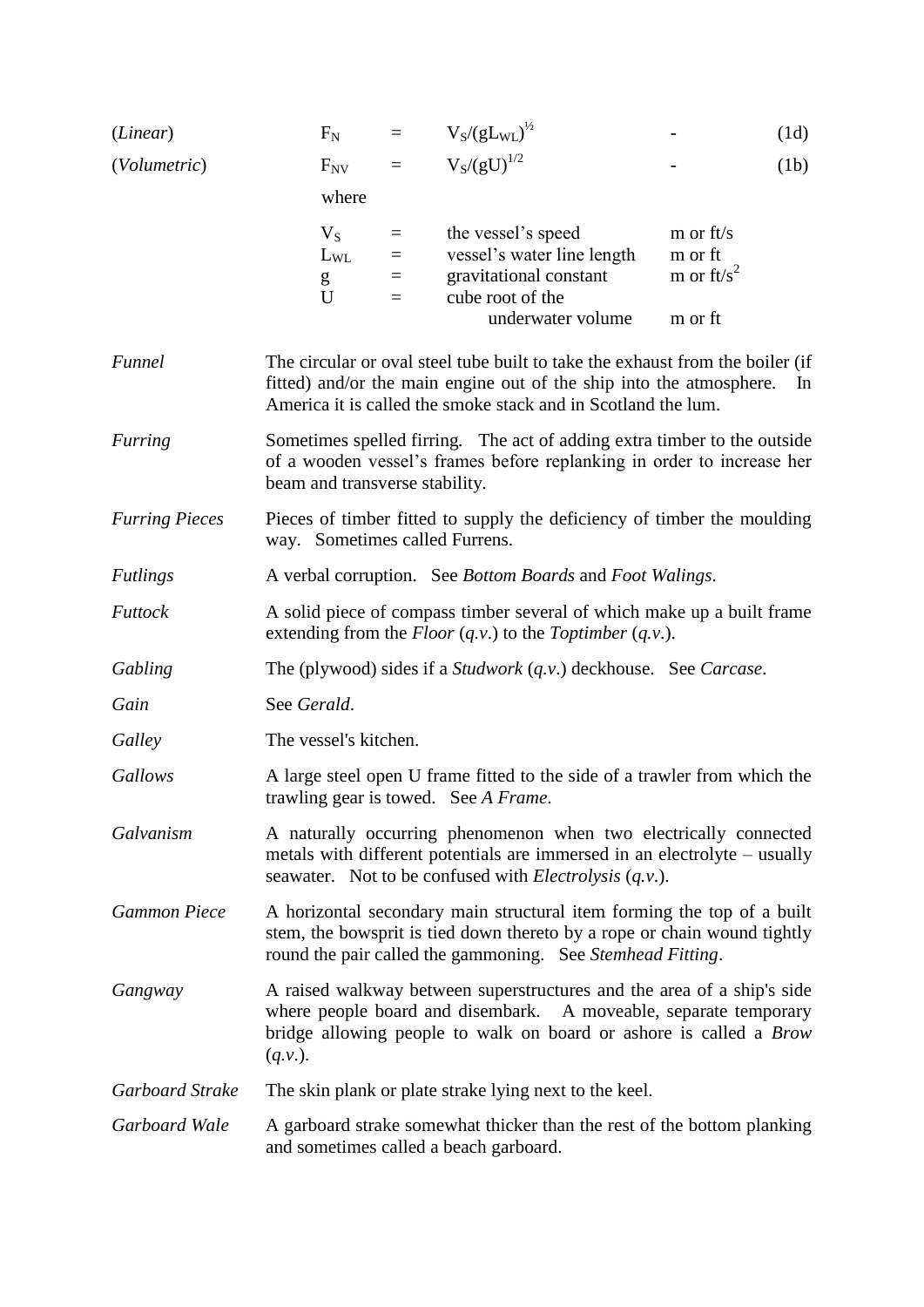- *Garvey Hull* An American term for a hard chine hull in which the chines do not join on the stem centreline.
- *Geometric Lines* A method of drawing ship's hull form lines by the expansion of the conic sections mainly the circle and the ellipse and including copyrighted systems such as Hydroconic and Quadraconic using cones. The term also includes Whole Moulding (*q.v*.) and produces a lines plan different in form from Mathematical Lines (*q.v*.).
- *Gerald* A rabbet cut into the top edge of the forward hood of a clinker planked vessel to enable the hemming plank above it to sit flush. Also called a jerrold, chase or gain.
- *Gimbals* Pivoted mounts that enable the object they support (a compass, stove, lamp, *etc*.) to remain level when the vessel heels.
- *Gingerbread Work* Carved and gilded decorations of the sterns and quarters of wooden sailing vessels. Obsolete slang.
- *Girder (1)* A secondary main structural longitudinal item in a steel hull. If run below the deck beams it often ties in with the carling and is sometimes called a deck runner. In the bottom of the vessel it is usually fitted in small plates intercostally between the floors when it is usually fitted at the top with a rider angle bar and is correctly called an intercostal side girder but is sometimes called a wing girder. Also a horizontal stiffener to a bulkhead.
- *Girder* (2) A collective name for primary supporting longitudinal structural members.
- *Girdling* Adding an additional layer of extra thick planking to the outside of a wooden vessel to increase her beam and improve her transverse stability. Obsolete.
- *Glue* Various forms of adhesive. The material called marine glue is a special compound for paying caulked seams in the hull or deck consisting of a mixture of rubber, pitch, naphtha and shellac. It has to be melted and applied hot.
- *Goal Posts* A pair of tall posts fitted one either side of the vessel in way of the cargo hatch and tied across the top and at the heel of each is fitted a derrick.
- *Gob* May be in the form of a cast steel double cruciform bollard (when it is called a gob bollard) or a cast steel ring (when it is called a gob eye) and is fitted on the after deck of a tug to enable the towing line to be bowsed (gobbed) down and secured to assist the tug's steering.
- *Going* The horizontal distance between two consecutive risers on a stairway. See *Stair*.

*Goodrich Bearing* A Cutless Bearing.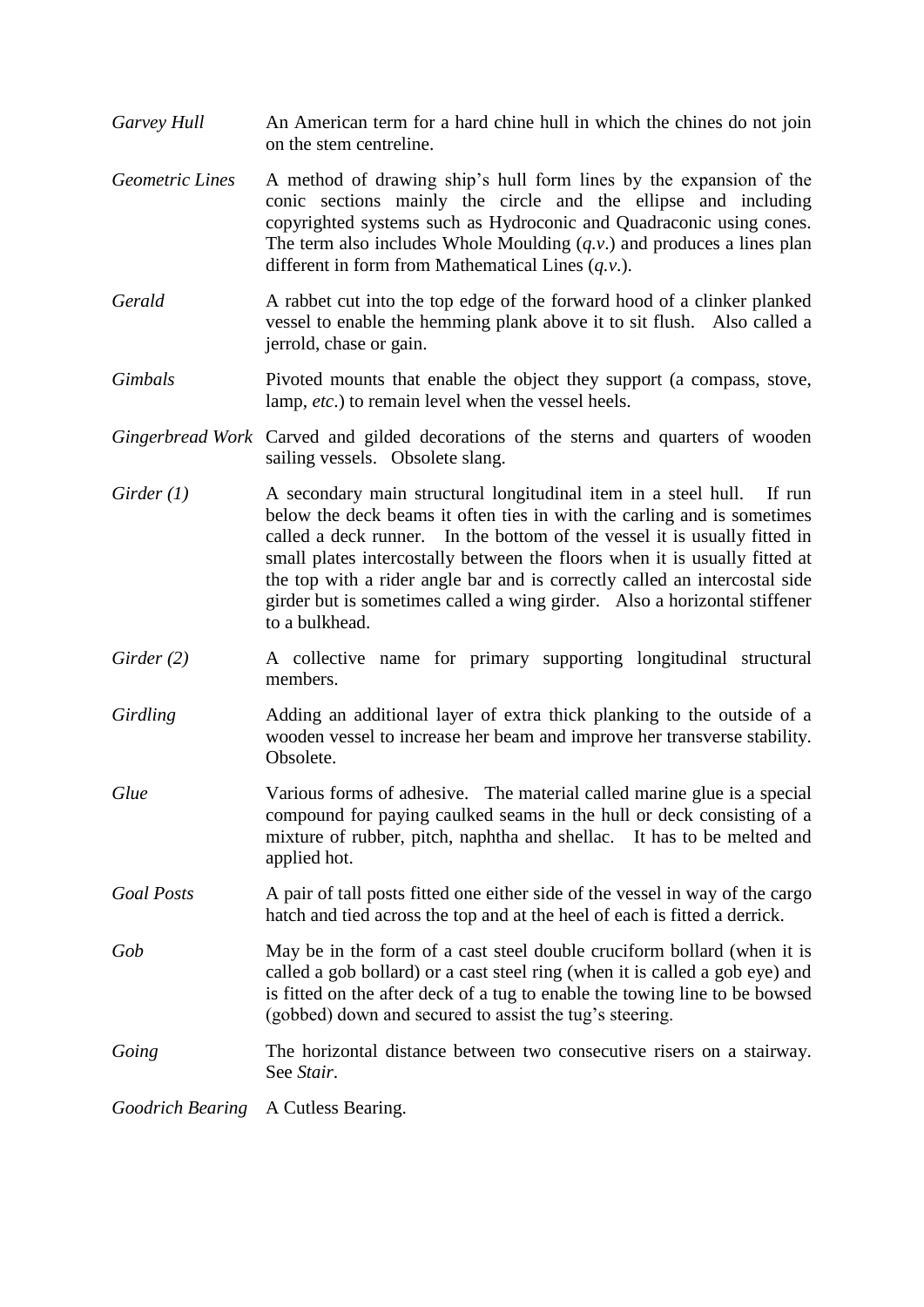*Gooseneck* A special metal hinge attaching a derrick to the heel of a mast or derrick post and designed such that the derrick may be lifted, lowered or swung from side to side. *Grab Rails* Hand hold fittings mounted on cabin tops and house sides for the safety of personnel when moving around the boat. *Grating* A portable timber grillage with square or rectangular openings designed to allow the free flow of water off the deck. *Grave, to* To inlay a piece of wood so as to make good a small damaged area or to clean a ship's bottom and recoat it in a Graving Dock (Dry Dock). *Graving Piece* The formal name for a *Bible Block* (*q.v*.). Its thickness should not exceed one third of the thickness of the timber into which it is inserted. *Gribble* See Biological Attack above. *Gripe* The curved piece of main structural timber forming the vessel's fore foot and is scarphed and bolted at its upper end to the heel of the stem and at its lower end to the forward end of the keel. It is sometimes (rarely) called by the (obsolete) name of horseshoe piece. In America sometimes called the knee of the head (obsolete) or lower stem. *Grounds* Pieces of timber of the same shape as the vessel in way bolted to a metal or ferrocement side shell frame to form a fixing for the lining. See *Noggins* in Glossary 7. *Ground Tackle* A collective term for the anchors, cables and their associated gear. *Grommet* A fibre ring usually handmade of boat cotton or oakum and fitted round a bolt under the washer and luted with white lead to prevent the bolt leaking. In America it is called *Wicking* (1) (*q.v*.). *GRP* Glass Reinforced Plastic. See Glossary 6 - FRP Boat Building Terms above. *Grub Beams* An American term for a built beam of short heavy timbers used to shape a round stern. *Gudgeon* A female casting at the end of the skeg or separately spaced fittings down the rudder post or stern frame to carry the male pintles forming the hinge about which the rudder turns. *Guards* See *Rubbing Strake*. *Guard Rail* A fence fitted round the deck edge to prevent people falling overboard. *Gunwale* Pronounced *gunnel*. In a wooden warship, the extra thick piece of skin planking fitted under the lower side of the sills of the gun ports to take the weight of the gun barrel. In a small open boat the top of the boat's side and constructed of the Inwale (*q.v*.), Capping (*q.v*.) and Sheer Wale (*q.v*.). In modern metal vessels it is the upper edge of her sides.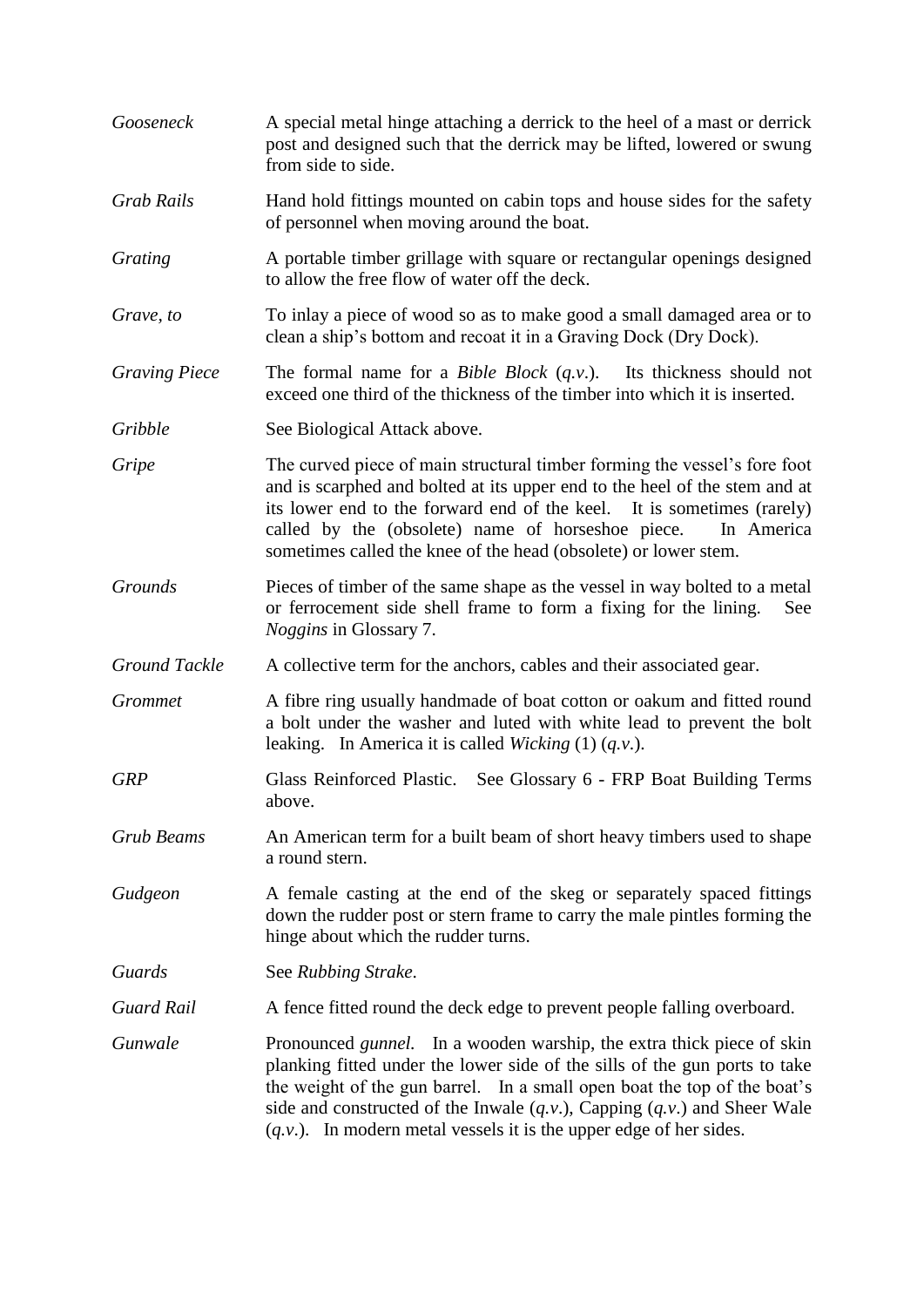| Gusset                    | A triangular tiercery plate or piece of wood usually fitted to distribute<br>the forces at a strength connection between two structural members.                                                                                                                                                                                               |
|---------------------------|------------------------------------------------------------------------------------------------------------------------------------------------------------------------------------------------------------------------------------------------------------------------------------------------------------------------------------------------|
| $\overline{GZ}$ Curve     | Also called the Curve of Statical Stability and shows the righting lever at<br>a range of angles of heel.                                                                                                                                                                                                                                      |
| Hair Bracket              | A secondary supporting piece of timber used to support a figurehead or<br>head badge. (Obsolete).                                                                                                                                                                                                                                              |
| Half Angle of<br>Entrance | The angle subtended by the tangent to the <i>Load Water Line</i> $(q, v)$ at the<br>stem to the vessel's centreline.                                                                                                                                                                                                                           |
| Half Beams                | Another name for the Carling Beams. (q.v.).                                                                                                                                                                                                                                                                                                    |
| Half Breadth              | A subsidiary drawing on the lines plan showing the curve of the decks<br>and water lines or water planes and upon which the transverse sections<br>and bow and buttock lines appear straight.                                                                                                                                                  |
| <b>Half</b> Deck          | The deck over the top of a superstructure that does not extend the full<br>breadth of the vessel.                                                                                                                                                                                                                                              |
| <b>Half Decker</b>        | An open boat with a small amount of decking forward and aft and along<br>the sides.                                                                                                                                                                                                                                                            |
| <b>Half Frames</b>        | A collective name for the knightheads, hawse and other cant timbers that<br>do not attach to the keel. Also called Short Timbers or Half Timbers.                                                                                                                                                                                              |
| Half Set Carvel           | A method of double carvel construction where the seams in the <i>Wrapper</i><br><i>Boards</i> lie in the centre of the <i>Palings</i> . Also called French Carvel $(q.v.)$ .                                                                                                                                                                   |
| Hance $(1)$               | The sudden breaking in from one form to another as when a piece is<br>formed one part eight square and the other part cylindrical, the part<br>between the termination of these different forms is called the hance or<br>the parts of any timber where it suddenly becomes narrower or smaller.                                               |
| Hance $(2)$               | The difference in height of the main rail at the break of the fo'c'sle or<br>Strictly, the curve of the rail so formed.<br>From the Anglo-<br>poop.<br>Norman, from Old French <i>haulce</i> meaning a curve                                                                                                                                   |
| Hance Plate               | The forward or aftermost bulwark plates in way of the <i>Hance</i> (2) $(q.v.)$ .                                                                                                                                                                                                                                                              |
| <b>Hard Chine</b>         | An abrupt intersection between the hull side and the hull bottom of a<br>boat so constructed. Having a distinct bottom/side planking junction as<br>opposed to a rounded curve.                                                                                                                                                                |
| Harpin                    | A primary supporting timber or round bar extending over the bow and<br>supporting the stem. Also called a whisker harpin. If fitted at the stern<br>to support the sternpost it was called a trailing harpin.                                                                                                                                  |
| Hatch                     | A usually rectangular hole in the main deck or a bulkhead to allow the<br>passage of cargo, stores or of a man etc and fitted with a watertight<br>Sometimes called hatchways.<br>Small square hatches designed<br>cover.<br>only for the passage of a man are often called booby hatches.<br>Similar<br>circular hatches are called scuttles. |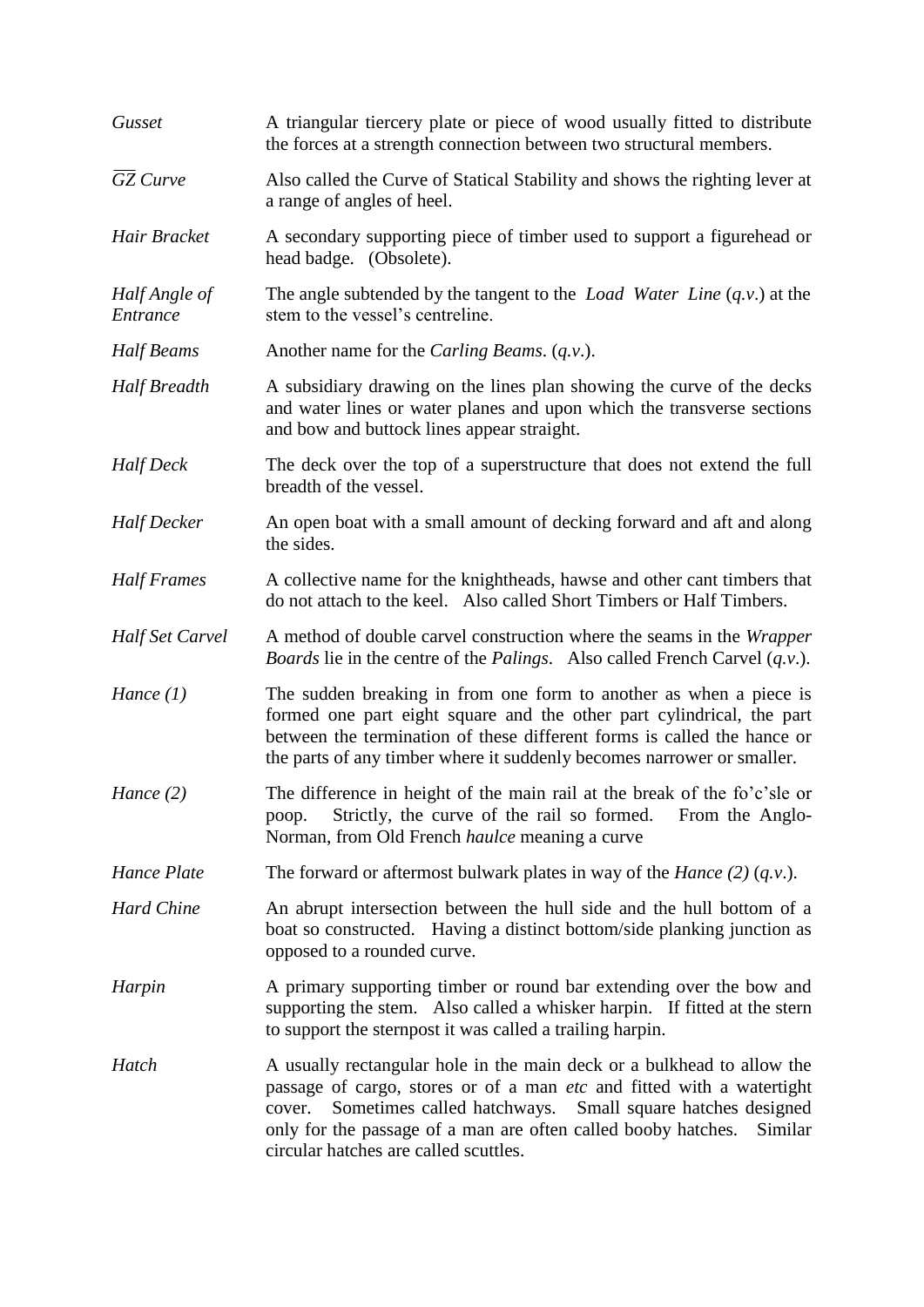- *Hatch Coaming* The vertical structure built around the hatchways to prevent water from entering the holds and to serve as a supporting framework for the hatch covers.
- *Hatch Cover* A wooden or steel set of portable pieces fitted over a *Hatch* (*q.v*.) designed to prevent the ingress of water into the vessel's holds and, in some vessels, to support deck cargo.
- *Hatch Landing* An angle or rolled bar fitted at the top of the inside of the coaming to *Angle* support the outer ends or edges of the hatch covering boards
- *Hatchways* Generally rectangular openings in the deck affording access to the spaces below. Also called hatches.
- *Hawse* Part of a vessel's bow in which the *Hawseholes* (*q.v.*) are cut.
- *Hawse, to (Verb)* To drive hard home. Usually used when caulking with a *Hawse Iron* (*q.v*.) and beadle. Also spelled Horse.
- *Hawser* A cable used in warping.
- *Hawsehole* A hole either side of the stem for a vessel's cable or *Hawser* (*q.v.*) to pass through, especially, the anchor cable.
- *Hawse Hook*. The *Dousing Chock* (*q.v*.).
- *Hawse Pipe* A cast steel tube running through the fo'c'sle to the vessel's side forward through which the anchor chain is rove.
- *Hawse Timbers* Primary main structural cant timbers at the forward end of the vessel between the knightheads and the bollard timbers. They extend from the forward deadwood to the underside of the covering board. The hawse hole for the cable was fitted through these timbers in the old wooden warships. Sometimes called *Hawse Pieces*. They are also sometimes fitted with strong pieces round the hawse hole to take the wear from the cable and these form the *Hawse Bolster* and are also called *Naval Hoods*.
- *Head* The forward part of a vessel including the bow and adjacent area or a seaman's name for a lavatory.
- *Heading* The direction in which the vessel is going.
- *Headway* The forward motion of the boat through the water or, on a river, the height of the highest part of the underside of a bridge above the normal water level. For example: - Water levels on the Thames are measured above the standard head water level of the lock below. Published figures are therefore very approx. guides only and may well be less than advertised and should be treated with caution.
- *Head Badge* A carved and ornamental wooden block fitted at the top of the stem in place of a *Figurehead* (*q.v*.).
- *Head Block* See *Nose Block*.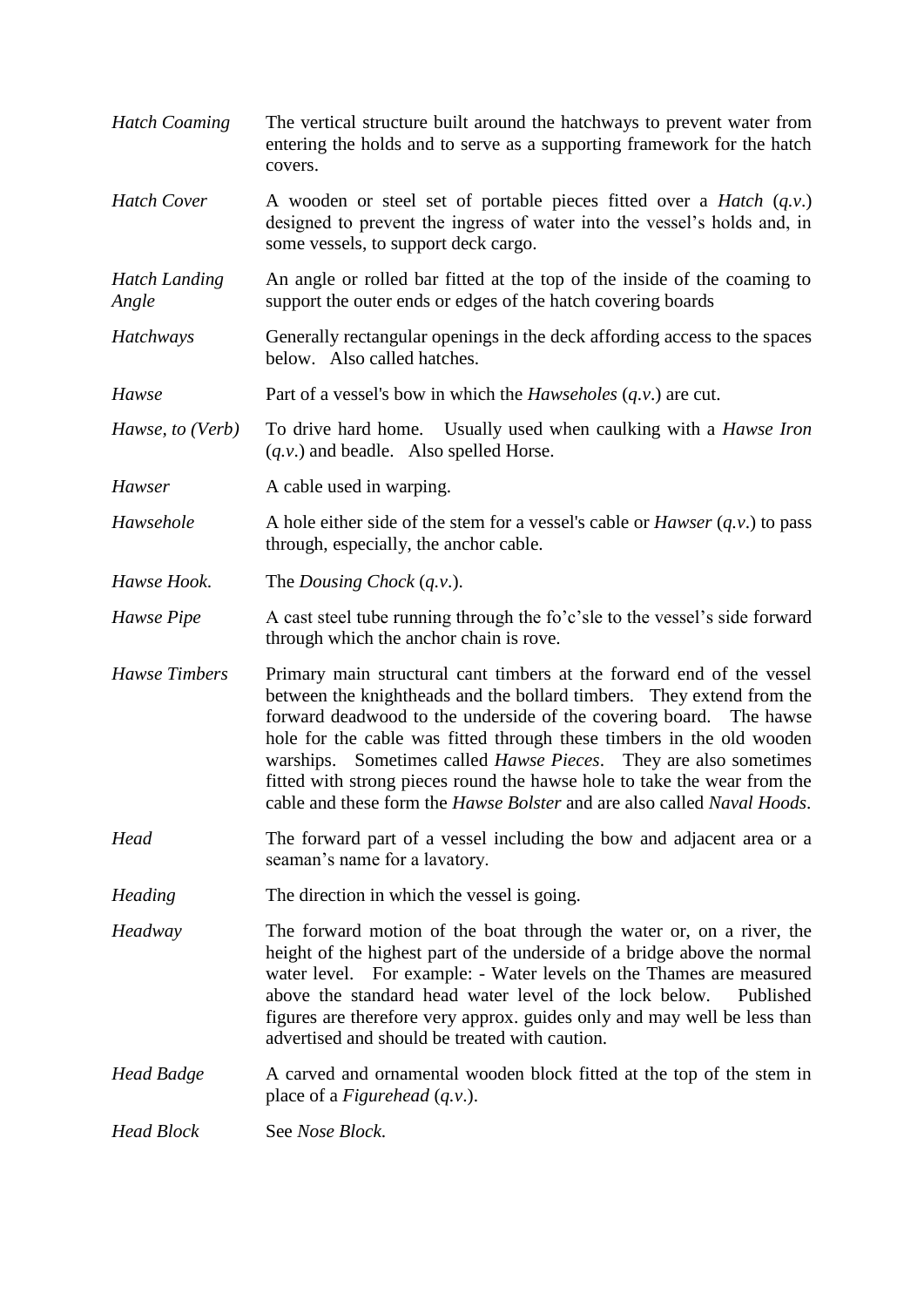| $Head$ Rail(s)             | A complex curved piece of timber fitted either side of the stem structure<br>in a wooden Line of Battle ship and forming the top of the timbers and<br>supporting the <i>Head Badge</i> $(q, v)$ or <i>Figurehead</i> $(q, v)$ by means of the<br>Hair Bracket $(q.v.)$ . (Obsolete). If more than one they are distinguished<br>as upper, middle and lower. They are usually extended to the stem as<br>Harpins. $(q.v.)$ . |
|----------------------------|------------------------------------------------------------------------------------------------------------------------------------------------------------------------------------------------------------------------------------------------------------------------------------------------------------------------------------------------------------------------------------------------------------------------------|
| Heel $(1)$                 | The bottom end of a mast, pillar, bulkhead, frame or any similar<br>structure.                                                                                                                                                                                                                                                                                                                                               |
| Heel $(2)$                 | The inclination of the boat in the water when viewed from ahead or<br>astern or the lowest part of the keel, frame or bulkhead.                                                                                                                                                                                                                                                                                              |
| <b>Heel Plate</b>          | See Coffin Plate.                                                                                                                                                                                                                                                                                                                                                                                                            |
| Helm                       | The tiller or wheel and surrounding area or the device itself, usually a<br>tiller or wheel attached or connected to the rudder, by which a vessel is<br>Often used by yotties somewhat pretentiously as a verb in<br>steered.<br>place of the traditional steer.                                                                                                                                                            |
| <b>Hemmed Carvel</b>       | A method of double carvel planking where the seams in the <i>Wrapper</i><br><i>Boards</i> $(q, v)$ overlap or hem the lower edge of the <i>Palings</i> $(q, v)$ by 25<br>mm or so. The overlap is called the <i>Hem.</i> See <i>French Carvel</i> .                                                                                                                                                                          |
| <b>HIN</b>                 | Hull Identification Number now replaced by CIN Craft identification<br>Number.                                                                                                                                                                                                                                                                                                                                               |
| Hog (Noun)                 | The primary main structural longitudinal member fitted immediately<br>above the keel and running from the forward to the after deadwood. The<br>inner edges of the garboard strakes are attached to the outer edges of the<br>hog. In the U.S.A. the hog is called the keel batten.                                                                                                                                          |
| Hog, to (Verb)             | A vessel where the ends droop below the midship section is said to hog.                                                                                                                                                                                                                                                                                                                                                      |
| Hold                       | A compartment below deck in a vessel used solely for the carriage of<br>cargo.                                                                                                                                                                                                                                                                                                                                               |
| Holiday                    | An area of skimped work particularly an area that has not been properly<br>glued or painted.                                                                                                                                                                                                                                                                                                                                 |
| <b>Hollow Run</b>          | An area aft where the water lines are concave giving a 'hollow run' to<br>the water flowing aft.                                                                                                                                                                                                                                                                                                                             |
| Homlet                     | The half dovetail joint made connecting the outer ends of the deck beams<br>to the beam shelf.                                                                                                                                                                                                                                                                                                                               |
| Homeward<br><b>Bounder</b> | A deep sea expression for large herringbone stitches used in repairing<br>sails or clothes. Also a slang expression for a heavily inebriated man.                                                                                                                                                                                                                                                                            |
| Hood                       | The length of the ends of the skin planks that fay against the apron or<br>inner stern post. Also called the <i>Hooded Ends</i> (of the planking).                                                                                                                                                                                                                                                                           |
| Hook                       | This is one of two conditions in the bottom of a planing boat where the<br>after buttock lines curve up from the transom while being dished forward<br>It can cause performance problems as the hook will<br>of the transom.                                                                                                                                                                                                 |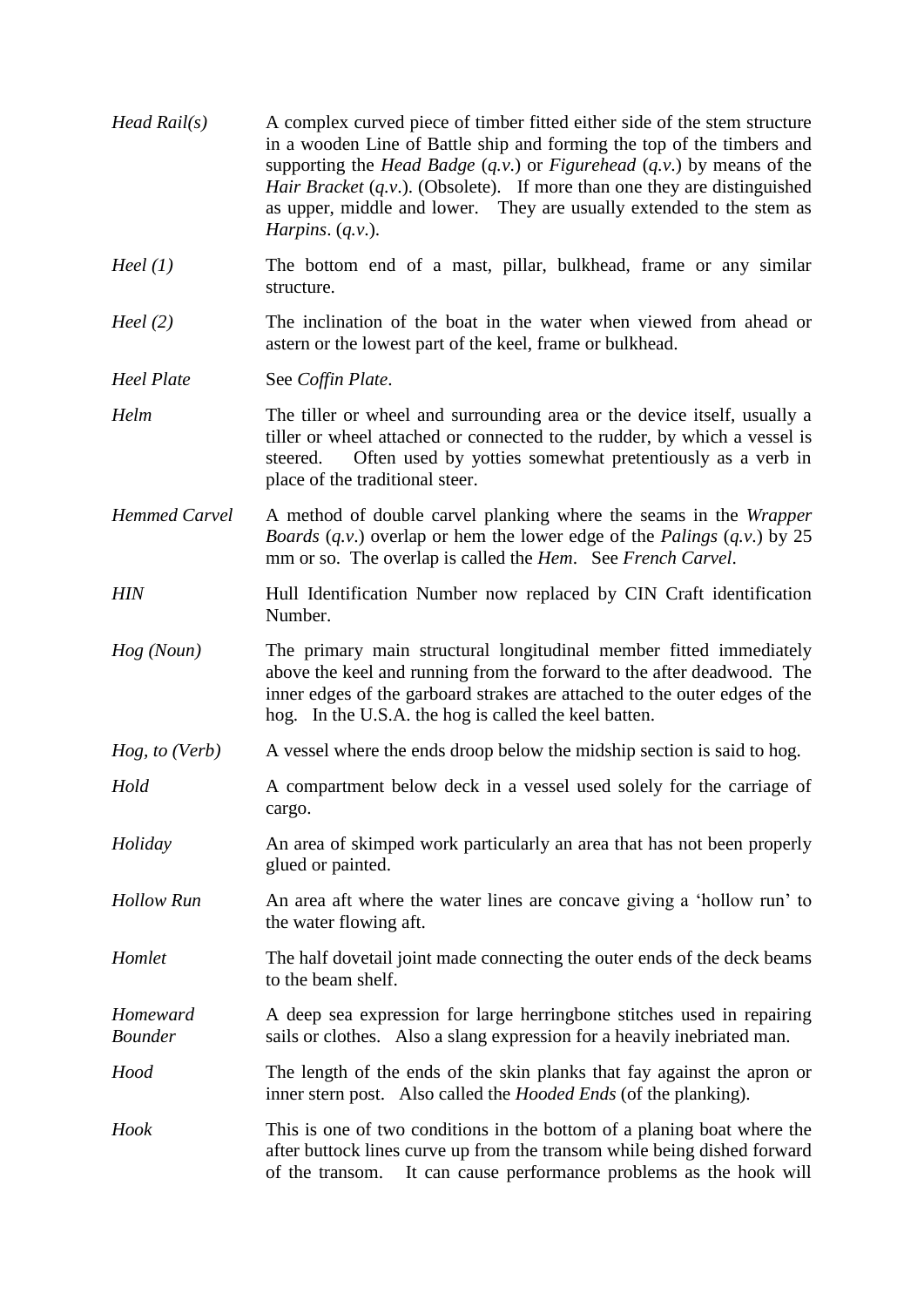tend to drive the bow down. It can also lead to the bow bobbing up and down.

- *Hopper Side Tanks* Tanks fitted in the sides of bulk carriers and hopper barges and used for ballast and/or buoyancy or stability and are, in large bulk carriers, referred to as topside wing ballast tanks or bottom hopper tanks.
- *Horn Timber* A primary main structural timber extending aft from the top of the stern post onto which the stern of the vessel is built. In Scotland it is called the Outrigger and, in America, a Strongback.
- *Horse (Noun)* A trestle upon which staging is built or the frame upon which a small boat is built. Also the frame on which staging is erected.
	- *(Verb)* To drive hard home when caulking.
- *Horse Iron* A special caulking tool used with a heavy wooden mallet called a beadle.
- *Horseshoe Piece* An obsolete name for the *Gripe* (q.v.).
- *Hot Frame* An American term for a frame which, after being softened by heat, is bent into shape as it is installed. See *Steam Bent Timbers*.
- *Hot Short Iron* Wrought iron containing an excess of sulphur over phosphorus in its chemical make up. See *Cold Short Iron*.
- *Hounds* The wooden mast fittings used to secure the shrouds, forestay and other fittings to the mast, Strictly, only found on gaff and square rigged vessels but on Bermudan rigged boats the area is still called the hounds..
- *House* This is a term applied to a deck superstructure.
- *House Side* The side plating of a deck house.
- *House Top* The top of any deck house.
- *Hovercraft* A vehicle that floats above the water on a cushion of air.
- *Huff Plate* The extra thick plate at the forward and after ends of a swim ended London River lighter or barge to enable her to be used to huff or force another vessel out of her path.
- *Hull* The main body of the vessel.

*Hull Form* The general shape of the hull which, in small powered craft, is usually, rather vaguely, subdivided into three general types differentiated by their Froude numbers (*q.v.*).

- 1. *Displacement hull* where the weight of the vessel is totally supported by the hydrostatic buoyancy force of the displaced water.  $F_N \leq 0.24$ .
- 2. *Semi-displacement hull* where the weight is supported parted by hydrostatic buoyancy forces and partly by hydrodynamic planing forces.  $0.25 \le F_N \le 0.45$ .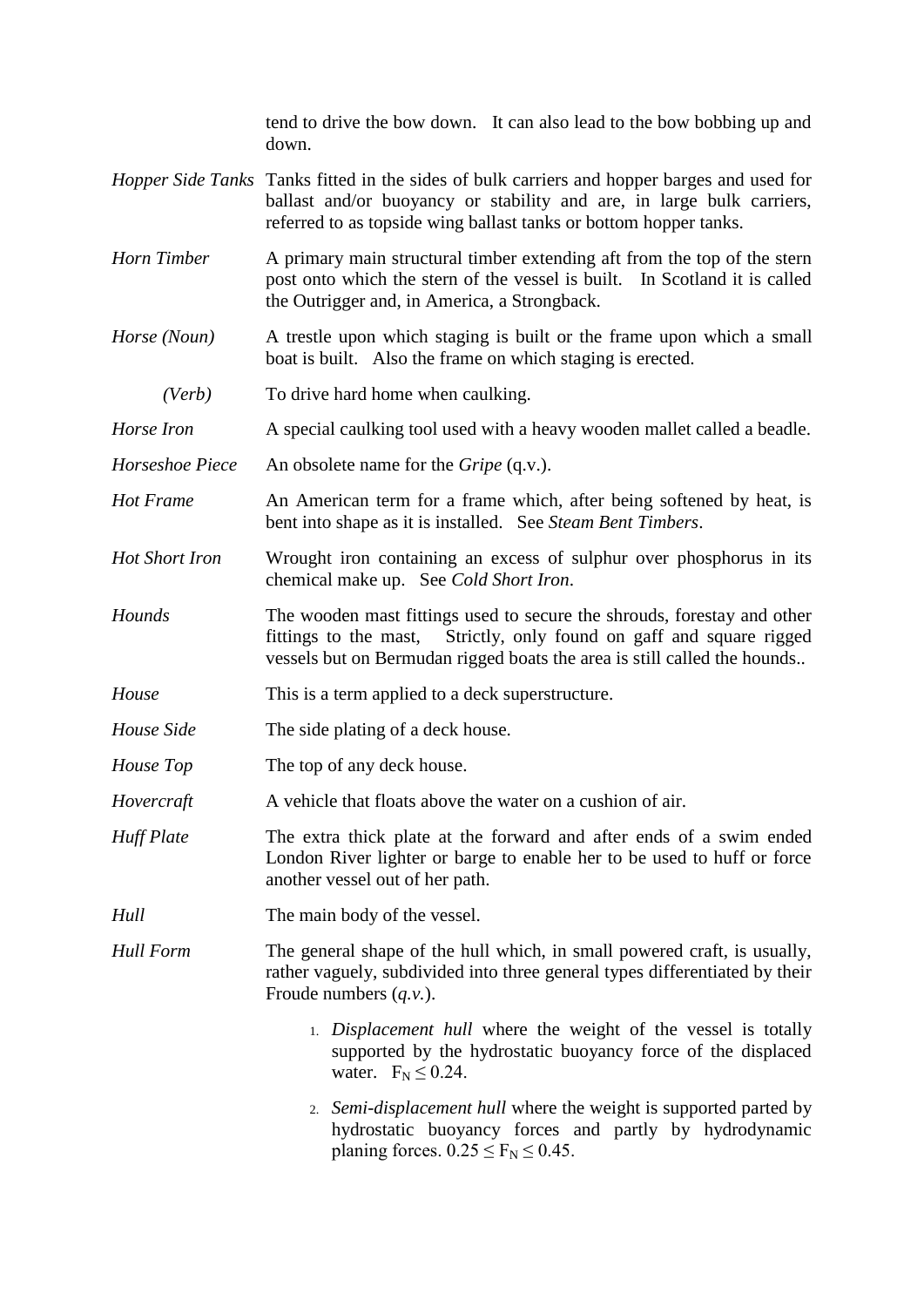- 3. *Planing hull* where the weight is supported entirely by hydrodynamic planing forces.  $FN \ge 0.45$ .
- *Hydrofoil* A foil designed to provide lift when moving through water. The name is also somewhat loosely applied to boats fitted with hydrofoils.
- *Hygroscopic* An adjective referring to a material which absorbs water readily. Talc for instance is an extremely hygroscopic filler used in conventional polyester car body putty and accounts for the rapid deterioration of this material when immersed.
- *Inboard* Toward the centre of a vessel or inside her deck edge. Often colloquially used for an engine fitted inside a boat.

*In-line*, A centrally mounted inboard engine with the propeller shaft usually *Inboard Engines* coming directly off the engine or transmission; in-line with the engine.

- *Inboard/Outboard* A propulsion system that uses an inboard motor, mounted at the transom, with a propeller assembly, similar to the bottom of an outboard motor, mounted on the outside of the transom, bolted to the motor with the transom sandwiched between. Also called a stern drive. In most designs it can be used optionally to a V or jet drive.
- *Independent Tank* A self supporting tank not built in as part of the vessel's structure.
- *Inflatable* An abbreviation for inflatable boat or dinghy.
- *Initial Stability* The stability of a vessel in the upright position and measured by he Metacentric Height (GM). (*q.v*.)
- *Inner Bottom* See *Double Bottom* and *Tank Top*.
- *Inner Chine Log* See *Chine Log*.
- *Inner Stern Post* See *Apron*.
- *Inspection Port* A watertight covering, usually small, that may be removed so the interior of the hull can be inspected or water removed.
- *Intercostal* A term sometimes loosely applied to an intercostal side girder and sometimes to an intercostal plate. See *Girder*.
- *Intercostal Side* A girder fitted intercostally between the floors of a metal vessel and *Girder* some distance off but parallel to the *Centre Girder* (*q.v.*). Often simply called intercostals.
- *Inverted Angle* See *Toe Welded*.
- *Inverter* An electrical power unit which converts square wave dc current to sine wave ac current.
- *Inwale* A longitudinal secondary main structural timber fitted inside the heads of the frames or timbers and under the capping to form the vessel's gunwale. Also the name for the *Beam Shelf* (*q.v*.) in a wooden barge. In America it is called the *Rail Clamp.*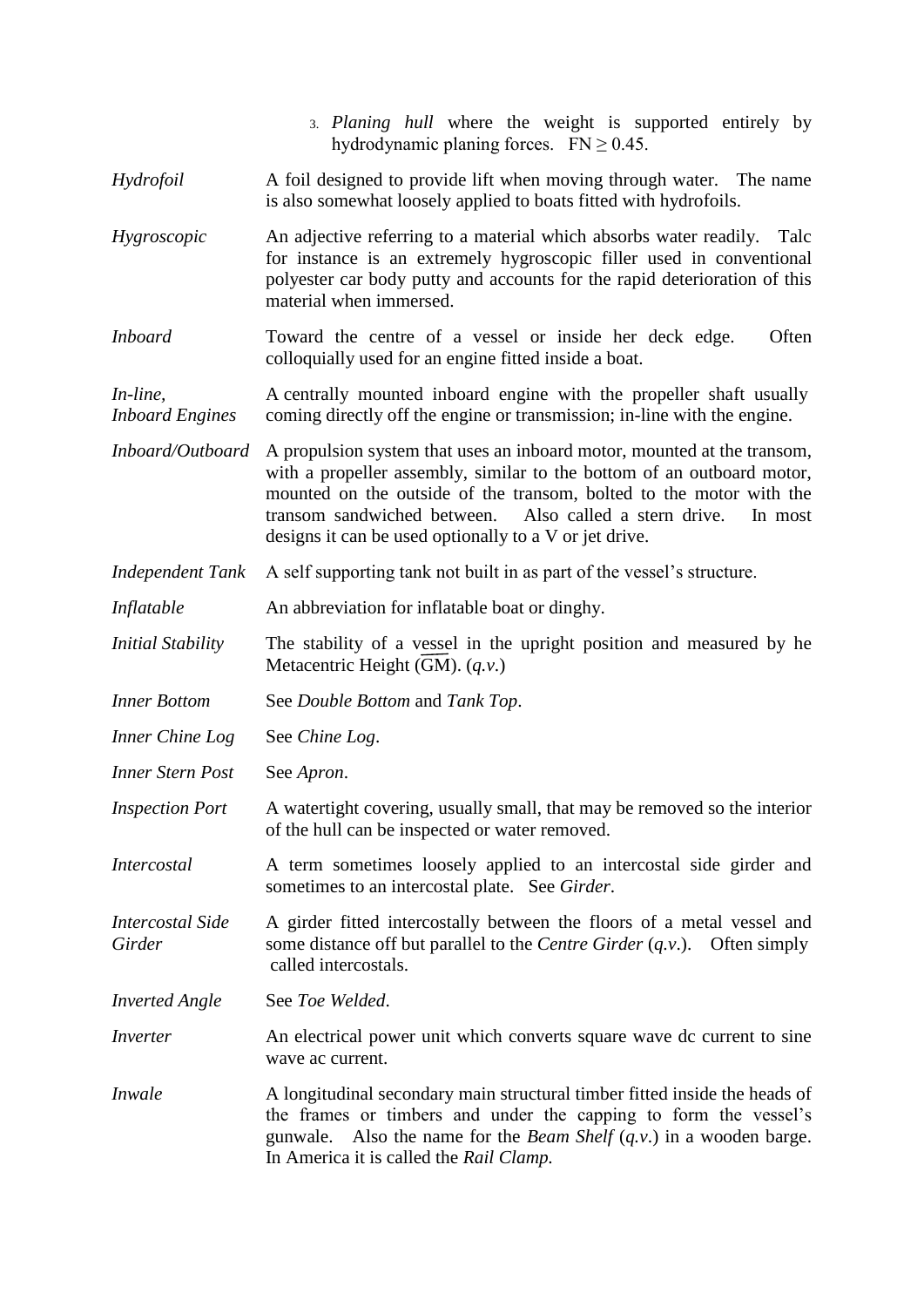*Iron Topsail or* A bargee or yachtsman's name for an auxiliary engine.

*Jalousie* A slatted gill in a door or the sides of a deck house to facilitate ventilation.

*Jerrold* See *Gerald*.

*Spinnaker*

*Joggle* (1) A piece of decking joined to a margin strake or covering board by a snipe with the end snubbed is said to be joggled.



# **Definition of Deck Plank Joggles**

(2) Similarly, a metal frame locally deformed so that its flange fays closely over the land of a shell seam or the seam edge of a plate which is locally deformed to allow the inner surface to fay closely to a plain (unjoggled) shell frame are also said to be joggled.

*Joint* The junction of two pieces of wood or veneer. The marine surveyor should be familiar with the various types of joint described in the text and the following general descriptions: -

- i. *Butt Joint*: An end joint formed by butting together the squared ends of two pieces of wood.
- ii. *Edge Joint*: The place where two pieces of wood are joined together edge to edge usually by gluing. The joints may be made by gluing together two square edges or by using machined joints as in tongue and grooved timber.
- iii. *Scarph Joint*: An end joint framed by joining with mechanical or glued fastenings the ends of two pieces that have been tapered (or tabled) to form a sloping plane surface of the same length in both pieces. In some cases a step or hook may be made into the scarph to add to the strength.
- iv. *End Joint*: The place where two pieces of wood are joined together end to end commonly by scarphing and gluing.
- v. *Lap Joint*: A joint made by placing one piece partly over another and bonding together the overlapping portions.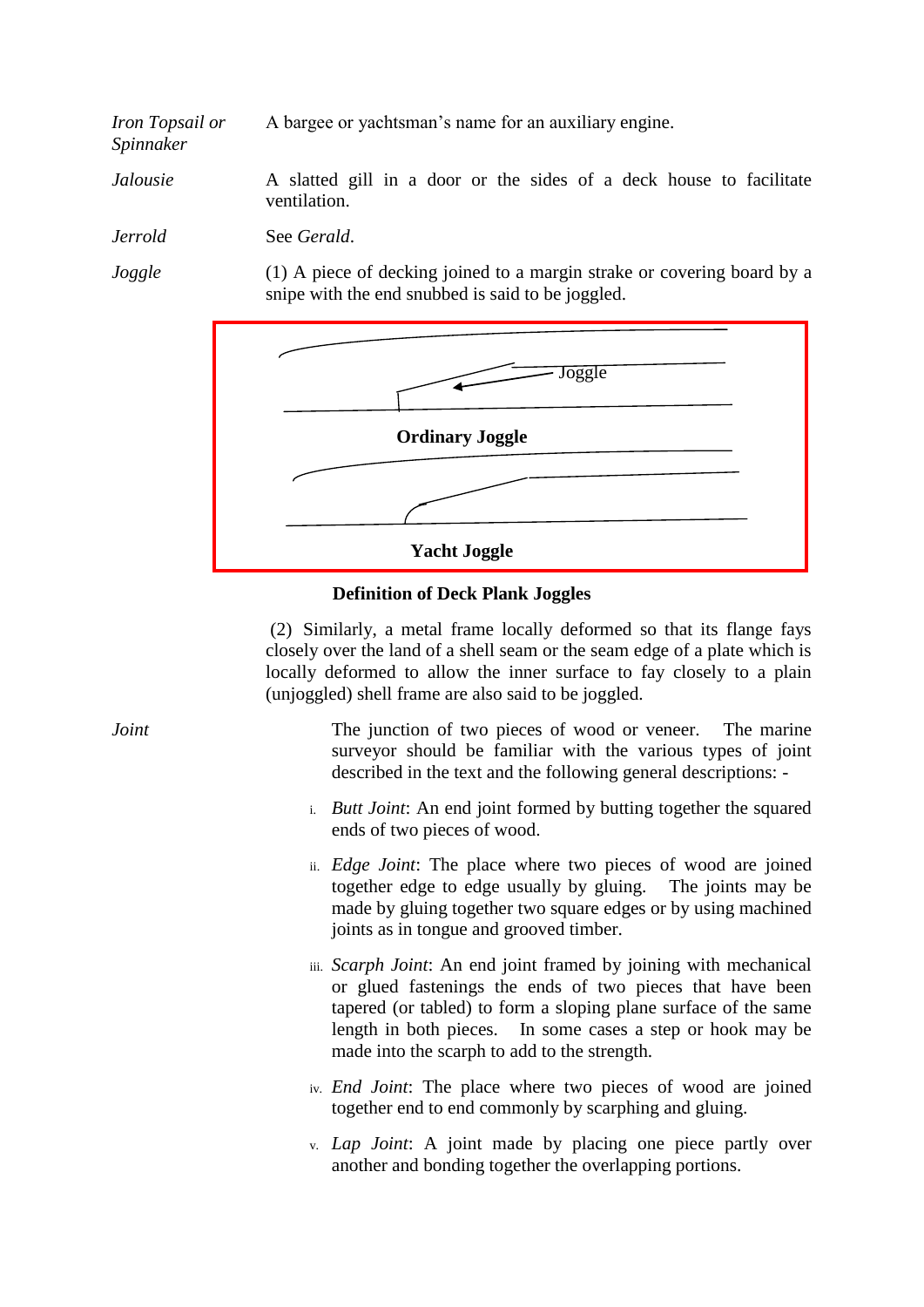- vi. *Starved Joint*: A glued joint that is poorly bonded because an insufficient quantity of glue remained in the joint. Starved joints are caused by the use of excessive pressure or insufficient viscosity of the glue, or a combination of these, which result in the glue being forced out from between the surfaces to be joined. The term should only apply to epoxy glues. Joints made with other waterproof or water resistant glues such as resorcinol and urea-formaldehyde (brown glue) should be starved for maximum strength
- *Jollyboat* The ship's boat, used when the barge is moored off, for ferrying provisions, crew, *etc*.
- *Junk Clinker* A method of planking a boat where the top of the lower plank overlaps or hems the lower edge of the plank above. The opposite method of clinker building to that found in Europe and America.
- *Jury* Makeshift *e.g.* as in a jury rudder an emergency arrangement to steer after damage to the rudder.
- *Kedge Anchor* An anchor used for warping. Also called kedger or cadger. Also used trailed behind a boat moving stern first with the tide to slow the boat down and give steerage and action called drugging on the Thames.
- *Keel* The primary main structural longitudinal member or backbone at the lowest point of the hull and, together with the hog and keelson (if fitted) forms the vessel's back bone. In a metal vessel the keel may be manufactured from a solid bar attached to the garboard strakes or from a flat plate called, respectively, a bar keel and a flat plate keel. A large heavily weighted fin like structure secured to the bottom of the vessel which helps to keep the vessel upright and also reduces leeway when it is described as a ballast keel.
- *Keel Batten* An American term for the Hog (*q.v.*).
- *Keel Drag* Another name for the *Rise of Keel* (*q.v*.). See *Drag*.
- *Keelson* A primary main structural longitudinal member usually, in a wooden boat, sitting on top of the floors to which it is bolted. It runs between the forward and the after deadwoods. In a metal vessel it is usually a vertical continuous longitudinal plate structure fitted at the centreline of Sometimes spelled or pronounced Kelson.
- *Keel Trunk* An American term for the hollow part of a moulded frp or steel fin keel.
- *Kentledge* Loose pig iron pieces form a vessel's ballast.
- *Kerf, to (Verb)* To cut or make a channel with the blade of a hand saw.
- *Kevel* A short piece of non structural timber fitted inside the timber heads for use for tying off mooring or rigging lines. In America called a *Lashing Rail.*
- *Kicking Chain* A chain rigged from rudder to a barge's quarter. When it is hove tight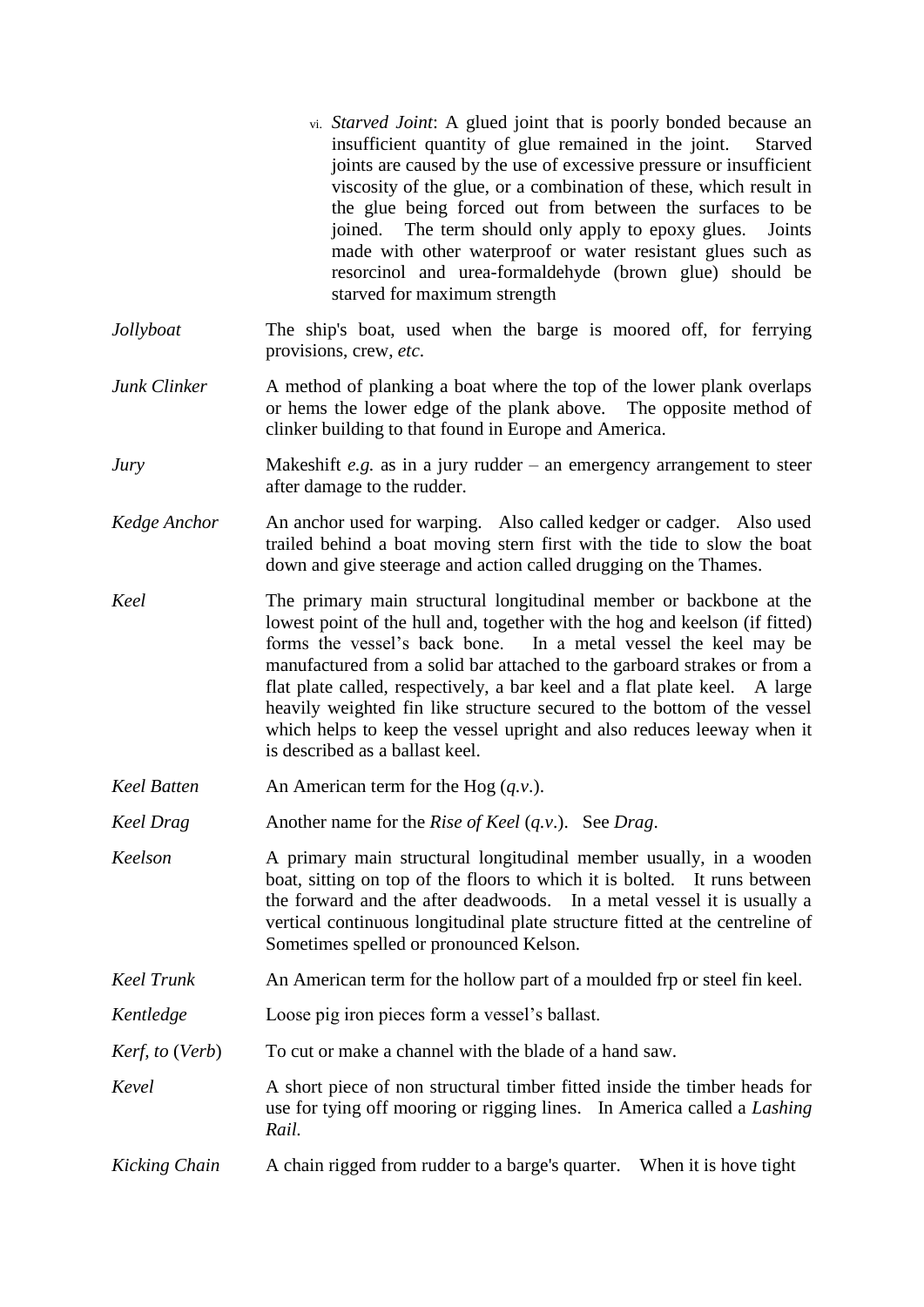- *or Strap* while lying at anchor the rudder is prevented from kicking on its gudgeons.
- *Kiln Dried* Timber placed in a special kiln and dried by the forced passage of hot air.
- *Kick Up* **Describes a rudder or centreboard that rotates back and up when an** obstacle is encountered.
- *King Plank* The primary main structural extra wide and often thicker deck plank laid on the vessel's centreline in a sprung or swept deck and into which the ends of the decking planks are joggled.
- *King Post* A solid vertical post fitted on the centreline forward with its top standing well above the deck, fitted with a through bolt just below its head and used as a forward mooring post.
- *King Spoke* The spoke of steering wheel either larger than the other spokes or marked with a brass cap or rope toggle to show, when in the 12 o'clock position, that the rudder is centred (*i.e.* amidships).
- *Knee* In wooden vessels tiercery supporting pieces usually made out of timber which has grown with a suitable natural curve fixed part the way up the side forming joining brackets between the deck beams or beam shelves and the main timbers and were there to strengthen the deck edge corner. They are sometimes called beam knees. They were generally of three types:
	- i. *Hanging Knees* which hung vertically from the underside of the beam and fayed solidly against the inside of the timber or frame in way.
	- ii. *Lodging Knees* which fay against the side or underside of a deck beam and extend horizontally along and fay solidly to the inside of the beam shelves. Sometimes used to support the ears of a bulkhead.
	- iii. *Dagger Knees* which are identical to hanging knees but set at an angle to the vertical.
	- iv. If the angle between the arms of the hanging knee is less than 90<sup>°</sup> then it is often called a *Bosom Knee* or, in America, an in square knee. If greater than  $90^\circ$  an out square knee.

The short leg of the knee is generally called the root and the long leg the trunk as these are the positions in the stump of the tree from which the knee is cut.

The name knee is also given to omega section transverse frames found in the older traditional riveted or wooden working narrow boats.

Composite craft and narrowboats may have wrought iron or steel knees made with a corrugated section to provide rigidity to the plate keel. In metal boats, tiercery pieces forming joining plates between the end of the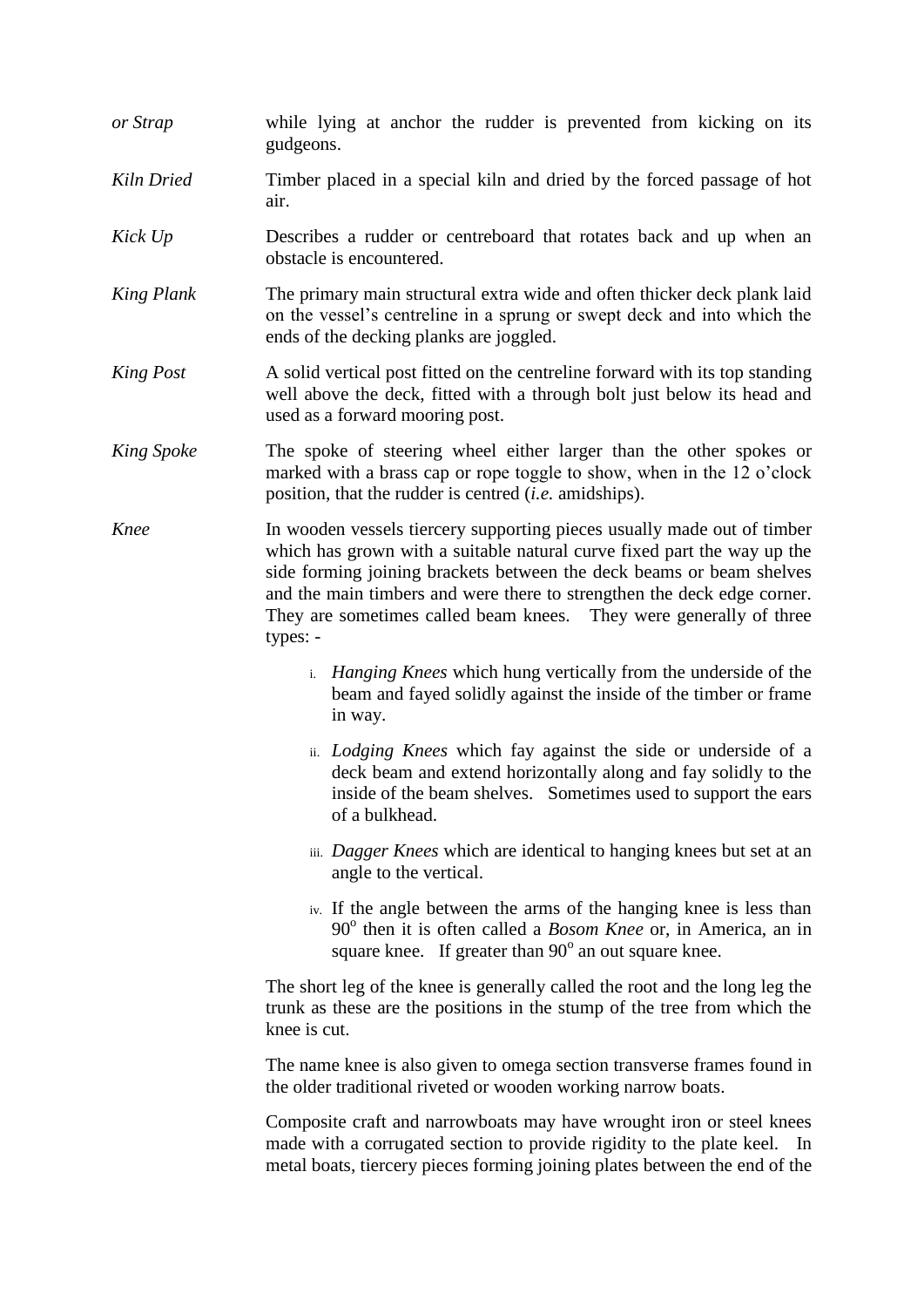beams and the top of the frames. Such are more correctly called beam brackets.

- *Knightheads* The knightheads are the forwardmost primary main cant timbers and are fitted one either side of the apron or stomach piece. They extend upward through the covering board and on past the top of the caprail in way and were often carved decoratively to form the head of a man wearing armour. Sometimes called Apostle Timbers.
- *Knighthead Plate* A plate either side at the fore end of a topgallant forecastle, on an iron or steel sailing ship, through which the bowsprit passes.
- *Knot* **A** unit of speed of one nautical mile per hour. One nautical mile is 1.152 statute miles. It is incorrect to speak of knots per hour as that is an acceleration.

That portion of a branch or limb of a tree which has been surrounded by subsequent growth of the wood of the trunk or other part of the tree. As a knot appears on the surface of sawn timber it is only a portion of the entire knot and its shape depends upon the direction of the cut.

*Knuckle* A line drawn through a point of sharp change of shape or curvature on the adjacent above water transverse sections of a vessel.



**Definition of a Knuckle**

- *Knuckle Line* This is the locus of the intersections of the two parts of the hull form at the knuckle. It appears as curvilinear in the profile, body and the half breadths plans. See *Lines Pla*n.
- *Knuckle Timbers* Specially shaped cant timbers in way of a forward knuckle. Probably obsolete.
- *Kort Nozzle* A hydrofoil sectioned ring fitted round a propeller to increase the thrust at low speeds and often found on trawlers and tugs. It comes in two forms:
	- i. *Fixed*, where the nozzle is welded to the hull.
	- ii. *Rudder*, where the nozzle is attached to the rudder stock and turns with it.
- *Lacing Piece* The lacing piece is a secondary main piece of compass timber forming the top of the leading edge of a built stem and running from the top of the cutwater to the underside of the figurehead or stem badge. It forms the stop for the forward end of the gammon piece. See *Stem*.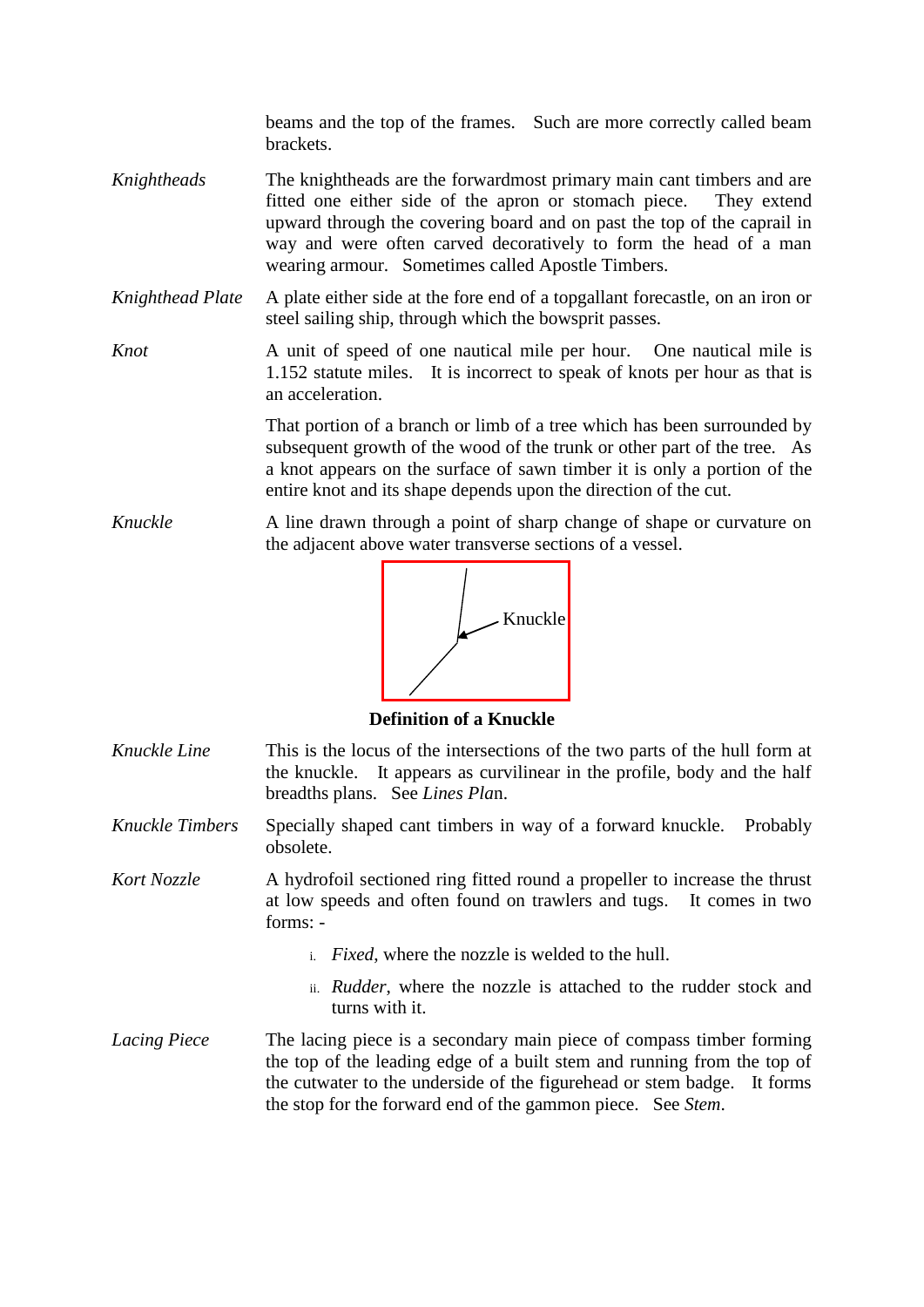*Ladder* A simple vertical means of ascending from one level to another within a vessel. May be of wood or steel tubular construction. See *Stair*.



**Parts of a Ladder**

- *Laminate* (*Verb*) To make a piece up by gluing together successive thin pieces of wood or (*Noun*) a piece made up so.
- *Land* The overlap of a seam or a butt in plating or planking.
- *Land Rail* Quarter round pieces of timber nailed under the plank lands of a clinker built wooden boat.
- *Landing Strake* The strake of skin planking next below the sheer strake but the name is usually confined to small boats.
- *Laps* The remaining part of the ends of *Carling Beams* (*q.v*.) which are to bear a great weight or pressure.
- *Lap Joint* A joint between two structural members that overlap each other. When this is done in a vessel's shell plating it is said to be clinker (or clencher) built.
- *Lap Over, to (Verb) Mast Partners* (*q.v*.) are said to lap upon their beams by reason of their great depth and *Head Ledges* (*q.v*.) at the ends lap over the *Coamings*  (*q.v*.).
- *Lap Strake* An American name for *Clinker Build* (*q.v*.). Sometimes called *Shiplap* (*q.v*.) in America.
- *Lashing Rail* An American term for a *Kevel* (*q.v*.).
- *Lateral Plane* The projected underwater side area of the hull including the keel and rudder. It is the area available to resist leeway.
- *Launch* A large, open motorboat.
- *Laying Off* Also called laying down. Setting out the lines plan of a vessel full size on the mould loft floor.
- *Lazarette* A void space in the counter or abaft the cockpit often used for storage.
- *Leak* A boat is said to leak when there is an inflow of clearly visible running water through the deck or the skin.
- *Leathers* Pieces of leather that are stitched and/or tacked around an oar to protect it where it rides in the *Rowlock* (q.v.). They usually have a stop or button to keep the oar from sliding out of the rowlock when left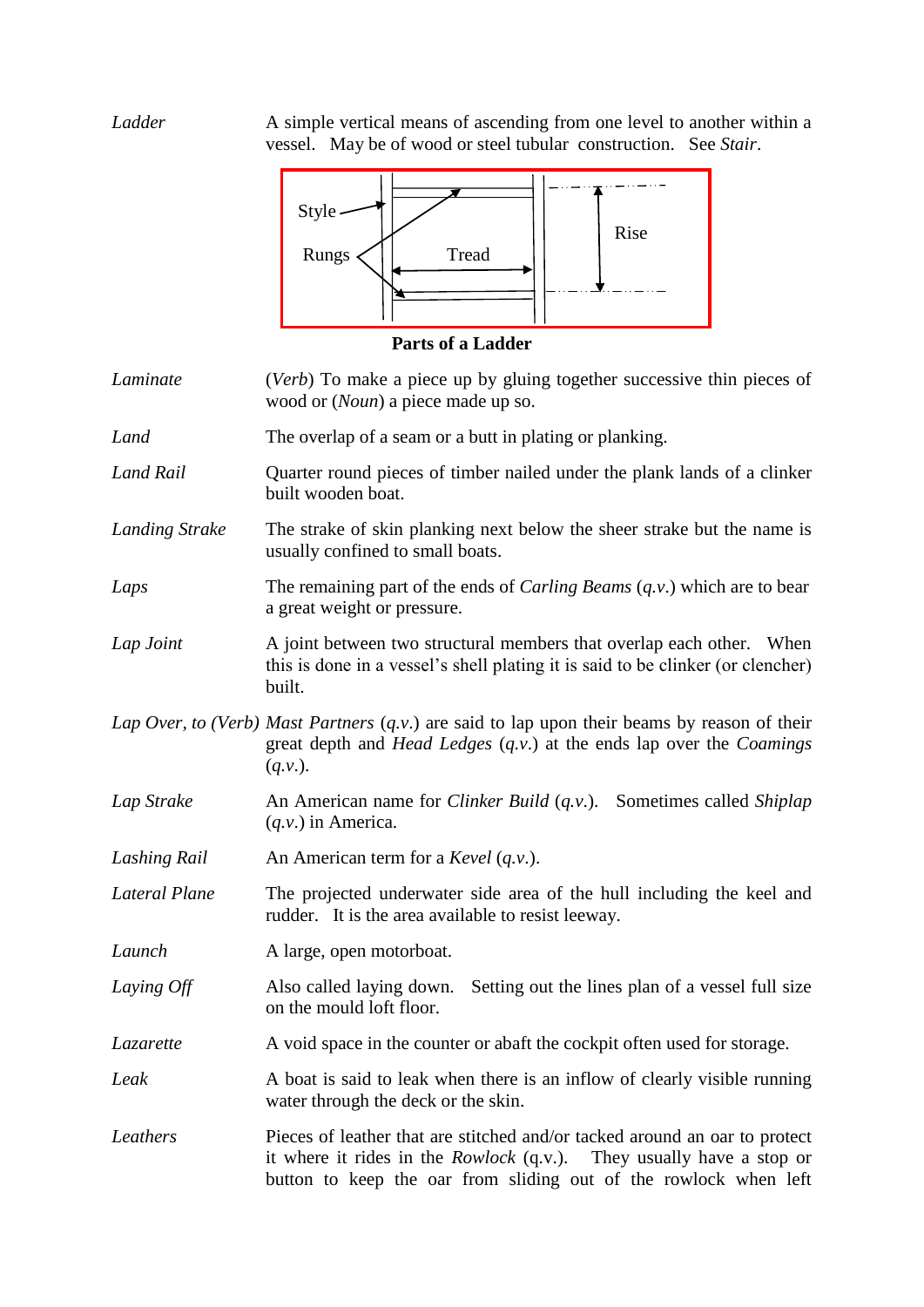unattended. The button can be a thin strip of leather or knotted twine that is tacked and/or glued in place on top of the leather at the handle end of the oar.

- *Ledged Chine* A chine where the surface forming the bottom of the hull moves inward horizontally a short distance before curving down to the keel line. Sometimes (incorrectly) called a *Lifting Chine* (*q.v.*).
- *Ledges* Half scantlinged short beams laid between the beam shelf and the carlings to support the outer deck planking. (Largely obsolete).
- *Leeboard (1)* Pronounced *Leeb'd*. A large paddle shaped steel framed wooden board fitted at each side of a sailing barge and pivoted at deck level at its forward end and lowered by means of a wire attached to its free end. When the board on the lee side is lowered it increases the effective lateral plane area of the barge and serves to reduce the amount of the vessel's leeway when sailing close hauled. It operates in much the same way as the centreboard of a dinghy.
- *Leeboard (2)* A deep solid board fitted to the side of a bunk to prevent the occupent being dumped when the vessel is heeling in a seaway.
- *Leeboard Irons* Iron bars running from a strap by the mainmast case to the head of each leeboard and by which means the leeboards are supported.
- *Leeboard Pendant* A wire or chain connecting the leeboard to a single whip purchase, the fall of which is led to a crab winch on the barge's quarter. The end of the pendant is shackled about half way down the fan of the leeboard.
- *Leeward* Pronounced *Loo'ard*. The opposite side of the vessel to that from which the wind/weather comes. The downwind side.
- *Length* The length is longitudinal distance between the stem and the stern of the vessel and defined in a number of ways:
	- i. The *Length Between Perpendiculars* (L<sub>BP</sub>) is the longitudinal distance between the point where the forward edge of the stem crosses the water datum water line and the after side of the stern post or the centreline of the rudder stock if no stern post is fitted. Often similar to but not to be confused with the *Load Water line Length*. See *Lines Plan*.
	- ii. The *Length Overall* ( $L_{OA}$ ) is the longitudinal distance between the extreme forward edge of the stem, bowsprit or pulpit as appropriate and the after end of the stern, boomkin or mast boom also as appropriate.
	- iii. The *Length of Hull*  $(L_H)$  is the longitudinal distance from the forwardmost tip of the stem to the after side of the transom or stern post excluding any rubbing pieces, sprits or bumpkins.
	- iv. The *Freeboard Length*  $(L_F)$  is defined by statute and is the distance between the fore side of the stem and the axis of the rudderstock, or 96% of the distance between the fore side of the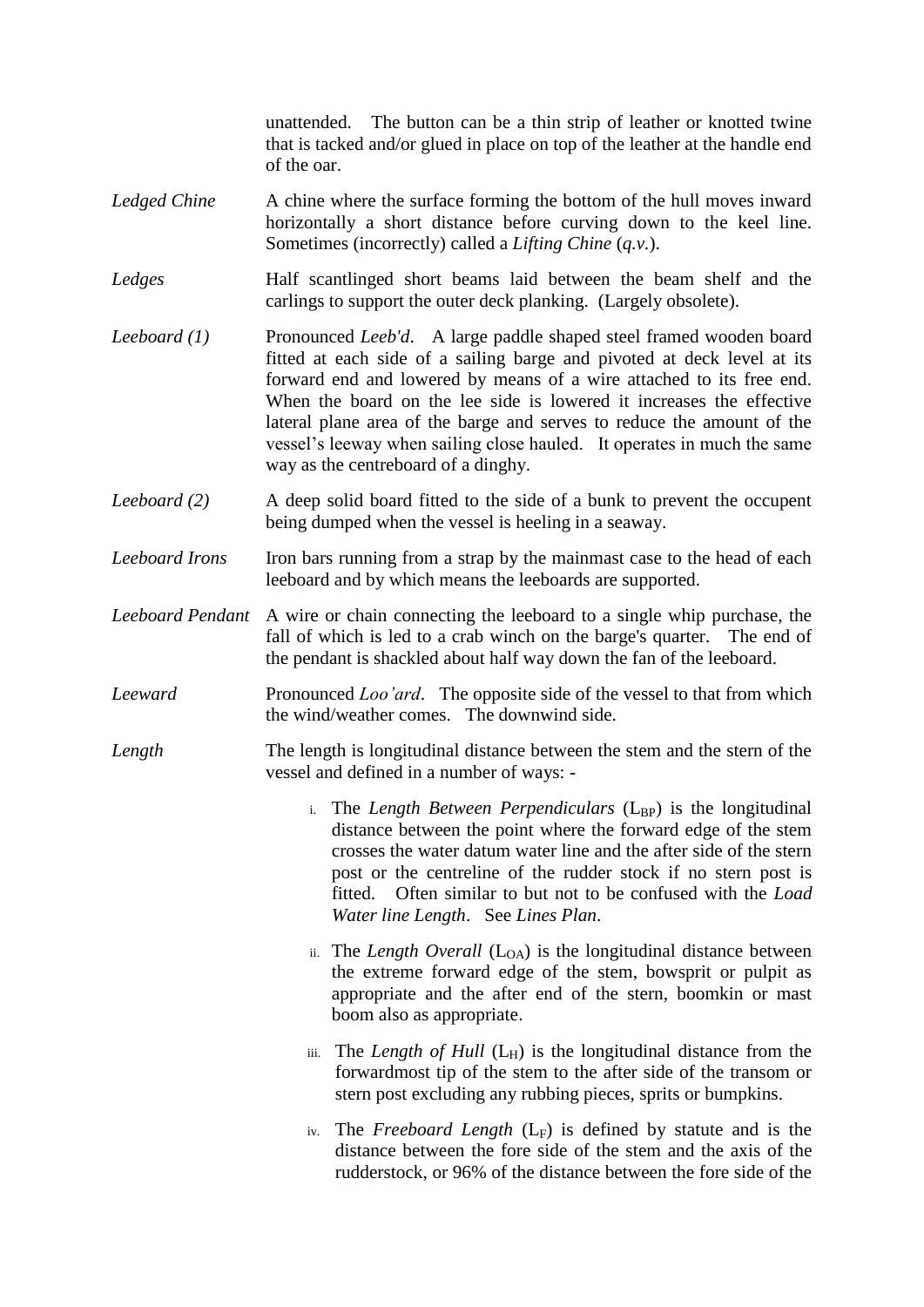stem and the aft side of the stern, the points being taken respectively at and along a waterline at 85 % of the least moulded depth of the vessel. In the case of a vessel having a rake of keel the waterline shall be parallel to the designed waterline. Also called the load line length.

- v. The *Registered Length* (LR) is defined by statute and actually varies slightly with ship type.
- vi. The *Length on Deck*  $(L_{DK})$  is the distance measured from the after side of the apron or stem bar or inside of the stem plating to the centreline of the rudder stock.
- i. The *Length on the Keel*  $(L_{\text{KL}})$  A somewhat old fashioned and probably obsolete although still valid measurement and is the longitudinal distance between the after end of the lower gripe scarph to the after side of the stern post. Sometimes called the Keel's Tread.

For a planing hull the following extra definitions of length are also used (See the Figure 395 below).



### **Definition of Planing Hull Lengths**

i. *Wetted Chine Length*  $(L<sub>C</sub>)$  the length of the wetted part of the chine when under way.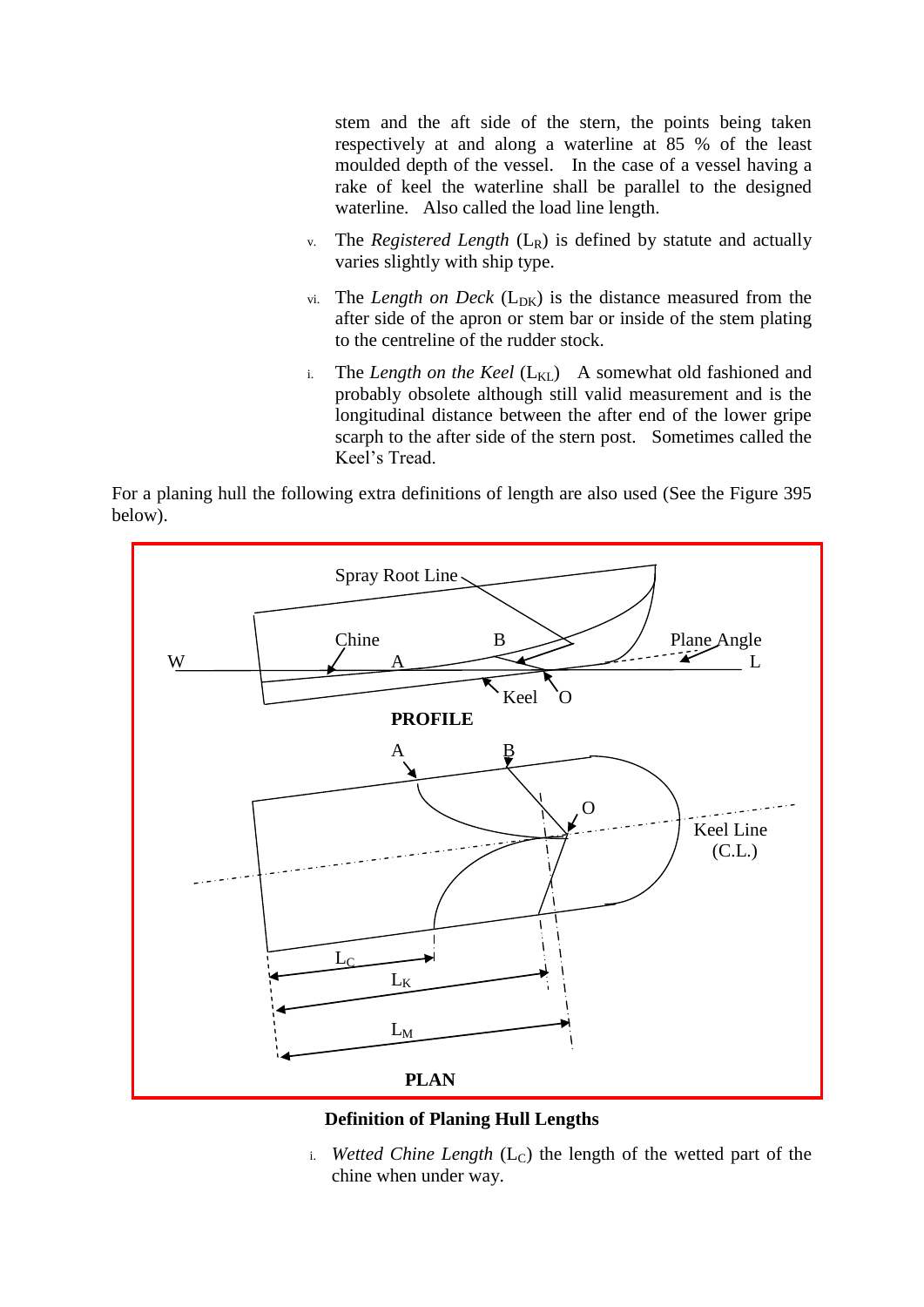- ii. *Wetted Keel Length*  $(L_K)$  the length of the wetted part of the keel under way.
- iii. *Mean Wetted Length*  $(L_M)$  the mean length of the portion of the bottom of a planing craft actually wetted when under way.
- iv. Projected Chine Length (L<sub>PR</sub>) the length of the chine projected in a plane containing the keel and normal to longitudinal centre plane.
- *Level Lines* Water Lines (*q.v*.) drawn above the *Datum Water Line*. (*q.v.*).

*Lifeline* Safety lines and supported by stanchions rigged around a boat's deck to prevent the crew from being washed or falling overboard.



### **Chine Forms**

- *Lifting Chine* Lifting chines (also called chine flats, lifting strakes, planing chines or spray knockers) are secondary fairing timbers fitted to the outside of the chine log and designed to deflect water and spray from the hull and to provide extra dynamic lift by increasing the plane area and thus help to physically lift the hull higher out of the water. See *Ledged Chine* and Figure 396 above..
- *Light Irons* Iron bars mounted in sockets by the main shrouds which support the light boxes or screens upon which are hung the navigation port and starboard lamps.
- *Light Screens* Boards on to which the navigation lights are hooked. They are fitted with shields to ensure that the light can only be seen as required by maritime law.
- *Lighter* A type of unpowered dumb barge (with swim ends, in the Thames area). Often limited to dock and harbour work handling cargo between local wharves and ships and used to take cargo from a ship and so lighten her.
- *Lightening Holes* Holes cut into a non watertight piece of structural plate such as a floor or web frame in order to reduce her as built steel weight.
- *Limber* A drainage hole in the bottom of the floors or floor timbers that allows water to drain to the lowest point in the hull - often called rat holes. The portable ceiling board covering the area in way are called limber boards or the limber strake.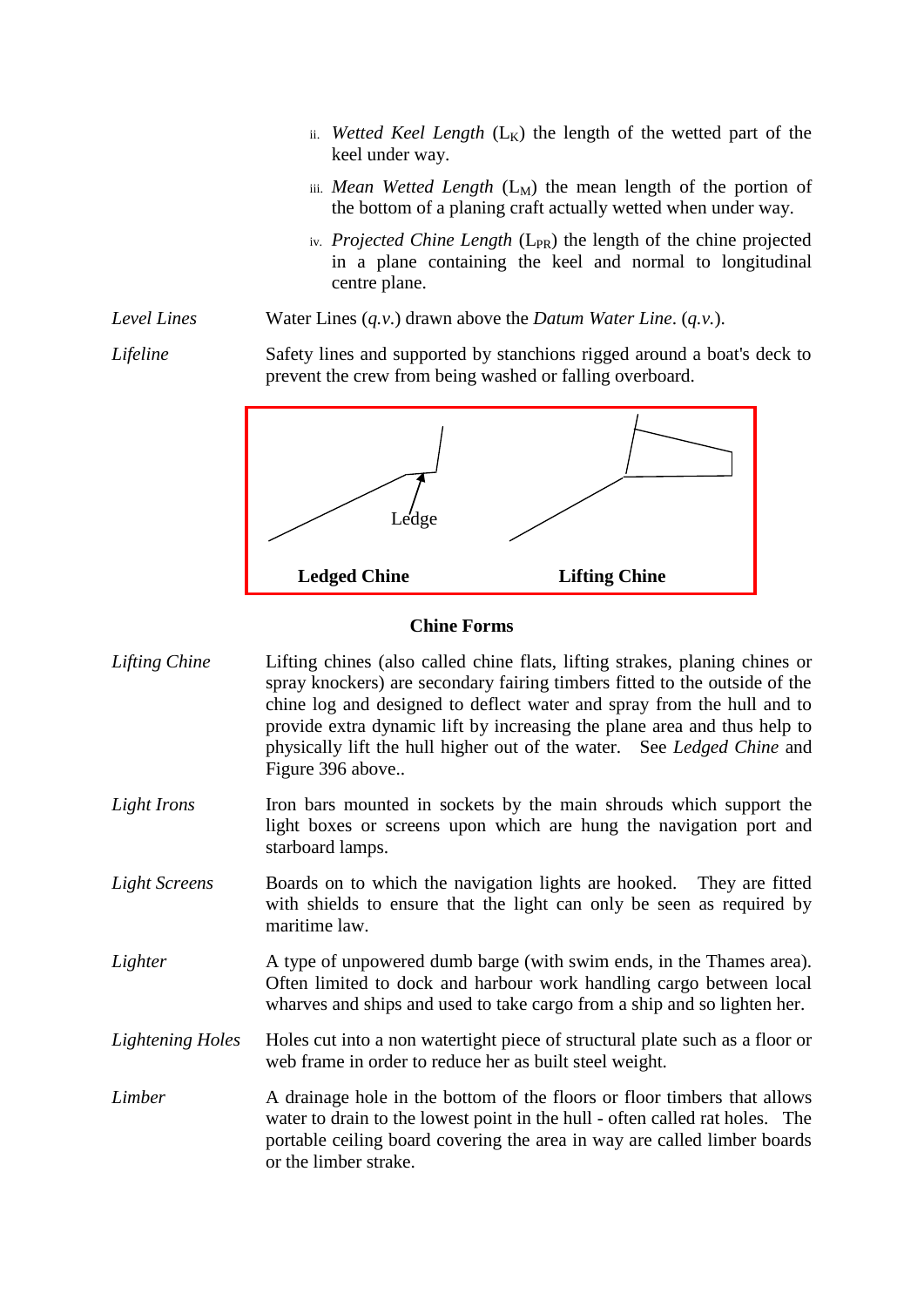| Lining                 | Light planking fitted inside the frames or timbers and forming an inner<br>skin to the vessel. It may be close laid forming a complete surface or<br>open spaced when it is said to be laid room and space and the vessel is<br>said to be spar lined.                                                                                                                |
|------------------------|-----------------------------------------------------------------------------------------------------------------------------------------------------------------------------------------------------------------------------------------------------------------------------------------------------------------------------------------------------------------------|
| Lines Plan             | A primary design drawing showing the shape of the vessel at level and<br>water lines, transverse sections and longitudinal bow and buttock and<br>diagonal lines from which the naval architect carries all necessary design<br>calculations. By tradition, the bow is always shown to the right so that<br>the profile shows the starboard side of the vessel.       |
|                        | Level Lines are shown as horizontal straight lines above the load<br>i.<br>or datum water line in the profile and body plan and curved<br>lines in the half breadth plan.                                                                                                                                                                                             |
|                        | Water Lines are shown as horizontal straight lines below and<br>ii.<br>including the load or datum water line in the profile and body<br>plan and curved lines in the half breadth plan.                                                                                                                                                                              |
|                        | <i>Transverse Section Lines</i> are shown as vertical straight lines in<br>iii.<br>the profile and transverse straight lines in the half breadth plan<br>and curved lines in the body plan.                                                                                                                                                                           |
|                        | Bow and Buttock Lines are shown as horizontal straight lines in<br>iv.<br>the half breadth and body plans and curved lines in the profile.                                                                                                                                                                                                                            |
|                        | Diagonal Lines are for fairing purposes only and show as<br>V.<br>angled straight lines in the body plan and are usually plotted<br>separately as curved lines below the half breadth plan.                                                                                                                                                                           |
|                        | The level and water lines and the transverse sections are usually spaced<br>to facilitate the use of Simpson's Rules (at the so-called displacement<br>stations) in calculating the hydrostatic data of the hull. Transverse<br>sections drawn anywhere else other than the displacement stations are<br>called transverse frame or bulkhead sections as appropriate. |
| Lip                    | The squared off end of a scarph or a tapered or joggled piece of decking.<br>Also (in America) called a nib.                                                                                                                                                                                                                                                          |
| List                   | When looking end on, the angle at which a boat sits from the vertical<br>caused by e.g. imbalance of ballast or loading or through shipping water.<br>See also Heel and Trim.                                                                                                                                                                                         |
| <b>Load Water Line</b> | (LWL) Also called the load water plane or the <i>Designer's Water Line</i> .<br>See Datum Water Line.                                                                                                                                                                                                                                                                 |
| Locking Clamp          | A second clamp fitted inside the normal beam clamp and checked into<br>and/or over the beams in the same manner as a <i>Binding Strake</i> $(q.v.)$ .                                                                                                                                                                                                                 |
| <b>Locking Strake</b>  | The American term for a <i>Binding Strake</i> $(q.v.)$ .                                                                                                                                                                                                                                                                                                              |
| Lofting                | Lofting is the process of drawing the hull lines full size on the mould loft<br>floor from the designer's scale drawings.<br>The intersections of the<br>contours of various horizontal and vertical sections are measured from                                                                                                                                       |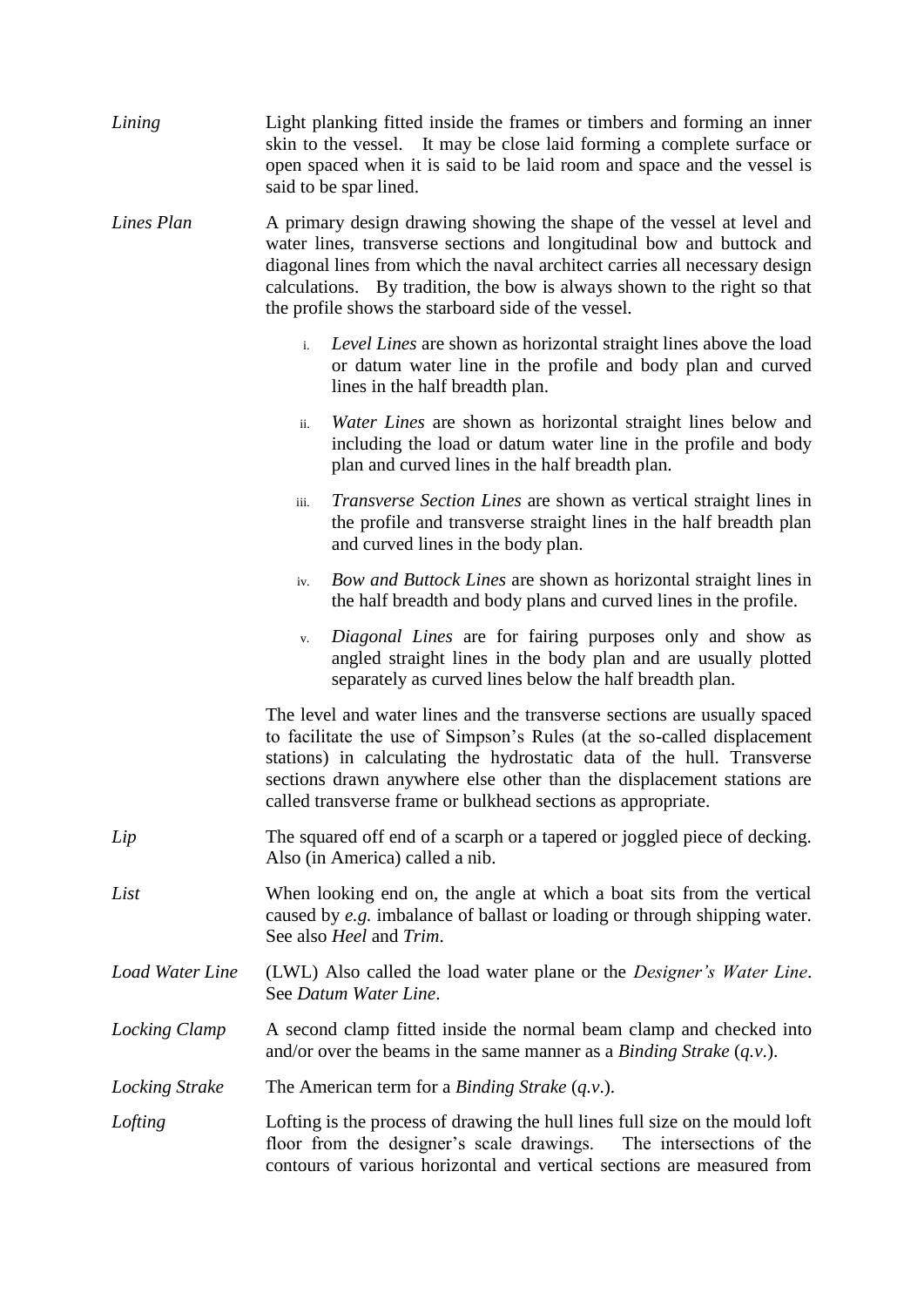an imaginary base line using a naval architect's scale. These junctions are then laid out, point by point, to their full size. Because it is difficult to take accurate dimensions from a small drawing, it is necessary to adjust these lines to assure that they are fair. A listing of these points is called a table of offsets. The special building in which this work is carried out is called a *Loft* from the fact that the moulding floor and scrive board were often laid out in the loft above the drawing office.

- *Log Rail* American name for a *Solid Rail* (*q.v*.).
- *Longitudinals* Those hull framing members that run the length of the boat (*i.e*. chine bars, keel, hog, shelf, clamps and stringers). Also, in a metal boat, a fore and aft angle set under the deck beams. See *Deck Runner*.
- *Long Timbers* In a built frame the lowest futtocks of the forwardmost cant timbers were often made in one piece from the deadwood to the top of the second futtock and were called long timbers.
- *Long 'uns* London River term for the longitudinal carvel planks laid either inside or outside of double diagonal or Ashcroft planking to form a triple skin.
- *Luff* The fullest or roundest part of the bow.
- *Lum* The Scots name for the funnel.
- *Lumber* See *Timber* (2).
- *Lutchet* An open sided box similar to a Tabernacle (*q.v*.) holding the heel of a mast and was built so that the mast could be lowered for shooting a bridge. Sometimes found on Dutch Barges and Boats built for the Norfolk Broads.
- *Luting Bedding* (*q.v*.) material.
- *Maierform Bow* A special for of bow shape with a sharply cutback fore foot and (approximately) triangular forward sections. Some times, incorrectly, called an ice breaker bow.
- *Main Rail* See *Cap Rail*.
- *Main Wales(s)* Extra thick planking fitted either side of the Load Water Line (*q.v*.).
- *Margin Plate* The outermost strake of the inner bottom or tank top and when turned down at the bilge the plate (or girder) forms the outer boundary of the double bottom tank. See *Double Bottom*.
- *Margin Strake* The deck plank fitted next to a hatch coaming or superstructure or that fitted to the outer edge of a deck where it does not form a covering board.
- *Margin Line* A theoretical line drawn 3" (75 mm) below the freeboard deck to which the vessel is allowed to sink when carrying out *Floodable Length* (*q.v.*) calculations.
- *Marina* Small harbour specially built to hold pleasure boats.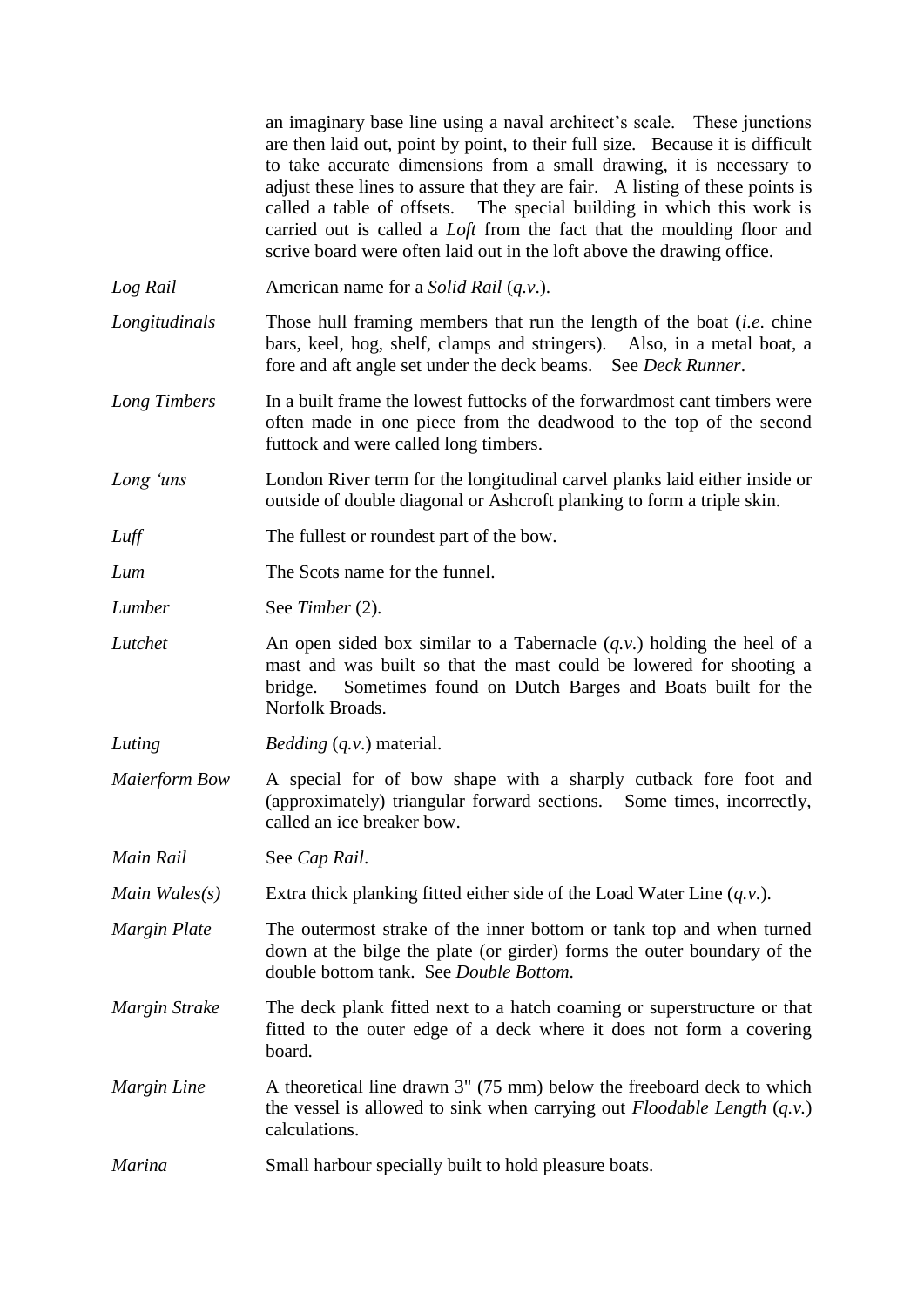| Marine Glue             | See Glue.                                                                                                                                                                                                                                                                                                                         |
|-------------------------|-----------------------------------------------------------------------------------------------------------------------------------------------------------------------------------------------------------------------------------------------------------------------------------------------------------------------------------|
| <b>Mast Boot</b>        | See <i>Coat</i> ( <i>Mast</i> ) above.                                                                                                                                                                                                                                                                                            |
| <b>Mast Case or Box</b> | An iron deck fitting on a sailing barge in which the heel of the mast is<br>mounted. Sometimes with a hinge fitting so that the mast can pivot and<br>be lowered easily when passing under bridges and high tension wires.<br>See Lutchet and Tabernacle.                                                                         |
| <b>Mast Partners</b>    | Extra strong primary heavy transverse primary structure main structural<br>transverse beams (2) fitted under the deck in way or either side of the<br>passage of the mast through the deck or at the heel of the bow sprit<br>where they are called sprit partners to carry the weight of these items.<br>Always fitted in pairs. |
| <b>Mast Step</b>        | The block or recess onto or into which the mast is located.                                                                                                                                                                                                                                                                       |
|                         | Mathematical Lines Methods of designing the lines of a ship's hull form based upon<br>The two main forms were due to F.W.<br>parabolae and hyperbolae.<br>Benson and Admiral D.W. Taylor. They have been superseded by the<br>B-Spline method using computers. See Geometrical Lines.                                             |
| Mechanical<br>Advantage | A mechanical method of increasing an applied force usually described as<br>a ratio.                                                                                                                                                                                                                                               |
| Metacentre              | A theoretical point on the vessel's centreline where, when she is heeled,<br>a vertical line through the centre of buoyancy crosses her upright<br>centreline. Its height above the vessel's centre of gravity (GM) gives a<br>measure of her <i>Initial Stability</i> $(q.v.)$ .                                                 |
| M.F.V.                  | Motor fishing vessel.                                                                                                                                                                                                                                                                                                             |
| M.I.C.                  | Microbially Induced Corrosion. See Biological Attack iii.                                                                                                                                                                                                                                                                         |
| <b>Midships</b>         | Approximately in the location equally distant from the bow and stern.                                                                                                                                                                                                                                                             |
| Midship Bend            | See Midship Section.                                                                                                                                                                                                                                                                                                              |
| <b>Midship Section</b>  | The transverse cross-section of the hull exactly halfway between the two<br>perpendiculars and Station 5 on the Lines Plan $(q, v)$ and one of the five<br>Fundamental Lines $(q, v)$ of a vessel's design. Sometimes called by the<br>probably obsolete name of Midship Bend. See Lines Plan.                                    |
| Molgogger               | A vertical hook or bar sometimes fitted with a roller and fitted each side<br>of the after end of a tug's superstructure and designed to prevent to tow<br>line moving forward and turning the tug over on her side - a risk called<br>girting. Also called a Norman pin. Sometimes in the form of a hook.                        |
| <b>Monkey Deck</b>      | A false deck built over a permanent deck. Often used in the bow of the<br>larger sailing ships, forward of the anchor windlass and providing a<br>working platform around the portion of the bowsprit where it attaches to<br>the ship.                                                                                           |
| <b>Monkey Rail</b>      | An American term. See Buffalo Rail and Fashion Piece.                                                                                                                                                                                                                                                                             |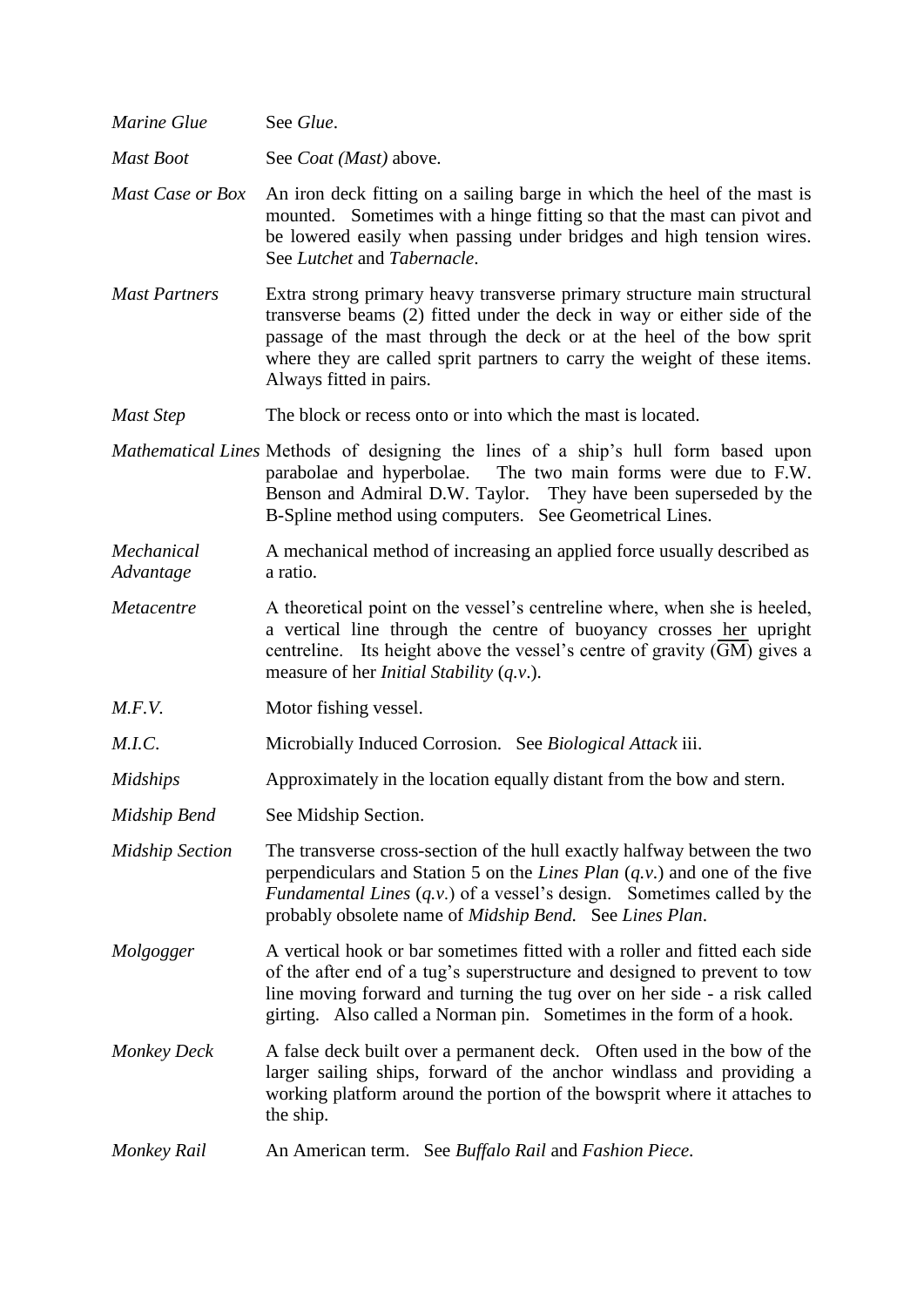- *Monkey Island* Along the London River the name for the top of the wheelhouse.
- *Monocoque* This is a hybrid Greek/French word meaning single shell in and is a construction technique that utilises the external skin to support some or most of the load on the structure. It is commonly used in frp dinghies, kayaks and similar small craft.
- *Monohedron* From the Greek words μονο (mono) meaning one or single and 'ηδρον (hedron) meaning a geometrical figure having any number of planes. The theoretical ideal shape for planing over the water surface is one of constant section. Thus monohedron describes a hull that has a running surface of constant section although, in practice, the sections may not be exactly the same.
- *Mooting* Making a treenail exactly cylindrical to a given size or diameter called the moot. Hence, when so made, it is said to be mooted.
- *Motor-Sailer* A compromise combination of sailing boat and motor boat and not the ideal in either category.
- *Motor Well* When an outboard motor is mounted on the transom, a motor well is a box like structure forward of the motor that catches water that may wash over the outboard cut out and allows it to drain over the transom and not into the boat. When a motor is mounted ahead of the transom, the term refers to a box like structure that surrounds a hole in the bottom of the boat. The well usually allows the motor to tilt up, frequently through a cut out in the transom. This type of motor well allows the handling of nets or fishing lines over the transom without having to work around the motor.
- *Mould* A light wooden temporary structure defining the shape of a piece of the vessel's structure. By tradition the term mould is usually only applied to structure used for shaping frames, stringers and other structural items moulded to shape and whereas 'moulds' made for plates are termed templates.
- *Moulded Breadth* In a wooden or an frp boat the maximum distance across the vessel to the outside of the planking or gel coat excluding any wales or rubbing strakes. On a metal vessel the distance is measured to the outside of the frames and inside the shell plating.
- *Moulded Depth* The distance at the lowest point of the sheer line to the keel rabbet in a wooden boat, the underside of the keel gel coat in an frp boat and the top of the keel plate in a metal boat.
- *Mould Loft* A large, well lit building in a shipyard with a specially built wooden floor painted matt black upon which the vessel's lines are laid down and faired full size. See *Fairing*, *Lofting* and *Scrive Board*.

*Moulded Surface* The surface of the hull which defines the vessel's shape and to which the lines are drawn and all hydrostatic calculations are made. On a wooden, frp and ferrocement vessel it is the outer surface of the hull but on a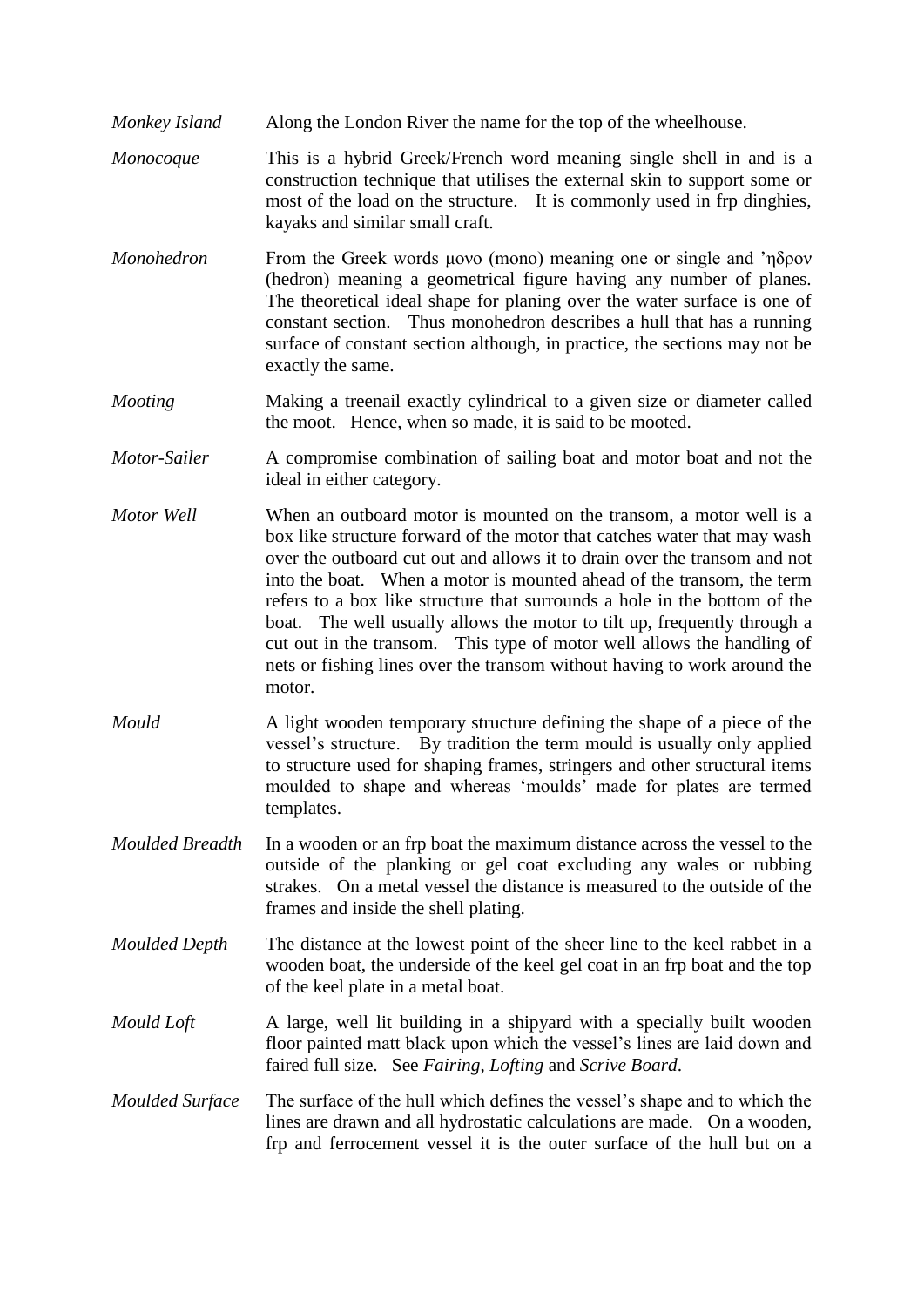|                               | metal vessel it is the faying surface between the frames and the inside of<br>the shell plating.                                                                                                                                                                                                                                                                                                                                                                                                                                                                         |
|-------------------------------|--------------------------------------------------------------------------------------------------------------------------------------------------------------------------------------------------------------------------------------------------------------------------------------------------------------------------------------------------------------------------------------------------------------------------------------------------------------------------------------------------------------------------------------------------------------------------|
| Moulding                      | The dimension of a timber or frame lying normal to the moulded surface<br>of the hull.                                                                                                                                                                                                                                                                                                                                                                                                                                                                                   |
| M.S.D.                        | An Americanism. A Marine Sanitation Device. See Heads.                                                                                                                                                                                                                                                                                                                                                                                                                                                                                                                   |
| M.T.B.                        | Motor torpedo boat.                                                                                                                                                                                                                                                                                                                                                                                                                                                                                                                                                      |
| <b>Mullion</b><br>Multi-Chine | The vertical dividing piece between the panes in a glazed window.<br>Having a number of planking junctions between the keel and the deck<br>edge.                                                                                                                                                                                                                                                                                                                                                                                                                        |
| Multi-Diagonal                | A form of planking which is more involved and used when compound<br>shapes are incorporated into the hull and uses strips of solid wood<br>veneers laid over the hull in layers of opposite diagonals, stitched and<br>glued together usually with an epoxy.                                                                                                                                                                                                                                                                                                             |
| Multi-hull                    | A vessel with more than one hull such as a catamaran or a trimaran.                                                                                                                                                                                                                                                                                                                                                                                                                                                                                                      |
| <b>Mushroom</b>               | The button forming the outer end of a leeboard hinge pin.                                                                                                                                                                                                                                                                                                                                                                                                                                                                                                                |
| Muzzle                        | The iron band, which, together with the links, holds the sprit heel to the<br>mast on a London River sailing barge.                                                                                                                                                                                                                                                                                                                                                                                                                                                      |
| Nacelle                       | A small swelling below the bridge deck in some catamarans and<br>trimarans to accommodate the helmsman's feet.                                                                                                                                                                                                                                                                                                                                                                                                                                                           |
| Nail Sick                     | A form of electro-chemical corrosion of the fastenings most commonly<br>found in but not confined to vessels built of oak with iron spikes.                                                                                                                                                                                                                                                                                                                                                                                                                              |
| <b>Narrowing</b>              | (of the Transom) The term is applied to the reduction in breadth when<br>moving aft from the <i>Midship Section</i> $(q.v.)$ . The forward narrowing<br>(rare) was the reduction in breadth towards the stem. Both obsolete.                                                                                                                                                                                                                                                                                                                                             |
| <b>Narrowing Line</b>         | Line in the half breadth plan showing the reduction in width of the flat of<br>floor moving forward or aft from the midship section.<br>(Largely<br>obsolete).                                                                                                                                                                                                                                                                                                                                                                                                           |
| <b>Navel Frames</b>           | Short intermediate secondary supporting transverse frames or timbers<br>fitted to the bilges of London River and other barges to help resist<br>wringing.                                                                                                                                                                                                                                                                                                                                                                                                                |
| Navel Pipe                    | See Spurling Pipe.                                                                                                                                                                                                                                                                                                                                                                                                                                                                                                                                                       |
| <b>Necking</b>                | Is wastage of wood fastenings when used to fasten planking to frames or<br>timbers and always starts at the nail or screw's centre dues to the<br>capillary effect caused by the tendency of water to follow along cracks,<br>seams or fissures. The water also tends to follow the threads of a screw<br>right up and down the screw's shank. The oxides on the screw's surface<br>further enhance the capillary effect. Also the reduction in thickness of<br>shell plating at a vessel's shoulders due to varying pressure changes as<br>she moves through the water. |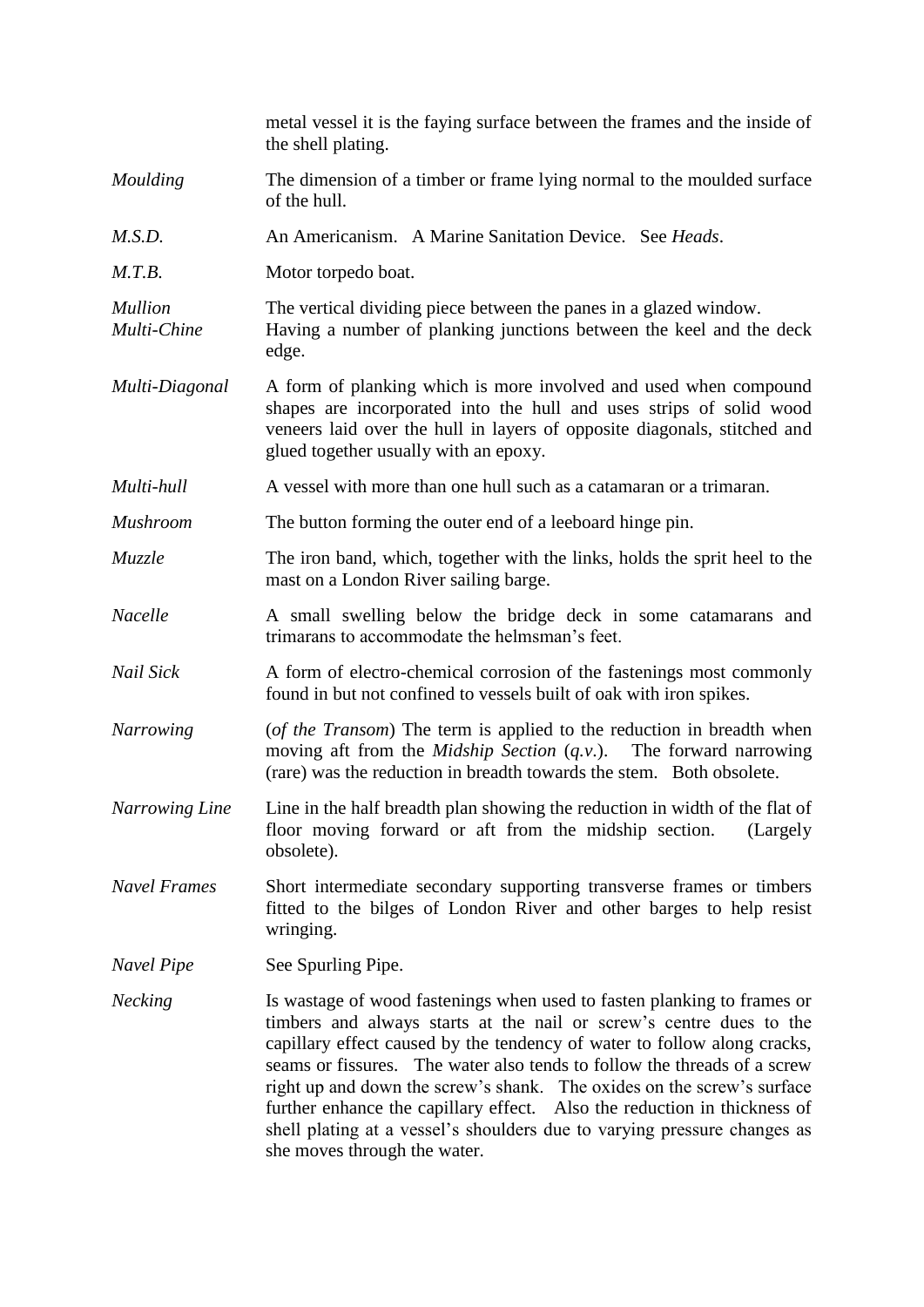| Newton's<br>Differential<br>Equation | This is a complicated mathematical expression that, in effect, describes<br>the action of all time dependent natural processes. It is a simple first<br>order differential equation. For the record the basic equation is given<br>here together with its most important solution: - |
|--------------------------------------|--------------------------------------------------------------------------------------------------------------------------------------------------------------------------------------------------------------------------------------------------------------------------------------|
|                                      | (229a)<br>$y = \frac{a - b \cdot dy/dt}{c}$                                                                                                                                                                                                                                          |
|                                      | The solution of this differential equation that describes <i>inter alia</i> the<br>drying out of a non hydrolysed plastic hull is: -                                                                                                                                                 |
|                                      | $y = A + Be^{-kt}$<br>(231b)                                                                                                                                                                                                                                                         |
|                                      | The standard values of A, B and k given in the IIMS Code of Practice<br>and which are based on the author's experience are: -                                                                                                                                                        |
|                                      | A = 10<br>B = 15<br>k = 1/100                                                                                                                                                                                                                                                        |
| <b>Nib</b>                           | The American term for the $Lip(q.v.)$ of a scarph.                                                                                                                                                                                                                                   |
| <b>Nobbing</b>                       | See Frenching.                                                                                                                                                                                                                                                                       |
| Nominal Value                        | A value assigned for the purpose of a convenient designation and which                                                                                                                                                                                                               |
|                                      | exists in name only. It is often an average number with a tolerance so as<br>to fit together with adjacent parts.                                                                                                                                                                    |
| Non-Destructive<br>Test (NDT)        | Testing carried out without damage or modification to the item under<br>test and broadly considered synonymous with non-destructive<br>inspection (NDI).                                                                                                                             |
| Norman Pin                           | A fixed <i>Molgogger</i> $(q.v.)$ . Also the name for a square pin thrust into<br>one of the handspike holes of a ship's windlass. When at anchor, the<br>anchor rope cable was secured to this with a smaller rope tie called a<br>seizing.                                         |
| <b>Nose</b>                          | A colloquial name for the <i>Stem</i> $(q.v.)$ .                                                                                                                                                                                                                                     |
| Nose Block                           | Solid block of timber at the forward end of the deck king plank and to<br>which the covering board and waterway are sniped or joggled.                                                                                                                                               |
| Oakum                                | A caulking material of loosely twisted hemp or jute or other crude fibre<br>sometimes treated with creosote or tar before use.                                                                                                                                                       |
| Oar                                  | An implement in the form of a lever used for moving a boat without sails<br>or an engine. Usually used in pairs.                                                                                                                                                                     |
| <i>Oarlock</i>                       | The American name for a <i>Rowlock</i> $(q.v.)$ .                                                                                                                                                                                                                                    |
| Obtuse Angle                         | Often called Blunt or Dull in opposition to acute or sharp.<br>An obtuse<br>angle without a square or right angle is said to be so.<br>Such angles are<br>called by shipwrights standing bevelling.                                                                                  |
| <i><b>Offsets</b></i>                | Measurements supplied by a designer to the builder to enable the latter to<br>lay down or loft the lines of the hull full size.                                                                                                                                                      |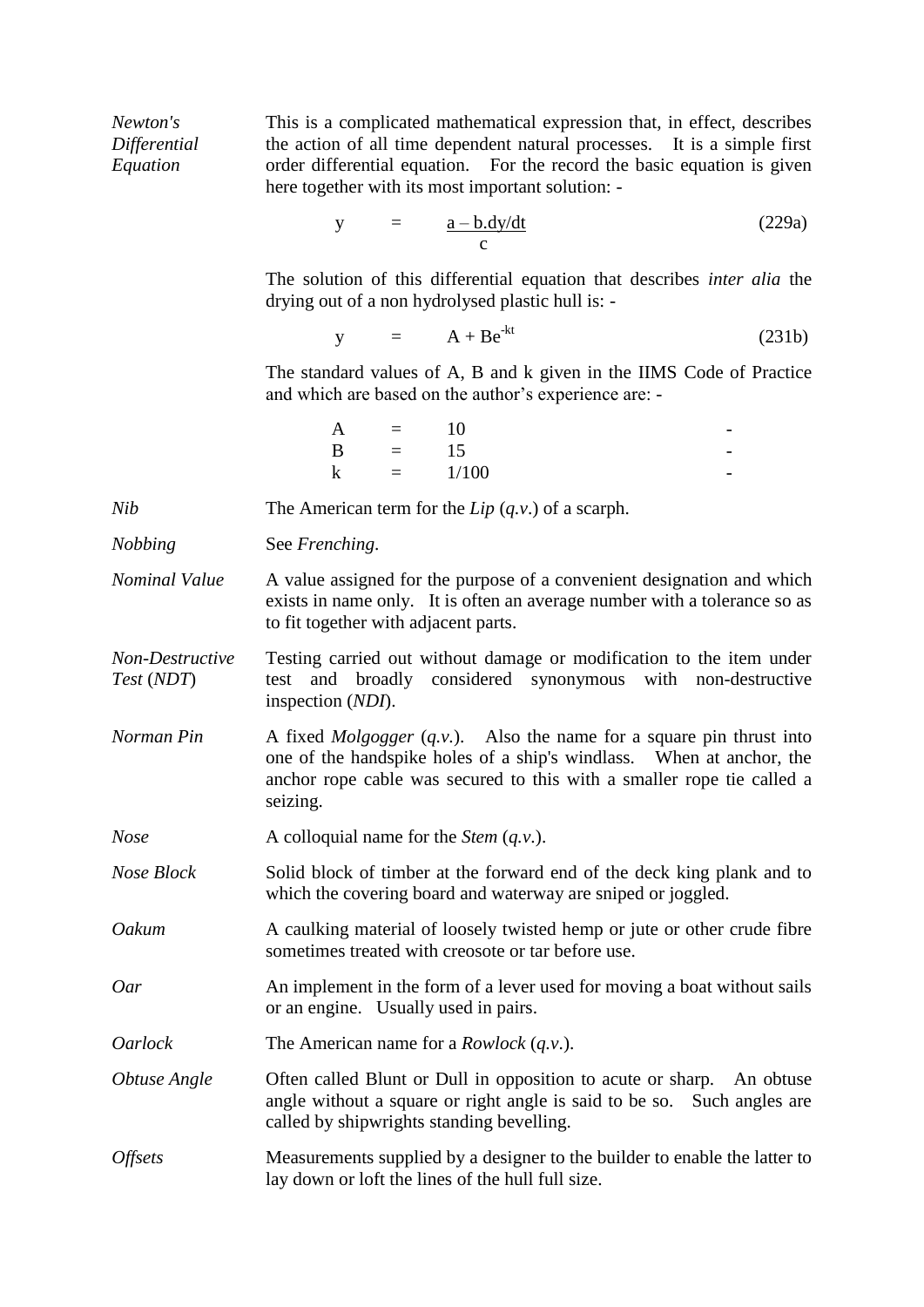- *Open Floor* Floors in a metal vessel not fitted with a tank top, only a wooden ceiling. Usually found only in the smaller vessels.
- *Outboard* Toward or beyond the vessel's sides. Also used colloquially to describe a small detachable engine mounted on a vessel's stern – short for outboard motor.
- *Out Square* Any obtuse angle or standing bevelling is said to be out-square*.* This term is however most often applied to knees when the angle the arms make is greater than 45 degrees.

*Outer Chine Log* See *Chine Log*.

- *Outrigger* A Scots name for the *Horn Timber* (*q.v*.). Also a structure built outboard of a boat. In rowing boats it is a bracket which carries the rowlock crutch outboard of the hull and it is also the name for a spar held to leeward and parallel to the hull to increase the stability of some traditional native craft.
- *Overboard* Over the side or out of the boat.
- *Overhang* The forward and after ends of a boat projecting beyond the ends of the designer's or load water line.
- *Owner's Manual* An approved booklet which gives details of the vessel's layout, maintenance guidelines, tank capacities and other similar information with which all boats subject the requirements of the RCD should be supplied.
- *Oxter Plate* The shell plate at the point where the stern frame of a metal vessel enters the hull.
- *P Bracket* See *Shaft Bracket*.
- *Pad Eye* An American name for a metal eye or ring with a substantial base attached to the deck or cabin top used to secure fittings such as blocks through which lines can be passed in order to stop chaffing. See *Eye Bolt*.
- *Palings* The inner planks on a double diagonally, Ashcroft or double carvel built wooden boat.
- *Panama Fairlead* A fairlead with a closed top essential where used in a dock or harbour with a large rise and fall of tide. See *Fairlead*.
- *Panel* The designation of an area of frp or steel shell plating of either single skin or sandwich construction bounded by longitudinal and transverse stiffeners or other supporting structures.
- *Panting* This is a fluctuating strain which occurs at the ends of a ship due to variations in water pressure on the shell plating as she pitches in a seaway and which tends to create and in and out movement of the shell plating and which is accentuated at the bow when making headway.
- *Panting Frame* Frames fitted in the *Fore Peak* (*q.v.*) and the *After Peak* (*q.v*.) to resist the effect of the vessel *Panting* (*q.v*.) in a head sea.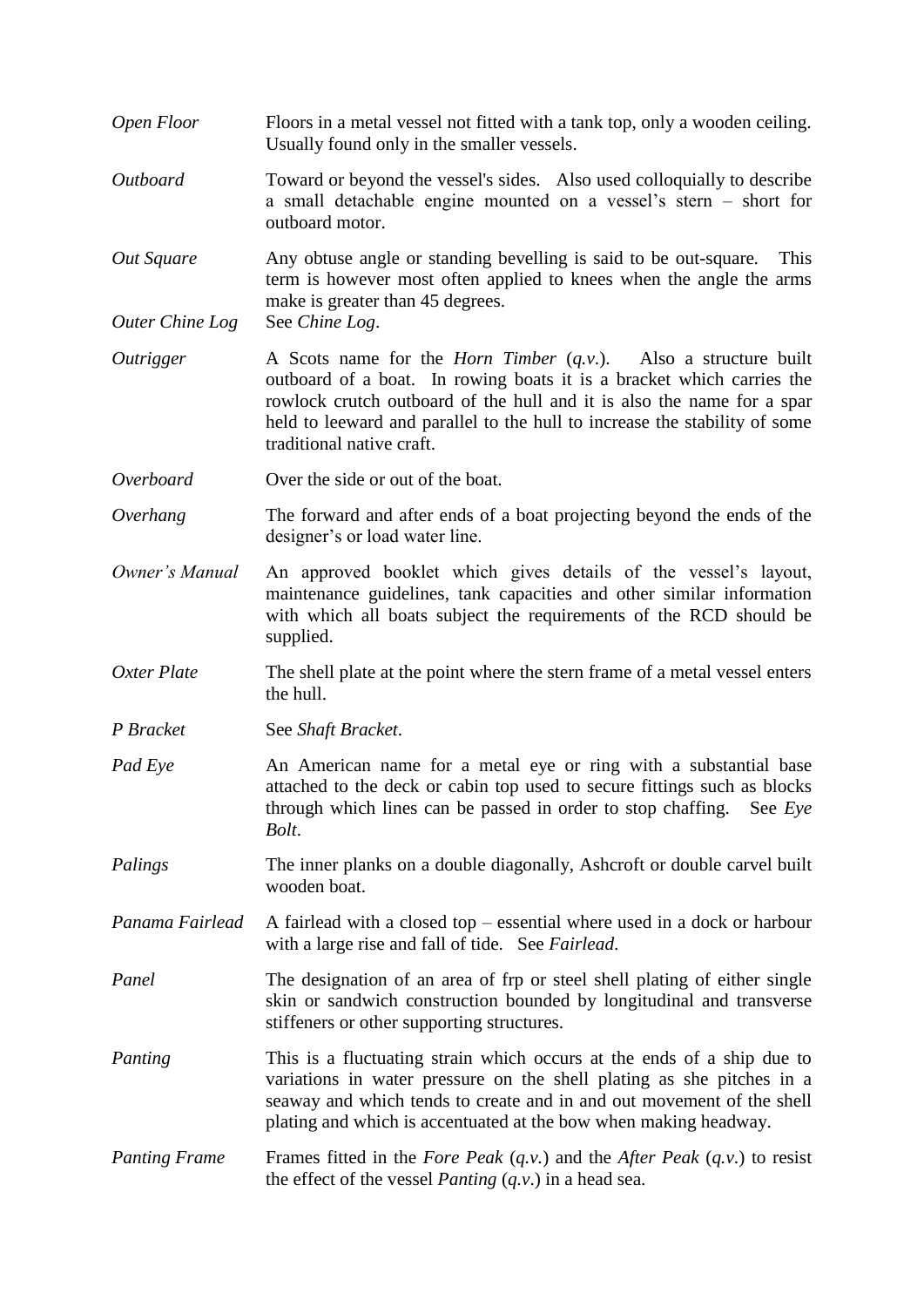| <b>Panting Stringer</b> | A secondary supporting stringer fitted at the forward end of the vessel to<br>stiffen the hull structure forward against pounding in a seaway.                                                                                                                                                                                                      |
|-------------------------|-----------------------------------------------------------------------------------------------------------------------------------------------------------------------------------------------------------------------------------------------------------------------------------------------------------------------------------------------------|
| Parallel Mid Body       | The middle length of the vessel's under water body between the<br><i>Entrance</i> $(q.v.)$ and the <i>Run</i> $(q.v.)$ where the buttock lines and water lines<br>or water planes are straight and parallel.                                                                                                                                        |
| Partners                | See Mast Partners.                                                                                                                                                                                                                                                                                                                                  |
| Passerelle              | The French name for a <i>Brow</i> $(q.v.)$ .                                                                                                                                                                                                                                                                                                        |
| Pawl                    | A catch used on a capstan to stop it turning backwards.                                                                                                                                                                                                                                                                                             |
| Pay, to (Verb)          | To pour into or fill up a seam with pitch, tar or other hot sealant so that it<br>is level with the top of the plank. When putty or a similar substance<br>which does not require heat is used both the task and the material are<br>called stopping.                                                                                               |
| Peak Exposure<br>Value  | An exposure concentration of limited duration.                                                                                                                                                                                                                                                                                                      |
| Pedestal                | A vertical post in the cockpit used to elevate the steering wheel into a<br>convenient position.                                                                                                                                                                                                                                                    |
| <b>PEL</b>              | Permissible Exposure Level.                                                                                                                                                                                                                                                                                                                         |
| Peening                 | <i>Frenching</i> $(q, v)$ a rivet using the ball pein of a hand hammer.                                                                                                                                                                                                                                                                             |
|                         | Pendant or Pennant A short length of wire or chain hooked on to a tackle e.g. on the<br>leeboards.                                                                                                                                                                                                                                                  |
| Perpendiculars          | Vertical lines drawn through the forward face of the stem where it<br>crosses the datum waterline and a similar line drawn through the after<br>face of the stern post where that crosses the datum water line or, where<br>no stern post is fitted, the centre line of the rudder stock. See Length<br><i>Between Perpendiculars</i> ( $L_{BP}$ ). |
| Pillar                  | A tiercery structural supporting piece fitted vertically between the<br>underside of a deck beam and the associated bottom floor to transfer the<br>load from the deck down to the (stronger) bottom structure.                                                                                                                                     |
| Pilothouse              | The American name for the Wheelhouse, a small cabin on the Bridge<br>deck of a ship that protects the steering wheel and the helmsman.                                                                                                                                                                                                              |
| Pinhole                 | Tiny holes in the gel coat of an frp boat usually caused by the escape of<br>entrapped air.                                                                                                                                                                                                                                                         |
| Pinkie                  | Sometimes applied to a sharp sterned skiff but more properly to a stern<br>projection of the gunwales to a sharp point above a narrow transom,<br>originally designed to carry a coat of arms or other decoration.                                                                                                                                  |
| Pintle                  | The male pins attached to the rudder or, sometimes to the boat, which fit<br>into the gudgeons thereby forming a hinge allowing the rudder to pivot.                                                                                                                                                                                                |
| Pin Rail                | A longitudinal rail fitted near the shrouds to take the belaying pins for<br>the running rigging, See Fife Rail.                                                                                                                                                                                                                                    |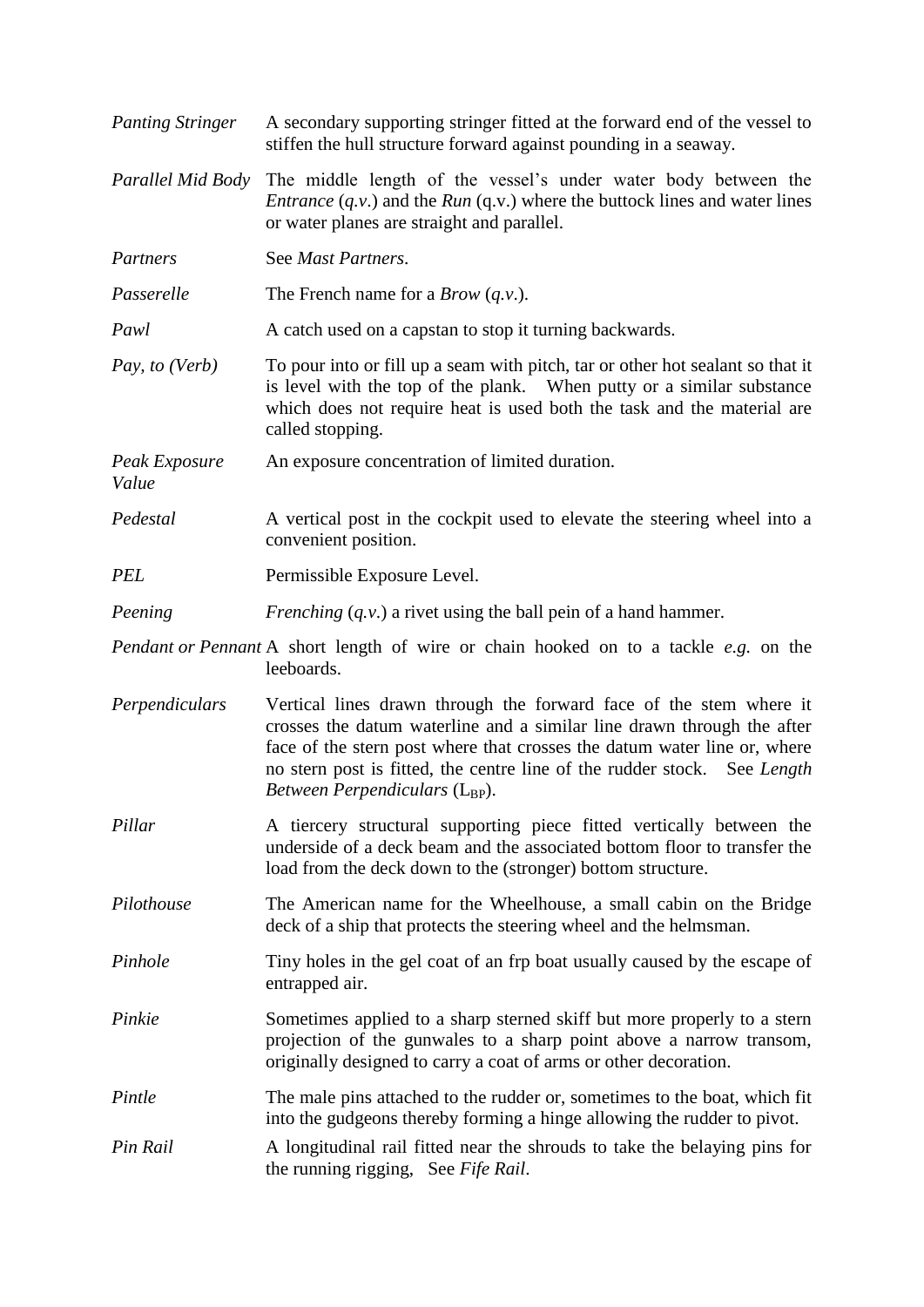- *Pipe Cot* A, usually temporary, bunk made up of strong material supported by metal poles, easily dismantled and stowed to clear area during the day.
- *Pipe Tunnel* A void space running in the midship fore and aft lines between the inner bottom (tank top) and the shell plating forming a protective space for bilge, ballast and other pipe lines extending from the engine room to the holds and other spaces. See *Duct Keel*.
- *Pitting* Holes in the surface of metal usually caused by galvanic, electrolytic or microbially induced corrosion.
- *Planing* A boat is said to be planing when it is essentially moving over the top of rather than through the water.
- *Planing Hull* A hull that lifts and skims the surface of the water causing the stern wake to break clean from the transom. In practical terms, a planing hull has a speed potential limited only by weight and power. See *Displacement Hull* and *Hull Form*.



# **Definition of a Planing Wedge**

*Planing Wedge* A wedge shaped appendix underneath and at the after end of a planing hull's bottom designed to reduce trim and increase the planing efficiency of the hull. If fitted, the marine surveyor should record their presence, dimensions and condition. *Plank* A length of squared wood that form the strakes of the skin or the deck.

*Plank on Plank* See *Girdling*.

*Plank Sheer* An American name for the *Covering Board (q.v.).* 

*Plating* Sheets of metal, generally simple flat pieces but may be formed into complex curvatures. The name is often colloquially applied to a vessel's shell. It is usually differentiated in bulkhead, deck and side plating and may be either carvel or clinker laid.

*Plim, to* (*Verb*) To swell up. Used of wooden boats where the planking swells as it takes on water after the boat has been launched.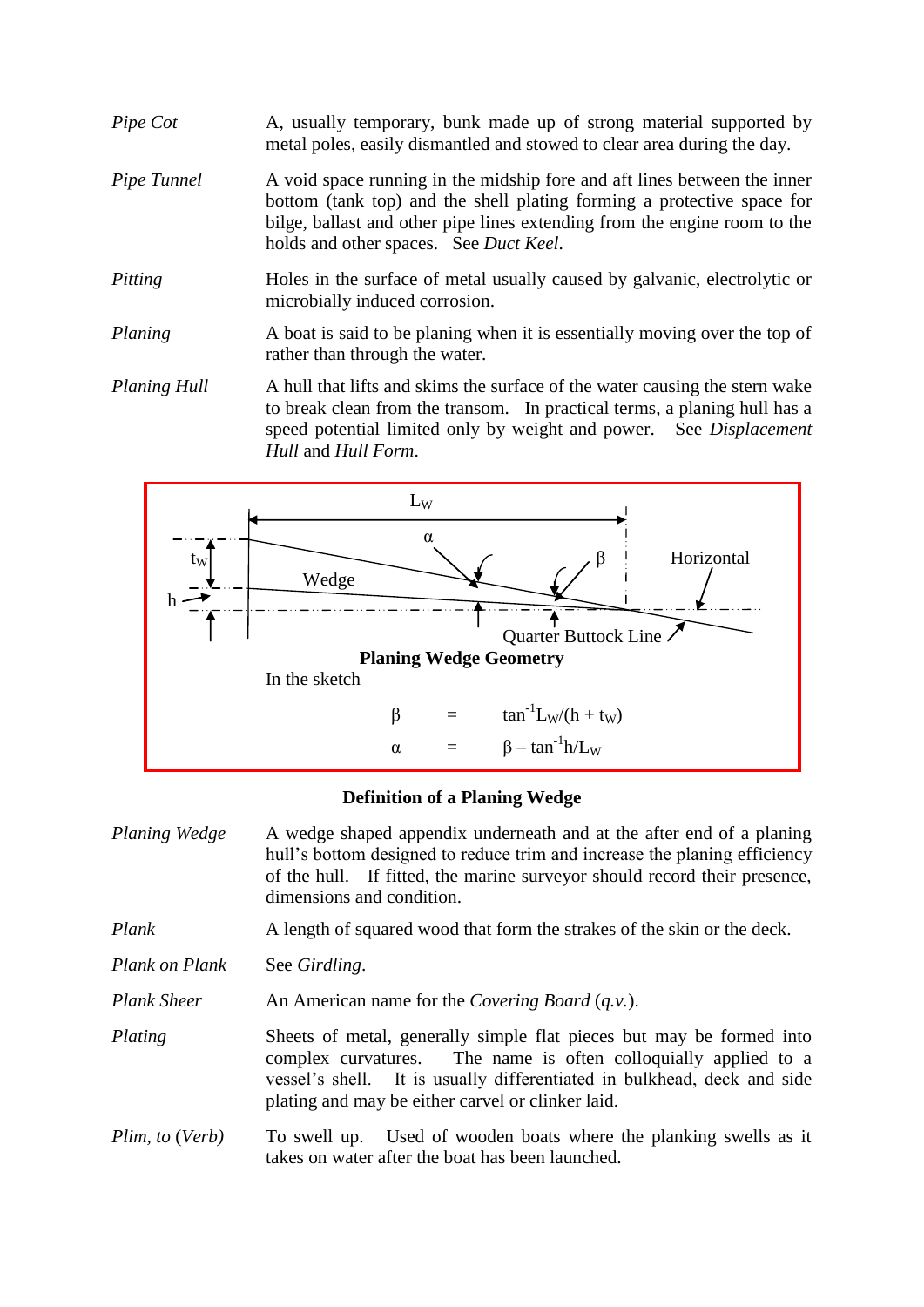| Plimpsoll Line                             | Also called the Plimpsoll mark or Load Line mark. A line through a<br>circle to designate the maximum draught to which a vessel may be<br>legally loaded.                                                                 |
|--------------------------------------------|---------------------------------------------------------------------------------------------------------------------------------------------------------------------------------------------------------------------------|
| Plug                                       | The American name for a dowel or the name for the small item pushed<br>into the drain hole of a wooden dinghy.                                                                                                            |
| Pointers<br>Pont                           | The American name for <i>Diagonal Rider Timbers</i> $(q.v.)$ .<br>South African word for a small, flat bottomed wooden pontoon ferry<br>operated by ropes or chains.                                                      |
| Pontoon                                    | A floating box to which boats can be moored in a Marina (q.v.) called a<br>Float in America.                                                                                                                              |
| Poop                                       | An enclosed superstructure at the extreme after end of the vessel.                                                                                                                                                        |
| Poop Deck                                  | The first deck above the uppermost or main deck at the after end of the<br>vessel and forming the top of the poop.                                                                                                        |
| Port $(1)$                                 | The port side is left hand side of the vessel when facing forward. Also a<br>harbour.                                                                                                                                     |
| Port $(2)$                                 | An opening glazed hole through the side of the vessel fitted with a<br>deadlight and sometimes called a portlight or (incorrectly) a porthole<br>but, more correctly, a side scuttle or side light.                       |
| Porthole                                   | See <i>Port</i> (2). The word is a tautology and should not be used by a<br>Also correctly called a <i>Portlight</i> , <i>Sidelight</i> or <i>Side</i><br>marine surveyor.<br>Scuttle $(q.v.).$                           |
| Pop Rivet                                  | A small river which uses a special tool to pull a central mandrel up the<br>tube forming the rivet's body forcing it to expand.                                                                                           |
| Pounding                                   | This is a variable shock load on the foreship bottom due to heavy<br>pitching assisted by heaving as the whole ship is lifted in a seaway. The<br>greatest effect is experienced in the lightship condition.              |
| ppm                                        | Parts per million, a measure of the density of a substance in a specified<br>volume of air.                                                                                                                               |
| Pram                                       | A dinghy with a transom at the bow and stern. Dutch <i>Praam</i> .                                                                                                                                                        |
| Preservative                               | Any substance that, for a reasonable length of time, is effective in<br>preventing the development and action of wood rotting fungi, marine<br>and other borers or harmful insects that cause wood to deteriorate.        |
| <b>Prick Post</b>                          | An American term for an outer post supporting an outboard rudder.                                                                                                                                                         |
| Primary<br>Supporting<br><b>Structures</b> | Those items of structure which are considered to be involved in the<br>primary longitudinal and transverse bending of the hull girder such as<br>longitudinals, stringers, girders and transverse side frames and floors. |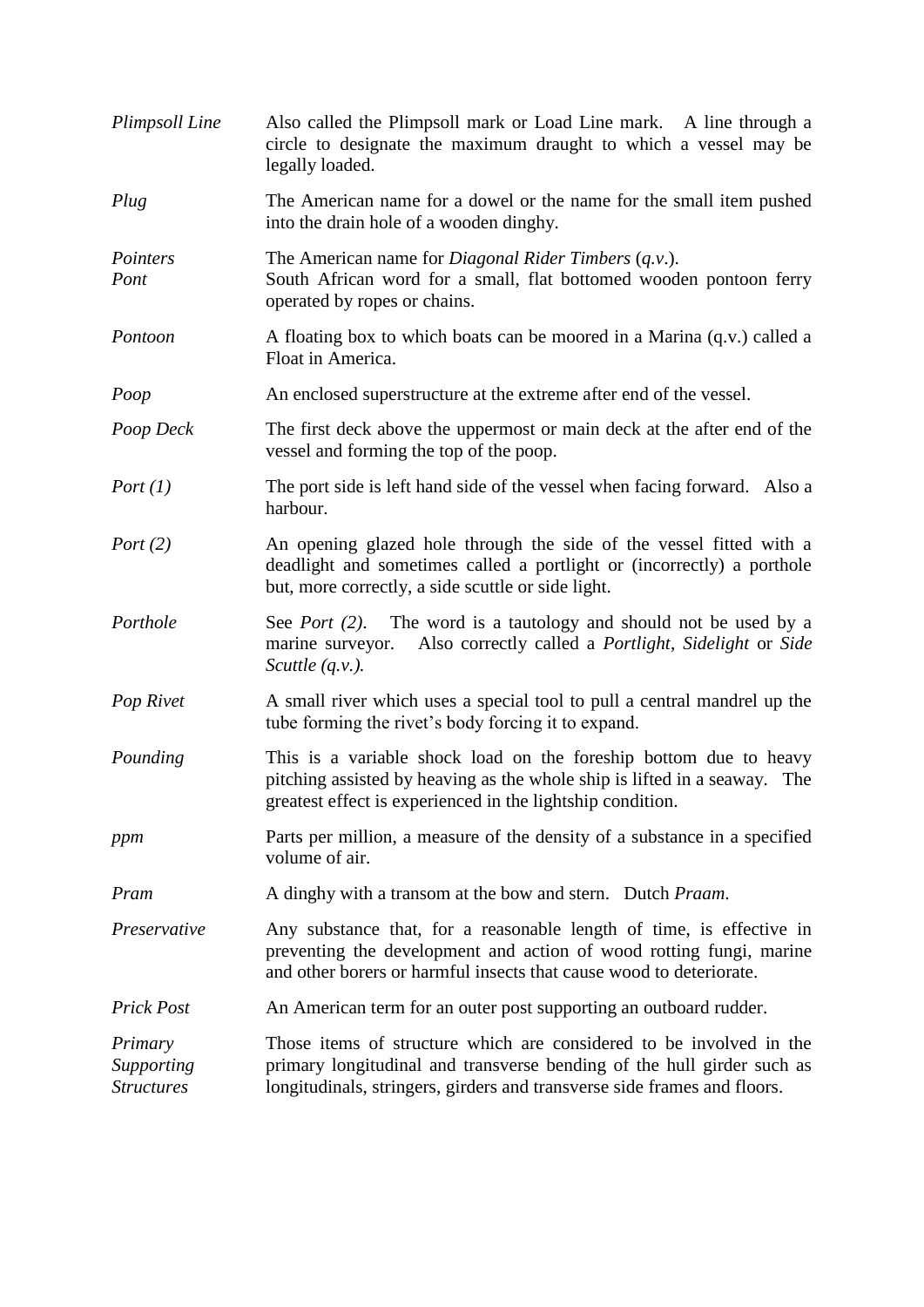- *Prismatic* The ratio the hull displacement bears to the displacement of a shape *Coefficient* which is the same length as the waterline length of the boat and has the same constant cross-sectional area as the greatest cross-sectional area of the hull.
- *Profile* A subsidiary drawing on the lines plan showing the starboard side of the vessel and upon which the water lines or planes and the transverse sections show as straight lines but the bow and buttock lines as longitudinal curves. Also called the sheer draught by the Royal Navy. One of the *Fundamental Lines* (*q.v*.) that define a vessel's shape. See *Lines Plan*.
- *Propeller* Bronze or iron casting with three or four wing like blades support on a shaft from the engine and which, when rotated, provides the force that propels the vessel ahead or astern.
- *Propeller Post* The upward extension of the forward part of a cast stern frame and to which the transverse floors of the vessel's hull are attached.
- *Prow* An archaic and obsolete name for (originally) the area on top of the *Beakhead* (*q.v*.) deck of ancient Greek galleys and, later, by the Royal Navy for the fo'c'sle deck between the forwardmost guns (bow chasers) and the after side of the apron on wooden warships. These days, used only by the press and yotties (incorrectly) when they mean the cutwater or the stem and, today, the true prow area is called the fo'c'sle head. The term is never used by naval architects, marine surveyors or shipbuilders and is a term to be studiously avoided.
- *Pulpit* The light rail forming the guard round the bows of a yacht and so-called because it looks similar to the structure in a church from which the incumbent preaches.
- *Pump Socket* The deck level fitting into which the bilge pump is shipped.
- *Punt* A flat bottomed inland boat with sloping ends propelled by a pole.
- *Pushpit* An ugly neologism for the area located at the stern of the vessel which, like the pulpit, is enclosed by a metal railing more correctly called a tubular taffrail. The term is best avoided. See *Taffrail*.
- *Quant* A long wooden pole with a fork at one end and a shoulder pad at the other used for propeller barges along inland waterways.
- *Quarter* The area of the vessel at the after end of the upper deck each side.
- *Quarter Badge* A decorative block fitted each side of the vessel at the after end of the rubbing strake and containing either a sash for the convenience of the cabin or the representation of it. Commonly decorated with carved work such as marine figures or martial instruments.
- *Quarter Berth* A berth fitted at the after end of the saloon and extending aft under the counter and usually to one or both sides of the cockpit.
- *Quarter Deck* The after deck below or in way of the poop.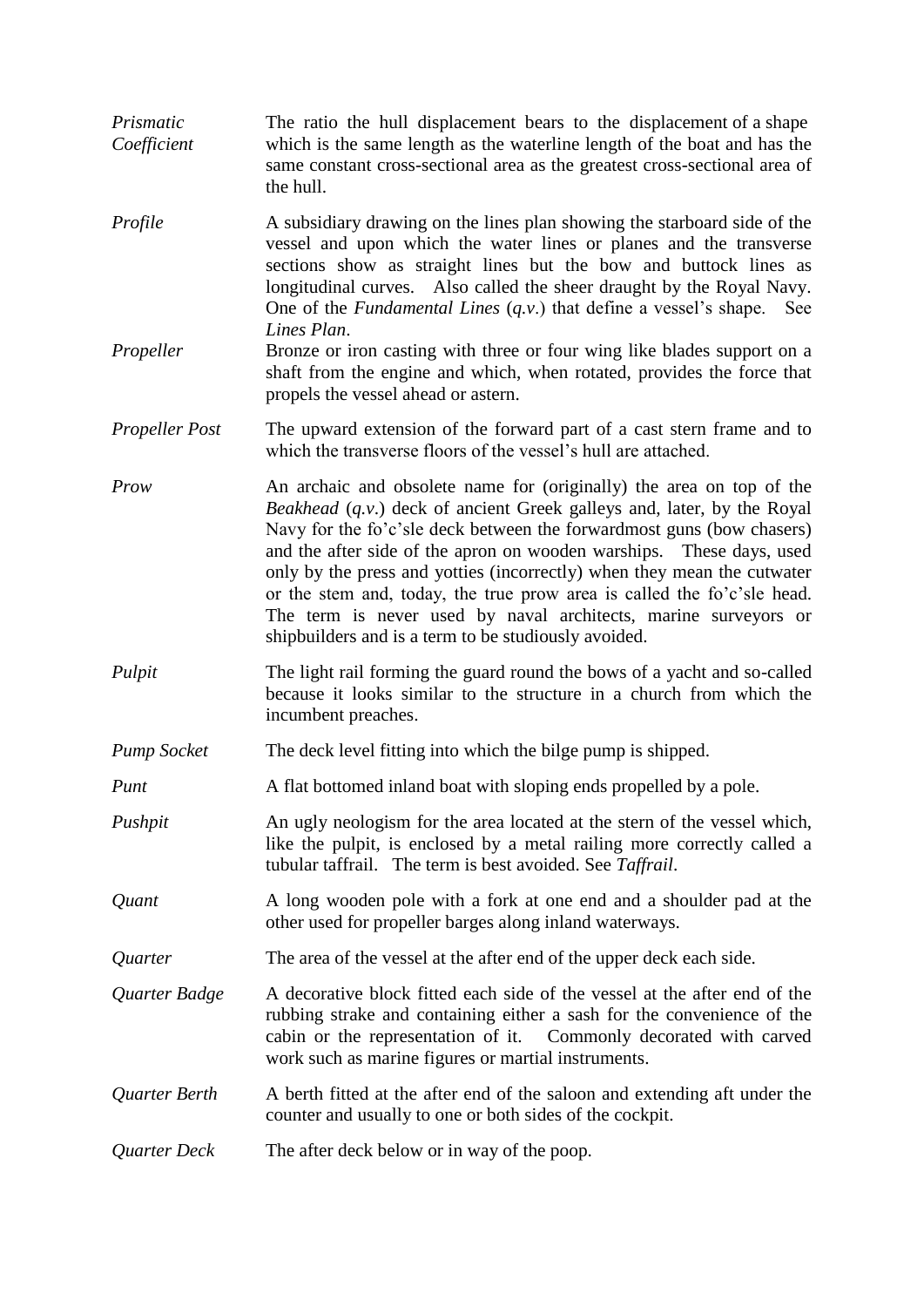- *Quarter Knees* Lodging knees used to join the beam shelf or stringer to the transom.
- *Quarter Post* A solid post fitted each side aft, often as corner posts inside the cockpit coaming, with its top standing well above the deck, fitted with a throughbolt and used as an after mooring post. If an extension of one of the frame timbers it is called the after bollard timber.
- *Quarter Transom* The aftermost frame timber each side aft and fitted as a boundary timber to the transom.
- *Quartering* Sawn timber under five inches square.

*Quick Work* Skin planking from the garboard strake to the bilge wale.

- *Rabbet* A longitudinal channel or groove in a member which received another piece to make a joint. The joint line between the outer surface of the planking and the stem, gripe, keel, stern post and horn timber and sometimes called the outer rabbet. The joint line between the inner surface of the planking and these items is called the inner rabbet.
- *Rabbet Line* When drawn on the *Profile* (*q.v*.) this line forms one of the five *Fundamental Lines* (*q.v*.) of a vessel's hull design. See *Lines Plan*.
- *Racking* The transverse deformation of a vessel's hull. When a ship is rolling, the accelerations on her structure are liable to cause distortion in the transverse direction. The deck tends to move laterally relative to the bottom structure and the shell on one side to move vertically relative to the other and usually showing itself as displacement of the beams, knees and floors. Its greatest effect is felt when the ship is in the light or ballast condition and it can result in distortion of the brackets and beam knees joining horizontal and vertical items of structure. A vessel is said to be racked if, when viewed end on, she appears to be leaning or tilting over to one side.
- *Rail Clamp* An American term for the *Inwale* (*q.v.*).
- *Ram Bow* A form of *Bulbous Bow* (*q.v.*).
- *Rasing Knife* A small edged tool fixed in a handle and hooked at its point used for making particular marks on timber and especially on a *Scrive Board* (*q.v*.). Sometimes called a scrive knife.
- *RCD* The Recreational Craft Directive: a directive of standards produced by the European Union to which all boats after the 16th June, 1998 must be built. Boats built solely for private personal use and not sold within five years from completion date are excluded.

*Reduced Scantlings* Scantlings in classed vessels that have been allowed to be reduced because approved corrosion control arrangements have been applied.

*Register Tonnage* See *Thames Measurement* and *Tonnage* below.

*Registration* Commercial ships are required by International law to be registered in the country whose flag they fly. This is not required by many countries for pleasure craft although there are some in which it is mandatory.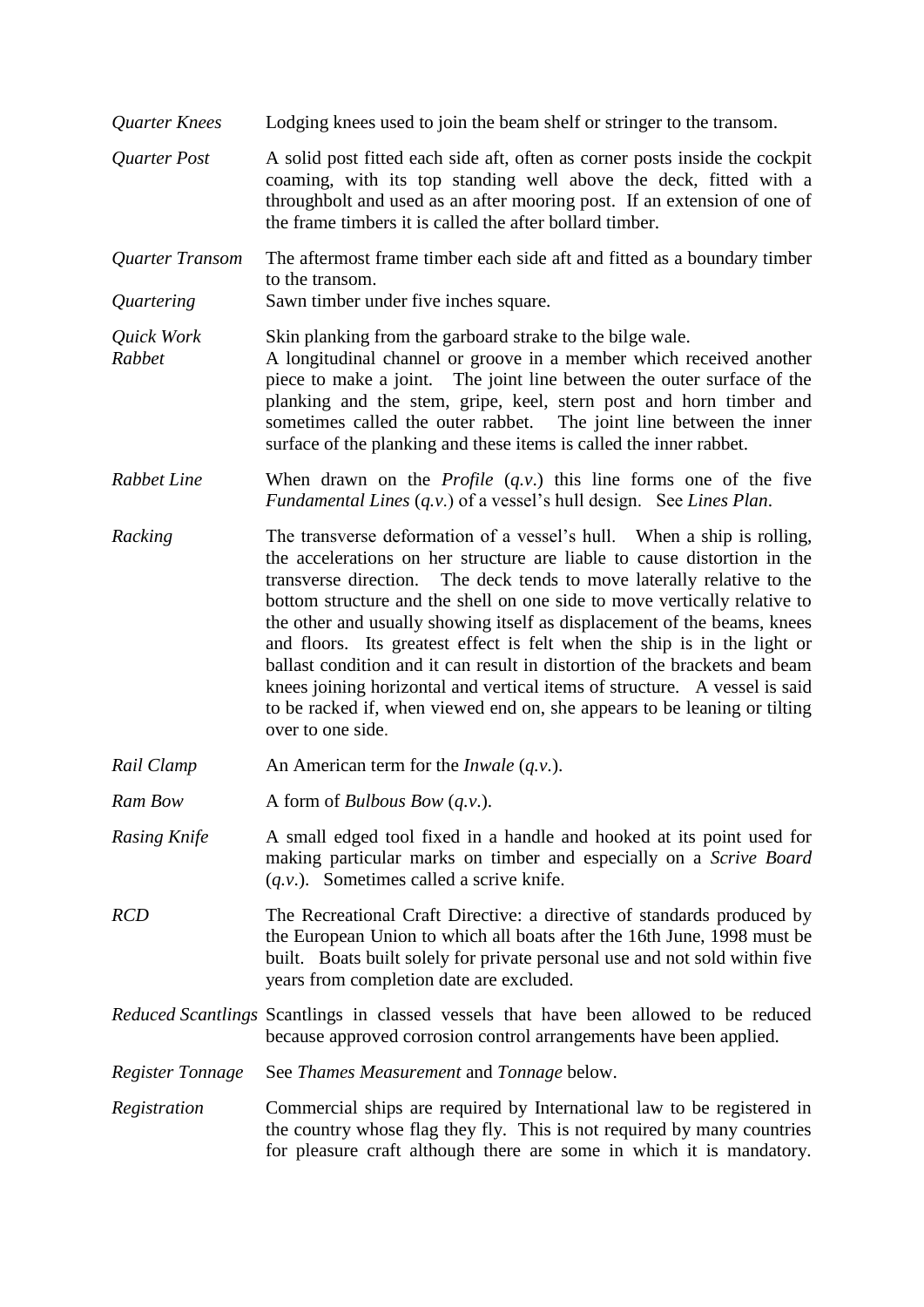|                                 | Boats using British Inland Waterways are required to be registered with<br>the Canals and Rivers Trust.                                                                                                                                                           |
|---------------------------------|-------------------------------------------------------------------------------------------------------------------------------------------------------------------------------------------------------------------------------------------------------------------|
| Representative<br><b>Spaces</b> | Spaces which are those which are expected to reflect the condition of<br>other spaces of similar type and service with similar corrosion<br>prevention systems.                                                                                                   |
| Resorcinol                      | An adhesive made from resorcinol resin and formal dehyde to which a<br>powder hardener is added to form a strong water resistant glue.                                                                                                                            |
| Reserve Buoyancy                | The buoyancy provided that by the volume of that part of the hull which<br>is above water.                                                                                                                                                                        |
| Reverse Angle                   | A secondary supporting angle fitted in a metal vessel to stiffen the top of<br>plate floors.                                                                                                                                                                      |
| Reverse Curve                   | A curve which changes direction.                                                                                                                                                                                                                                  |
| Reverse Sheer                   | See Sheer.                                                                                                                                                                                                                                                        |
| Rib Tickler                     | A London River name for a barge's tiller.                                                                                                                                                                                                                         |
| Ribband                         | A long piece of strong scantling timber usually pine used to fair the<br>moulds and frames when building or repairing a vessel.                                                                                                                                   |
| <b>Ribband Lines</b>            | The vertical and horizontal projections of the diagonal lines into the<br><i>Profile</i> (q.v.) and <i>Half Breadth</i> (q.v.) plans respectively. Rarely used.                                                                                                   |
| <b>Ribs</b>                     | A name used for the vessel's frames or timbers by the press and yotties<br>but not by naval architects or shipwrights.                                                                                                                                            |
| Rider Angle                     | The rider angle or rider bar is an ordinary angle fitted either side of the<br>vertical plate keelson and to one side of the intercostal girder over the<br>top of the transverse floor plates.                                                                   |
| <b>Righting Moment</b>          | A measure of the tendency of a boat to return to upright when heeled. It<br>is a product of the horizontal distance between the centres of gravity and<br>buoyancy and the displacement of the boat. A measure of a vessel's<br>transverse metacentric stability. |
| <b>Rigging Chocks</b>           | Thick blocks of wood fastened outside the rails to take the chain plates<br>for the shrouds.                                                                                                                                                                      |
| Rigol                           | Pronounced Wriggle. See Eyebrow. (Probably obsolete but still in use<br>in the author's apprenticeship days).                                                                                                                                                     |
| <b>Ripped Frame</b>             | A bent frame partly sawn longitudinally to make it easier to bend. Not<br>in common usage.                                                                                                                                                                        |
| Rise                            | The vertical distance between two consecutive steps on a stairway or<br>ladder. See Stair.                                                                                                                                                                        |
| Rise of Floor                   | The vertical amount by which the flat bottom of a vessel rises<br>transversely at the lower turn of bilge above the keel.                                                                                                                                         |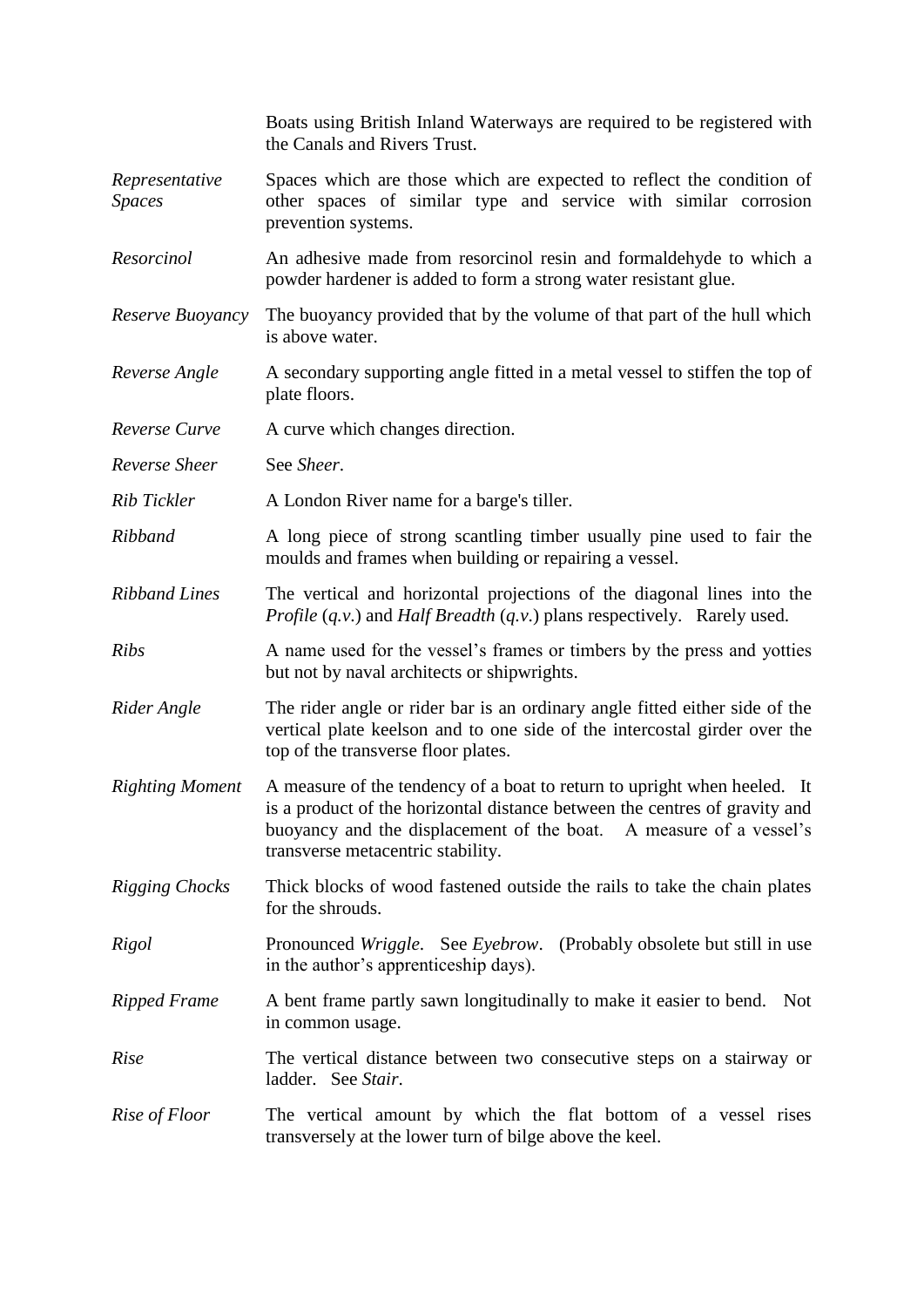- *Rise of Keel* The vertical amount by which the forward end of the keel rise above the after end. It is usually measured as the difference between the forward and after draughts of the vessel at the perpendiculars.
- *Riser or Rising* Also called the riser timber or rising timber. A horizontal tiercery longitudinal non structural timber on the inside of the side frames or timbers of a wooden hull to form the ledge upon which the thwarts or the outer ends of the bearers under the cabin sole or a flat deck.
- *Rising Line* The line drawn through the points where the inner surface of the planks cuts the surface of the deadwood. It shows the height above the rabbet of the underside of the floors and fairs into the bearding line forward and aft and forms the edge of the back rabbet at each end of the hull. It is one of the five *Fundamental Lines* (*q.v*.) that define a vessel's shape.
- *Rocker* The upward curvature of the keel towards the bow and stern and is one of two conditions in the bottom of a planing boat that can lead to performance problems. It can lead to the boat porpoising. A similar effect will result from rounding the trailing bottom edge at the transom. In the extreme and/or at high speed, that can be dangerous. See *Hook*.
- *Rocker Keel* Keel with a longitudinally curved underside.
- *Roller Stern* A form of heavily rounded transom stern without a bulwark usually only fitted to Oil Rig Supply Vessels (ORSV's).
- *Rolling Chocks* Also *Anti-Rolling Chocks*. See *Bilge Keels*.
- *Room and Space* The distance from the moulding edge of one timber to the moulding edge of the next timber which is always equal to the breadth of two timbers and two to four inches or more. The room and space of all ships that have ports should be so disposed that the scantling of the timber on each side of the lower ports and the size of the ports fore and aft may be equal to the distance of two rooms and space. (Obsolete).

*Rot* See *Decay*.

- *Roughtree Rail* An archaic (obsolete) name for the Cap Rail (*q.v*.) on the top of the bulwark round the edge of the main deck.
- *Round Bilge* The shape of the hull bottom where transforms gradually to hull sides through a curve.
- *Rove* A round saucer shaped copper washer with a central hole over which a copper boat nail may be clenched. Also *Roove* and, in America, *Burr*.
- *Rowlocks* In America called oarlocks. A device for holding an oar in place when rowing or steering. Strictly, a semi-circular crop in the gunwale or transom. The metal device described here is more correctly called a crutch. The majority of commercially available rowlocks (crutches) consist of a socket and a crutch or horn. The crutch is usually U-shaped or round. In the past various other systems of holding the oars in place have been used. See *Thole Pin.*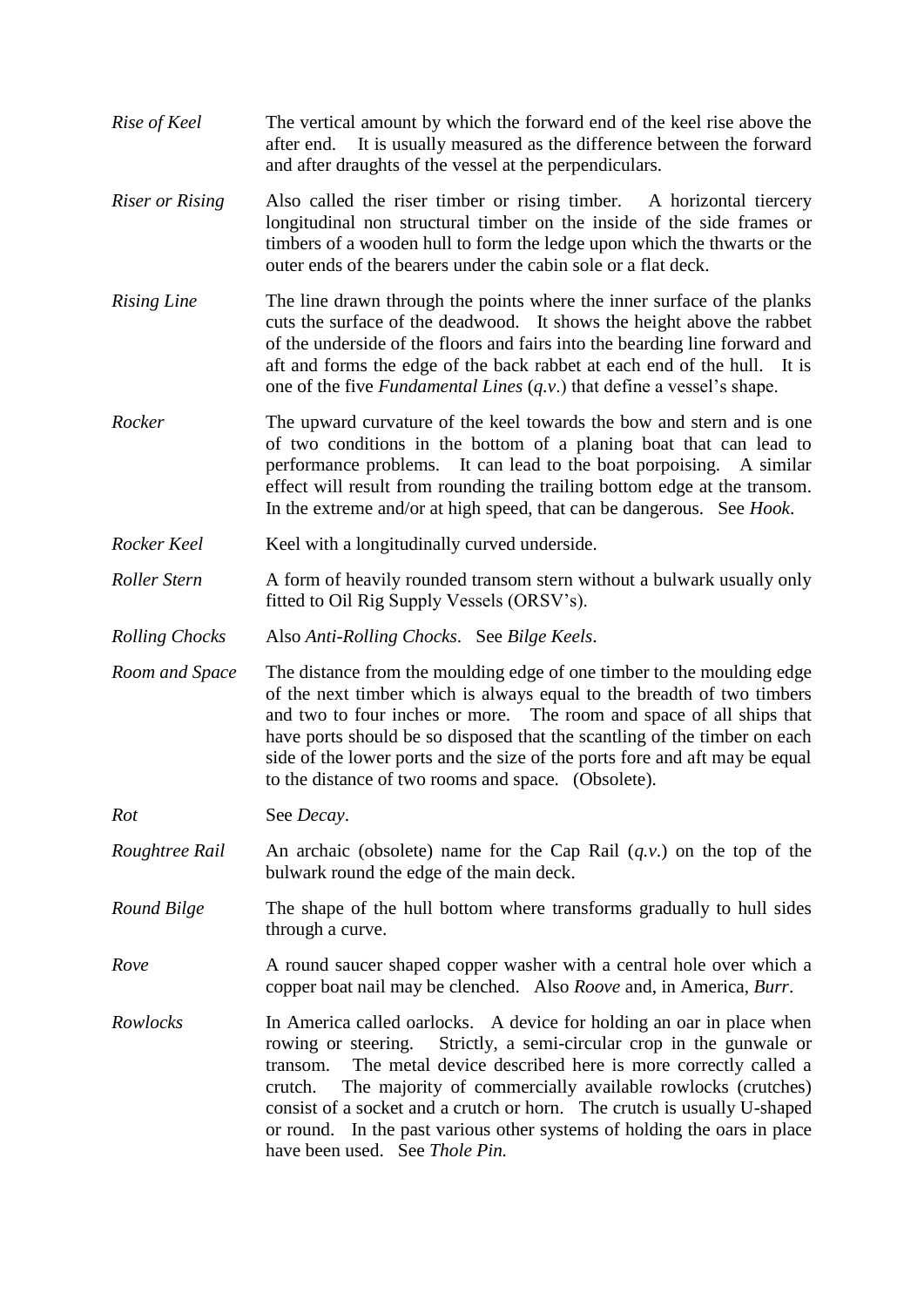*Rub Rail* An American name for the rubbing strake.

*Rubbing Strake* A longitudinal piece fitted to the outside of the shell or skin and whose purpose is to prevent the vessel being damaged when she is laid alongside. In America it is called the rub rail. Also called belting.

- *Rudder* A foil separate from but attached to the rudder post or horn by the *Gudgeons* (*q.v*.) and *Pintles* (*q.v*.) which is used to steer the vessel. May take a number of different forms such as single or double plate rudder, Kort Nozzle rudder, Schilling Rudder, Pleuger Aktiv Rudder, Kitchen rudder, Simplex Rudder, Becker/Hatlapa rudder.
- *Rudder Blade* The rudder blade is the flat steel plate which directs the water driven by the propeller in such a direction as to turn the boat and is attached to the rudderstock.
- *Rudder Horn* An appendage extended below the hull of an frp boat to carry the rudder gudgeon.
- *Rudder Post* The upward extension of the after part of a cast stern frame and to which the transverse floors of the vessel's hull are attached and which supports the rudder gudgeons. In America, the name given to the *Rudder Stock* (*q.v*.).
- *Rudder Stock* The vertical bar of metal that forms the hinge upon which the rudder turns and which is operated by the vessel's steering gear.
- *Ruffle* The serrated iron ring fitted to the barrel of the anchor winch to which the pawl is applied to prevent the chain running out during breaks in weighing.
- *Ruffle Hole* A hole bored transversely across the keel just abaft the lower gripe scarph to take a rope to enable the vessel to be hauled (ruffled) up a beach.
- *Run* The length of the vessel's body under water lying abaft the after end of the *Parallel Mid Body* (*q.v.*).
- *Runner* A longitudinal primary strength member fitted under the beams in a cargo vessel in the same manner as a stringer sits inside the shell frames.
- *Rust* Electro-chemical decay of ferrous metals which may take one or more of five forms each of which require the presence of moisture and oxygen.
- *Saddle Chock* A transverse beam fitted on deck at the stern, directly over the transom of sailing barges and usually supporting fairleads for mooring warps.
- *Sag* The opposite of Hog (q.v.) when the mid body of the hull droops below her ends.
- *Saloon* The main cabin in a yacht usually containing the dining and general living space.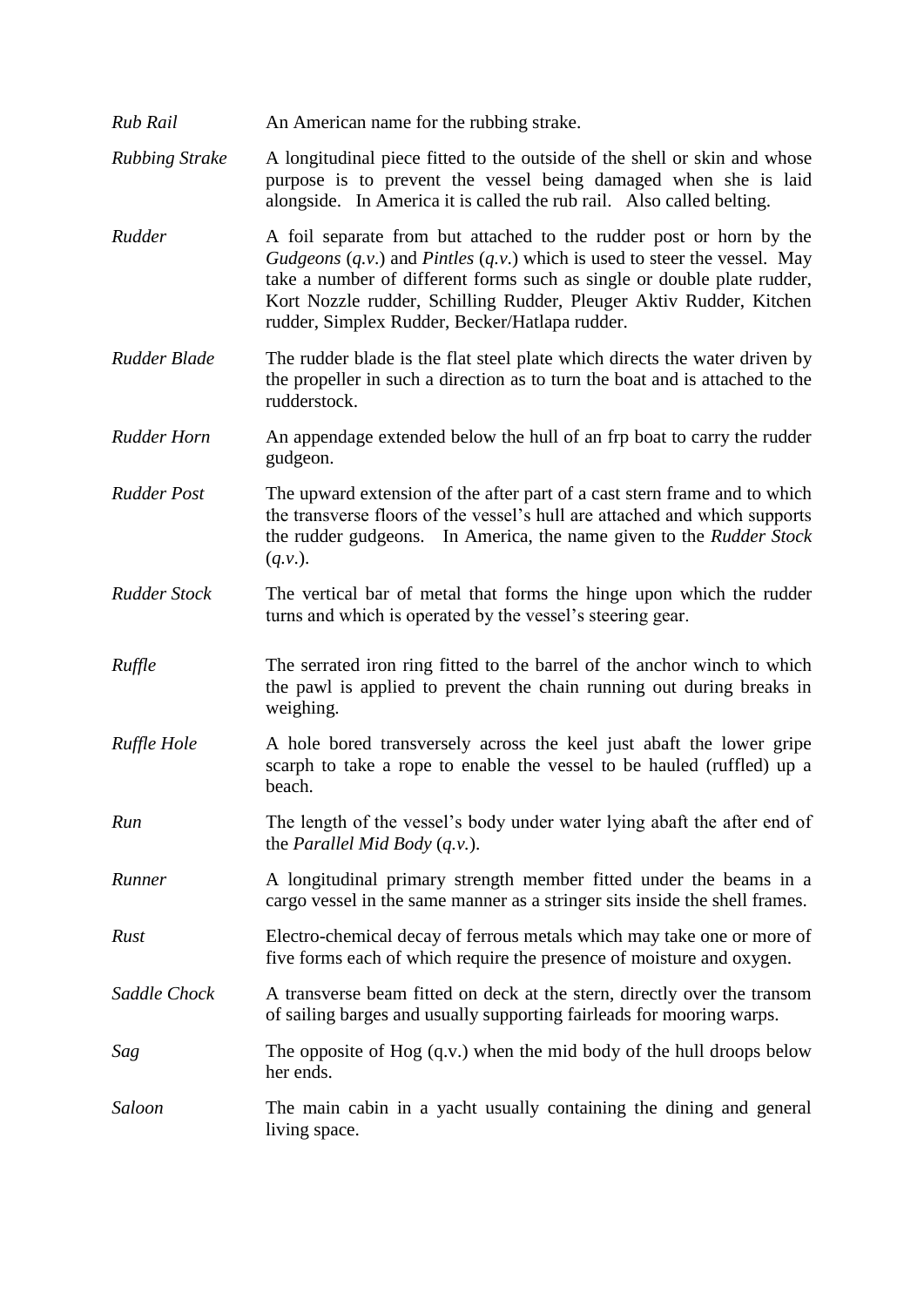*Sampson Post* Any post well attached to the vessel's structure to take heavy loads. On cargo vessels they are often rigged with a derrick. Frequently used to name a mooring bollard. .

*Sand Strakes* See *Bottom Planking*.

- *Scantlings* These are the critical dimensions of any element vessel's structural members as pieces of wood and/or metal *i.e.,* as girders, stiffeners, plates *etc*. See *Dimensions*. For the skin and deck of the hull it would be the thickness (of the planks, fibreglass lay-up, hull plating, *etc.*). Also all quartering under five inches square which is termed scantling all above that size is called *Carling*.
- *Scarph* In America a scarf. A complex joint forming a means of joining two pieces of timber together lengthways. There are a number of scarph types with the name depending upon the method of locking used.
- *Scarping* The Canadian name for letting of one piece of timber or plank into another with a lap in such a manner, that both may appear as one solid and even surface as keel pieces stem pieces and clamps. In the U.K. called *Scarphing* and in America *Scarfing*.
- *Scroll Head* Fitted on a ship where there is no carved or ornamental figure at the head but that the termination is formed and finished off by a *volute* or scroll turning outwards. A *Fiddle Head* (*q.v.*) signifies a similar kind of finish, but with the scroll turning aft or inwards.
- *Scupper* A hole cut through the cockpit, the lower edge of a bulwark or toe rail or a pipe running overboard from the outer edge of the deck to enable the deck to be freed of loose water. In the plural, a colloquial name for the outer edge of the deck. When in bulwark it is more correctly known as a *Freeing Port* (*q.v*.).
- *Scuttle* A flush hatch in the deck or elsewhere usually round and usually fitted with a watertight cover, lid or door and giving man access to a compartment. Also used as a name for a sidelight or port.
- *Screen Bulkhead* Also called a Division Bulkhead. See *Bulkhead*.
- *Scrive Board* Pronounced *screeve.* A large flat board upon which the vessel's body plan is laid down (drawn) full size and cut into the top surface with a *Rasing Knife* (*q.v*.) and to which the various frame moulds and other templates are made. (Obsolete).

*Sea Cock* See *Skin Fitting*.

- *Sea Rail* **An** upstand fitted round the edges of all accommodation joinery flat surfaces to prevent items sliding off when the vessel is rolling in a seaway.
- *Seam* A joint between two structural members lying in the same plane and typically the term is used to described the welded or riveted connection between two plates in the longitudinal direction and adjoining strakes or the space between two strakes of deck or skin planking.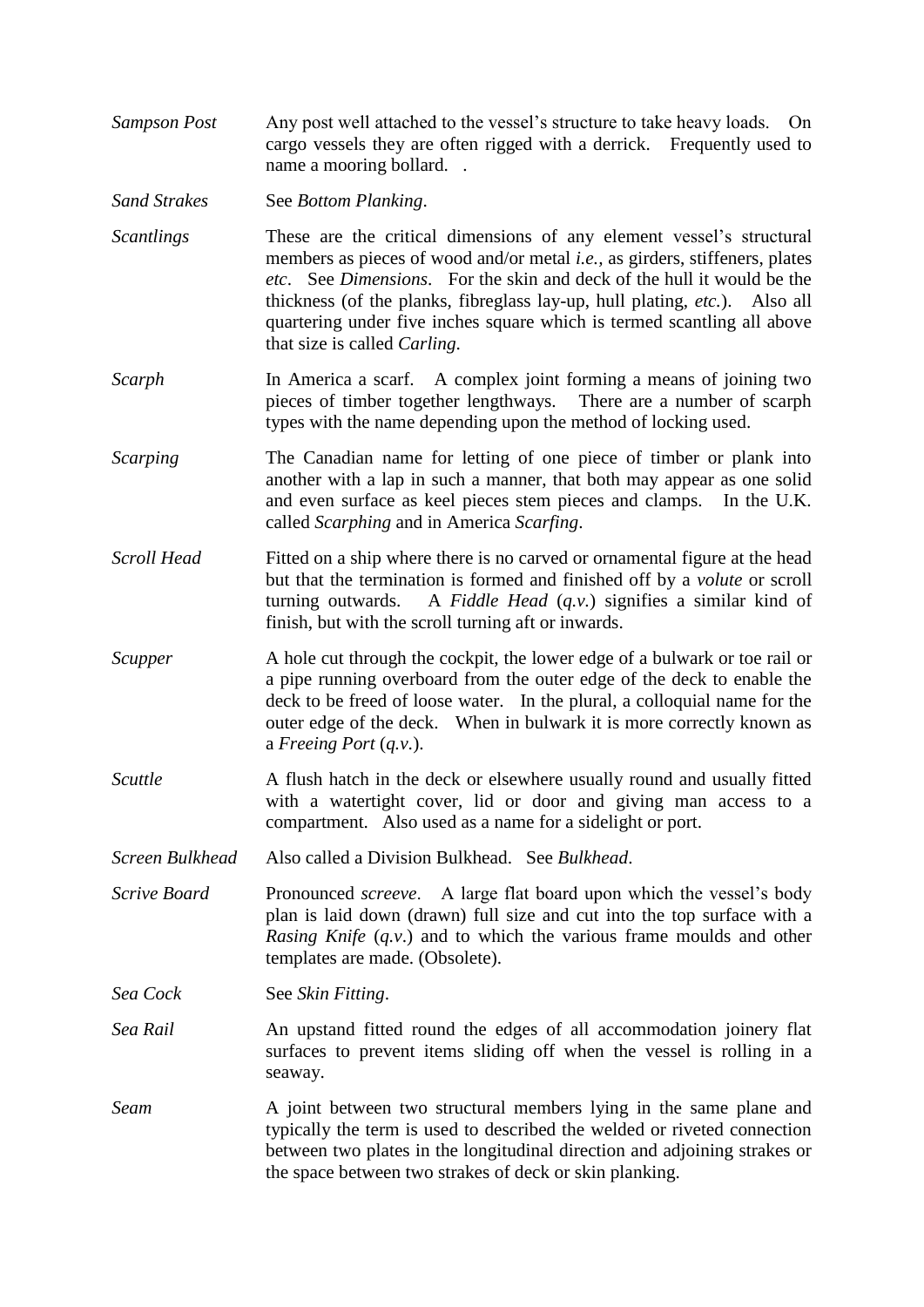| Seat Locker                                 | A storage locker located under a cockpit seat.                                                                                                                                                                                                                                                                                                                                                                                                                                                                                                                                                                                                                               |
|---------------------------------------------|------------------------------------------------------------------------------------------------------------------------------------------------------------------------------------------------------------------------------------------------------------------------------------------------------------------------------------------------------------------------------------------------------------------------------------------------------------------------------------------------------------------------------------------------------------------------------------------------------------------------------------------------------------------------------|
| Secondary<br>Supporting<br><b>Structure</b> | Those items of structure which are not considered to be involved in the<br>primary longitudinal or transverse bending of the hull girder such as<br>bulkheads, clamps, frames, webs, shelves and stiffeners and those which,<br>in frp built vessels, are attached by secondary bonds.                                                                                                                                                                                                                                                                                                                                                                                       |
| <b>Section Lines</b>                        | Curvilinear lines showing the shape of the transverse cross-sections of<br>the hull at various points along her length. They appear as straight lines<br>in the half breadth and profile (sheer draught). Also called displacement<br>or frame cross stations.                                                                                                                                                                                                                                                                                                                                                                                                               |
| <b>Self Draining</b><br>Cockpit             | A cockpit that allows water to drain automatically from the cockpit to<br>the outside of the vessel. Also called a self bailing cockpit.                                                                                                                                                                                                                                                                                                                                                                                                                                                                                                                                     |
| <b>Selector Switch</b>                      | A heavy duty switch used to connect two batteries separately or together<br>to the boat's electrical system. Also called a selector/deselector switch.                                                                                                                                                                                                                                                                                                                                                                                                                                                                                                                       |
| Semi-displacement See Hull Form.<br>Hull    |                                                                                                                                                                                                                                                                                                                                                                                                                                                                                                                                                                                                                                                                              |
| Setback                                     | The distance between the edge of a plate or plank to the centreline of a<br>rivet or other fastening.                                                                                                                                                                                                                                                                                                                                                                                                                                                                                                                                                                        |
| <b>Settee Berth</b>                         | A long cabin seat that converts into a bunk.                                                                                                                                                                                                                                                                                                                                                                                                                                                                                                                                                                                                                                 |
| <b>Shaft Bracket</b>                        | This is a bracket usually made of cast aluminium, phosphor or silicon<br>bronze supporting the outboard end of a propeller shaft by means of a<br>(Cutless) bearing. It may come in one of two forms: -                                                                                                                                                                                                                                                                                                                                                                                                                                                                      |
| $(1)$ P Bracket                             | This type consists of a simple vertical hanging strut secured to the hull's<br>centreline and is only found in single screw vessels.                                                                                                                                                                                                                                                                                                                                                                                                                                                                                                                                         |
| $(2)$ V Bracket                             | This type (illustrated in the Figure 398 below) is found in twin or<br>multiple screw vessels having the propeller shaft fitted off the centreline<br>and is sometimes referred to as a V bracket or, in British Admiralty<br>practice, an A bracket.                                                                                                                                                                                                                                                                                                                                                                                                                        |
|                                             | It usually consists of a barrel fitted with a bearing for the shaft connected<br>to the hull by one or two streamlined arms The arm angle is that between<br>the axis of any arm and the base plane of the vessel when projected on to<br>a transverse plane. The section angle is that between the mean line of<br>any arm section normal to its axis at any selected point along the arm<br>and a line lying in the plane of that section parallel to the centreplane or<br>baseplane. The V angle is that between the axes of the two arms of a V<br>shaped strut when projected on to a transverse plane.<br>The forces that<br>can act on either type of bracket are: - |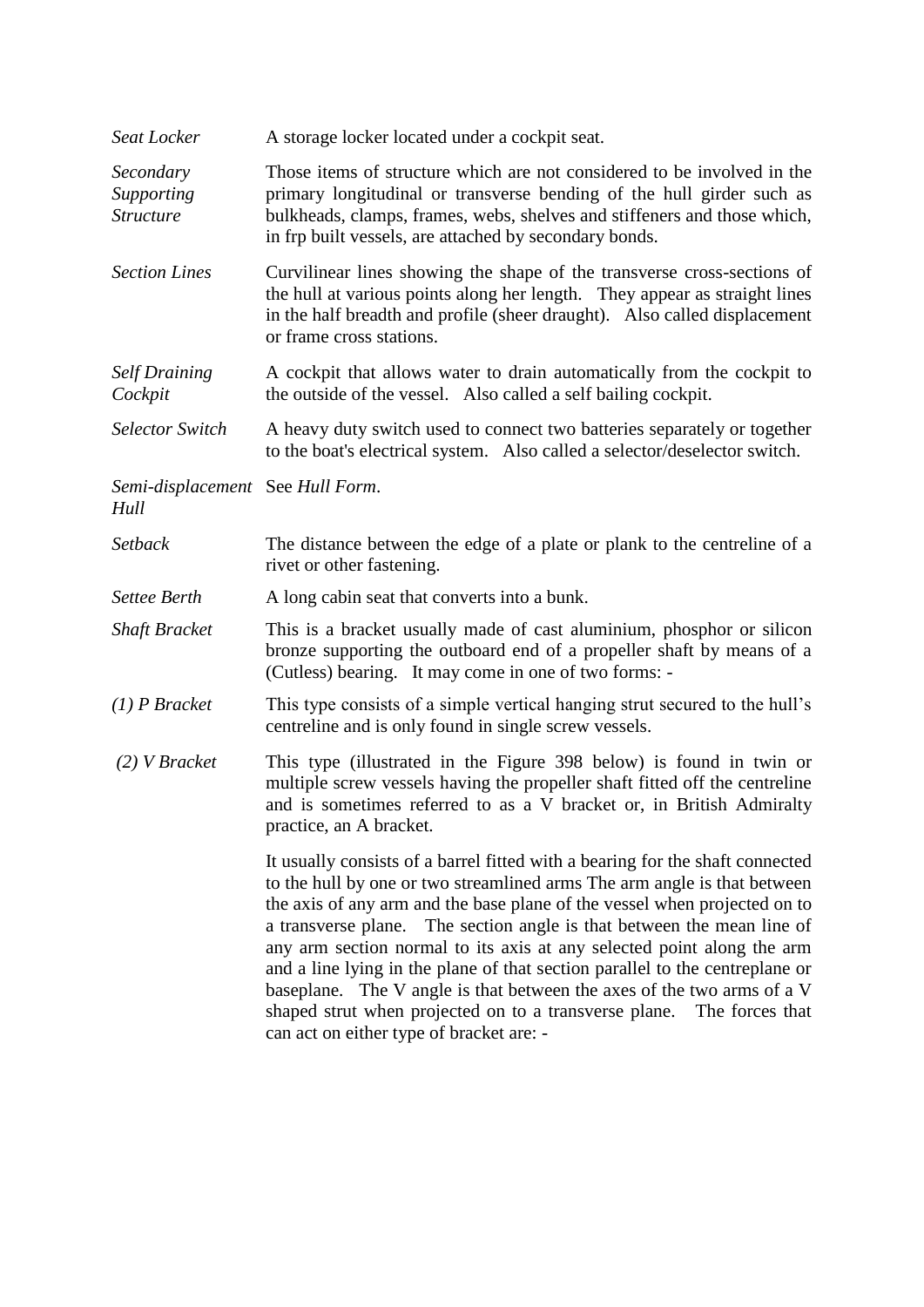

### **Definitions of a V Bracket**

- forces due to the weight of propeller, shaft and bracket.
- forces of inertia due to pitching, rolling and change of course.
- forces brought about by non uniform pressure on the propeller blades when the vessel is changing course.
- forces generated by seizing of the propeller shaft in the bracket bearing.
- forces created by a centrifugal force caused by a barycentre of weights in rotation not at the centre of the propeller shaft which will be at a maximum with the loss of a blade.
- vibrations determined by propeller functioning.

Both types are subject to pitting and to cavitation damage.

- *Shaft Log* A solid piece of tiercery main structure fitted closely to the bottom frames and bored to take the stern tube and/or propeller shaft.
- *Sharpie* An American term for a sharp bowed, flat bottomed, flat sided sailing skiffs over about 20 feet in length.
- *Sheathing* A secondary layer of metal or timber laid over a metal or wooden deck or hull surface.
- *Shedder Plates* Slanted plates fitted in dry cargo holds to prevent undesired pockets of cargo. The term is also applied to slanted plates fitted to improve the structural stability of corrugated bulkheads and other framing members.
- *Sheer* The sheer is the longitudinal curvature of the upper or main deck which is usually concave when viewed sideways on. If convex as is some small yachts it is called a *Reverse Sheer*.. The forward sheer is measured from the water line to the point where the upper deck at side line crosses the stem line and the after sheer is measured from the water line to the point where the upper deck at side line crosses the line of the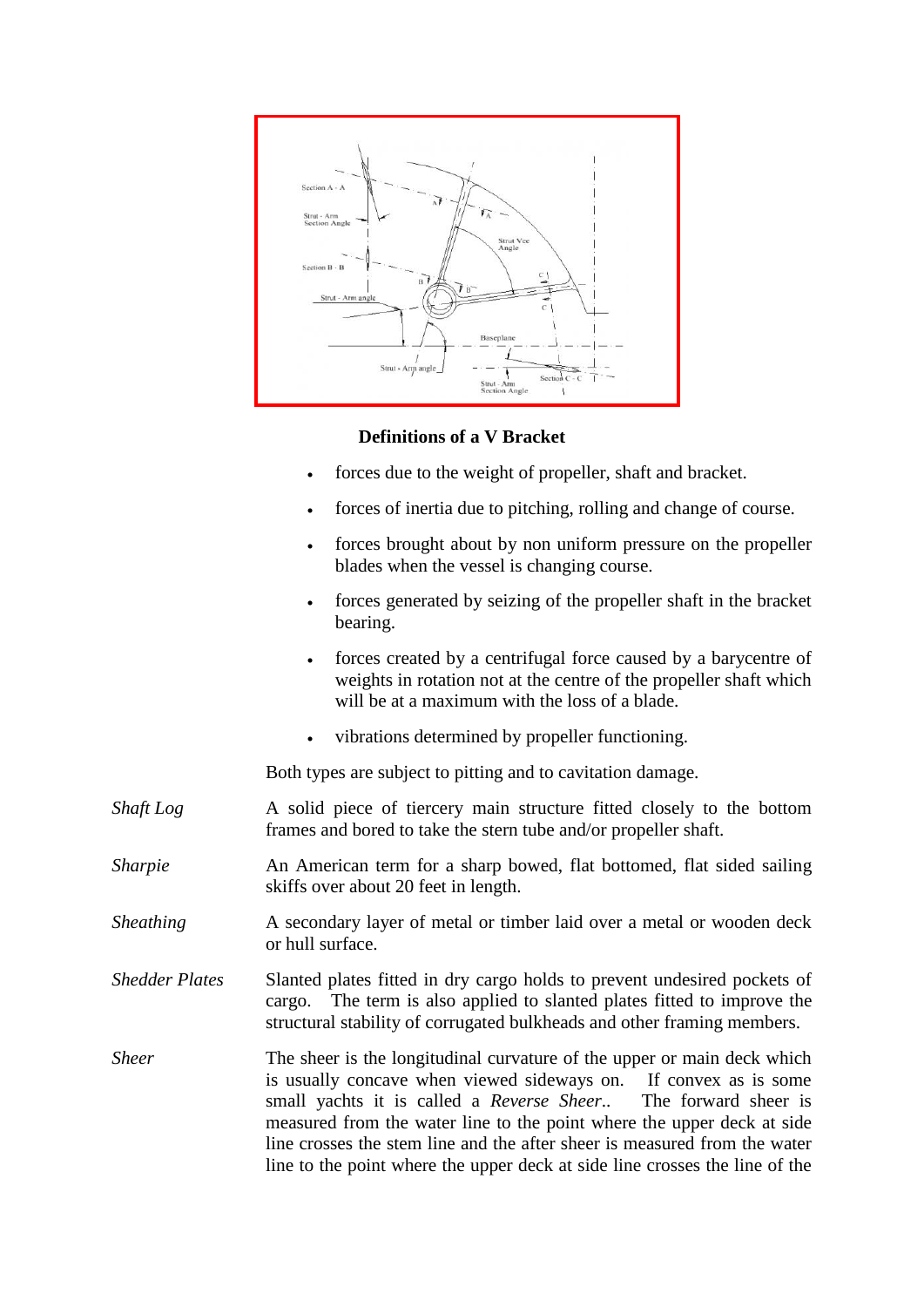stern. In classed vessels it is defined by International law. In America the term is often used for the beam shelf or the Sheer Wale.

- *Sheer Draught* See *Profile*.
- *Sheer Legs* Also called Sheers or Jeers. A set of (usually) three long, strong timbers lashed together at the head to form a temporary crane to lift a heavy item such as an engine.
- *Sheer Strake* The sheer strake is the uppermost skin plank on the side of the vessel just below the covering board. If thicker than the topside planking it is called a sheer wale. In a metal boat it is the topmost strake of plating at the vessel's topside.

*Shelf* The *Beam Shelf.* (*q.v.*)

*Shell* The watertight side and bottom boundary of a vessel's hull and sometimes called the shell envelope.

- *Shift of Butts* A term applied to the disposition of the butts of the skin planking so that they may over launch each other without reducing the length and so as to gain the most strength. The spring of the butts should be such that:
	- in two adjoining planks there must be at least three (preferably five) frame spaces between the butts. The classification societies require butts in adjacent planks to be at least 1.2 m (four feet) apart. The author prefers 1.80 m (six feet),
	- where two butts are in the same frame space there must be at least three planks between the planks containing the butts.
	- The three or more butts over adjoining strakes should not lie in a straight line.
- *Shifting* The act of setting off the length of the planks so that the butts may over launch each other, in order to make a good shift. Replacing old stuff with new is also called *shifting*.
- *Shiplap* In America the name for clinker planking. In the U.K. the name for a heavy dovetail joint at the corner of a hatch coaming.
- *Shipworm* A misnomer for one of the many marine wood boring molluscs of the *genera Toredo*. See *Worm Shoe*.
- *Shoe* A steel plate or bar structure built round the keel of a wooden boat to take the wear when beaching or grounding. Such a keel is said to be shod in steel.
- *Shoe Plate* The plate wrapped round and under the heel of the stem of a metal vessel and which forms the forward end of the keel strake.
- *Sholes* Pieces of fir plank placed under the soles of the standards or under the heels of the shores in docks or on slips where there are no ground ways, to enable them to sustain the weight required without sinking. Also called *Caps*.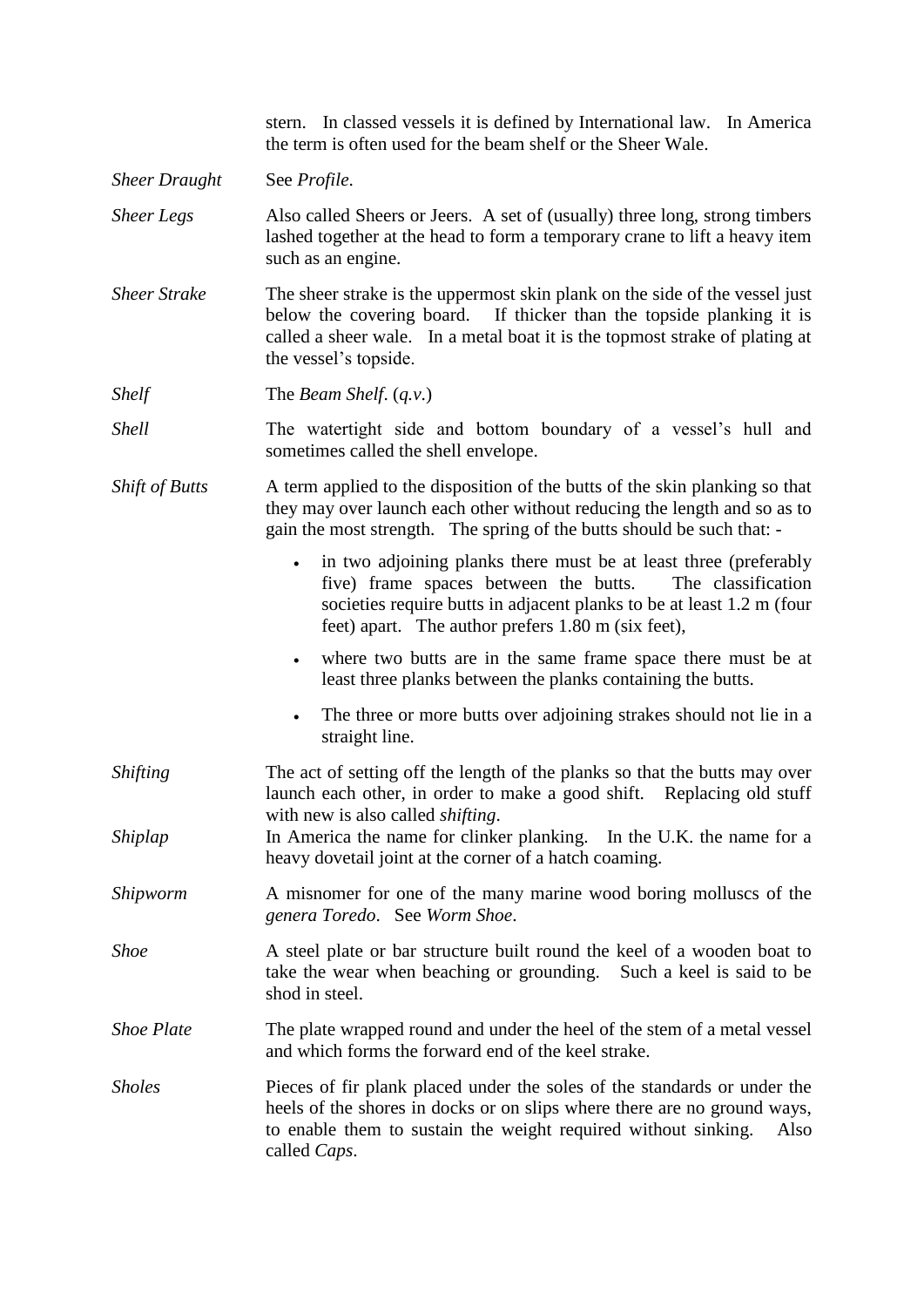| <b>Shores</b>                                          | Pieces of timber fixed under the bilges or against the sides and bottom of<br>the ship to support her whilst she is ashore.                                                                                                                                                                                                         |
|--------------------------------------------------------|-------------------------------------------------------------------------------------------------------------------------------------------------------------------------------------------------------------------------------------------------------------------------------------------------------------------------------------|
| <i>Shoulder</i>                                        | The area of the hull where the parallel mid body curves into the entrance.                                                                                                                                                                                                                                                          |
| <b>Shoulder Plate</b>                                  | The extra thick side plating at the after end of the entrance of a River<br>Lea lighter or barge.                                                                                                                                                                                                                                   |
| <b>Shroud Plates</b>                                   | Another name for the <i>Chain Plates</i> $(q.v.)$ .                                                                                                                                                                                                                                                                                 |
| Side Scuttle                                           | Also called a sidelight or (incorrectly) a porthole (2). It means an ISO<br>standardised type of an opening hinged or non opening round ship's<br>window with or without a deadlight (ISO 6345:1990).                                                                                                                               |
| Sidelight                                              | Another name for a side scuttle. Also the port and starboard navigation<br>lights. Often incorrectly called a porthole.                                                                                                                                                                                                             |
| Siding                                                 | The dimension of the timber lying parallel to the moulded surface of the                                                                                                                                                                                                                                                            |
| Sill                                                   | hull.<br>The lower edge of any side opening through the hull or accommodation<br>block.                                                                                                                                                                                                                                             |
| <b>Single Bottom</b><br><i><u><b>Structure</b></u></i> | The shell plating together with the floors, stiffeners and girders below<br>the upper turn of bilge where no inner or double bottom is fitted. Also<br>called an open floor structure.                                                                                                                                              |
| <b>Sirmarks</b>                                        | The different places marked upon the moulds where the respective<br>bevellings are to be applied.                                                                                                                                                                                                                                   |
| <i>Sister</i>                                          | A member laid alongside and original member either to strengthen the<br>original or to act as a repair.                                                                                                                                                                                                                             |
| <b>Sistered Frames</b>                                 | Frames built of pairs of futtocks laid side by side and cross bolted<br>together with the butts between the various futtocks staggered.                                                                                                                                                                                             |
| <b>Skeg</b>                                            | The bottom section of a cast stern frame (also called a Solepiece) or an<br>angle or other steel structure extending beyond the after end of the keel<br>or the heel of the stern post. On some vessels such as tugs and trawlers<br>the name is given to a fin structure usually containing the stern tube<br>below the afterbody. |
| Skin                                                   | A term used to describe the hull shell irrespective of the material of its<br>In sandwich construction there is an inner and an outer<br>construction.<br>skin.                                                                                                                                                                     |
| <b>Skin Fitting</b>                                    | A valve or other fitting attached to the vessel's plating or planking to<br>facilitate the overboard discharge of liquids. In America called a<br>Through or Thru Hull.                                                                                                                                                             |
| Skylight                                               | A small box like superstructure with or without glazing fitted above the<br>main deck with topside openings to serve as a ventilator for the engine<br>room or quarters etc.                                                                                                                                                        |
| Slab Sided                                             | See Wall Sided                                                                                                                                                                                                                                                                                                                      |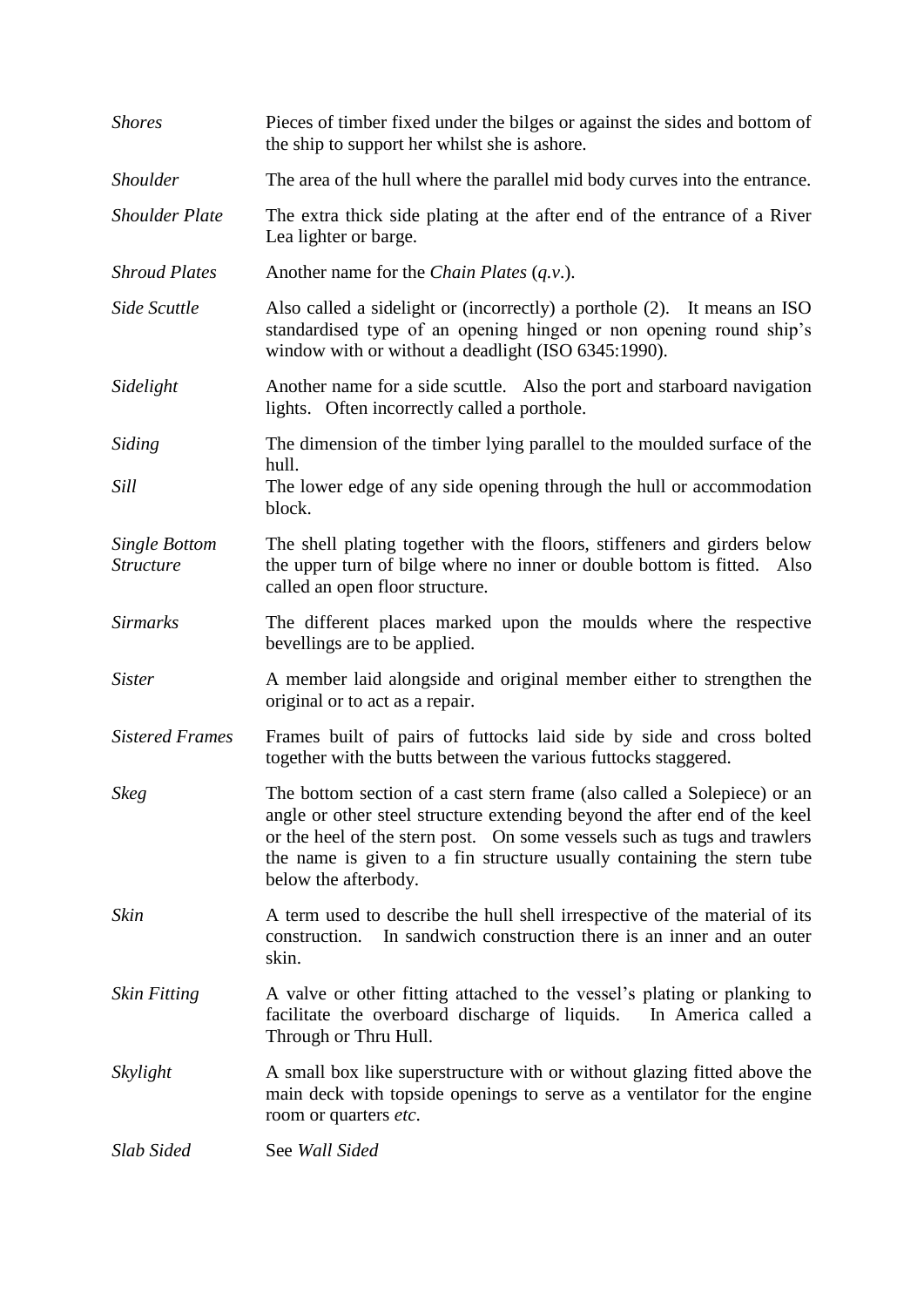| <b>Slack</b>               | Not fastened, loose.                                                                                                                                                                                                                                                                                                                                                                                                                   |
|----------------------------|----------------------------------------------------------------------------------------------------------------------------------------------------------------------------------------------------------------------------------------------------------------------------------------------------------------------------------------------------------------------------------------------------------------------------------------|
| Slacken, to (Verb)         | To loosen.                                                                                                                                                                                                                                                                                                                                                                                                                             |
| <i>Sleepers</i>            | Horizontal secondary supporting members which strengthen bulkheads<br>and similar vertical surfaces. In metal vessels they are called girders.                                                                                                                                                                                                                                                                                         |
| Smoke Stack                | The American name for the <i>Funnel</i> .                                                                                                                                                                                                                                                                                                                                                                                              |
| Snipe                      | A simple butt joint where the end of a deck plank is cut at an angle to<br>allow it to fay against the inner edge of a margin strake or covering<br>board. A plank so cut is said to be sniped.                                                                                                                                                                                                                                        |
| Snying                     | A term applied to planks when their edges round or curve upwards. The<br>great sny occasioned in full bows or buttocks is only to be prevented by<br>introducing stealers. Planks that curve downward are said to <i>Hang</i> .                                                                                                                                                                                                        |
| Solid Rail                 | A solid timber several cm high fitted to the edge of the deck, sloped on<br>the outside by flare or tumblehome to suit the hull with an outward slope<br>on the inside and drifted through the covering board into the beam shelf<br>and fitted with a cap rail. Also called a Deck or Log Rail See Toe Rail.                                                                                                                          |
| <b>Sole</b>                | The cabin or cockpit floor.                                                                                                                                                                                                                                                                                                                                                                                                            |
| Solepiece                  | See Skeg.                                                                                                                                                                                                                                                                                                                                                                                                                              |
| Space(s)                   | Separate compartments within the vessel including the cabins, engine<br>room, cargo holds and any tanks etc.                                                                                                                                                                                                                                                                                                                           |
| Spacing                    | See Frame Spacing.                                                                                                                                                                                                                                                                                                                                                                                                                     |
| Span<br><b>Spar Lining</b> | The unsupported breadth of a shell plate panel between the supporting<br>frames or stiffeners.<br>See Lining.                                                                                                                                                                                                                                                                                                                          |
|                            | Speed-Length Ratio A Formula used to compare potential speeds of displacement or semi-<br>displacement hulls. Not used for planing hulls. The Waterline Length<br>is thus one of the factors used to determine the speed potential of a<br>displacement boat and the longer the length, the greater the speed<br>potential. The overall length is irrelevant as the overhangs forward and<br>aft do not increase hull speed potential. |
| <b>Spiles</b>              | Small wooden pins which are driven into nail holes to prevent leaking.                                                                                                                                                                                                                                                                                                                                                                 |
| Spiling $(1)$              | The curved edge of a strake or plank in the hull of a vessel.                                                                                                                                                                                                                                                                                                                                                                          |
| Spiling (2) (Verb)         | A shipwright's method of scribing equal distances from an uneven or<br>curved surface by means of a light rod or scribing block instead of by<br>compasses.                                                                                                                                                                                                                                                                            |
| <b>Spilings</b>            | The dimensions taken from a straight line, a mould's edge or rule staff to<br>any given line or edge.                                                                                                                                                                                                                                                                                                                                  |
| <b>Spilly Place</b>        | An area in a piece of wrought iron where silicous slag has collected.                                                                                                                                                                                                                                                                                                                                                                  |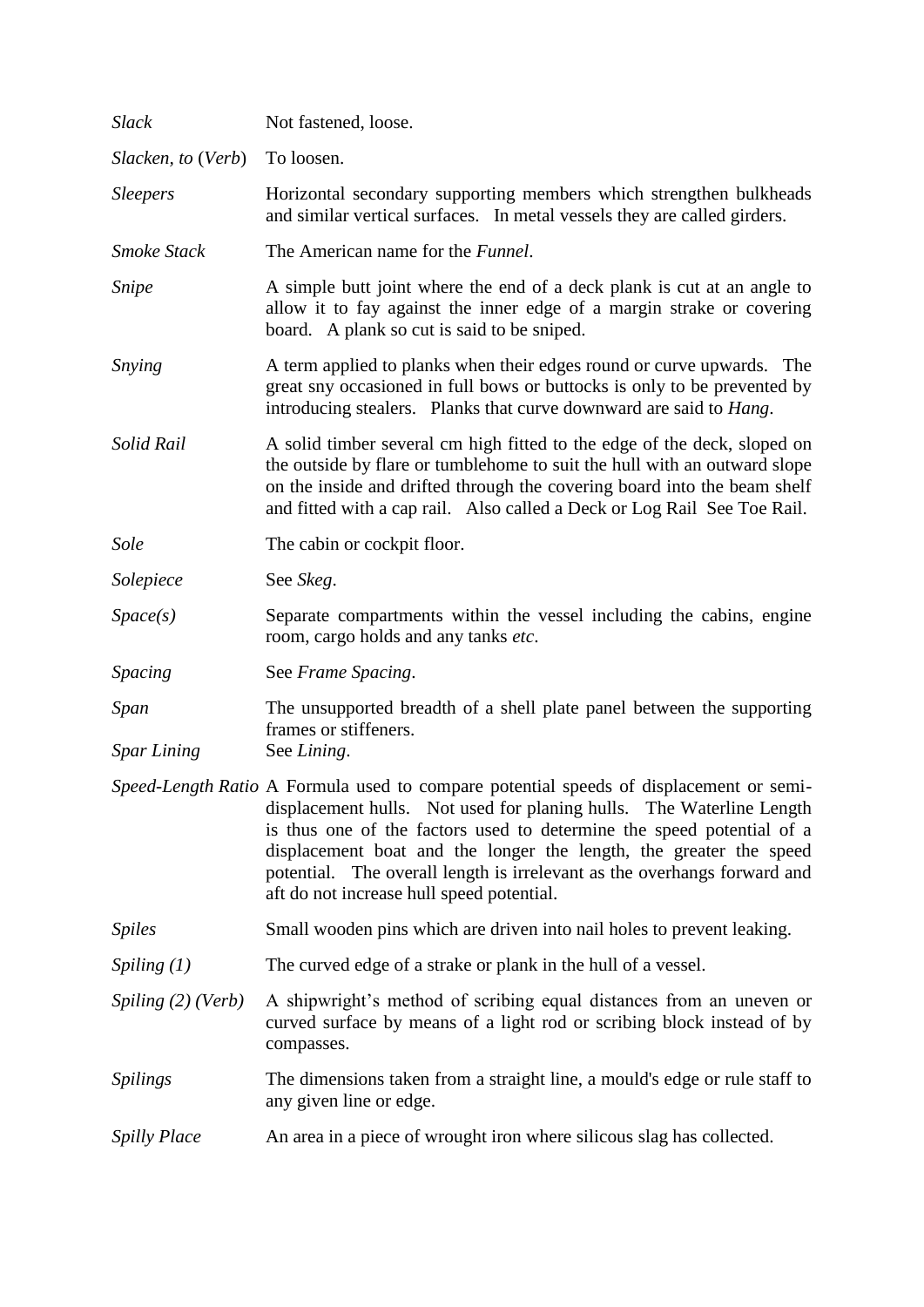*Spirket* In a wooden ship with built frames, the empty space between the frame timbers. (Obsolete). *Spirketting Bar* In metal ships, an ordinary angle fitted at the outer edge of the 'tween' deck inside the heels of the shell frames. *Spirket Block* Sometimes called a spirket chock. A filling chock fitted between the floor futtocks and between the top of the hog and the underside of the keelson. Usually dovetailed into the floor futtocks. (Obsolete). *Spirketting Plate* A narrow upright plate fitted in metal ships between the back of the spirketting bar and the inside edge of the web of any transverse shell frame in way and riveted to the spirketting bar and lugged to the frame web. *Spirketting Timber* A primary supporting timber fitting on top of the decking and inside the heel of the frames or timbers. (Rare). *Splashback* An upstand fitted at the back of all accommodation joinery flat surfaces to prevent items sliding off back between the frames and into the bilge when the vessel is rolling in a seaway. *Splashboard* The American name for a *Breakwater* (*q.v.*). *Spline (1)* A thin tapered strip of wood hammered and glued into carvel plank seams either as an original caulking method or into seams which have become overlarge due to excessive caulking. *Spline* (2) A thin square long strip of wood used for fairing the lines of the vessel either of a drawing board by the designer or on the scrive board when laying off the lines full size. *Sponson* A sideways extension of the upper deck usually amidships to cover and strengthen such items as paddle wheels. Also a projection or addition to the side or bottom of the boat to help stabilize or provide lift. *Spoon Bow* A forward overhang with rounded V sections. *Spray Knocker* A colloquial American term for a *Lifting Chine* (*q.v*.). *Spray Rails* Spray rails are triangularly shaped secondary fairing rails with their lower faces horizontal that run along the bottom of the vessel up to the bow. Other, smaller sets of spray rails may be fitted closer towards the centreline. Their purpose is to deflect the water spray at high speeds. They provide little or no dynamic lift and are effective only on boats capable of planing (speed-length ratio of three and above). In slower boats, they have no other effect than to increase the wetted area and thus slow the boat down. On wooden boats they are attached to the hull by means of screws into the bottom planking but on frp hulls they are moulded into the hull surface. In America they are called strakes without any qualification. *Spread* The distance between parallel lines of rivets or other fastenings.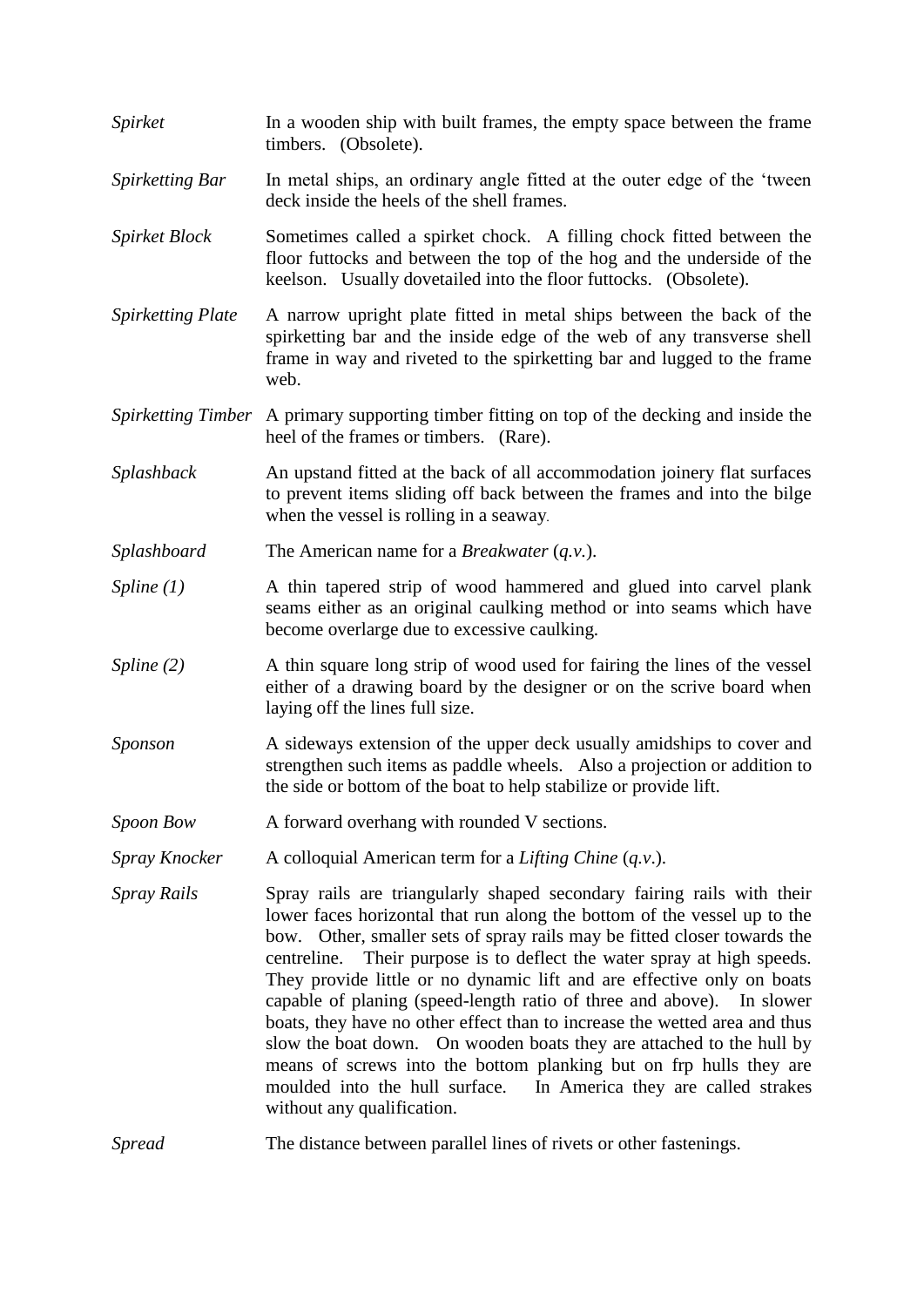|                       | Spring (of the keel) Wooden boats are heavy at the ends where there is the least supporting<br>buoyancy as a result of which, when put afloat, the tend to hog.<br>To<br>offset this, when the keel is laid it is usually given an initial sag or<br>spring of about $1\frac{1}{2}$ " to 2" per hundred feet of waterline length. |
|-----------------------|-----------------------------------------------------------------------------------------------------------------------------------------------------------------------------------------------------------------------------------------------------------------------------------------------------------------------------------|
| Sprittie              | A spritsail rigged Thames sailing barge.                                                                                                                                                                                                                                                                                          |
| <i>Sprung</i>         | A term indicating that a plank is so strained in the working as to crack or<br>fly open and so as to be nearly broken off.                                                                                                                                                                                                        |
| <b>Sprung Frame</b>   | A metal shell frame laid over the land of a shell seam without any<br>joggling is said to be sprung. Commonly found on Dutch built barges.                                                                                                                                                                                        |
| <b>Spurling Pipe</b>  | A tube fitted under the fo'c'sle deck to carry the anchor chain or cable<br>down from under the windlass or capstan to the top of the chain locker.<br>Also called a <i>Navel Pipe</i> .                                                                                                                                          |
| Square Body<br>Frames | The midship frames (or timbers) set at right angles to the keel.                                                                                                                                                                                                                                                                  |
| Squat                 | The condition of sailing when the stern sinks deeper into the water.                                                                                                                                                                                                                                                              |
| Stability             | The naval architecture of the reason why and the abilioty of a vessel's<br>return to the upright when heeled.                                                                                                                                                                                                                     |
| <b>Stackie</b>        | A barge designed to carry hay or straw piled up high above her hatches.<br>Stackie barges were generally built with little sheer and a feature was the<br>wide deck between rail and hatch coaming designed to accommodate a<br>standard bale.                                                                                    |
| <b>Stain</b>          | Discolouration in wood due to the action of micro-organisms, metal or<br>chemicals.                                                                                                                                                                                                                                               |
| Stair                 | A stair or companion way to gain access not given by a ladder to another<br>deck within a vessel. The transverse distance between the styles or side<br>pieces of the stair or ladder is also called the tread. See the sketch<br>below.                                                                                          |



## **Definitions of a Stair**

- *Stanchions* A fixed or portable metal or wooden vertical post designed to support another items such as the fife rail or the cap rail. Also sometimes called a *Pillar* (*q.v*.).
- *Standard Knees* Heavy vertical knees fitted inside the bulwark and terminating under the cap or main rail usually fitted in pairs in way of the standing rigging to support the bulwark and resist transverse strains. Also similar knees supporting the bitts.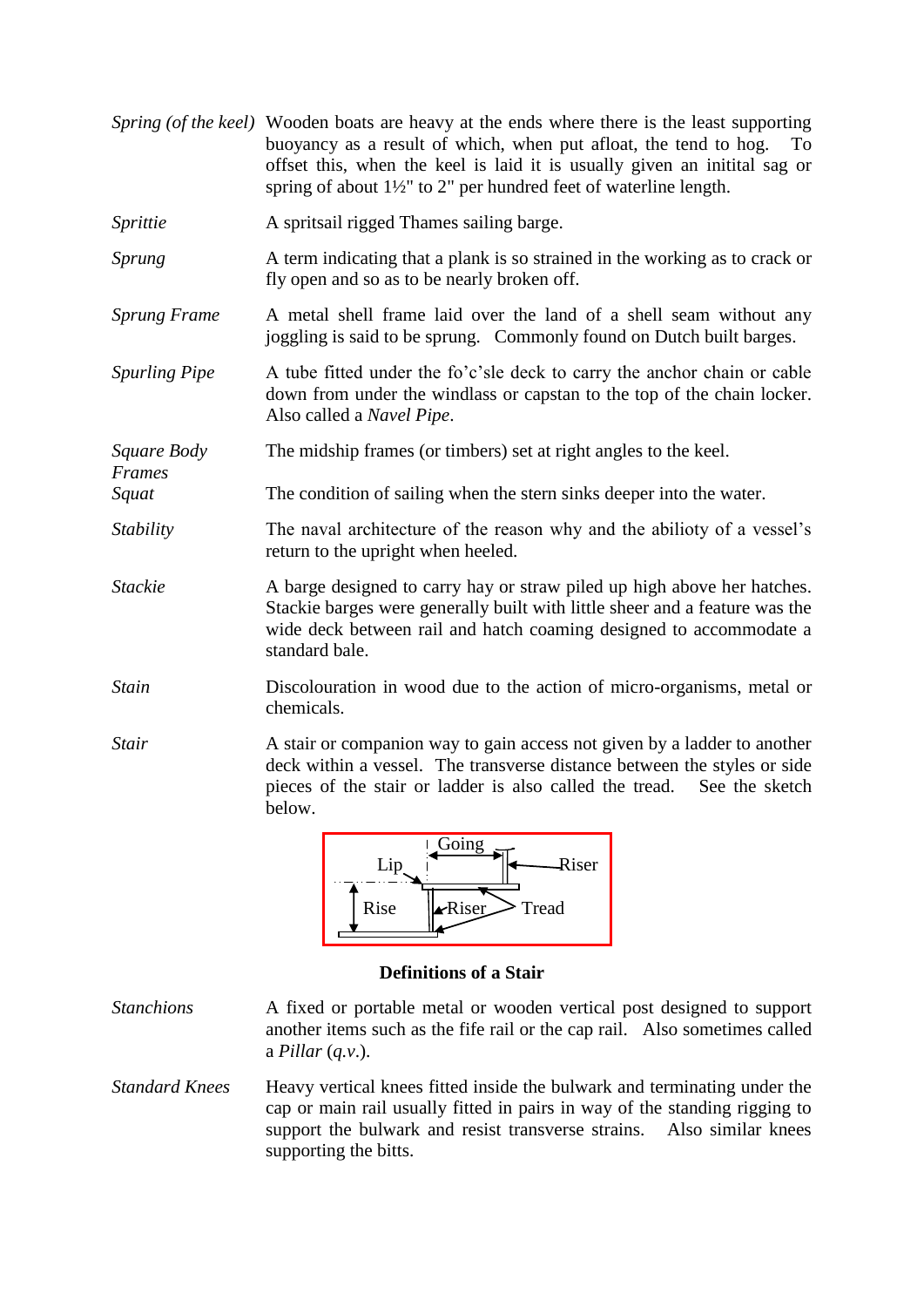- *Standing Foot* A primary supporting timber fitted in wooden barges on top of the *Wale* floors and inside the heel of the side timbers. Sometimes (possibly incorrectly) called the spirketting timber.
- *Starboard* The starboard side is the right hand side of the vessel when facing forward.
- *Station* One of a series of equally spaced transverse cross-section slices of the hull as shown in the lines drawing. There may or may not be frames or bulkheads at all or any of the stations. Also referred to as sections.
- *Stave, to (Verb)* To make a hole in a boat by damage and bursting a plank inward. \The past tense and participle is stove.
- *Staves* Bottom planking in wooden hard chine boats when laid athwartships are called staves. Staves amidships are called cross staves or boards and those closing the forward end, if laid parallel to the keel, are called fore and aft staves and, if laid transversely and slowly widening at the chine are called fan staves. If laid transversely but laying aft toward the chine the planking is said to be laid herringbone fashion.
- *Stay* Stiffeners to the steel bulwarks and hatch coamings are called stays.
- *Stealer* In wooden vessels a strake introduced at her ends as a single continuation of two tapering strakes.
- *Stealer Plate* A plate performing the same function in a metal boat as a *Stealer* (*q.v.*) in a wooden one and fitted at the ends of the vessel where two strakes of plating are run into one the reducing the width of the strakes as the vessel's girth reduces to reduce weight and the amount of welding or riveting
- *Steam Bending* The process of forming a curved member by steaming or boiling the wood to make it flexible and to assist in bending it to a former.
- *Steering Gear* Machinery used to control the vessel's movements by altering the angle of the rudder.
- *Steering Gear Flat* Space or deck where the steering gear is fitted in the vessel.
- *Stem* The stem is the forward most vertical primary main member forming the leading edge of the hull. It was mostly a single piece of timber but could be built up with separate pieces called the cutwater, lacing piece, gammon piece and filling chocks to form a built stem. In a steel vessel the stem may be manufactured from a solid bar or from a rolled plate called, respectively, a bar stem and a plate stem. If the plate stem is rolled to a radius, it is said to be a soft nosed stem. Sometimes, incorrectly, called the prow by the press or yotties. See *Prow*.
- *Stemhead Fitting* A metal fitting to take the lower end of the forestay or as a resting place for the anchor at the head (top) of the stem. Also called a *Gammon Fitting.*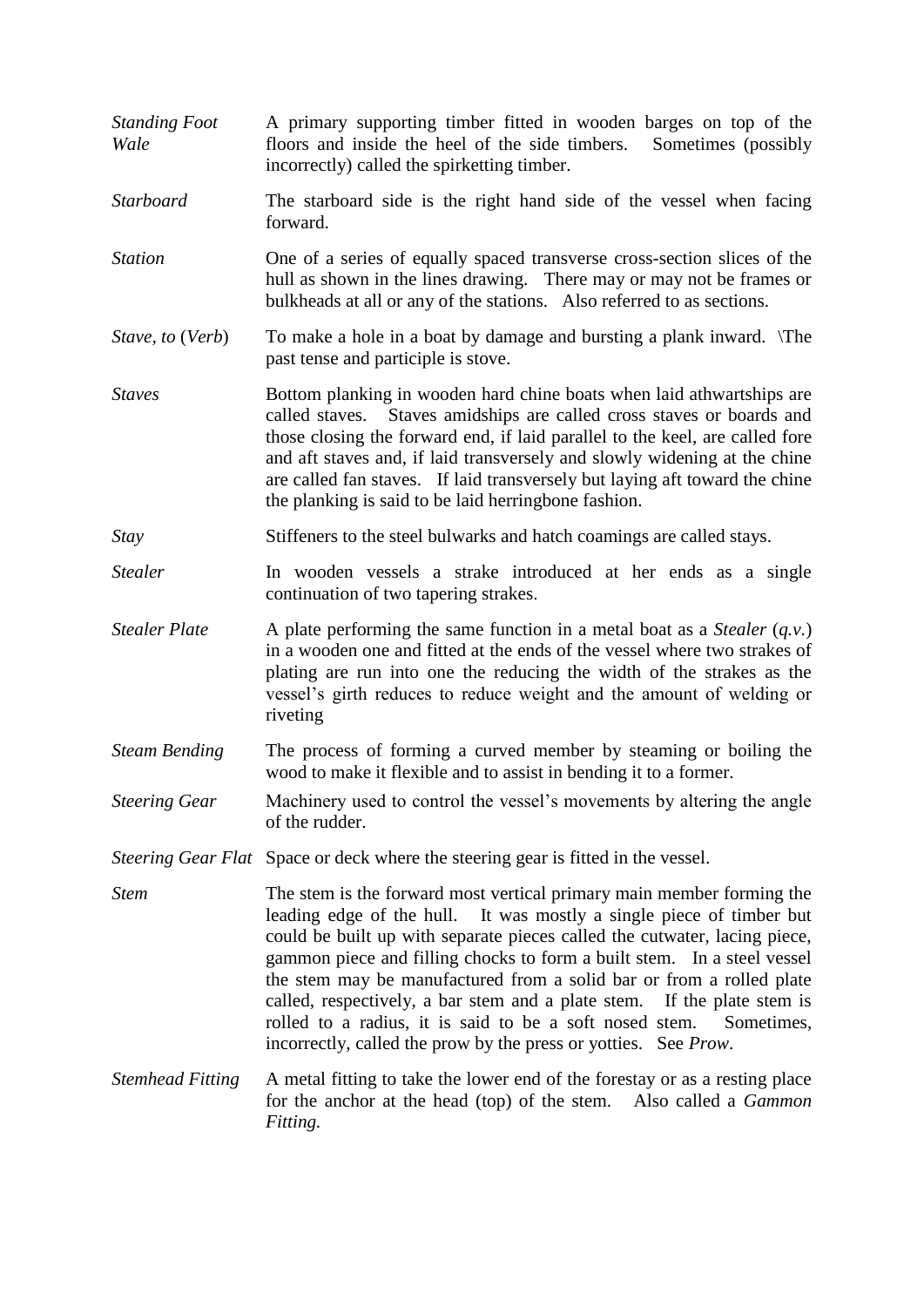| <b>Stemson</b>           | A curved timber set above the deadwood and behind the apron to support<br>A similar timber set inside the stern post is called the<br>the scarphs.<br>sternson.                                                                                                                              |
|--------------------------|----------------------------------------------------------------------------------------------------------------------------------------------------------------------------------------------------------------------------------------------------------------------------------------------|
| <b>Stem Band</b>         | A half round metal (either steel or bronze) screwed to the cutwater of the<br>stem and round the gripe for protection purposes.                                                                                                                                                              |
| <b>Step</b>              | The abrupt discontinuity in the profile of the bottom of a planing craft,<br>designed to diminish resistance, to lessen the suction effects and to<br>improve control of the longitudinal attitude.                                                                                          |
| <b>Step Angle</b>        | The angle projected upon the designed waterline between the lower<br>corner of a step of a planing craft and the centreline.                                                                                                                                                                 |
| <b>Steppings</b>         | The rabbets sunk in the deadwood at the bearding line wherein the heels<br>of the timbers forward and aft rest or step.                                                                                                                                                                      |
| <b>Stern</b>             | The after end of the vessel. It may take many forms depending upon the<br>vessel's design conditions. It is frequently pronounced <i>starn</i> .                                                                                                                                             |
| <b>Stern Frame</b>       | The name in metal vessels for the Stern Post $(q, v)$ .                                                                                                                                                                                                                                      |
| <b>Stern Post</b>        | The stern post is the aftermost vertical primary main member forming<br>the trailing edge of the hull below water. In a metal vessel it is usually a<br>casting and is called the stern frame. It often combines the rudder post.                                                            |
| <b>Stern Rail</b>        | An enclosed safety rail around the stern of a vessel more usually called<br>the Taffrail $(q.v.)$ .                                                                                                                                                                                          |
| <b>Stern Gland</b>       | Watertight gland at the inner end of the stern tube.                                                                                                                                                                                                                                         |
| <b>Stern Sheets</b>      | The are behind the aftermost thwart just inside the transom of a rowing<br>boat or dinghy.                                                                                                                                                                                                   |
| <b>Stern Thruster</b>    | The same as a <i>Bow Thruster</i> $(q.v.)$ but at the after end of the vessel.,                                                                                                                                                                                                              |
| <b>Stern Tube</b>        | A heavy steel or bronze tube containing the propeller shaft's after<br>bearing and built into the after structure of the vessel to allow the tail end<br>shaft to pass through the shell. It is made watertight at the inner end by<br>means of a packed <i>Stern Gland</i> ( <i>q.v.</i> ). |
| <i>Sternson</i>          | See Stemson.                                                                                                                                                                                                                                                                                 |
| <b>Stiffeners</b>        | A collective term for the vertical secondary supporting members that are<br>fitted to strengthen bulkheads and similar surfaces.<br>The top of the<br>stiffener is called its head and the bottom its heel.                                                                                  |
| <b>Stiffener Spacing</b> | See Frame Spacing.                                                                                                                                                                                                                                                                           |
| Stitch-n-Glue            | A simplified construction method using sheet plywood which eliminates<br>the use of stems and chines thus avoiding the fairing required in<br>conventional plywood construction.                                                                                                             |
| <b>Stomach Piece</b>     | Another name for the <i>Apron</i> $(q.v.)$ .                                                                                                                                                                                                                                                 |
| <b>Stool</b>             | A structure supporting such an item as a deck bollard.<br>In big ships<br>stools (often in the form of a void space tank) are built to spread the<br>local weight of the transverse bulkheads.                                                                                               |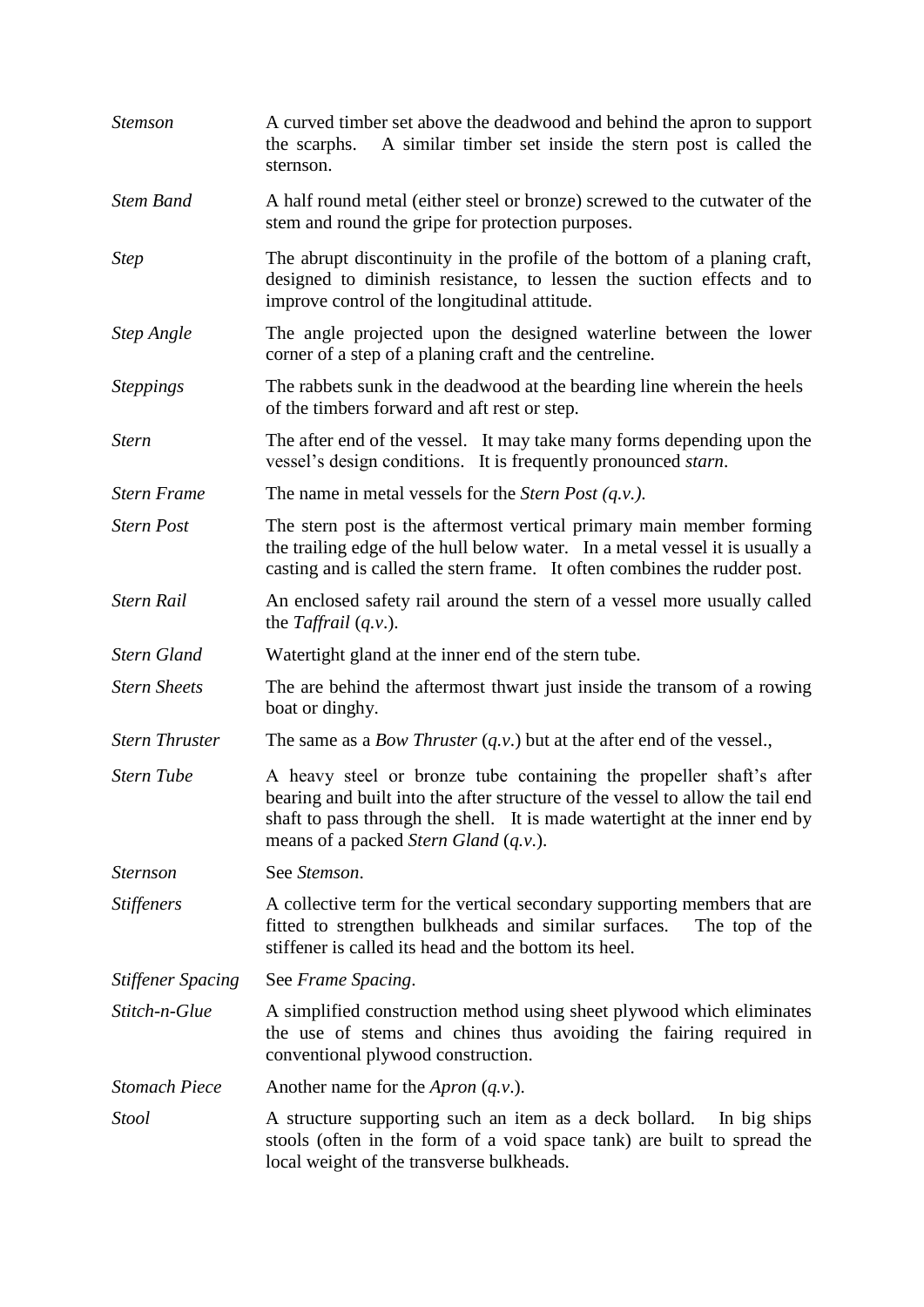- *Stopping* Putty or similar material used to close off a seam after caulking it.
- *Stopwater*<sup>1</sup> A softwood plug filling a hole drilled across a lap, the table of a keel or gripe scarph or butt joint in the backbone structure or elsewhere designed to swell and to stop water percolating up the fay to prevent seepage of water into the hull. Any contrivance to accomplish this purpose.
- *Storm Boards* Sometimes called weather boards. Loose pieces of timber fitted into slots at the sides of deck openings in deck house bulkheads to prevent sea water on deck going below.
- *Strake* A longitudinal course, row or line of wood or plating in the deck, skin or other plating or planking extending from bow to stern. On a bulkhead the strakes run transversely and the lowest one is usually thicker than the others as it is subject to heavy corrosion.
- *Strength Deck* Normally the uppermost continuous deck but, after special considerations, the classification societies may designate another deck as the strength deck.
- *Stringer* A primary supporting longitudinal member inside the timbers or frames and sometimes called a bilge stringer. Also a longitudinal primary supporting member fitted to the inside of the side plate of a canal narrowboat and toe welded flange downward.
- *Stringer Angle* In a metal boat the angle that connects the outer edge of the deck stringer plate to the top edge of the sheer strake.
- *Stringer Plate* The outermost strake of deck plating on a metal vessel. Sometimes (incorrectly) called the margin strake.
- *Strip Planking* A planking method that uses strips of wood installed longitudinally and edge glued and nailed together. The planks are usually made with bead and cove edges to eliminate fitting the plank edges.
- *Strongback* An American name for the *Horn Timber* (*q.v*.). Also a longitudinal timber along the vessel's centreline over a hatch to take the inner ends of transversely laid hatch cover boards.
- *Strum Box* A strainer constructed of steel plate with numerous hole perforations fitted over the suction end of the bilge pumping system to keep out rubbish from the pump.
- *Studwork* A method of building a deck house with a softwood frame called a *Carcase* with an inner and outer pywood covering, the outer cover being called the *Gabling* (*q.v*.).
- *Stuffing Box* Traditional type of seal at forward end of the propeller tailshaft bearing. See *Stern Tube* and *Stern Gland*. It is packed with a combination of special rope packing and grease to lubricate the bearing and prevent water entering the hull.

<sup>1.</sup> It is very difficult to bore the hole for a stopwater as the threaded point of the bit tends to follow the line of the scarph fay with the result that the entry to the hole is far from clean cut. To avoid this, the marine surveyor should tack a thin piece of wood over the point where the hole is to be bored and then drill through that into and across the faying surface. A trick the author learned as an apprentice shipwright.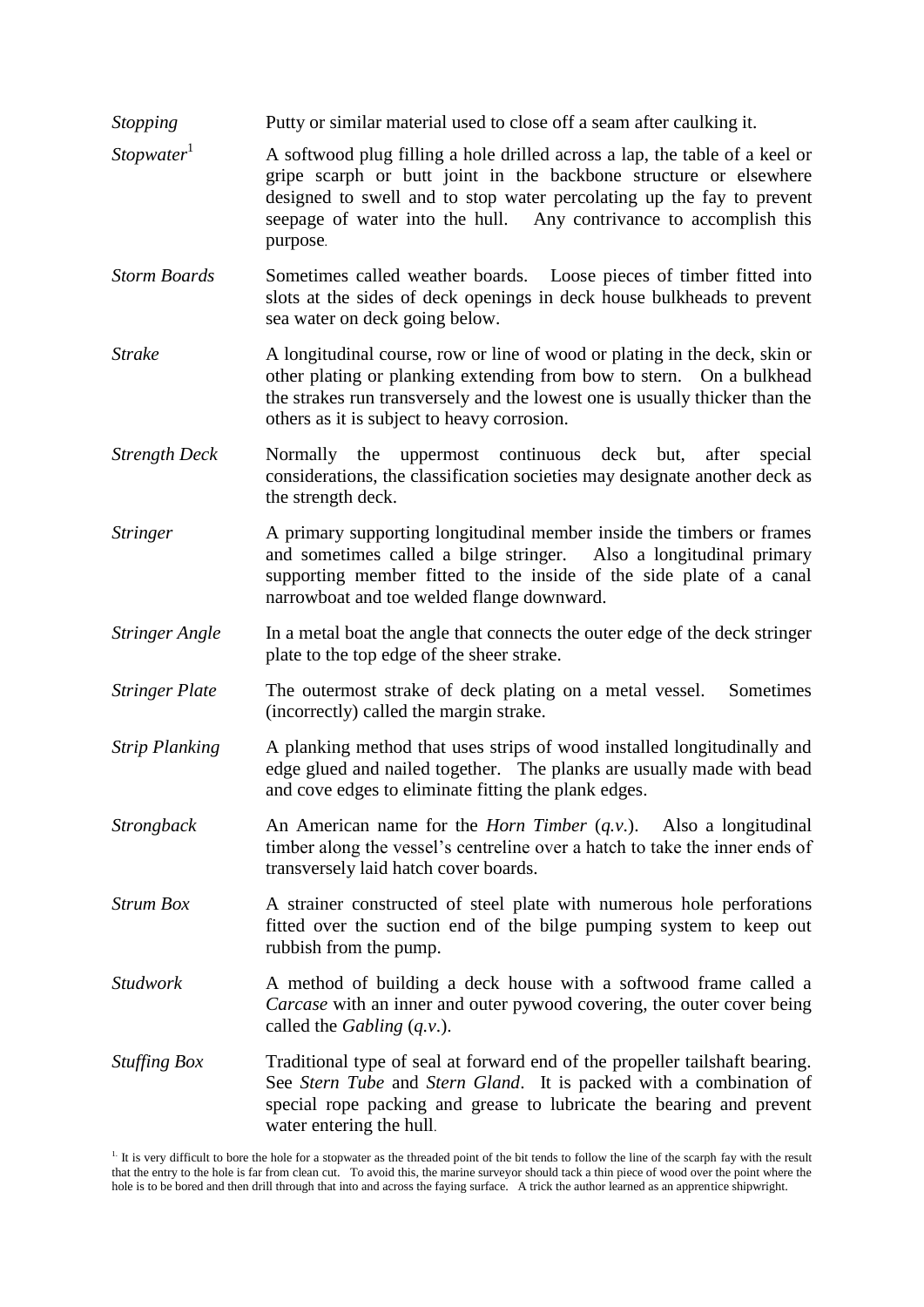| <i>Stumpie</i>                 | A barge without a topmast. A tops'l barge under way without the tops'l<br>set is spoken of as being stumple or stumpy rigged.                                                                                                                                                                                                         |
|--------------------------------|---------------------------------------------------------------------------------------------------------------------------------------------------------------------------------------------------------------------------------------------------------------------------------------------------------------------------------------|
| Sugar Scoop Stern              | An boat usually of frp construction with a transom stern moulded to<br>include a swim platform is said to have such.                                                                                                                                                                                                                  |
| Superstructure                 | The superstructure is any building above the uppermost continuous deck<br>extending for at least 92% of the vessel's breadth.                                                                                                                                                                                                         |
| Supporting<br><b>Structure</b> | Structure other than shell, deck or bulkhead plating, wood or frp matrix.<br>May be subdivided into Primary $(q.v.)$ , Secondary $(q.v.)$ , Tiercery or<br>Quartenary supporting structure.                                                                                                                                           |
| Swedish<br>Galvanizing         | Similar to <i>Chinese Galvanizing</i> $(q.v.)$ but using tar instead of linseed oil.                                                                                                                                                                                                                                                  |
| Sweep                          | An old shipwright's term for an arc on the body plan. Obsolete.                                                                                                                                                                                                                                                                       |
| Swim                           | The void space at each end of a London River swim ended lighter or<br>barge. The plate forming the underside of such a compartment is called<br>the swim plate.                                                                                                                                                                       |
| Swim Ended                     | A London River lighter or barge with a sloping flat plate at each end<br>forming the bottom of the swim is said to be swim ended.                                                                                                                                                                                                     |
| Swimmie                        | A barge with square overhung bow like that of the London River lighter.<br>Occasionally called Muffies (perhaps from hermaphrodite).                                                                                                                                                                                                  |
| Swim Plate                     | See Swim.                                                                                                                                                                                                                                                                                                                             |
| <b>Swim Platform</b>           | Also Stern or Bathing Platform. A light structure attached to the after<br>end of the vessel, reached from the deck by means of a ladder and fitted<br>to enable people to reboard the vessel after a swim. On frp boats<br>sometimes moulded into the transom when the boat is said tyo have a<br>Sugar Scoop stern. See Glossary 6. |
| Syphering                      | A mode of joining by overlapping the edge of one plank upon another<br>with a bevelling edge instead of rabbet in such a manner that both planks<br>shall make a plain surface, though not a flat or square joint.                                                                                                                    |
| <i>Tabernacle</i>              | See Mast Case or Box and Lutchet.                                                                                                                                                                                                                                                                                                     |
| Table                          | The horizontal or near horizontal faying surface of a scarph.<br>If the<br>scarph is cut vertically (rare) the surface is called, simply, the face.                                                                                                                                                                                   |
| <b>Tabloid Cruiser</b>         | An American name for a small cruiser.                                                                                                                                                                                                                                                                                                 |
| Tailing                        | The reduction in siding of the after edge of the stern post designed to<br>give a less blunt end to the waterlines.                                                                                                                                                                                                                   |
| Taffrail                       | The section of the deck side rail that extends round the stern.                                                                                                                                                                                                                                                                       |
| Tank Bulkhead                  | A boundary bulkhead for a tank designed to carry liquid cargo, ballast or<br>bunkers.                                                                                                                                                                                                                                                 |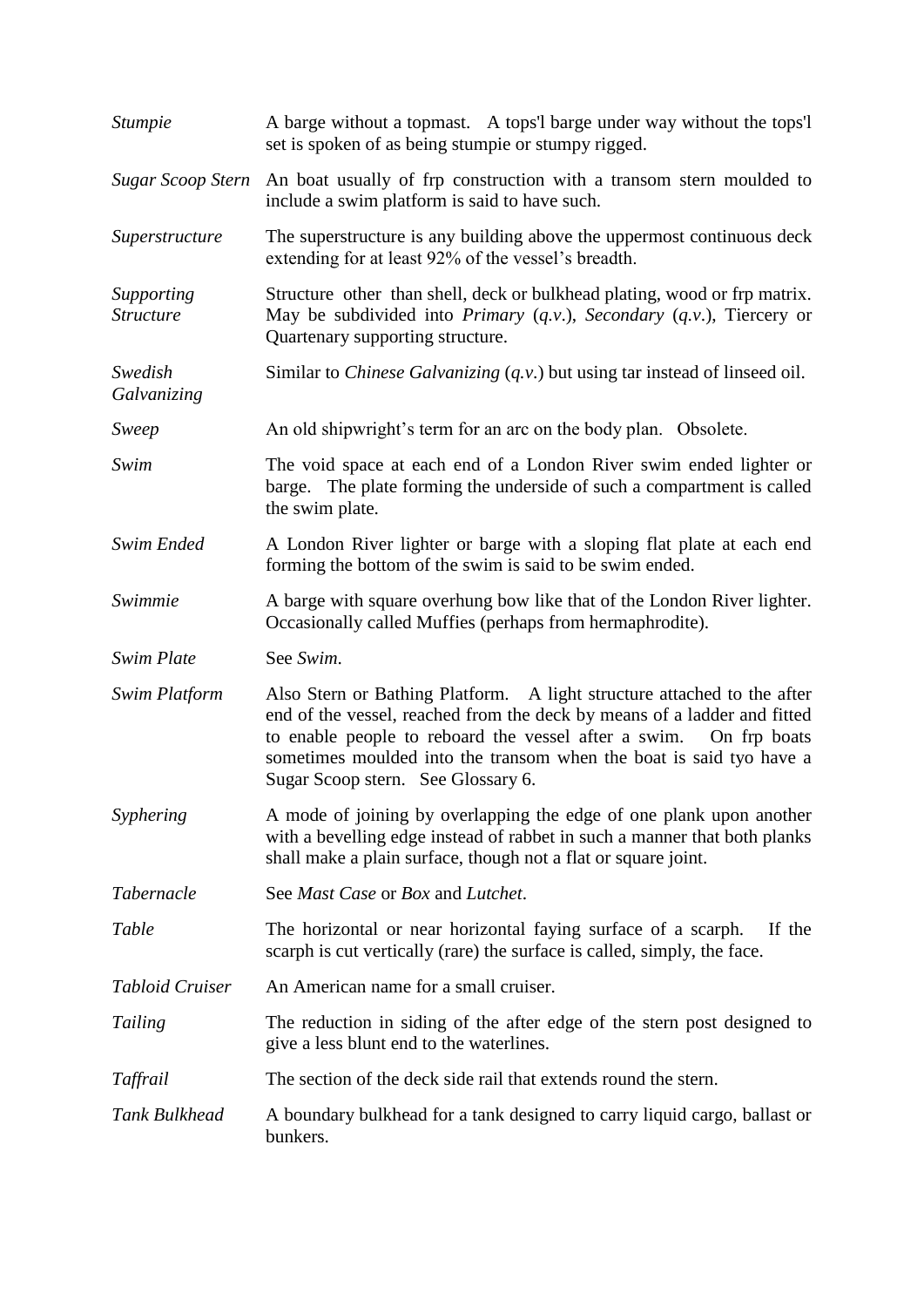| Tank Top           | Some of the larger, coastal vessels may be fitted with a double bottom<br>and the plate forming the top of the tank is a secondary main structure<br>called the tank top or inner bottom.                                                                           |
|--------------------|---------------------------------------------------------------------------------------------------------------------------------------------------------------------------------------------------------------------------------------------------------------------|
| Template           | A light wooden structure defining the shape of a plate, frame or similar<br>item onto which such marks as rivet holes and jerrolds are placed for<br>transfer to the plate material. See <i>Mould</i> .                                                             |
| Texas Bar          | An American name for a <i>Towing Arch</i> $(q.v.)$ .                                                                                                                                                                                                                |
| <b>Thames</b>      | An old but still valid method of tonnage measurement used for tax rating                                                                                                                                                                                            |
| Measurement        | where                                                                                                                                                                                                                                                               |
|                    | Tonnage = $(Length of Hull - Breadth)Breadth^2/188$<br>tons                                                                                                                                                                                                         |
|                    | This uses Imperial dimensions and, although given in tons, is <b>NOT</b> a<br>measurement of the vessel's weight but in an approximation to the<br>vessel's internal carrying capacity. It has no statutory recognition or<br>significance and is largely obsolete. |
| <b>Thwart</b>      | A seat running across an open boat.                                                                                                                                                                                                                                 |
| Thick Stuff        | Bottom planking between the top of the wrunghead wale and the<br>underside of the bilge wale. (Obsolete). See Diminishing Stuff. Also<br>a name for sided timber exceeding four inches but not being more than<br>twelve inches, in thickness.                      |
| Thole Pin          | One of a pair of wooden or metal pins set vertically in the gunwale of a<br>boat that serve as rowlocks.                                                                                                                                                            |
| <b>Throat</b>      | The inside of knee timber at the middle or turn of the arms.<br>Also the<br>midship part of the floor timbers and transoms.                                                                                                                                         |
| Through Bolt       | A bolt driven through a wooden King Post, Quarter or Samson Post to<br>form a secure lodgement for a line made fast round the post. Also a<br>deck fastening that penetrates the deck and is fastened below with a nut<br>and washer.                               |
| Through Hull       | An inaccurate American term for a <i>Skin Fitting</i> $(q.v.)$ . Also Thru Hull.                                                                                                                                                                                    |
| <b>Thwart</b>      | A transverse piece of timber in a dinghy or lifeboat designed to form a                                                                                                                                                                                             |
| <b>Thwartships</b> | seat for the occupants.<br>Across the ship at right angles to the centreline of the vessel or from one<br>side to the other. Right athwart signifies square or at right angles with<br>the keel.                                                                    |
| <b>Thwart Knee</b> | Vertical knees fitted above the thwart and terminating under the<br>gunwale.                                                                                                                                                                                        |
| Tie Rod            | A steel rod driven through the beam shelf and running alongside a<br>carling beam and extending through the carling being clenched at both<br>ends to tie the side deck together.                                                                                   |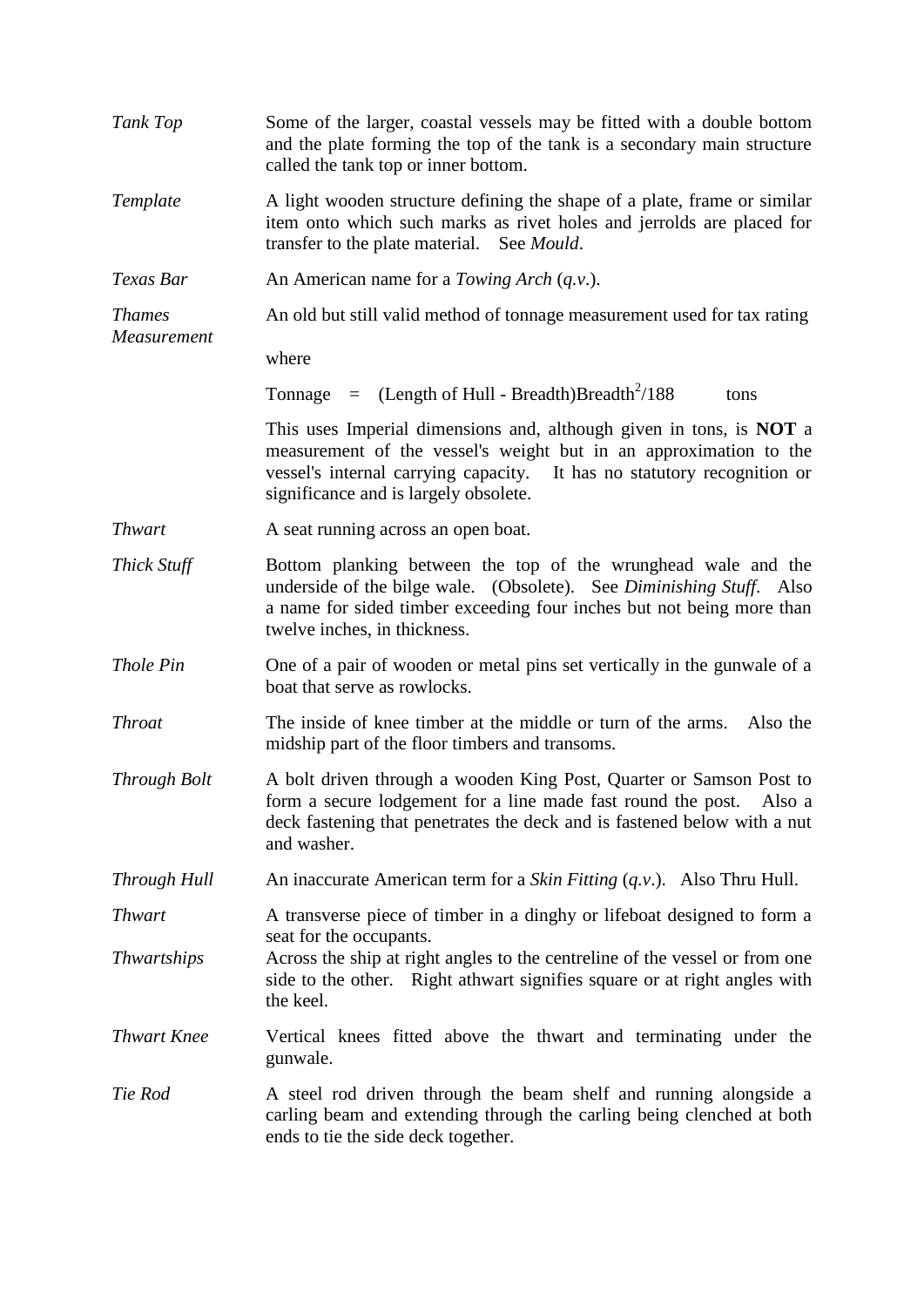| Tiller                 | In vessels that are not steered by a wheel, a tiller is a lever attached to<br>the top of the rudder to enable the helmsman to turn it.                                                                                                                                                                                                                                                                                                                                        |
|------------------------|--------------------------------------------------------------------------------------------------------------------------------------------------------------------------------------------------------------------------------------------------------------------------------------------------------------------------------------------------------------------------------------------------------------------------------------------------------------------------------|
| Timber (1)             | Every side frame if grown or steam bent is called a timber. The name is<br>never applied to so-called sawn frames which are always referred to as<br>frames. A name generally given to the pieces of timber which compose<br>the frame of a ship such as floor timbers, futtock timbers and top timbers<br>as also the stem or head timbers and the stern timbers. Sometimes those<br>carved ornaments upon the munions in the stead of pilasters are called<br>stern timbers. |
| Timber(2)              | In Britain unsawn tree trunks are called lumber and are called timber<br>only when sawn to given dimensions. The term lumber is, in any case,<br>more frequently used in America where all wood, sawn or unsawn, is<br>called lumber. All small cut timber is called wood.                                                                                                                                                                                                     |
| <b>Timbers</b>         | A name generally given to the pieces of timber which compose the frame<br>of a ship such as floor timbers, futtock timbers and top timbers as also<br>the stem or head timbers and the stern timbers. Sometimes those carved<br>ornamental pieces upon the munions of stern windows in the stead of<br>pilasters are called stern timbers.                                                                                                                                     |
| <b>Timberhead</b>      | The top of the uppermost frame futtock extending above the covering<br>board to form a stiffener to the bulwark and to which the berthing is<br>attached. The cap rail or main rail is attached to its tops by means of a<br>mortise and tenon joint. It may be a piece of timber separate from the<br>frame.                                                                                                                                                                  |
| Tingle                 | A piece of light metal usually copper nailed over a defect in a small<br>vessel's planking as a temporary repair to prevent leaking and/or further<br>deterioration. See Welt.                                                                                                                                                                                                                                                                                                 |
| Toe Rail               | A light small dimensioned piece of timber or angle fitted to the top of the<br>deck round its outer edge to form a decoration or a foot grip when the<br>vessel is heeled. It is often slotted, to allow drainage and the attachment<br>of blocks. On frp boats it is moulded into the deck moulding. See Log<br>Rail.                                                                                                                                                         |
| Toe Welded             | An angle attached to a piece of structure by welding the end of the web<br>thereto is said to be toe welded or inverted.                                                                                                                                                                                                                                                                                                                                                       |
| Tonnage                | Gross and Net Tonnages are 'Measurement' Tonnages and are measures<br>of volume, <b>NOT</b> weight, and their definitions are laid down by statute.<br>They are Registered with the appropriate authority and are the basis<br>upon which light and harbour dues are charged. See Thames Tonnage.                                                                                                                                                                              |
| Topgallant             | Pronounced <i>t'gall'nt</i> and often applied to anything higher than usual.                                                                                                                                                                                                                                                                                                                                                                                                   |
|                        | Topgallant Bulwark A light bulwark above the main rail.                                                                                                                                                                                                                                                                                                                                                                                                                        |
| Topgallant<br>Fo'c'sle | A small locker built above the fo'c'sle deck to house the inner end of a<br>spike bowsprit on an iron or steel sailing ship.                                                                                                                                                                                                                                                                                                                                                   |
| Topgallant Rail        | A light scantling rail forming the top of a topgallant bulwark.                                                                                                                                                                                                                                                                                                                                                                                                                |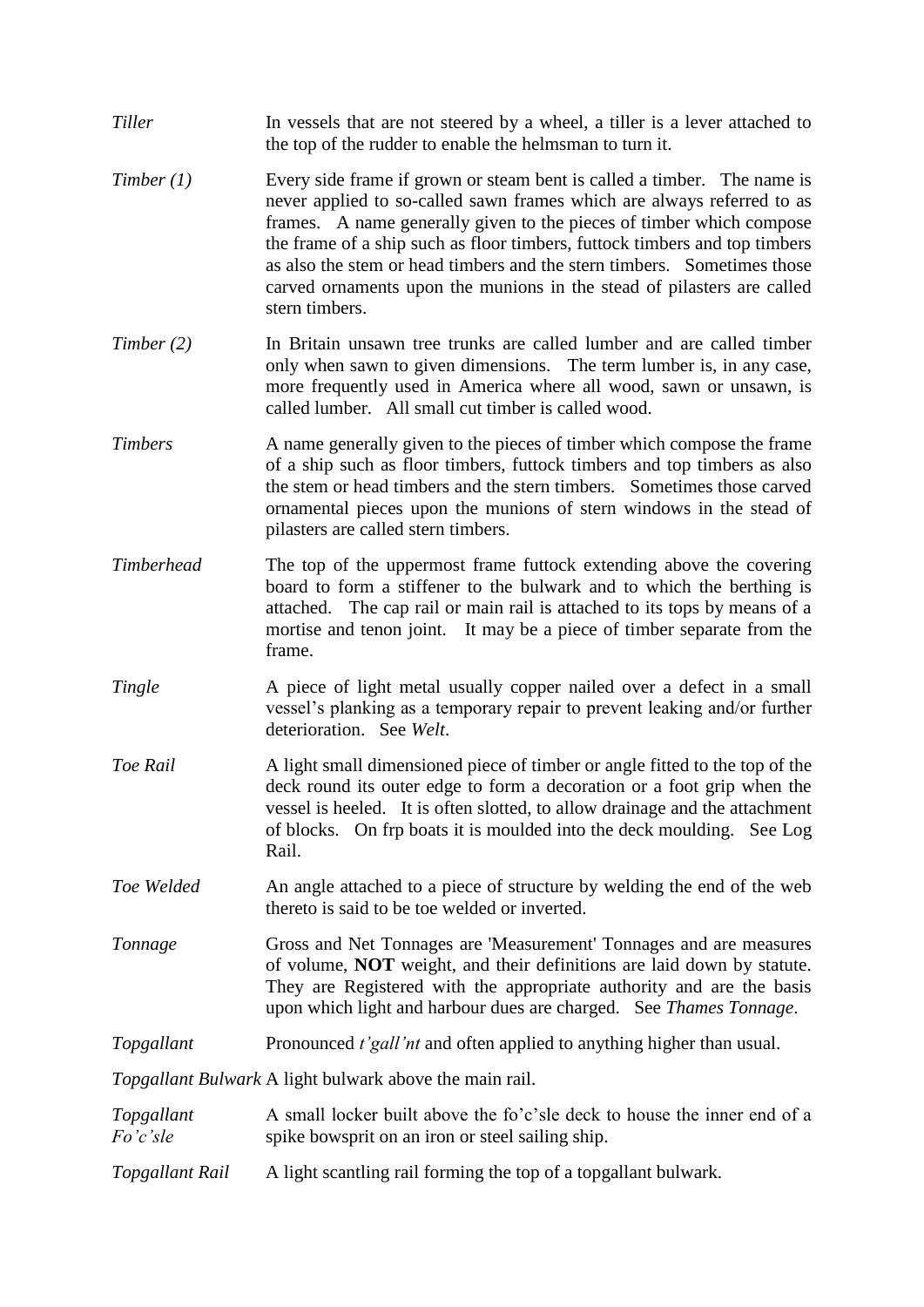*Top Hamper* Any unnecessary weight aloft either on the topside of the ship or about its tops and rigging. *Topsides* The side area of the vessel between the upper turn of bilge and the top of the shear strake. Also the sides of a vessel between the waterline and the deck. The word is often used to refer to onto or above the deck. *Topside Wing* Water ballast tanks found in the larger bulk carriers and which normally *Ballast Tanks* run the full length of the cargo spaces and occupy the upper corners of the cargo holds under the deck head each side. *Top Timber* The uppermost of the futtocks in a built frame and which stops just below the underside of the covering board except in sistered frames when one futtock is extended through the deck to form the timberhead. *Towing Arch* Often called a towing bar and is a strong angle iron or T bar often or *Rail* capped with hard wood and fitted from side to side across the after deck of a tug to prevent the tow line snagging the engine room fiddley casing skylights and to prevent injury to the crew. *Trail Boards* A pair of curved, carved and painted boards one on each bow stretching aft from the figurehead and often carrying the vessel's name. *Trailer Harpin* See *Harpin*. *Trampoline* The fabric support that serves for seating between the hulls of a catamaran or a trimaran. *Transom(1)* A flat area forming the square after end of a vessel. It may be rounded and slope forward or aft depending upon the vessel's design. *Transom (2)* A horizontal separating piece in a window. *Transom Stern* The stern shape where the hull ends in a transom. *Transom Timber* A heavy transverse timber fitted across the top of the stern frame to carry the weight of the Transom. *Tread* See *Stair*. *Tread of the Keel* The whole length of the keel upon a straight line. *Treenail* Pronounced *trennel* or *trunnel*. A wooden peg used to secure a vessel's planking to her frames or timbers. *Trim* The way a vessel sits in the water and her fore and aft balance. *Trim Tab(s)* A tab device affixed to the lower units of some outboard motors that compensates for the torque produced by the propeller, sometimes made of magnesium to act as a sacrificial anode to help prevent corrosion. Also a fixed or hinged plate(s) attached to the transom of a motor boat to keep the stern from burying when she is run at high speed. *Trunk* An American term for the *Coachroof* (*q.v.*).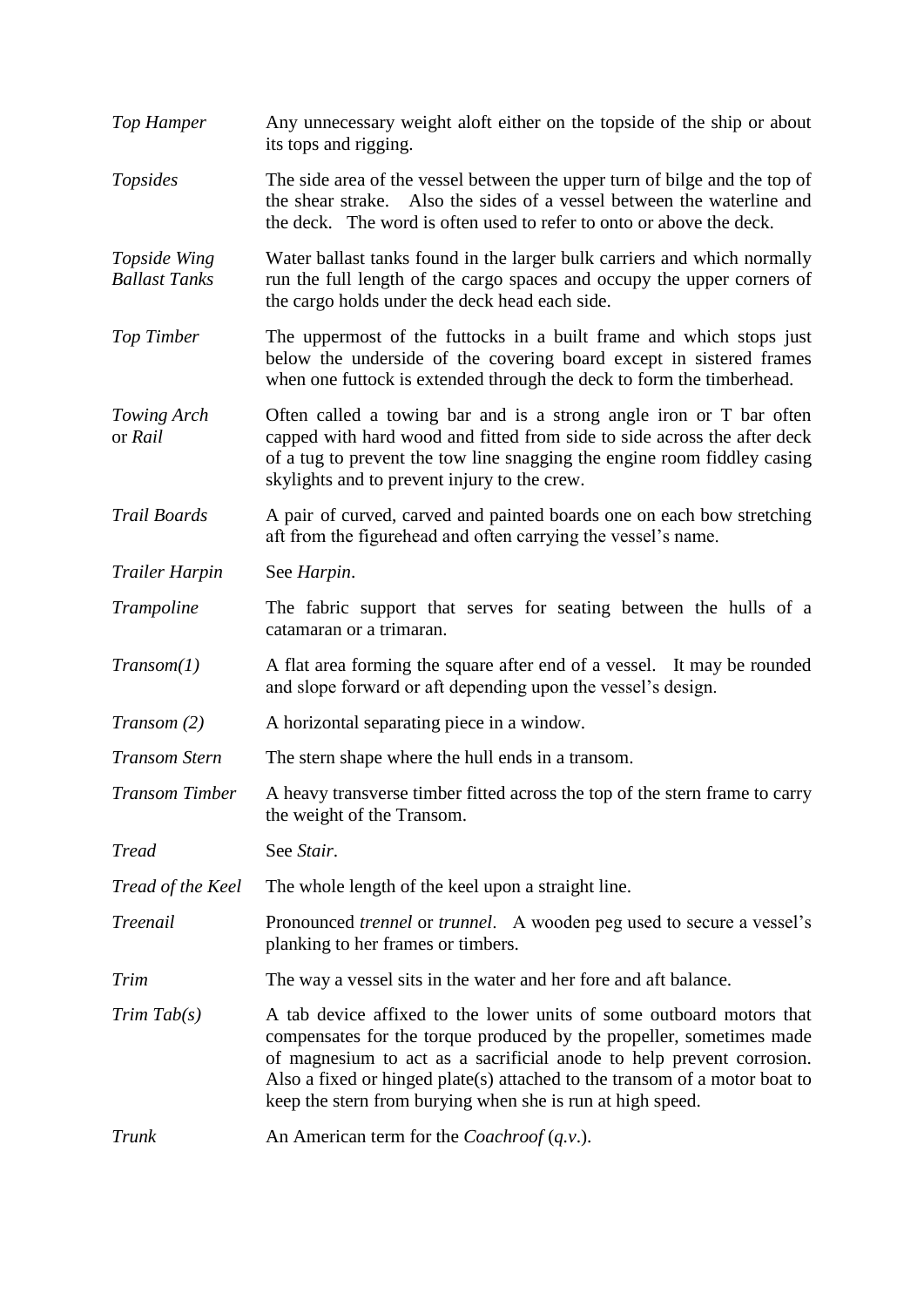| Tube                              | A tube or pipe is a long, circular, hollow steel member often used as a<br>Pillar $(q, v)$ . A fine verbal distinction is made between a pipe and a<br>tube which is based on the manner the size of the item is identified. The<br>three important dimensions of any tubular product are the outside<br>diameter (OD), the inside diameter (ID) and the wall thickness $(t_w)$ .<br>The unit is called a tube if its size is identified by the actual measured<br>outside of its diameter (OD) and a pipe if its size is identified by a<br>nominal dimension called the iron pipe size or IPS with reference to a<br>wall thickness schedule designation. In pipe over 12 inches OD the<br>nominal pipe size and the actual outside diameter are the same. |
|-----------------------------------|--------------------------------------------------------------------------------------------------------------------------------------------------------------------------------------------------------------------------------------------------------------------------------------------------------------------------------------------------------------------------------------------------------------------------------------------------------------------------------------------------------------------------------------------------------------------------------------------------------------------------------------------------------------------------------------------------------------------------------------------------------------|
| Tuck                              | The point on the hull where the stern frame enters it. Also applied to<br>the joint between the hull bottom and the top of a fin keel where it is<br>more correctly called the garboard tuck or seam.                                                                                                                                                                                                                                                                                                                                                                                                                                                                                                                                                        |
| <b>Tuck Plate</b>                 | Another name for the <i>Oxter Plate</i> $(q.v.)$ .                                                                                                                                                                                                                                                                                                                                                                                                                                                                                                                                                                                                                                                                                                           |
| <b>Tumble Home</b>                | The amount that the sheer strake or topboard slopes inward at the deck<br>edge. Sometimes (rarely) called falling home.                                                                                                                                                                                                                                                                                                                                                                                                                                                                                                                                                                                                                                      |
| Turn of the Bilge                 | The <i>Lower Turn</i> is where the flat bottom starts to turn up to form the<br>Bilge Sweep $(q.v.)$ and the <i>Upper Turn</i> is where the flat sides start to<br>turn in to meet it.                                                                                                                                                                                                                                                                                                                                                                                                                                                                                                                                                                       |
| <b>Turning Frame</b>              | In a riveted vessels, the shell frames are flange laid with open bevels so<br>that the flanges toe toward the midship section. At the midship section<br>the flanges change from toeing in one direction to toeing in the other.<br>The frames at which this occurs are called the turning frames. Turning<br>frames are often not found in Dutch built barges.                                                                                                                                                                                                                                                                                                                                                                                              |
| <b>Turned Nail</b>                | A boat nail driven through the timber with the inboard end turned on a<br>bucking iron and driven back into the timber as an alternative to<br>clenching. American usage calls a turned nail clenched and a clenched<br>nail riveted.                                                                                                                                                                                                                                                                                                                                                                                                                                                                                                                        |
| Tupperware Boat                   | A scornful name for boats built of fibre reinforced plastic.                                                                                                                                                                                                                                                                                                                                                                                                                                                                                                                                                                                                                                                                                                 |
| 'Tween Deck                       | See Deck.                                                                                                                                                                                                                                                                                                                                                                                                                                                                                                                                                                                                                                                                                                                                                    |
| <b>Twin Keels</b>                 | Describes a boat fitted with twin side keels but no central backbone keel.                                                                                                                                                                                                                                                                                                                                                                                                                                                                                                                                                                                                                                                                                   |
| Underside of Keel<br>$Line$ (USK) | A line drawn along the underside of the keel, the keel plate or bar keel<br>and extended to the forward and after perpendiculars.                                                                                                                                                                                                                                                                                                                                                                                                                                                                                                                                                                                                                            |
| <b>UTS</b>                        | Either ultimate tensile strength or ultrasonic thickness survey depending<br>on context.                                                                                                                                                                                                                                                                                                                                                                                                                                                                                                                                                                                                                                                                     |
| UV                                | Ultra-violet.                                                                                                                                                                                                                                                                                                                                                                                                                                                                                                                                                                                                                                                                                                                                                |
| <b>Ultrasonic Testing</b>         | A non destructive test using ultra-sound applied to iron and steel vessels<br>for the purpose of measuring thickness and locating internal flaws or<br>structural discontinuities.                                                                                                                                                                                                                                                                                                                                                                                                                                                                                                                                                                           |
| <b>Uxter Plate</b>                | See <i>Oxter Plate.</i> Sometimes, on narrowboats, called the Counter Plate.                                                                                                                                                                                                                                                                                                                                                                                                                                                                                                                                                                                                                                                                                 |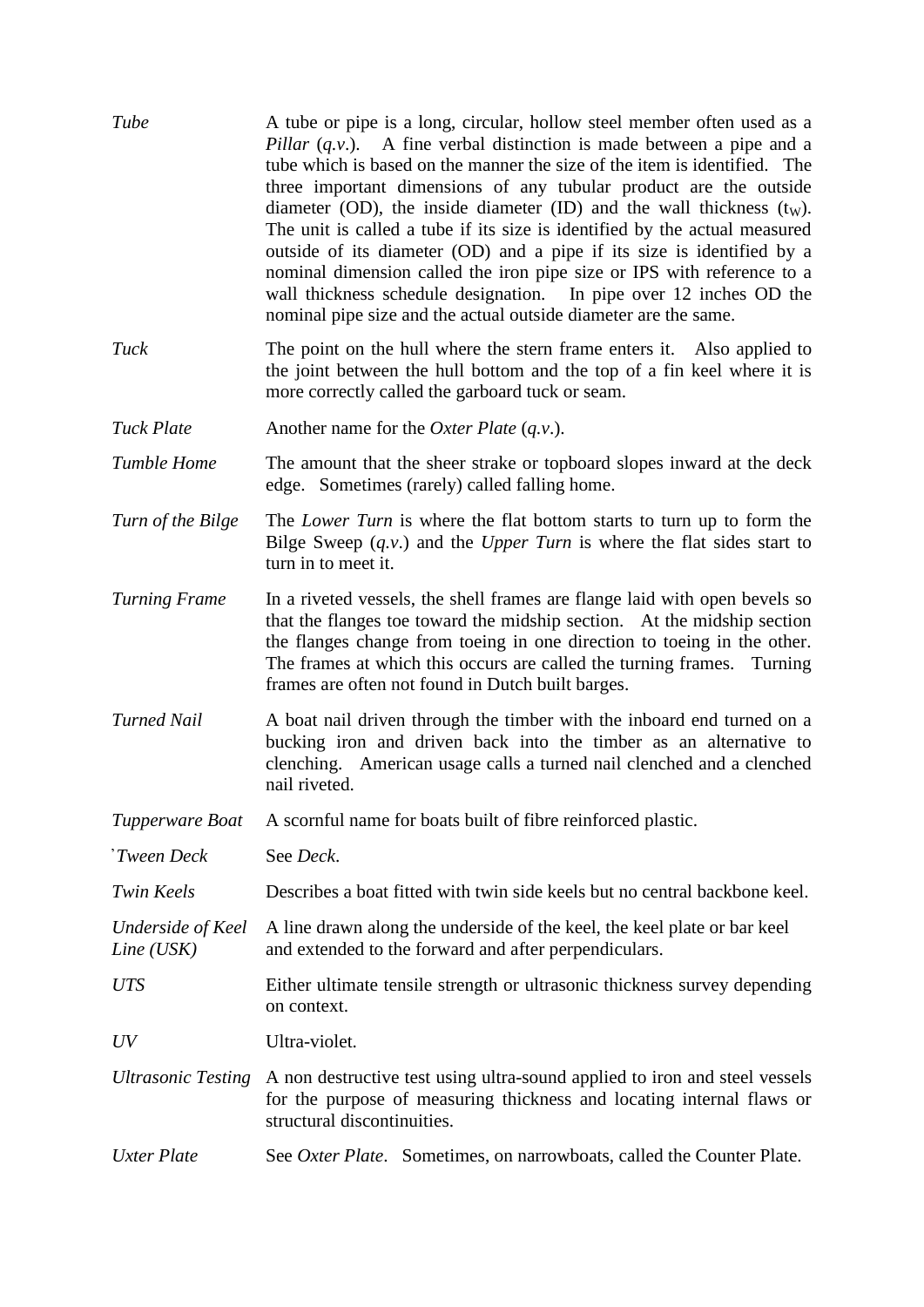| V Bottom                 | A hull with the bottom transverse section in the shape of a V.                                                                                                                                                                                                                                                                  |
|--------------------------|---------------------------------------------------------------------------------------------------------------------------------------------------------------------------------------------------------------------------------------------------------------------------------------------------------------------------------|
| V Bracket                | See Shaft Bracket.                                                                                                                                                                                                                                                                                                              |
| Vented Loop              | Inverted U shaped pipe with a vent at the top, used as a section in toilet<br>discharge lines to prevent back siphoning.                                                                                                                                                                                                        |
| Ventilator               | Construction of various types designed to lead air below decks.<br>May<br>have a cowl, which can be angled into or away from the wind and may<br>be constructed with baffles so that water is not allowed below.<br>See<br>Dorado Box.                                                                                          |
| Van Dieren Stern         | A form of stern with straight buttock lines cutting a vertical transom and<br>after side plates having the same shape as the deck plan and often with<br>hollow transverse sections.<br>Usually found only on tugs and small<br>coasting vessels.                                                                               |
| Void Space<br>Vinylester | An enclosed empty space within a vessel – usually a tank or cofferdam.<br>A modified epoxy resin in an ester linking system. It has high physical<br>properties and outstanding corrosion resistance. To current experience<br>and knowledge, there has never been an osmotic blister in a boat built<br>with vinylester resin. |
| Waist                    | The area of the main deck between the drift or break of the fo'c'sle and<br>that of the poop.                                                                                                                                                                                                                                   |
| <b>Waist Strakes</b>     | An American term for the <i>Berthing</i> $(q.v.)$ .                                                                                                                                                                                                                                                                             |
| Wale                     | An extra thick piece of skin planking. In a wooden vessel there may be<br>a number of wales such as (starting from the keel): -                                                                                                                                                                                                 |
|                          | The garboard wale. $(q.v.)$ . (Rare and probably obsolete)<br>$i$ .                                                                                                                                                                                                                                                             |
|                          | The wrunghead wale. $(q, v)$ . (Obsolete)<br>ii.                                                                                                                                                                                                                                                                                |
|                          | The bilge wale. $(q.v.)$ .<br>iii.                                                                                                                                                                                                                                                                                              |
|                          | The main wale(s) $(q.v.)$ .<br>iv.                                                                                                                                                                                                                                                                                              |
|                          | The gunwale $(q.v.)$<br>v.                                                                                                                                                                                                                                                                                                      |
|                          | The sheer wale. $(q.v.)$ .<br>vi.                                                                                                                                                                                                                                                                                               |
| Wall Sided               | A term applied to the topsides of a ship when the main breadth is<br>continued very low down and very high up for the whole of the vessel's<br>parallel mid body so that the topsides appear flat, straight and upright<br>like a wall. Also Slab Sided.                                                                        |
| Wash Boards              | See Storm Boards.<br>Also an American name for the Covering Board<br>$(q.v.)$ .                                                                                                                                                                                                                                                 |
| Wash Bulkhead            | Perforated or partial bulkhead within a tank and fitted to reduce the free<br>surface effect.                                                                                                                                                                                                                                   |
| Wash Port                | See Freeing Port.                                                                                                                                                                                                                                                                                                               |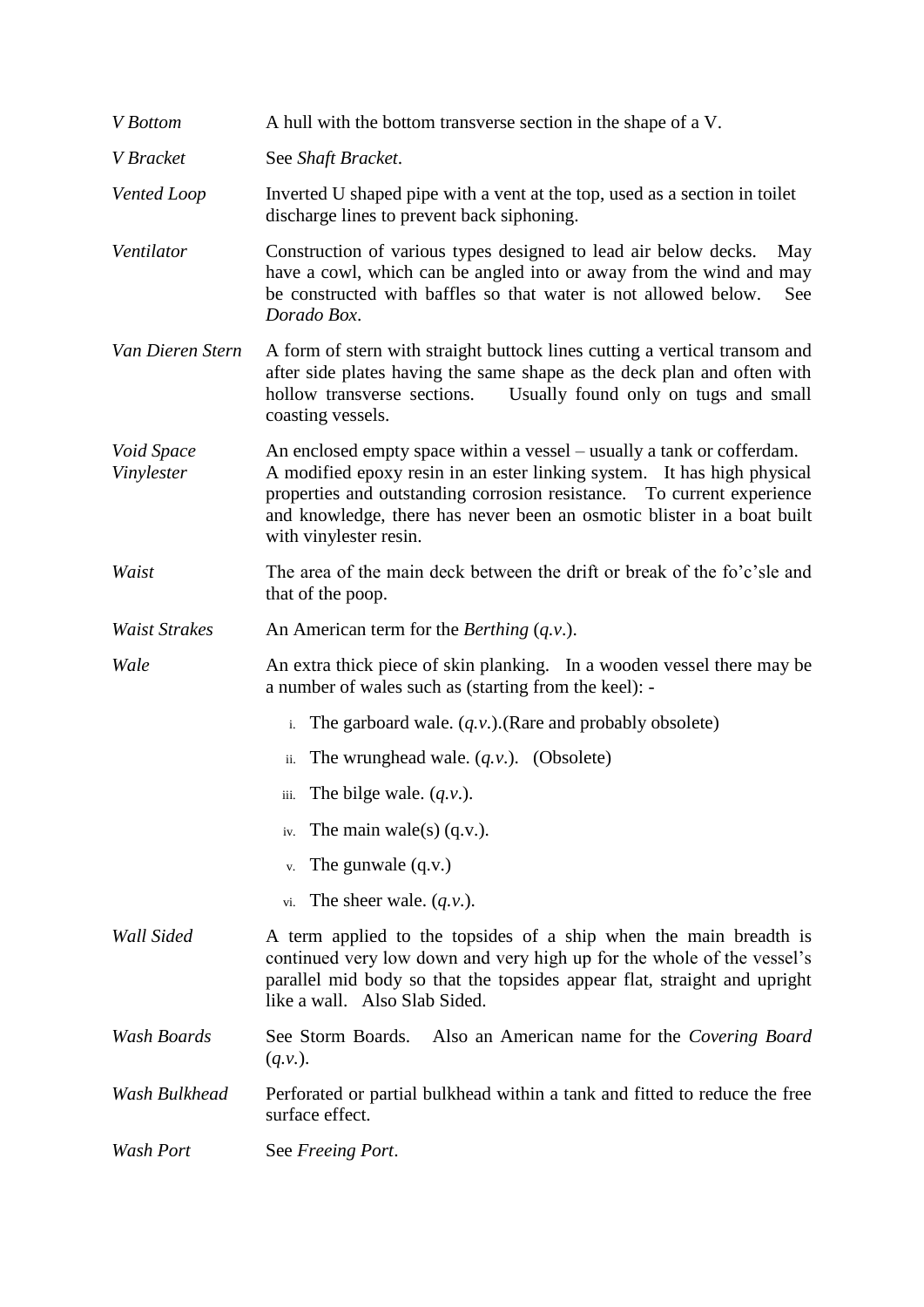*Water Lines* Lines showing the longitudinal curvature of the vessel at different draughts and which appear as curves in the half breadth plan and as straight lines in the profile and body plans. Sometimes called Water Planes.

*Watertight* Collective term for the transverse and longitudinal bulkheads required *Bulkhead* for the subdivision of the hull into watertight compartments.

*Waterway* A slightly wider piece of deck planking laid immediately inside the covering board and the heels of the timber heads.

*Weather Boards* See *Storm Boards*.

.

*Weather Deck* The uppermost continuous deck and the one exposed to the weather.

- *Web Frame* Also called a Deep Frame and consisting of a transverse plate frame set at right angles to the shell and secured thereto by angles and usually fitted with a face plate also secured to the free edge of the plate by angles.
- *Weepage* A process of very slow leakage, very often involving the capillary effect in addition to just water pressure from outside the hull. Weepage is not referred to as leakage because the rate is so slow that the water evaporates nearly as fast as it enters the interior of the vessel.
- *Welt* An American term for a strip of wood or metal fastened over a flush joint or seam to prevent leakage or for strengthening purposes. In the United Kingdom called a seam batten. See *Tingle*.
- *Wetted Surface* The area of that part of the hull which is in contact with the sea when she is upright in calm, still water.
- *Whaleback* A whaleback was a type of cargo ship of unique design with a hull that continuously curved above the waterline from vertical to horizontal. When fully loaded, only the rounded portion of the hull could be seen above the waterline. With sides curved in towards the ends, it had a spoon bow and a very convex upper deck. It was formerly used on the Great Lakes of Canada and the United States, notably for carrying grain or ore. The term has also been applied to a type of high speed launch first designed for the Royal Air Force in World War II and to certain smaller rescue and research vessels especially in Europe that, like the Great Lakes vessels, have hulls that curve over to meet the deck. The designation in this case comes not from the curve along the gunwale, but from the fore and aft arch in the deck. Another application of the term is to a sheltered portion of a heavily rounded structure fitted usually over the foredeck also occasionally over the after deck of deep sea fishing vessels. It is designed, in part, so that water taken over the bow is more easily shed over the sides. The feature has been incorporated into some pleasure craft based on the hull design of older whaling boats, in which it often called a whaleback deck. Some of the early double diagonal wooden RNLI lifeboats had whaleback decks. Commonly seen also in the whaleback fo'c'sle decks of fishing vessels.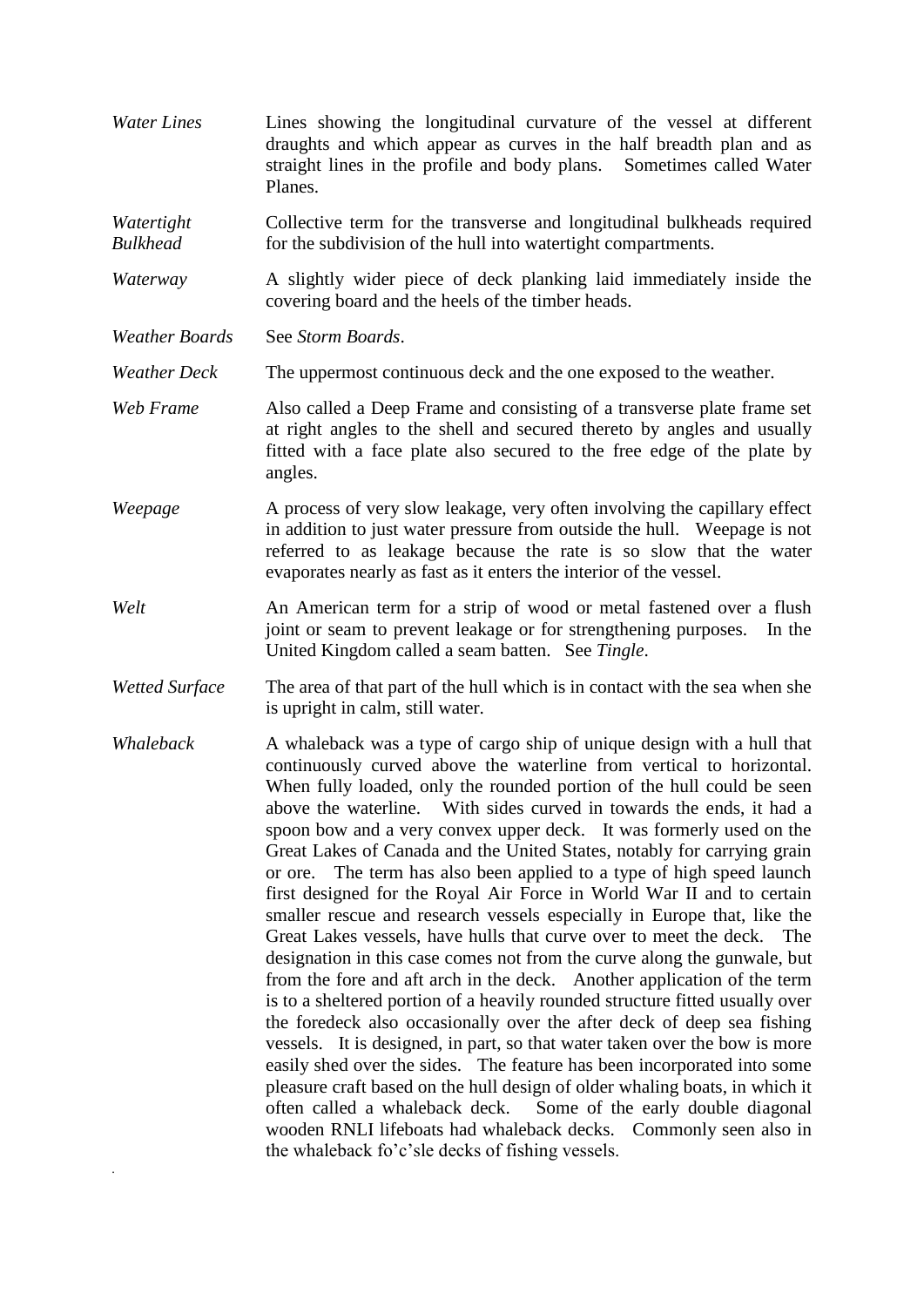| Wheelhouse                       | Space in the superstructure dedicated to the navigation of the vessel.                                                                                                                                                                                                                                                      |
|----------------------------------|-----------------------------------------------------------------------------------------------------------------------------------------------------------------------------------------------------------------------------------------------------------------------------------------------------------------------------|
| Whelp                            | Raised strips in the barrel of a windlass or capstan or on the after end of<br>a boom.                                                                                                                                                                                                                                      |
| Whipstaff                        | A vertical shaft, hinged at the heel and fitted so as to turn the tiller and<br>so move the rudder. (Obsolete).                                                                                                                                                                                                             |
| Whisker Harpin                   | See Harpin.                                                                                                                                                                                                                                                                                                                 |
| <b>Whole Moulding</b>            | A traditional shipwright's method of lofting a vessel's body plan using<br>only the line of the keel rabbet, the rising line, the sheer line and the<br>deck at side line in conjunction with a breadth mould and a hollow<br>mould from the midship or dead flat section and a rising square.<br>See<br>Geometrical Lines. |
| Wicking                          | In America, a caulking material such as cotton or oakum wrapped<br>around a fastening to protect it from leakage.<br>In Britain called a<br>grommet.                                                                                                                                                                        |
| Winch                            | Mechanical device for hauling in a line. A device with a revolving<br>drum, around which a line may be turned in order to provide mechanical<br>advantage in hoisting or hauling.                                                                                                                                           |
| Wind and Water<br><b>Strakes</b> | The strakes of a vessel's side planking or plating between the light and<br>load waterlines. Also (incorrectly) called the <i>Boot Topping</i> ( <i>q.v.</i> ).                                                                                                                                                             |
| Winding                          | When two separate items lie parallel to each other they are said to be in<br>winding.                                                                                                                                                                                                                                       |
| Windlass                         | See Anchor Windlass and Capstan.                                                                                                                                                                                                                                                                                            |
| Window                           | Means a ship's window, being any window, regardless of shape, suitable<br>for installation aboard ships (ISO 6345:1990).                                                                                                                                                                                                    |
| Windward                         | Pronounced Wind'ard.<br>The direction from which the wind/weather<br>comes. Upwind.                                                                                                                                                                                                                                         |
| Wing Girder                      | An alternative (rare) name for the Intercostal Side Girder.                                                                                                                                                                                                                                                                 |
| Wing Transom                     | A horizontal timber attached to the stern post forming the shape of a<br>vessel's stern.                                                                                                                                                                                                                                    |
| Wishbone Frame                   | A pair of frames at the stern of a vessel inside the transom and so called<br>because of their combined shape.                                                                                                                                                                                                              |
| Wood and Wood                    | This term implies that, when a treenail is driven through, its point is<br>directly even with the inside surface whether plank or timber.                                                                                                                                                                                   |
| Worm Shoe                        | An extra thick layer of timber fitted to and<br>A False Keel. $(q.v.)$ .<br>separated from the true keel by a layer of creosote coated industrial felt<br>luted with white lead or a sheet of copper and secured to the true keel by<br>dovetailed spikes.                                                                  |
| <i>Wrapping Boards</i>           | The outer planks on an Ashcroft, double<br>Also called wrappers.<br>diagonally or double carvel built wooden boat.                                                                                                                                                                                                          |